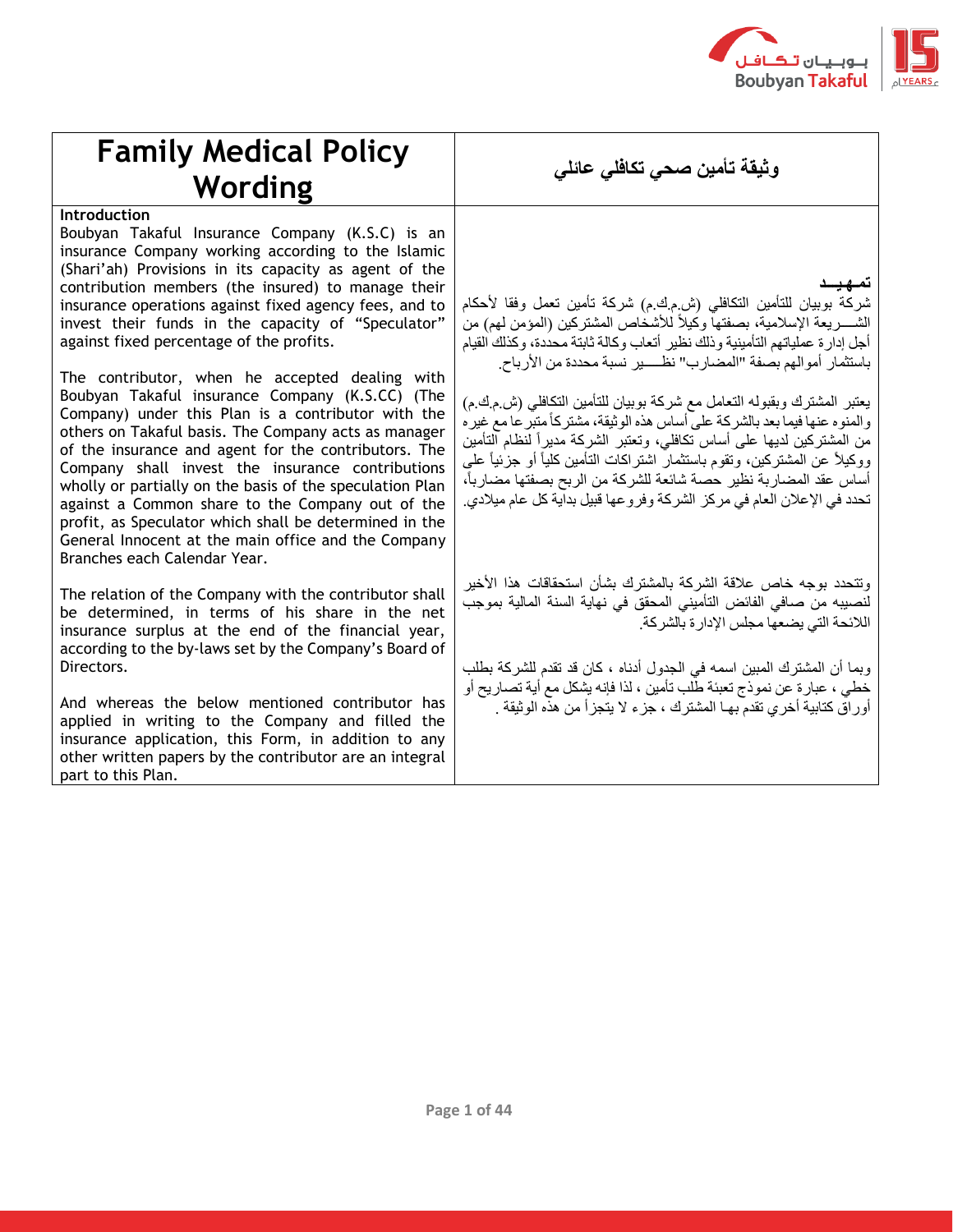

| This Family policy ("Policy") is entered into contract<br>between XXXXXX ("Company") and the "Policyholder".<br>Company may appoint an Administrator (GlobeMed)<br>and/or Assist America Asia Limited (AAAL) to provide<br>certain administrative services while traveling abroad<br>on behalf of and at the direction of the Company. These<br>services will be described in the Administration Guide<br>Upon acceptance of the Policyholder's application and<br>payment of the required Premiums, this Policy is<br>deemed executed. The Company agrees with the<br>Policyholder to provide Coverage for Health Services as<br>set forth in this Policy, subject to its terms, conditions,<br>exclusions, and limitations. The following documents<br>are made part of this Policy:<br>1. The policyholder's Application<br>2. The Table of Benefits<br>3. The Medical Membership Card & Policy<br>Schedule.<br>4. Network Provider | تم إبرام هذه الوثيقة العائلية (رقم "الوثيقة")  بين كل من XXXXXX<br>("الشركة") و "حامل الوثيقة". ويحق للشركة تعيين مسؤول<br>(GlobeMed) و / أو Assist America Asia Limited<br>(AAAL) لنقديم خدمات إدارية معينة أثناء السفر إلى الخارج نيابة عن<br>الشركة وبتوجيه منها. سيتم وصف هذه الخدمات في دليل الإدارة<br>عند قبول طلب المشترك ودفع الاشتراك / الاشتراكات  المطلوبة، تعتبر<br>هذه الوثيقة سارية المفعول تتفق الشركة مع المشترك على توفير تغطية<br>للخدمات الصحية على النحو المنصوص عليه في هذه الوثيقة، مع<br>مراعاة الشروط والأحكام والاستثناءات والقيود الخاصة بها المستندات<br>التالية جزء من هذه الوثيقة:<br>1. طلب الاشتراك.<br>2. جدول المنافع.<br>3_ شهادة العضوية للمشترك وجدول الوثيقة_<br>4. شبكة مزودي الخدمات الطبية |
|----------------------------------------------------------------------------------------------------------------------------------------------------------------------------------------------------------------------------------------------------------------------------------------------------------------------------------------------------------------------------------------------------------------------------------------------------------------------------------------------------------------------------------------------------------------------------------------------------------------------------------------------------------------------------------------------------------------------------------------------------------------------------------------------------------------------------------------------------------------------------------------------------------------------------------------|-------------------------------------------------------------------------------------------------------------------------------------------------------------------------------------------------------------------------------------------------------------------------------------------------------------------------------------------------------------------------------------------------------------------------------------------------------------------------------------------------------------------------------------------------------------------------------------------------------------------------------------------------------------------------------------------------------------------------------------|
| This Policy replaces and supersedes any previous<br>agreements relating to the coverage of health services<br>between the Policyholder and the Company. The terms<br>and conditions of this Policy shall supersede those of<br>any subsequent agreements relating to the Coverage of<br>Health Services between the Policyholder and The<br>Company.                                                                                                                                                                                                                                                                                                                                                                                                                                                                                                                                                                                   | تحل هذه الوثيقة محل أي اتفاقيات سابقة تتعلق بتغطية الخدمات الصحية<br>بين المشترك والشركة وتحل محلها. وكذلك شروط وأحكام هذه الوثيقة<br>تحل محل أي اتفاقيات لاحقة تتعلق بتغطية الخدمات الصحية بين<br>المشترك والشركة                                                                                                                                                                                                                                                                                                                                                                                                                                                                                                                  |
| This Policy shall become effective at 00:00 midnight<br>Kuwait time on the date specified in Medical<br>Membership Certificate & Policy Schedule and will be<br>continued in force by the timely payment of the<br>required Premiums when due, subject to termination of<br>this Policy as provided herein. When the Policy is<br>terminated, as provided for in Article5, this Policy and<br>all Coverage under this Policy will end at 00:00 midnight<br>Kuwait time on the date of termination.                                                                                                                                                                                                                                                                                                                                                                                                                                     | تصبح هذه الوثيقة سارية المفعول في تمام الساعة 00:00 منتصف<br>الليل بتوقيت الكويت في التاريخ المحدد في شهادة العضوية الطبية<br>وجدول المفافع، وستظل سارية المفعول من خلال سداد الاشتراكات<br>المطلوبة في الوقت المناسب عند استحقاقها، مع مر اعاة إنهاء هذه الوثيقة<br>على النحو المنصوص عليه هنا عند إنهاء الوثيقة، على النحو<br>المنصوص عليه في المادة 5، تنتهي هذه الوثيقة وجميع التغطيات<br>بموجب هذه الوثيقة في الساعة 00:00 منتصف الليل بتوقيت الكويت<br>من تاريخ الإنهاء                                                                                                                                                                                                                                                       |
| This Coverage may be modified by the attachment of<br>Riders and/or Amendments. Please read the provisions<br>described in these documents to determine the way in<br>which provisions in this Policy may have been changed.                                                                                                                                                                                                                                                                                                                                                                                                                                                                                                                                                                                                                                                                                                           | قد يتم تعديل هذه التغطية عن طريق إرفاق ملحق و / أو التعديلات<br>يرجى قراءة الأحكام الموضحة في هذه الوثائق لتحديد الطريقة التي<br>يمكن بها تغيير أحكام هذه الوثيقة.                                                                                                                                                                                                                                                                                                                                                                                                                                                                                                                                                                  |
| This Policy will be governed by the laws of Kuwait.<br>This Policy is executed in the Arabic language. Any<br>translation of this Policy into a language other than<br>Arabic shall exist only for convenience of the parties, it<br>is being understood that the Arabic version shall prevail<br>over any other translation.                                                                                                                                                                                                                                                                                                                                                                                                                                                                                                                                                                                                          | تخضع هذه الوثيقة لقوانين دولة الكويت<br>يتم تنفيذ هذه الوثيقة باللغة العربية. أي ترجمة لهذه الوثيقة إلى لغة أخرى<br>غير اللغة العربية موجودة فقط للتسهيل للطرفين، ومن المفهوم أن<br>النسخة العربية هي المرجع لأي ترجمة أخرى.                                                                                                                                                                                                                                                                                                                                                                                                                                                                                                        |
| This Policy sets forth the rights and obligations of the<br>Policyholder and of all Covered Persons. It is important<br>that all insured parties familiarize themselves with its<br>terms and conditions.                                                                                                                                                                                                                                                                                                                                                                                                                                                                                                                                                                                                                                                                                                                              | تحدد هذه الوثيقة حقوق والتزامات المشترك وجميع الأشخاص المعنيين<br>من المهم أن يتم قراءة شروط وأحكام الوثيقة من قبل جميع الأطراف<br>المشتر كين                                                                                                                                                                                                                                                                                                                                                                                                                                                                                                                                                                                       |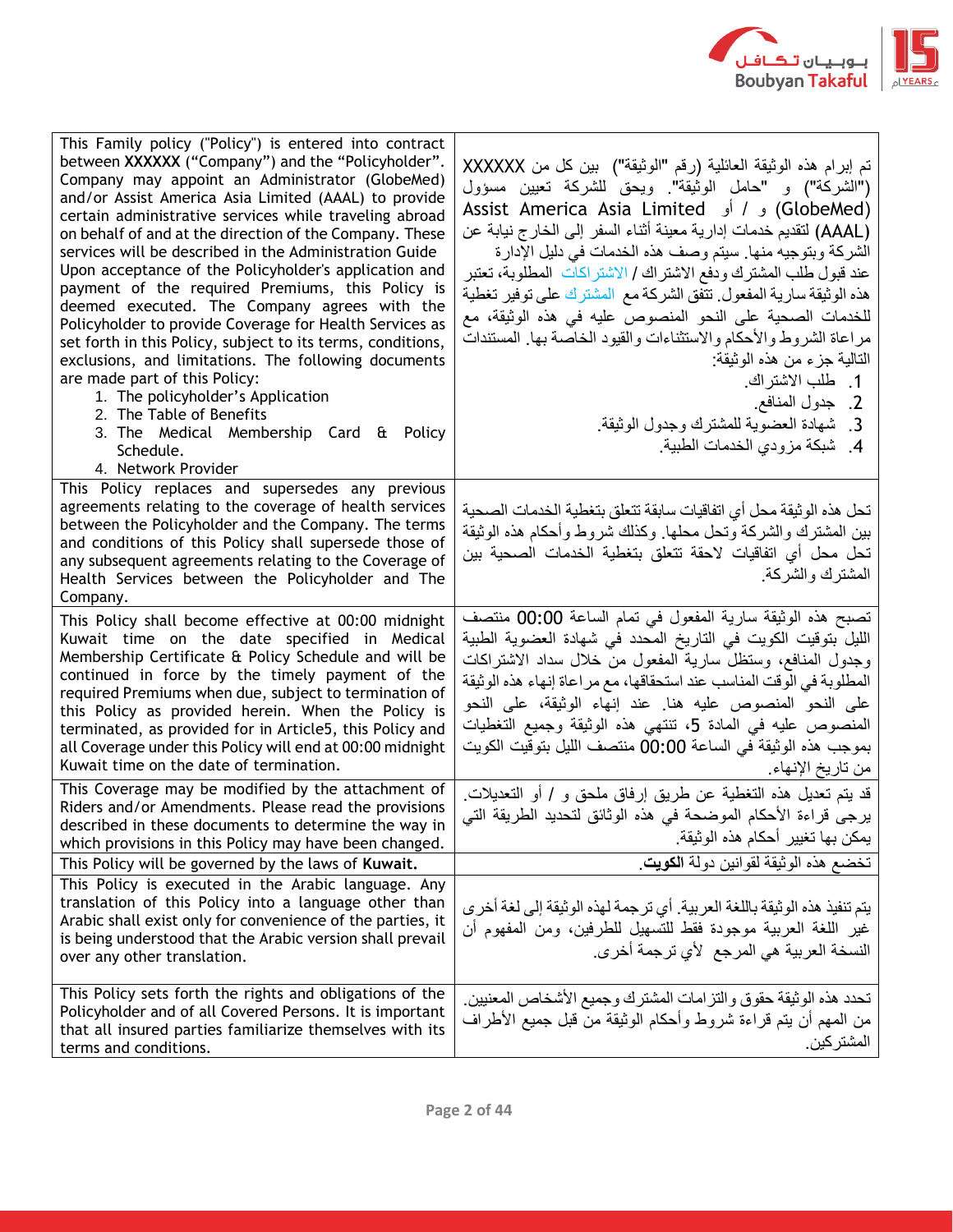

| <b>Policy Introduction</b>                                                                                                                                                                                                                                                                                                                                                                                                                                                                                                                                                                                                                                                                                | المقدمة                                                                                                                                                                                                                                                                                                                                                                                                                                                                                                                                                                                  |
|-----------------------------------------------------------------------------------------------------------------------------------------------------------------------------------------------------------------------------------------------------------------------------------------------------------------------------------------------------------------------------------------------------------------------------------------------------------------------------------------------------------------------------------------------------------------------------------------------------------------------------------------------------------------------------------------------------------|------------------------------------------------------------------------------------------------------------------------------------------------------------------------------------------------------------------------------------------------------------------------------------------------------------------------------------------------------------------------------------------------------------------------------------------------------------------------------------------------------------------------------------------------------------------------------------------|
| This Policy should be read in its entirety. Many of the                                                                                                                                                                                                                                                                                                                                                                                                                                                                                                                                                                                                                                                   |                                                                                                                                                                                                                                                                                                                                                                                                                                                                                                                                                                                          |
| provisions of this Policy are interrelated; therefore,                                                                                                                                                                                                                                                                                                                                                                                                                                                                                                                                                                                                                                                    | يجب قراءة هذه الوثيقة بالكامل العديد من أحكام هذه الوثيقة مترابطة؛                                                                                                                                                                                                                                                                                                                                                                                                                                                                                                                       |
| reading just one or two provisions may not provide an                                                                                                                                                                                                                                                                                                                                                                                                                                                                                                                                                                                                                                                     | لذلك، قد لا توفر قراءة بند أو شرطين فقط فهمًا دقيقًا للتغطية.                                                                                                                                                                                                                                                                                                                                                                                                                                                                                                                            |
| accurate understanding of Coverage.                                                                                                                                                                                                                                                                                                                                                                                                                                                                                                                                                                                                                                                                       |                                                                                                                                                                                                                                                                                                                                                                                                                                                                                                                                                                                          |
| Many words used in this Policy have special meanings.                                                                                                                                                                                                                                                                                                                                                                                                                                                                                                                                                                                                                                                     | العديد من الكلمات المستخدمة في هذه الوثيقة لها معاني خاصة. ستظهر                                                                                                                                                                                                                                                                                                                                                                                                                                                                                                                         |
| These words will appear capitalized and are defined in                                                                                                                                                                                                                                                                                                                                                                                                                                                                                                                                                                                                                                                    | هذه الكلمات بأحرف كبيرة ويتم تعريفها في القسم الأول. إن مراجعة                                                                                                                                                                                                                                                                                                                                                                                                                                                                                                                           |
| Section 1. Reviewing these definitions will provide a                                                                                                                                                                                                                                                                                                                                                                                                                                                                                                                                                                                                                                                     | هذه التعريفات ستوفر فهمأ أوضح لتغطية الوثيقة                                                                                                                                                                                                                                                                                                                                                                                                                                                                                                                                             |
| clearer understanding of the Policy Coverage.                                                                                                                                                                                                                                                                                                                                                                                                                                                                                                                                                                                                                                                             |                                                                                                                                                                                                                                                                                                                                                                                                                                                                                                                                                                                          |
| <b>Network and Non-Network Benefits</b>                                                                                                                                                                                                                                                                                                                                                                                                                                                                                                                                                                                                                                                                   |                                                                                                                                                                                                                                                                                                                                                                                                                                                                                                                                                                                          |
| This Policy describes both Benefit levels available under                                                                                                                                                                                                                                                                                                                                                                                                                                                                                                                                                                                                                                                 |                                                                                                                                                                                                                                                                                                                                                                                                                                                                                                                                                                                          |
| the Policy.                                                                                                                                                                                                                                                                                                                                                                                                                                                                                                                                                                                                                                                                                               | منافع داخل شبكة مزودي الخدمات الطبية والخارجها                                                                                                                                                                                                                                                                                                                                                                                                                                                                                                                                           |
|                                                                                                                                                                                                                                                                                                                                                                                                                                                                                                                                                                                                                                                                                                           | تصف هذه الوثيقة المنافع المتاحة بموجب هذه الوثيقة                                                                                                                                                                                                                                                                                                                                                                                                                                                                                                                                        |
| Network Benefits- These Benefits apply when a Covered                                                                                                                                                                                                                                                                                                                                                                                                                                                                                                                                                                                                                                                     |                                                                                                                                                                                                                                                                                                                                                                                                                                                                                                                                                                                          |
| Person chooses to obtain Health Services from a Network                                                                                                                                                                                                                                                                                                                                                                                                                                                                                                                                                                                                                                                   | ا <b>لمزايا العلاج داخل الشبكة ـ</b> تنطبق هذه المزايا عندما يختار المشترك                                                                                                                                                                                                                                                                                                                                                                                                                                                                                                               |
| Provider. Network Benefits also include Health Services                                                                                                                                                                                                                                                                                                                                                                                                                                                                                                                                                                                                                                                   | الحصول على الخدمات الصحية من مزود الخدمات الطبية داخل الشبكة                                                                                                                                                                                                                                                                                                                                                                                                                                                                                                                             |
| from a non-Network Provider when such services are (1)                                                                                                                                                                                                                                                                                                                                                                                                                                                                                                                                                                                                                                                    | تشمل مزايا العلاج داخل الشبكة أيضًا الخدمات الصحية من مزود غير                                                                                                                                                                                                                                                                                                                                                                                                                                                                                                                           |
| Medically Necessary Emergency Health Services or (2)                                                                                                                                                                                                                                                                                                                                                                                                                                                                                                                                                                                                                                                      |                                                                                                                                                                                                                                                                                                                                                                                                                                                                                                                                                                                          |
| approved by Globemed. Section 6 describes the                                                                                                                                                                                                                                                                                                                                                                                                                                                                                                                                                                                                                                                             | تابع للشبكة عندما تكون هذه الخدمات (1) خدمات صحية طارئة                                                                                                                                                                                                                                                                                                                                                                                                                                                                                                                                  |
| procedures for obtaining Covered Health Services as                                                                                                                                                                                                                                                                                                                                                                                                                                                                                                                                                                                                                                                       | ضرورية طبيًا أو (2) معتمدة من GlobeMed. يصف القسم 6                                                                                                                                                                                                                                                                                                                                                                                                                                                                                                                                      |
| Network Benefits. Network Benefits generally provide                                                                                                                                                                                                                                                                                                                                                                                                                                                                                                                                                                                                                                                      | إجراءات الحصول على الخدمات الصحية المغطاة داخل الشبكة. توفر                                                                                                                                                                                                                                                                                                                                                                                                                                                                                                                              |
| Coverage at a higher level than Non-Network Benefits.                                                                                                                                                                                                                                                                                                                                                                                                                                                                                                                                                                                                                                                     | فوائد العلاج داخل الشبكة عمومًا نغطية على مستوى أعلى من المزايا                                                                                                                                                                                                                                                                                                                                                                                                                                                                                                                          |
| The Company is financially responsible for payment of                                                                                                                                                                                                                                                                                                                                                                                                                                                                                                                                                                                                                                                     | خارج الشبكية. الشركة مسؤولة ماليًا عن دفع العلاجات المغطاة داخل                                                                                                                                                                                                                                                                                                                                                                                                                                                                                                                          |
| Covered Network Benefits.                                                                                                                                                                                                                                                                                                                                                                                                                                                                                                                                                                                                                                                                                 | الشبكة                                                                                                                                                                                                                                                                                                                                                                                                                                                                                                                                                                                   |
| Non-Network Benefits- These Benefits apply when a<br>Covered Person decides to obtain Health Services from<br>non-Network Providers. Section 7 describes the<br>procedures for obtaining Coverage of Health Services as<br>Non-Network Benefits. Non-Network Benefits are<br>generally Covered at a lower level than Network Benefits.<br>Non-Network Benefits require the payment of and prior<br>authorization for certain Health Services. In addition,<br>when Covered Persons obtain Health Services from non-<br>Network Providers, Covered Persons must file a claim with<br>the Company to be reimbursed for Eligible Expenses. The<br>Company is also financially responsible for the payment of | ا <b>لمزايا العلاج خارج الشبكة</b> ـ تنطبق هذه المزايا عندما يقرر المشترك<br>الحصول على الخدمات الصحية من مقدمي خدمات خارج الشبكة.<br>يصف القسم 7 إجراءات الحصول على تغطية الخدمات الصحية كمزايا<br>خارج الشبكة. يتم تغطية المنافع خارج الشبكة بشكل عام عند مستوى<br>أدنى من داخل الشبكة. تتطلب المزايا العلاج خارج الشبكة الدفع<br>والحصول على موافقة مسبقة لبعض الخدمات الطبية بالإضافة إلى<br>ذلك، عندما يحصل المشتركين على خدمات صحية من مزودين خدمات<br>طبية خارج الشبكة، يجب على المشترك تقديم مطالبة إلى الشركة<br>لنعويضهم عن النفقات المغطاة كما أن الشركة مسؤولة ماليًا عن دفع |
| Covered Non-Network Benefits.                                                                                                                                                                                                                                                                                                                                                                                                                                                                                                                                                                                                                                                                             | العلاجات المغطاة خارج الشبكة                                                                                                                                                                                                                                                                                                                                                                                                                                                                                                                                                             |
| The information in Sections 1 through 5, and Sections 9<br>through10 applies to both levels of Coverage. Sections 6<br>and 7 explain the procedures Covered Persons must follow<br>to obtain Coverage for Network Benefits and non-Network<br>Benefits respectively. Section 8 describes which Health<br>Services are Covered. Unless otherwise specified, the<br>exclusions and limitations of Section 12 apply to both<br>levels of Benefits. Section 13 describes what Co-<br>Deductible<br>payment/Aggregate<br>/Coinsurance<br>Copayment are required, if any, and to what extent any                                                                                                                | تنطبق الشروط الواردة في الأقسام من 1 إلى 5 والأقسام من 9 إلى 10<br>على كلا مستويي التغطية. يوضح القسمان 6 و7 الإجراءات التي يجب<br>أن يتبعها المشتركين للحصول على تغطية مزايا العلاج داخل الشبكة<br>والعلاج خارج الشبكة على التوالي يصف القسم 8 الخدمات الصحية<br>المغطاة  ما لم يُنص على خلاف ذلك، تنطبق الاستثناءات والشروط<br>الواردة في القسم 12 على كلا مستويي المزايا. يصف القسم 13 ماهية<br>المشاركة بالدفع/ إجمالي التحملات/قيمة التحملات، إن وجدت، وإلى<br>الحدود القصوى للتغطية                                                                                                |
| limitations apply.                                                                                                                                                                                                                                                                                                                                                                                                                                                                                                                                                                                                                                                                                        |                                                                                                                                                                                                                                                                                                                                                                                                                                                                                                                                                                                          |
| <b>Health Services Covered Under the Policy</b>                                                                                                                                                                                                                                                                                                                                                                                                                                                                                                                                                                                                                                                           | الخدمات الصحبة المغطاة                                                                                                                                                                                                                                                                                                                                                                                                                                                                                                                                                                   |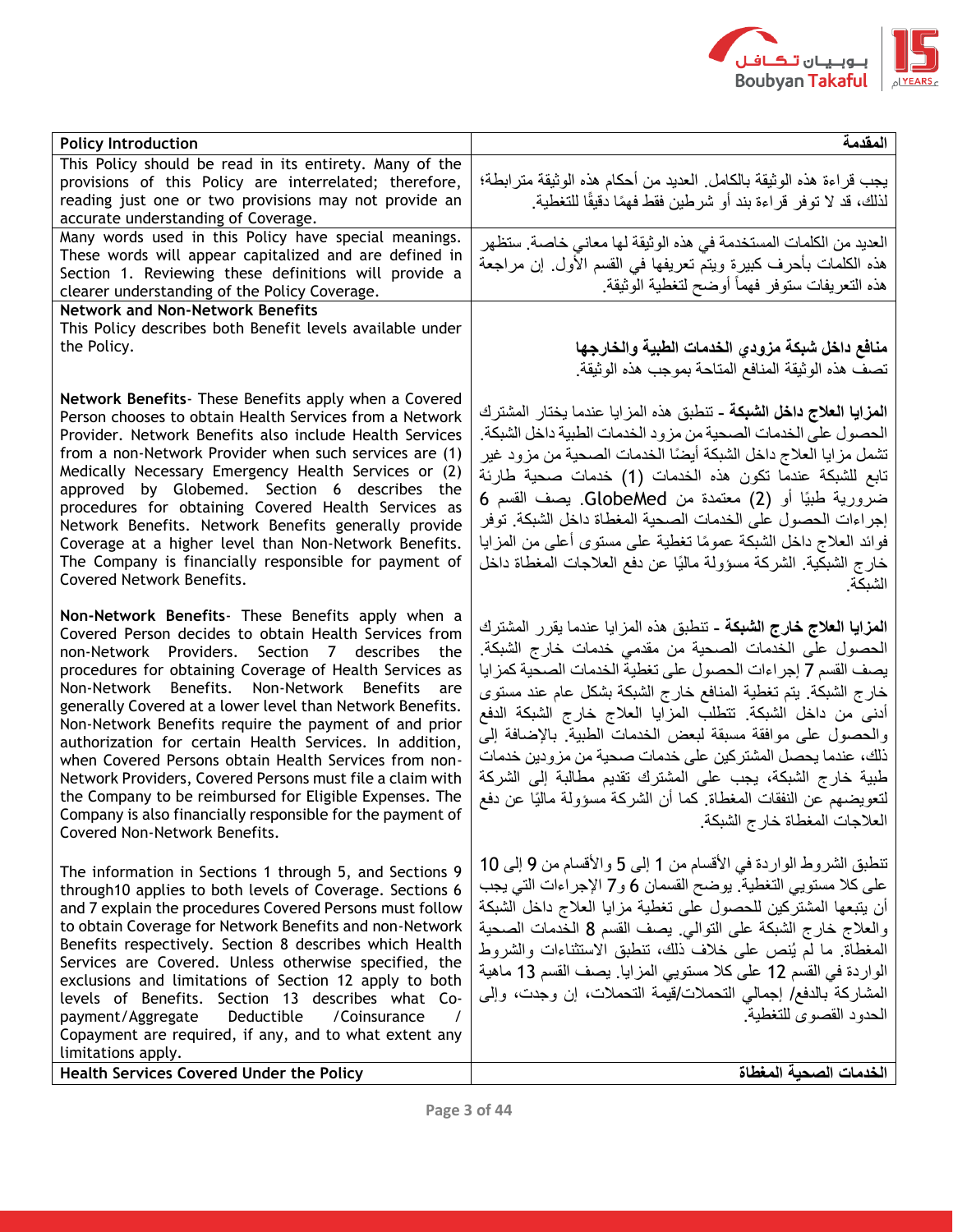

In order to ensure that eligible expenses are paid as Network Benefits, Covered Persons must always verify the participation status of a Physician, Hospital or other Provider. From time to time, the participation status of a Provider may change. Covered Persons can verify the participation status by calling Globemed. if necessary, Globemed can provide assistance in referring Covered Persons to Physicians or other Providers who participate with them.

Only Medically Necessary Health Services are covered under the Policy. The fact that a Physician has performed or prescribed a procedure or treatment or the fact that it may be the only available treatment for an Injury or Sickness does not mean that the procedure or treatment is Covered under the Policy.

Health Services, which are obtained through and Covered by a public health program are not Covered under this Policy.

Only Health Services provided in the geographical regions listed in Section 13, Table of Benefits, are covered under the Policy, unless prior authorization is obtained from Globemed. A complete listing of the countries included in each geographical region is included in the Administration Guide and the Member Handbook. If Coverage is provided outside of the country in which this Policy is issued, a separate International Rider will be issued and will govern all non-domestic Benefits.

The Company is responsible for interpreting the Benefits Covered under the Policy and the other terms, conditions, limitations and exclusions set out in the Policy and in making factual determinations related to the Policy and its Benefits. The Company may delegate discretionary authority to Globemed for the provision of services in regard to the Policy.

Should the Covered Person disagree with the claims decision made by Globemed, the decision may be formally appealed. The appeal process is detailed in the Administration Guide and the Member Handbook.

The Company may, in its sole discretion, arrange for various persons or entities to provide administrative services in regard to the Policy, including claims processing and utilization management services. The identity of the service providers and the nature of the services provided may be changed from time to time in the Company's sole discretion and without prior notice to or approval by Covered Persons. Covered Persons must cooperate with those persons or entities in the

من أجل ضمان دفع النفقات المغطاة داخل شبكة المرافقة الطبية، يجب على المشتركين التحقق دائمًا من حالة مشاركة طبيب أو مستشفى أو مزود خدمة طبية من وقت آلخر، قد تتغير حالة مشاركة مقدم الخدمة. يمكن لألشخاص المعتمدين التحقق من حالة المشاركة عن طريق االتصال بـ GlobeMed إذا لزم األمر، يمكن أن تقدم GlobeMed المساعدة في إحالة المشتركين إلى أطباء أو مقدمي خدمات طبية آخرين من ضمن الشبكة.

يتم تغطية الحالت المرضية الضرورية طبيًا فقط بموجب الوثيقة. وال يعني أن اإلجراء أو العالج يجب أن يكون مغطى بموجب هذه الوثيقة بمجرد أن الطبيب قد أجرى أو وصف إجراءً أو علاجًا حتى وإن كان العالج الوحيد المتاح لإلصابة أو المرض. ال تغطي هذه الوثيقة مصاريف الخدمات الطبية التي يتم الحصول عليها من خالل التأمين الصحي الحكومي.

يتم تغطية الخدمات الطبية فقط المقدمة في المناطق الجغرافية المدرجة في القسم 13 وجدول المزايا، بموجب الوثيقة، ما لم يتم الحصول على إذن مسبق من شركة GlobeMed. يتم تضمين قائمة كاملة بالبلدان المدرجة في كل منطقة جغرافية في دليل اإلدارة وكتيب المشتركين. إذا تم توفير التغطية خارج البلد الذي صدرت فيه هذه الوثيقة، فسيتم إصدار ملحق دولي منفصل وسيحكم جميع المزايا غير المحلية.

الشركة مسؤولة عن تفسير المزايا التي تغطيها الوثيقة والشروط والأحكام والحدود والاستثناءات الأخرى المنصوص عليها في الوثيقة وفي اتخاذ القرارات الواقعية المتعلقة بالوثيقة ومزاياها. يجوز للشركة تفويض GlobeMed لتوفير الخدمات فيما يتعلق بالوثيقة.

إذا لم يوافق المشترك على قرار المطالبات الذي اتخذته شركة GlobeMed، فيجوز استئناف القرار رسميًا. تم تفصيل عملية االستئناف في دليل اإلدارة ودليل المشترك.

يجوز للشركة، وفقًا لتقدير ها الخاص، الترتيب للعديد من الأشخاص أو الكيانات لتقديم خدمات إدارية فيما يتعلق بالوثيقة، بما في ذلك إدارة المطالبات وخدمات إدارة االستخدام. قد يتم تغيير هوية مزودي الخدمة وطبيعة الخدمات المقدمة من وقت لأخر وفقًا لتقدير الشركة وحدها وبدون إشعار مسبق أو موافقة من المشرتك. يجب على المشترك التعاون مع هؤلاء الأشخاص أو الكيانات في أداء مسؤولياتهم.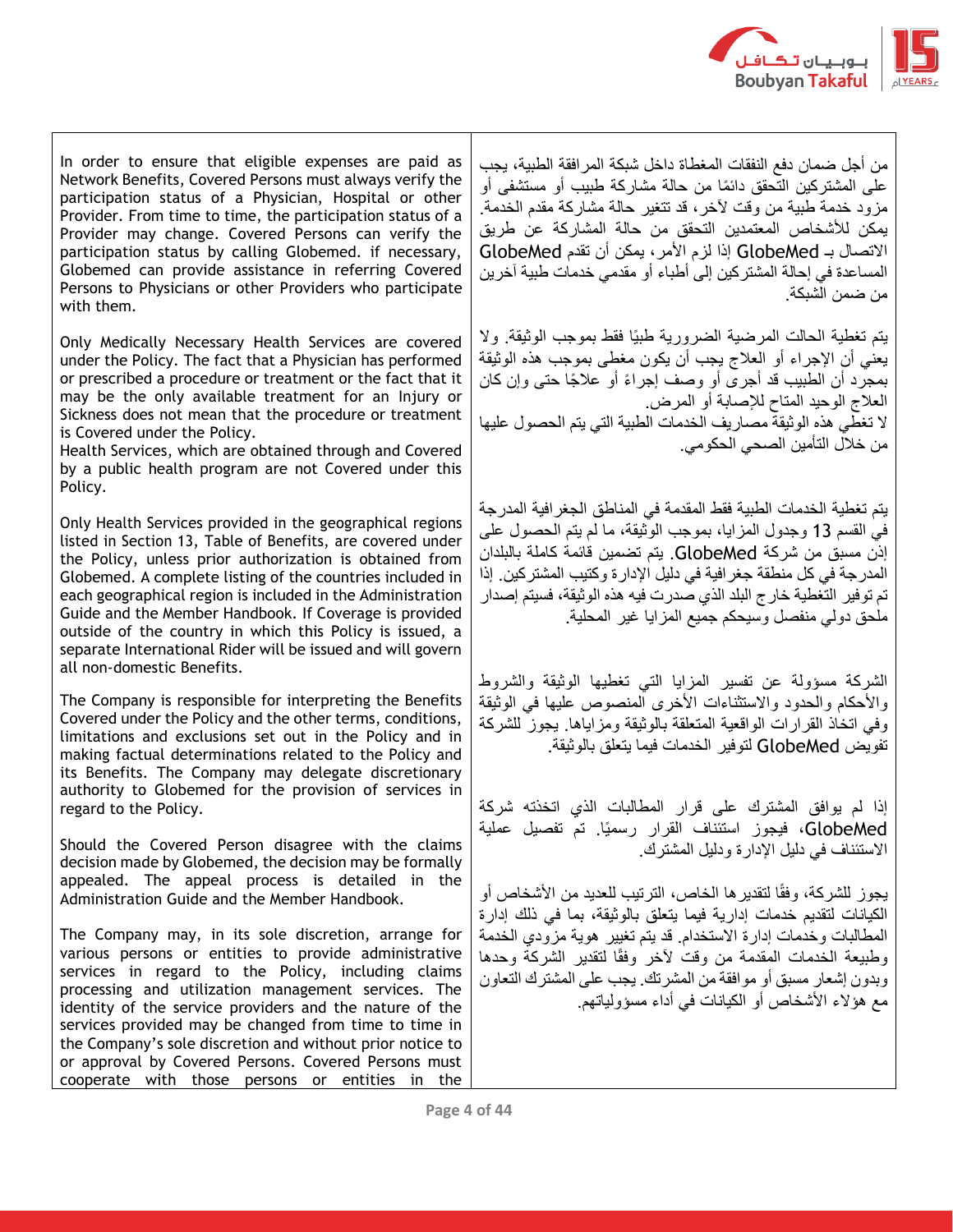

| performance of their responsibilities.                                                                                                                                                                                                                                                                                                                                                                                                                                                                                                                                                                                                                                                                                                                                         |    |    | تحتفظ الشركة بالحق في تغيير أو تفسير أو تعديل أو سحب أو إضافة                                                                                                                                                                                                                                                                                                                                                                                                                                                                                                                                                                     |
|--------------------------------------------------------------------------------------------------------------------------------------------------------------------------------------------------------------------------------------------------------------------------------------------------------------------------------------------------------------------------------------------------------------------------------------------------------------------------------------------------------------------------------------------------------------------------------------------------------------------------------------------------------------------------------------------------------------------------------------------------------------------------------|----|----|-----------------------------------------------------------------------------------------------------------------------------------------------------------------------------------------------------------------------------------------------------------------------------------------------------------------------------------------------------------------------------------------------------------------------------------------------------------------------------------------------------------------------------------------------------------------------------------------------------------------------------------|
| The Company reserves the right to change, interpret,<br>modify, withdraw or add Benefits or terminate the Policy<br>upon Policy renewal. No person or entity has any authority<br>to make any verbal changes or Amendments to the Policy.                                                                                                                                                                                                                                                                                                                                                                                                                                                                                                                                      |    |    | مزايا أو إنهاء الوثيقة علّد التجديد. <u>لا يوجد أي شخص أو كيان لديه أي</u><br>سلطة لإجراء أي تغييرات أو تعديلات شفهية على الوثيقة.                                                                                                                                                                                                                                                                                                                                                                                                                                                                                                |
| Identification ("ID") Card<br>Covered Persons must show their Globemed ID cards every<br>time they request healthcare services, also the provider<br>will ask for their personal identity for verification. If<br>Covered Persons do not show their cards, the Providers<br>have no way of knowing that they are Covered under a<br>Policy issued by the Company, and payment may be<br>required the Covered Person for Network Benefits.<br>Throughout this Policy Covered Persons will find<br>statements that encourage them to contact Globemed for<br>further information. Whenever there is a question or<br>concern regarding Health Services or any required<br>procedure Globemed should be contact at the telephone<br>number stated on the Covered Person's ID card |    |    | بطاقة التعريف (الهوية)<br>يجب على المشترك إظهار بطاقات هوية Globemed الخاصة بهم<br>في كل مرة يطلبون فيها خدمات الرعاية الصحية، كما سيطلب مقدم<br>الخدمة هويتهم الشخصية للتحقق. إذا لم يُظهر المشترك بطاقاته، فلن<br>يتمكن مقدمو الخدمة من معرفة أنهم مشتركين بموجب وثيقة صادرة<br>عن الشركة، وقد يُطلب من المشترك السداد مقابل الخدمات المقدمة.<br>خلال هذه الوثيقة، سيجد المشتركين بيانات تشجعهم على الاتصال بـ<br>Globemed للحصول على مزيد من المعلومات عندما يكون هناك<br>سؤال أو استفسار بخصوص الخدمات الصحية أو أي إجراء مطلوب،<br>يجب على المشترك الاتصال على رقم الهاتف المذكور في بطاقة هوية<br>الشخص المعنى <sub>.</sub> |
| <b>TABLE OF CONTENTS</b>                                                                                                                                                                                                                                                                                                                                                                                                                                                                                                                                                                                                                                                                                                                                                       |    |    | الفهرس                                                                                                                                                                                                                                                                                                                                                                                                                                                                                                                                                                                                                            |
| <b>DEFINITIONS</b>                                                                                                                                                                                                                                                                                                                                                                                                                                                                                                                                                                                                                                                                                                                                                             | 5  | 5  | التعر بفات                                                                                                                                                                                                                                                                                                                                                                                                                                                                                                                                                                                                                        |
| <b>ENROLLMENT</b><br><b>AND</b><br><b>EFFECTIVE</b><br><b>DATE</b><br><b>OF</b><br><b>COVERAGE</b>                                                                                                                                                                                                                                                                                                                                                                                                                                                                                                                                                                                                                                                                             | 15 | 15 | التسجيل وتاريخ تفعيل التغطية                                                                                                                                                                                                                                                                                                                                                                                                                                                                                                                                                                                                      |
| <b>TERMINATION OF COVERAGE</b>                                                                                                                                                                                                                                                                                                                                                                                                                                                                                                                                                                                                                                                                                                                                                 | 16 | 16 | إنهاء التغطية                                                                                                                                                                                                                                                                                                                                                                                                                                                                                                                                                                                                                     |
| <b>CONTRIBUTION RATES</b>                                                                                                                                                                                                                                                                                                                                                                                                                                                                                                                                                                                                                                                                                                                                                      | 18 | 18 | فيمة الاشتراك                                                                                                                                                                                                                                                                                                                                                                                                                                                                                                                                                                                                                     |
| <b>GENERAL PROVISIONS</b>                                                                                                                                                                                                                                                                                                                                                                                                                                                                                                                                                                                                                                                                                                                                                      | 19 | 19 | الشروط العامة                                                                                                                                                                                                                                                                                                                                                                                                                                                                                                                                                                                                                     |
| <b>PROCEDURES</b><br><b>OBTAINING</b><br><b>FOR</b><br><b>NETWORK</b><br><b>BENEFITS</b>                                                                                                                                                                                                                                                                                                                                                                                                                                                                                                                                                                                                                                                                                       | 22 | 22 | إجراءات الحصول على مزايا داخل الشبكة الطبية                                                                                                                                                                                                                                                                                                                                                                                                                                                                                                                                                                                       |
| PROCEDURES FOR OBTAINING NON-NETWORK<br><b>BENEFITS</b>                                                                                                                                                                                                                                                                                                                                                                                                                                                                                                                                                                                                                                                                                                                        | 25 | 25 | إجراءات الحصول على مزايا خارج الشبكة الطبية                                                                                                                                                                                                                                                                                                                                                                                                                                                                                                                                                                                       |
| <b>COVERED HEALTH SERVICES</b>                                                                                                                                                                                                                                                                                                                                                                                                                                                                                                                                                                                                                                                                                                                                                 | 26 | 26 | الخدمات الطبية المغطاة                                                                                                                                                                                                                                                                                                                                                                                                                                                                                                                                                                                                            |
| <b>REIMBURSEMENT</b>                                                                                                                                                                                                                                                                                                                                                                                                                                                                                                                                                                                                                                                                                                                                                           | 28 | 28 | الدفع والاسترداد                                                                                                                                                                                                                                                                                                                                                                                                                                                                                                                                                                                                                  |
| MEDICAL ASSISTANCES SERVICES                                                                                                                                                                                                                                                                                                                                                                                                                                                                                                                                                                                                                                                                                                                                                   | 30 | 30 | خدمات المساعدة الطبية                                                                                                                                                                                                                                                                                                                                                                                                                                                                                                                                                                                                             |
| COORDINATION OF BENEFITS, SUBROGATION<br>AND REIMBURSEMENT                                                                                                                                                                                                                                                                                                                                                                                                                                                                                                                                                                                                                                                                                                                     | 34 | 34 | تنسيق المنافع والاحلال والدفع والاسترداد                                                                                                                                                                                                                                                                                                                                                                                                                                                                                                                                                                                          |
| <b>GENERAL EXCLUSIONS.</b>                                                                                                                                                                                                                                                                                                                                                                                                                                                                                                                                                                                                                                                                                                                                                     | 35 | 35 | الاستثناءات العامة                                                                                                                                                                                                                                                                                                                                                                                                                                                                                                                                                                                                                |
| <b>TABLE OF BENEFITS</b>                                                                                                                                                                                                                                                                                                                                                                                                                                                                                                                                                                                                                                                                                                                                                       | 42 | 42 | جدول المنافع                                                                                                                                                                                                                                                                                                                                                                                                                                                                                                                                                                                                                      |
| <b>VAT</b>                                                                                                                                                                                                                                                                                                                                                                                                                                                                                                                                                                                                                                                                                                                                                                     | 42 | 42 | ضريبة الفائدة المضافة                                                                                                                                                                                                                                                                                                                                                                                                                                                                                                                                                                                                             |
| <b>Personal Data</b>                                                                                                                                                                                                                                                                                                                                                                                                                                                                                                                                                                                                                                                                                                                                                           | 43 | 43 | المعلومات الشخصية                                                                                                                                                                                                                                                                                                                                                                                                                                                                                                                                                                                                                 |
| <b>Table of Benefits Rider</b>                                                                                                                                                                                                                                                                                                                                                                                                                                                                                                                                                                                                                                                                                                                                                 | 44 | 44 | لمحق جدول المنافع                                                                                                                                                                                                                                                                                                                                                                                                                                                                                                                                                                                                                 |
| <b>SECTION 1</b>                                                                                                                                                                                                                                                                                                                                                                                                                                                                                                                                                                                                                                                                                                                                                               |    |    | القسم الأول                                                                                                                                                                                                                                                                                                                                                                                                                                                                                                                                                                                                                       |
| <b>DEFINITIONS</b>                                                                                                                                                                                                                                                                                                                                                                                                                                                                                                                                                                                                                                                                                                                                                             |    |    | التعريفات                                                                                                                                                                                                                                                                                                                                                                                                                                                                                                                                                                                                                         |
| This Section defines the terms used throughout this Policy<br>and is not intended to describe Covered or Uncovered<br>Services                                                                                                                                                                                                                                                                                                                                                                                                                                                                                                                                                                                                                                                 |    |    | يحدد هذا القسم المصطلحات المستخدمة في الوثيقة ولا يهدف إلى وصف<br>الخدمات المغطاة أو غير المغطاة                                                                                                                                                                                                                                                                                                                                                                                                                                                                                                                                  |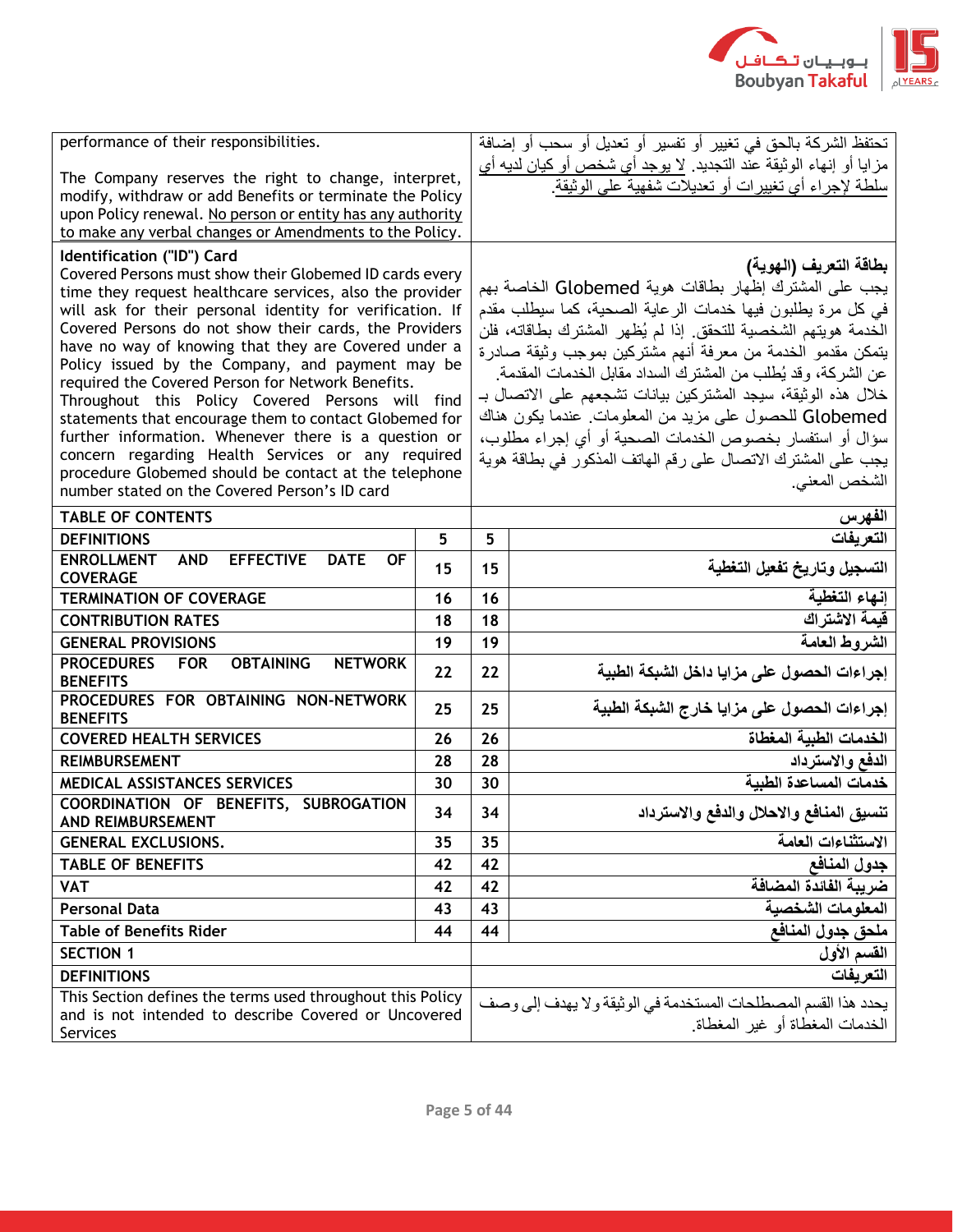

| Accident: a sudden, unexpected, violent external event<br>causing a severe physical bodily injury, which is usually<br>visually identifiable, and is documented by a competent<br>authority such as a law enforcement officer or Physician.                                                                                                                                                                                                                                                                                                                                                                                                                                                                                                                                                                                                    | الحادث: حدث خارجي عنيف مفاجئ وغير متوقع يتسبب في إصابة<br>جسدية خطيرة، والتي عادة ما يمكن التعرف عليها بصريًا، ويتم توثيقها<br>من قبل سلطة مختصة مثل مسؤول تنفيذ القانون أو الطبيب                                                                                                                                                                                                                                                                                                                                                                                                                                                                                                                                                                                                         |
|------------------------------------------------------------------------------------------------------------------------------------------------------------------------------------------------------------------------------------------------------------------------------------------------------------------------------------------------------------------------------------------------------------------------------------------------------------------------------------------------------------------------------------------------------------------------------------------------------------------------------------------------------------------------------------------------------------------------------------------------------------------------------------------------------------------------------------------------|--------------------------------------------------------------------------------------------------------------------------------------------------------------------------------------------------------------------------------------------------------------------------------------------------------------------------------------------------------------------------------------------------------------------------------------------------------------------------------------------------------------------------------------------------------------------------------------------------------------------------------------------------------------------------------------------------------------------------------------------------------------------------------------------|
| Accident related constructive surgery: the coverage<br>under this policy would be restricted only for the cases<br>resulting from accidents incurred during the validity of<br>the policy.                                                                                                                                                                                                                                                                                                                                                                                                                                                                                                                                                                                                                                                     | ا <b>لجراحة المتعلقة بالحوادث:</b> بموجب هذه الوثيقة سيتم تغطية فقط<br>الحالات الناتجة عن الحوادث التي حدثت أثناء سريان الوثيقة.                                                                                                                                                                                                                                                                                                                                                                                                                                                                                                                                                                                                                                                           |
| Accidental Death Benefit: lump sum payment of the sum<br>insured for Accidental Death Benefit to cover all eligible<br>members against death due to a covered accident from<br>day one. Minimum age at entry is 18 years for child and<br>age 64 years for adult (policyholder & spouse). Maximum<br>coverage age is 65 years for Policyholder & spouse.                                                                                                                                                                                                                                                                                                                                                                                                                                                                                       | <mark>منفعة الوفاة الناتجة عن حادث:</mark> دفع مبلغ مقطوع من المبلغ المؤمن<br>عليه لمزايا الوفاة العرضى لتغطية جميع المشتركين ضد الوفاة بسبب<br>حادث مغطى منذ اليوم الأول. الحد الأدنى للسن عند الدخول هو 18<br>سنة للأطفال و64 عامًا للبالغين (حامل الوثيقة والزوج/ة). الحد الأقصى<br>لسن التغطية هو 65 سنة لحامل الوثيقة والزوجة                                                                                                                                                                                                                                                                                                                                                                                                                                                         |
| Accidental Critical Illness: lump sum payment of the sum<br>insured for Accidental Critical Illness on diagnosis of one<br>of the covered Accidental Critical Illnesses. There can be<br>no more than one payment of sum insured for each insured<br>under this cover. Minimum age at entry is 18 years for<br>child and age 64 years for adult (policyholder & spouse).<br>Maximum coverage age is 65 years for policyholder &<br>spouse. Covered Conditions are:<br>1. Paralysis<br>2. Loss of Limbs<br>3. Blindness<br>4. Coma<br>5. Loss of Hearing<br>6. Loss of Speech<br>7. Severe Burns<br>8. Loss of one Limb and Loss of one Eye<br>9. Major Head Trauma<br>Accidental Critical Illness Survival Period: No benefit<br>will be payable if death occurs within 28 days of meeting<br>the definition of an Accidental Critical Illness | الأمراض الخطيرة الناتجة عن حادث: دفع مبلغ مقطوع من المبلغ<br>المؤمن عليه للأمراض الخطيرة نيجة حادث عند تشخيص أحد<br>الأمر اض الخطيرة الناتجة عن حادث المغطاة. لا يمكن أن يكون هناك<br>أكثر من دفعة واحدة من مبلغ التأمين لكل مؤمن عليه بموجب هذا<br>الغطاء الحد الأدنى للسن عند الدخول هو 18 سنة للأطفال و 64 عامًا<br>للبالغين (حامل الوثيقة والزوج). الحد الأقصىي لسن التغطية هو 65 سنة<br>لحاملي الوثبقة والزوجة الشروط المغطاة هي:<br>1. الشلل<br>2.   فقدان الأطراف<br>3. العمي<br>4. غيبوبة<br>فقدان السمع<br>.5<br>فقدان القدرة على الكلام<br>.6<br>7. الحروق الشديدة<br>8_ فقدان أحد الأطراف وفقدان إحدى العينين<br>9_ إصابات الرأس الخطير ة<br>فَترة البقاء على قيد الحياة للأمراض الخطيرة الناتجة عن حادث: لن<br>تكون مغطاة إذا حدثت الوفاة في غضون 28 يومًا من تأكيد الحالة على |
| Amendment: any attached description of additional or<br>alternative provisions to the Policy. Amendments are<br>effective only when signed by authorized signatories of<br>both parties. Amendments are subject to all conditions,<br>limitations and exclusions of the Policy except for those,<br>which are specifically amended.                                                                                                                                                                                                                                                                                                                                                                                                                                                                                                            | أنها مرض خطير ناتج عن حادث<br>ا <b>لنعديل:</b> أي وصف مرفق لأحكام إضافية أو بديلة للوثيقة ِ التعديلات<br>سارية المفعول فقط عندما يوقعها المفوضون بالتوقيع من كلا الطرفين<br>تخضع التعديلات لجميع الشروط والحدود والاستثناءات الخاصة<br>بالوثيقة باستثناء تلك التي تم تعديلها على وجه التحديد.                                                                                                                                                                                                                                                                                                                                                                                                                                                                                              |
| <b>Benefit:</b> the extent or degree of service Covered Persons<br>are entitled to receive based on their contract with the<br>Company.                                                                                                                                                                                                                                                                                                                                                                                                                                                                                                                                                                                                                                                                                                        | ا <b>لمنفعة:</b> مدى أو درجة الخدمة التي يحق للمشتركين تلقيها بناءً على<br>عقدهم مع الشركة.                                                                                                                                                                                                                                                                                                                                                                                                                                                                                                                                                                                                                                                                                                |
| Benefit Plan: the combination of all Benefits that Covered<br>Persons are entitled to receive based on their contract<br>with the Company.                                                                                                                                                                                                                                                                                                                                                                                                                                                                                                                                                                                                                                                                                                     | <b>خطة المزايا:</b> مجموعة المزايا التي يحق للمشتركين تلقيها بناءً على<br>عقدهم مع الشركة.                                                                                                                                                                                                                                                                                                                                                                                                                                                                                                                                                                                                                                                                                                 |
| Blindness: a clinically proven irreversible reduction of<br>sight in both eyes because of accident.<br>The corrected visual acuity must be less than 6/60 or<br>20/200 using e.g. Snellen test types, or visual field                                                                                                                                                                                                                                                                                                                                                                                                                                                                                                                                                                                                                          | ا <b>لـعمـى:</b> انـخفاض واضـح فـي الرؤيـة فـي كلتـا الـعينين ثبت سريريًا بسبب<br>الحو ادث.                                                                                                                                                                                                                                                                                                                                                                                                                                                                                                                                                                                                                                                                                                |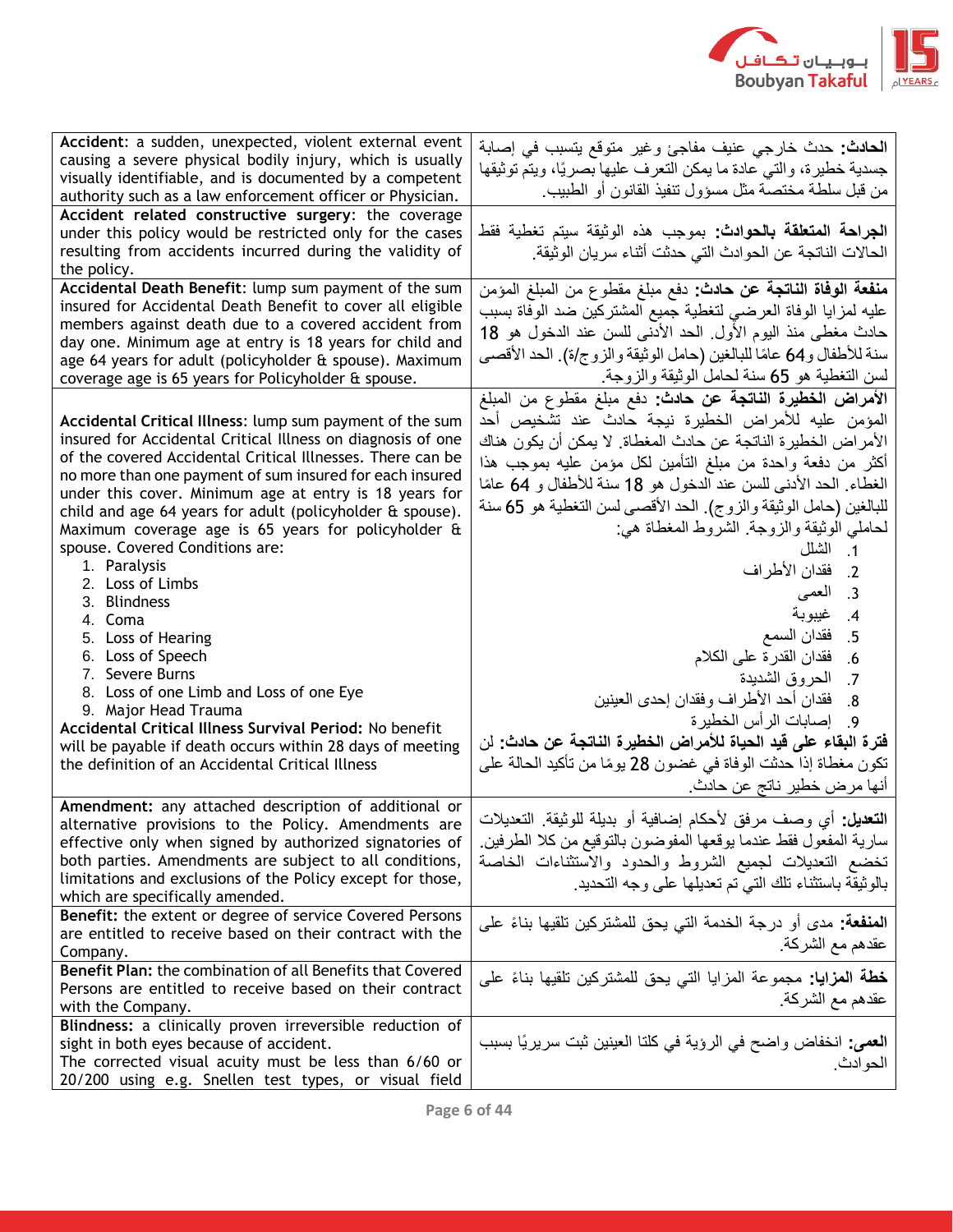

| restriction to 20° or less in both eyes.<br>No benefit will be payable if in general medical opinion a<br>device, or implant could result in the partial or total<br>restoration of sight.                                                                                                                                                                                                                                                                                                                                                                                                                       | يجب أن تكون حدة البصر المصححة أقل من 60/6 أو 200/20<br>باستخدام على سبيل المثال أنواع اختبار Snellen، أو تقييد المجال<br>البصري إلى 20 درجة أو أقل في كلتا العينين.<br>لن تُدفع أي مصـاريف إذا كان من الممكن أن يؤدي أي جهاز أو<br>الزراعة، في الرأي الطبي عام ، إلى استعادة البصر جزئيًا أو كليًا.                                                                                                                                                                            |
|------------------------------------------------------------------------------------------------------------------------------------------------------------------------------------------------------------------------------------------------------------------------------------------------------------------------------------------------------------------------------------------------------------------------------------------------------------------------------------------------------------------------------------------------------------------------------------------------------------------|--------------------------------------------------------------------------------------------------------------------------------------------------------------------------------------------------------------------------------------------------------------------------------------------------------------------------------------------------------------------------------------------------------------------------------------------------------------------------------|
| Claim Form: a form which must be completed by the<br>attending Physician for the Covered Person to obtain<br>Coverage for outpatient Benefits.                                                                                                                                                                                                                                                                                                                                                                                                                                                                   | <mark>نموذج المطالبة:</mark> نموذج يجب أن يملؤه الطبيب المعالج للمشترك<br>للحصول على تغطية لمزايا العيادات الخارجية                                                                                                                                                                                                                                                                                                                                                            |
| Co-insurance: the percentage of Eligible Expenses in<br>addition to the Premium, which Covered Persons are<br>required to pay for certain Health Services provided under<br>the Policy. Covered Persons are responsible for the<br>payment of any Co-insurance directly to the Provider of<br>the Health Service at the time of service or when billed<br>by the Provider.                                                                                                                                                                                                                                       | ا <b>لمشاركة بالدفع:</b> النسبة المئوية للمصروفات المغطاة بالإضافة إلى<br>الاشتراك، والتي يتعين على المشتركين دفعها مقابل خدمات صحية<br>معينة مقدمة بموجب الوثيقة المشتركين مسؤولون عن دفع نسبة<br>المشاركة مباشرة إلى مقدم الخدمة الطبية في وقت تقديم الخدمة أو عند<br>دفع الفاتورة من قبل المزود                                                                                                                                                                             |
| Confinement and Confined: an uninterrupted overnight<br>stay following formal admission to a Hospital.                                                                                                                                                                                                                                                                                                                                                                                                                                                                                                           | ا <b>لمبيت و البيات:</b> المبيت دون انقطاع بعد الدخول الرسمي إلى<br>المستشفى                                                                                                                                                                                                                                                                                                                                                                                                   |
| Congenital Anomaly: a physical or chemical defect,<br>disease or malformation etc. which may be either<br>hereditary/familial/genetic or due to an influence<br>occurring during gestation up to birth and may or may not<br>be obvious at birth.                                                                                                                                                                                                                                                                                                                                                                | ا <b>لعيب الخلقي:</b> عيب مادي أو كيميائ <sub>ت</sub> ى أو مرض أو نشوه وما إلى ذلك<br>قد يكون وراثيًا / عائليًا / جينبي أو بسبب تأثير يحدث أثناء الحمل حتـي<br>الولادة وقد يكون أو لا يكون واضحًا عند الولادة.                                                                                                                                                                                                                                                                 |
| <b>Coma:</b> Means a state of unconsciousness with no reaction<br>to external stimuli or internal needs, persisting<br>continuously for at least 96 hours requiring the use of life<br>support systems.<br>Coma must result in a neurological deficit<br>- causing the permanent and irreversible inability of<br>the insured<br>oto walk 200 meters on level surfaces without<br>assistive devices or<br>o to feed themselves once food has been prepared<br>and made available or<br>o to communicate with their environment by verbal<br>speech<br>fit will also be paid if the coma has lasted for 2 months. | ا <b>لغيبوبة:</b> نعني حالة من اللاوعي مع عدم وجود رد فعل للمنبهات<br>الخارجية أو الاحتياجات الداخلية، وتستمر بشكل مستمر لمدة 96 ساعة<br>على الأقل تتطلب استخدام أنظمة دعم الحياة<br>يجب أن تؤدي الغيبوبة إلى عجز عصبي يتسبب في عجز دائم لا رجعة<br>فيه لدى المشتر ك:<br>o السير 200 متر على سطوح مستوية بدون أجهزة مساعدة أو<br>0 لإطعام أنفسهم بمجرد إعداد الطعام وإتاحته أو<br>0 للتواصل مع بيئتهم عن طريق الكلام اللفظي<br>سيتم أيضًا الدفع إذا استمرت الغيبوبة لمدة شهرين |
| Co-payment: the defined monetary amount, in addition<br>to the Premium, which Covered Persons are required to<br>pay for certain Health Services provided under the Policy.<br>Covered Persons are responsible of r the payment of any<br>Co-payment for Network and Non-Network Benefits<br>directly to the Provider of the Health Service at the time<br>of service or when billed by the Provider.                                                                                                                                                                                                            | ا <b>لمشاركة بالدفع:</b> المبلغ النقدي المحدد، بالإضافة إلى مبلغ الاشتراك،<br>الذي يتعين على المشتر ك دفعه مقابل خدمات طبية معينة مقدمة بموجب<br>الوثيقة.<br>المشتركين مسؤولون عن دفع نسبة المشاركة بالدفع سواء كان العلاج<br>داخل الشبكة أو خارجها مباشرةً إلى مقدم الخدمة الطبية في وقت تقديم<br>الخدمة أو عند دفع الفاتورة من قبل المزود.                                                                                                                                   |
| Coverage of Covered: the entitlement by a Covered<br>Person to Health Services provided under the Policy,<br>subject to the terms, conditions, limitations and<br>exclusions of the Policy. Health Services must be provided<br>(1) when the Policy is in effect; and (2) prior to the date<br>that any of the individual termination conditions of<br>Section3.1 occur; and (3) only when the recipient is a                                                                                                                                                                                                    | ا <b>لتغطيات المغطاة:</b> استحقاق المشترك للخدمات الطببة بموجب الوثبقة،<br>وفقًا للشروط والأحكام والحدود والاستثناءات الواردة في الوثيقة. يجب<br>نقديم الخدمات الطبية (1) عندما نكون الوثيقة سارية المفعول؛ و (2)<br>قبل تاريخ حدوث أي من شروط الإنهاء الفردية للقسم 3.1؛ و (3) فقط<br>عندما يكون المستلم شخصًا مستوفى لجميع متطلبات الأهلية المحددة في<br>الوثيقة.                                                                                                            |
|                                                                                                                                                                                                                                                                                                                                                                                                                                                                                                                                                                                                                  |                                                                                                                                                                                                                                                                                                                                                                                                                                                                                |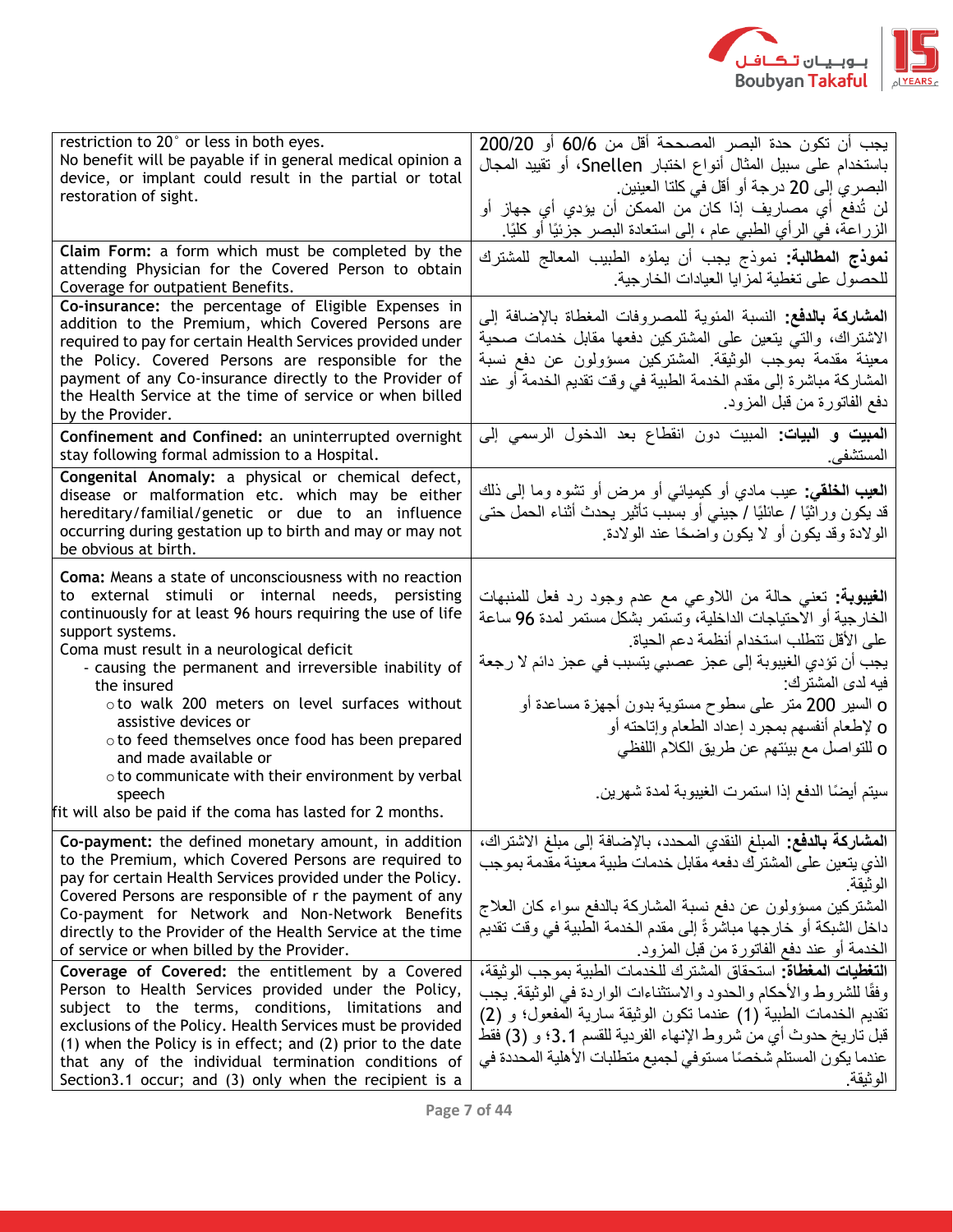

| Covered Person and meets all eligibility requirements<br>specified in the Policy.                                                                                                                                                                                                                                                                                                                                                                                                                                                                                                                                                                                                                                                                                                                                                                                                                                                                                                                                                                                                                                                                                                                                                                                                                                                                                                                                                                                                                                                           |                                                                                                                                                                                                                                                                                                                                                                                                                                                                                                                                                                                                                                                                                                                                                                                                                                                                                                                                                                                                                                                                                                                                           |
|---------------------------------------------------------------------------------------------------------------------------------------------------------------------------------------------------------------------------------------------------------------------------------------------------------------------------------------------------------------------------------------------------------------------------------------------------------------------------------------------------------------------------------------------------------------------------------------------------------------------------------------------------------------------------------------------------------------------------------------------------------------------------------------------------------------------------------------------------------------------------------------------------------------------------------------------------------------------------------------------------------------------------------------------------------------------------------------------------------------------------------------------------------------------------------------------------------------------------------------------------------------------------------------------------------------------------------------------------------------------------------------------------------------------------------------------------------------------------------------------------------------------------------------------|-------------------------------------------------------------------------------------------------------------------------------------------------------------------------------------------------------------------------------------------------------------------------------------------------------------------------------------------------------------------------------------------------------------------------------------------------------------------------------------------------------------------------------------------------------------------------------------------------------------------------------------------------------------------------------------------------------------------------------------------------------------------------------------------------------------------------------------------------------------------------------------------------------------------------------------------------------------------------------------------------------------------------------------------------------------------------------------------------------------------------------------------|
| Covered Person: either the Policyholder or an Enrolled<br>Dependent but applies only while Coverage of such person<br>under the Policy is in effect.                                                                                                                                                                                                                                                                                                                                                                                                                                                                                                                                                                                                                                                                                                                                                                                                                                                                                                                                                                                                                                                                                                                                                                                                                                                                                                                                                                                        | ا <b>لمشترك:</b> إما حامل الوثيقة أو المُعال المُسجَّل ولكنه بنطبق فقط عندما<br>تكون تغطية هذا الشخص بموجب الوثيقة سارية                                                                                                                                                                                                                                                                                                                                                                                                                                                                                                                                                                                                                                                                                                                                                                                                                                                                                                                                                                                                                  |
| Day Treatment: medical treatment which must be<br>provided in the Hospital, but which does not require a<br>Confinement.                                                                                                                                                                                                                                                                                                                                                                                                                                                                                                                                                                                                                                                                                                                                                                                                                                                                                                                                                                                                                                                                                                                                                                                                                                                                                                                                                                                                                    | <b>عمليات اليوم الواحد:</b> العلاج الطبي الذي يجب أن يقدم في المستشفى،<br>ولكن لا يتطلب الحجز .                                                                                                                                                                                                                                                                                                                                                                                                                                                                                                                                                                                                                                                                                                                                                                                                                                                                                                                                                                                                                                           |
| <b>Dependent:</b> (1) the Policyholder's legal spouse or (2) an<br>unmarried Dependent child of the Policyholder or the<br>Policyholder's child (including a natural child, stepchild,<br>a legally adopted child, or a child placed for adoption).<br>The term "child" also includes a grandchild of either the<br>Policyholder or the Policyholder's spouse when legal<br>guardianship has been awarded to the Policyholder or the<br>Policyholder's spouse. The principal place of residence of<br>the legal spouse or unmarried Dependent child must be<br>with the Policyholder unless the Company approves other<br>arrangements. The definition of "Dependent" is subject to<br>the following conditions and limitations:<br>A. The term "Dependent" shall not include any<br>unmarried Dependent child 18 years of age or older,<br>except as stated in the next paragraph.<br>B. The term "Dependent" shall include an unmarried<br>Dependent child who is 18 years of age or older, but<br>less than 25 years of age if evidence satisfactory to<br>the Company of the following conditions is furnished<br>upon request:<br>1. The child is not regularly employed on a full-time<br>basis;<br>2. The child is a Full-time Student; and<br>3. The child is primarily dependent upon the Policyholder<br>for support and maintenance.<br>The Policyholder will be required to reimburse the<br>Company for any Health Services provided to their<br>Dependents at a time when the Dependents did not satisfy<br>these conditions. | ا <b>لمعال: (1)</b> الزوج القانونـي لـحامل الوثيقة أو (2) الطفل المعال غير<br>المتز وج لحامل الوثيقة أو طفل حامل الوثيقة (بما في ذلك الطفل الطبيعي<br>أو الزوجة أو الطفل المتبنى قانونًا أو الطفل المقدم للتبني). يشمل<br>مصطلح "طفل" أيضًا حفيدًا لحامل الوثيقة أو زوجة حامل الوثية عندما<br>يتم منح الوصاية القانونية لحامل الوثيقة أو زوج حامل الوثيقة. يجب أن<br>يكون مكان الإقامة الرئيسي للزوج القانوني أو الابن المعال غير<br>المنزوج مع حامل الوثيقة ما لم نوافق الشركة على نرتيبات أخرى<br>يخضع تعريف "المعال" للشروط والقيود التالية:<br>لا يجوز أن يشمل مصطلح "المُعال" أي الابن مُعال غير متزوج<br>بيلغ من العمر 18 عامًا أو أكثر، باستثناء ما هو مذكور في الفقرة<br>التالىة<br>ب. يجب أن يشمل مصطلح "المُعال" الابن المُعال غير المنزوج الذي<br>بيلغ من العمر 18 عامًا أو أكثر، ولكن أقل من 25 عامًا إذا تم<br>تقديم دليل مرضٍ للشركة بالشروط التالية عند الطلب:<br>1. لا يعمل الابن بانتظام أو متفرغ للعمل؛<br>2. الابن طالب متفرغ و<br>3. يعتمد الابن بشكل أساسي على حامل الوثيقة للدعم<br>والإعالة<br>سيُطلب من حامل الوثيقة تعويض الشركة عن أي خدمات صحية مقدمة<br>إلى من يعولهم في وقت لم يستوف فيه المعالون هذه الشروط |
| Designated Facility: a Hospital, named by Globemed as a<br>Designated Facility, which has entered into an agreement<br>with or on behalf of Globemed to render Covered<br>Medically Necessary and Medically Appropriate Health<br>Services for treatment of specified diseases or conditions.                                                                                                                                                                                                                                                                                                                                                                                                                                                                                                                                                                                                                                                                                                                                                                                                                                                                                                                                                                                                                                                                                                                                                                                                                                               | العرفق المعتمد: مستشفى، سمته شركة Globemed كمرفق معين،<br>والذي أبرم اتفاقية مع Globemed أو بالنيابة عنها لتقديم خدمات<br>صحبة مغطاة ضرورية طبيأ ومناسبة طبيأ لعلاج أمراض أو حالات<br>محددة                                                                                                                                                                                                                                                                                                                                                                                                                                                                                                                                                                                                                                                                                                                                                                                                                                                                                                                                               |
| Domestic: relates to the country in which the Policy is<br>issued.                                                                                                                                                                                                                                                                                                                                                                                                                                                                                                                                                                                                                                                                                                                                                                                                                                                                                                                                                                                                                                                                                                                                                                                                                                                                                                                                                                                                                                                                          | <b>محلي:</b> يتعلق بالدولة التي صدرت فيها البوليصة.                                                                                                                                                                                                                                                                                                                                                                                                                                                                                                                                                                                                                                                                                                                                                                                                                                                                                                                                                                                                                                                                                       |
| Durable Medical Equipment: medical equipment used<br>externally from the human body which: (1) can withstand<br>repeated use; (2) is not designed to be disposable; (3) is<br>used to serve a medical purpose (4;) is generally not useful<br>to a person in the absence of a Sickness or Injury; and (5)<br>is used outside of the Hospital.                                                                                                                                                                                                                                                                                                                                                                                                                                                                                                                                                                                                                                                                                                                                                                                                                                                                                                                                                                                                                                                                                                                                                                                               | المعدات الطبية الدائمة: المعدات الطبية المستخدمة خارجيًا من جسم<br>الإنسان والتي: (1) يمكنها تحمل الاستخدام المتكرر؛ (2) غير مصمم<br>أن يمكن التخلص منه ؛ (3) يستخدم لخدمة غرض طبي (4 ؛) بشكل<br>عام لا يفيد الشخص في حالة عدم وجود مرض أو إصابة ؛ و (5)<br>يستخدم خارج المستشفى                                                                                                                                                                                                                                                                                                                                                                                                                                                                                                                                                                                                                                                                                                                                                                                                                                                          |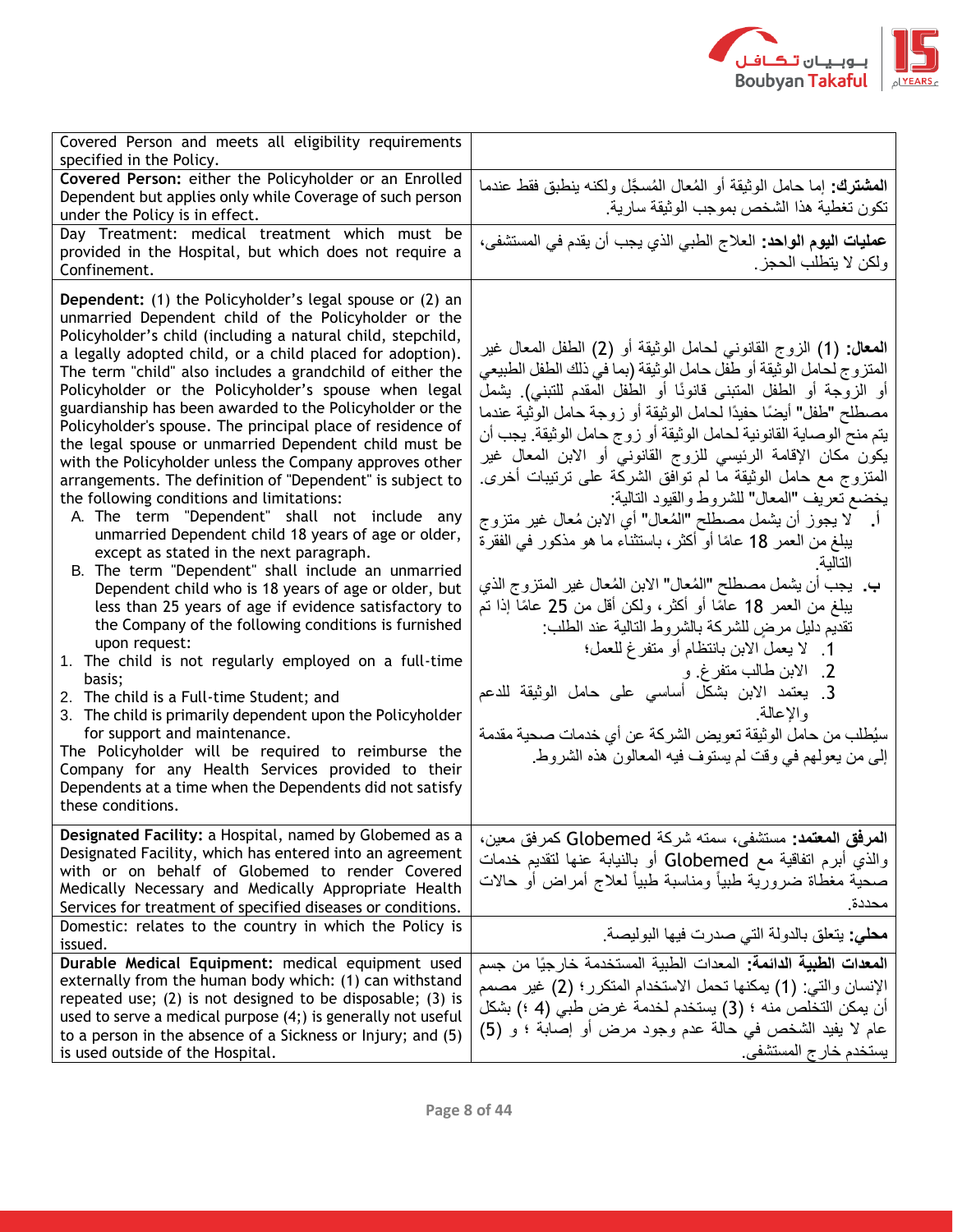

| Effective Date: the date that Coverage becomes<br>effective, which may be either the Enrollment Date of a<br>Covered Person, or the date on which Coverage renews.                                                                                                                                                                                                                                                                                                                                                                                                                                                                                                                                                                                                                                                                                                                                                                                                                                                                                                                                                          | <b>تاريخ السريان:</b> التاريخ الذي تصبح فيه التغطية سارية المفعول ، والذي<br>قد يكون إما تاريخ تسجيل المشترك ، أو التاريخ الذي يتم فيه تجديد<br>التغطية                                                                                                                                                                                                                                                                                                                                                                                                                                                                                                                                                                                                                                                                                                                                                                   |
|-----------------------------------------------------------------------------------------------------------------------------------------------------------------------------------------------------------------------------------------------------------------------------------------------------------------------------------------------------------------------------------------------------------------------------------------------------------------------------------------------------------------------------------------------------------------------------------------------------------------------------------------------------------------------------------------------------------------------------------------------------------------------------------------------------------------------------------------------------------------------------------------------------------------------------------------------------------------------------------------------------------------------------------------------------------------------------------------------------------------------------|---------------------------------------------------------------------------------------------------------------------------------------------------------------------------------------------------------------------------------------------------------------------------------------------------------------------------------------------------------------------------------------------------------------------------------------------------------------------------------------------------------------------------------------------------------------------------------------------------------------------------------------------------------------------------------------------------------------------------------------------------------------------------------------------------------------------------------------------------------------------------------------------------------------------------|
| Eligible Expenses: Reasonable and Customary Charges for<br>Covered Health Services, incurred while the Policy is in<br>effect.                                                                                                                                                                                                                                                                                                                                                                                                                                                                                                                                                                                                                                                                                                                                                                                                                                                                                                                                                                                              | ا <b>لمصاريف المغطاة:</b> الرسوم المعقولة والمعتادة للخدمات الصحية<br>المغطاة ، والتبي يتم تكبدها أثناء سريان الوثيقة                                                                                                                                                                                                                                                                                                                                                                                                                                                                                                                                                                                                                                                                                                                                                                                                     |
| Eligible Person: person who meets the eligibility<br>requirements specified in both the application and the<br>Policy. Maximum coverage age is 65 years. Maximum age<br>at entry is 64 years.                                                                                                                                                                                                                                                                                                                                                                                                                                                                                                                                                                                                                                                                                                                                                                                                                                                                                                                               | ا <b>لشخص الموّهل:</b> الشخص الذي يستوفي شروط الأهلية المحددة في كل<br>من الطلب والوثيقة. الحد الأقصى لسن التغطية 65 سنة. الحد الأقصى<br>للسن عند الدخول 64 سنة.                                                                                                                                                                                                                                                                                                                                                                                                                                                                                                                                                                                                                                                                                                                                                          |
| Emergency: a serious medical condition or symptom<br>resulting from Injury or Sickness which arises suddenly<br>requires immediate care and treatment, generally<br>received within 24 hours of onset, to avoid jeopardy to<br>the life or health of a Covered Person.                                                                                                                                                                                                                                                                                                                                                                                                                                                                                                                                                                                                                                                                                                                                                                                                                                                      | ا <b>لطوارئ:</b> حالة أو عرض طبي خطير ناتج عن إصابة أو مرض بنشأ<br>فجأة ويتطلب رعاية وعلاج فوريين ، يتم تلقيهما بشكل عام في غضون<br>24 ساعة من بدايتها ، لتجنب تعريض حياة أو صحة الشخص المعنى.                                                                                                                                                                                                                                                                                                                                                                                                                                                                                                                                                                                                                                                                                                                            |
| Emergency Health Services: that health care services and<br>supplies necessary for the treatment of an Emergency.<br>Emergency Health Services are subject to the conditions and<br>Coinsurance / Co-payments as described in this Policy.                                                                                                                                                                                                                                                                                                                                                                                                                                                                                                                                                                                                                                                                                                                                                                                                                                                                                  | خدمات الطوارئ الصحية: خدمات ومستلزمات الرعاية الطبية اللازمة لعلاج<br>حالة طارئة. تخضع خدمات الطوارئ الطبية للشروط والمشاركة بالدفع أ<br>والتحملات كما هو موضح في هذه الوثيقة.                                                                                                                                                                                                                                                                                                                                                                                                                                                                                                                                                                                                                                                                                                                                            |
| Enrolled Dependent: a Dependent who is properly<br>enrolled for Coverage under the Policy.                                                                                                                                                                                                                                                                                                                                                                                                                                                                                                                                                                                                                                                                                                                                                                                                                                                                                                                                                                                                                                  | ا <b>لمُعال المُسجل:</b> المُعال المُسجل بشكل صحيح للتغطية بموجب الوثيقة.                                                                                                                                                                                                                                                                                                                                                                                                                                                                                                                                                                                                                                                                                                                                                                                                                                                 |
| Enrollment Date: the original Effective Date of Coverage<br>for a Covered Person.                                                                                                                                                                                                                                                                                                                                                                                                                                                                                                                                                                                                                                                                                                                                                                                                                                                                                                                                                                                                                                           | <b>تاريخ التسجيل:</b> تاريخ سريان التغطية الأصلي للمشترك.                                                                                                                                                                                                                                                                                                                                                                                                                                                                                                                                                                                                                                                                                                                                                                                                                                                                 |
| Experimental, Investigational or Unproven Services:<br>medical, surgical, diagnostic, or other health care<br>services, technologies, supplies, treatments, procedures,<br>drug therapies or devices that, at the time the Company<br>makes a determination regarding Coverage in a particular<br>case, is determined to be:<br>A. Subject to formal review and approval by local<br>medical authorities for the proposed use; or<br>B. The subject of an ongoing clinical trial<br>C. Not demonstrated through prevailing pre-reviewed<br>medical literature to be safe and effective for<br>treating or diagnosing the condition or illness for<br>which its use is proposed.<br>The Company, in its judgment, may deem an<br>Experimental, Investigational or Unproven Service to be a<br>Covered Health Service for treating a life-threatening<br>Sickness or condition if it is determined by the Company<br>that the Experimental, Investigational or Unproven<br>Service at the time of the determination:<br>A. Is safe with promising efficacy; and<br>B. Is provided in a clinically controlled research setting | العلاجات التجريبية أو الاستقصائية أو غير المؤكدة: الخدمات الطبية<br>أو الجراحية أو التشخيصية أو غيرها من خدمات الرعاية الصحية أو<br>النقنيات أو الإمدادات أو العلاجات أو الإجراءات أو العلاجات الدوائية<br>أو الأجهزة التي يتم تحديدها في الوقت الذي تتخذ فيه الشركة قرارًا<br>بشأن التغطية في حالة معينة على أن تكون:<br>تخضع لمراجعة رسمية وموافقة السلطات الطبية المحلية على<br>الاستخدام المقترح ؛ أو<br>موضوع تجربة سريرية جارية<br>پ.<br>لم يثبت من خلال الأدبيات الطبية السائدة التي تمت مر اجعتها<br>ت.<br>مسبقًا أنها أمنة وفعالة في علاج أو تشخيص الحالة أو المرض<br>الذي يُقترح استخدامه من أجله<br>يجوز للشركة ، في حكمها ، أن تعتبر الخدمة التجريبية أو الاستقصائية<br>أو غير المؤكدة خدمة صحية مغطاة لعلاج مرض أو حالة تهدد الحياة<br>إذا قر ر ت الشر كة أن الخدمة التجر يبية أو الاستقصائية أو  غير  المثبتة<br>في وقت الموافقة:<br>أ أمنة وفعالة وواعدة ؛ و<br>بِ. يتم توفير في بيئة بحثية مضبوطة سريريًا |
| Full-time Student Or Unemployeed: a Dependent child<br>who is 18 years of age or older, and less than 25 years of<br>age, who is enrolled in and attending, full-time, a course<br>of study or training at a recognized university or trade<br>school, and is Dependent upon the Policyholder for his or<br>her support.<br>Full-time Student status is determined in accordance with                                                                                                                                                                                                                                                                                                                                                                                                                                                                                                                                                                                                                                                                                                                                       | طالب بدوام كامل أو غير عامل: الابن المعال الذي يبلغ من العمر 18<br>عامًا أو أكثر ، وأقل من 25 عامًا ، والذي تم تسجيله وحضوره ، بدوام<br>كامل ، في دورة دراسية أو ندريب في جامعة معترف بها أو مدرسة<br>تجارية ، ويعتمد على حامل الوثيقة لدعمه أو دعمها، وغير ملتحق بأي<br>جهة عمل.                                                                                                                                                                                                                                                                                                                                                                                                                                                                                                                                                                                                                                         |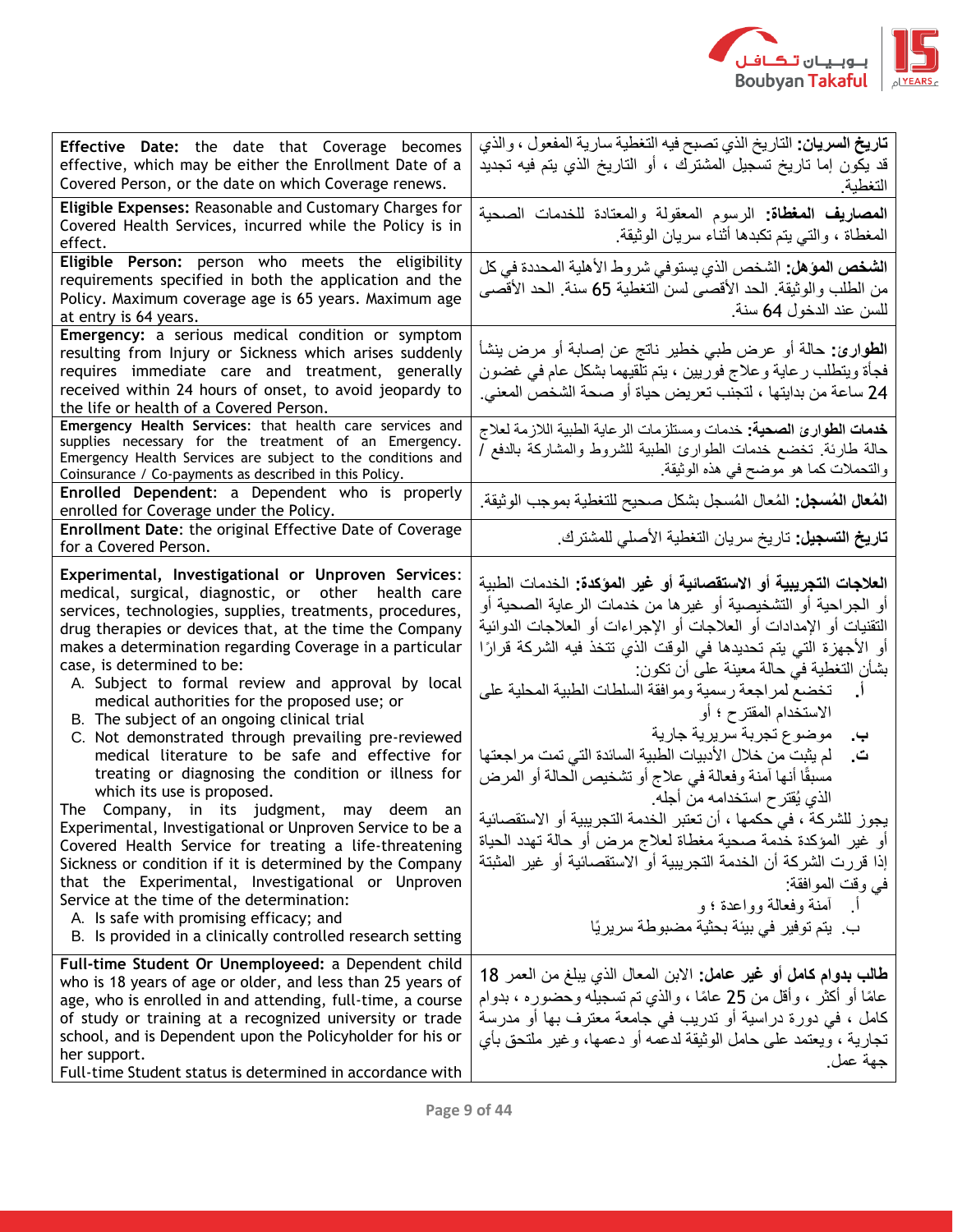

| the standards set forth by the educational institution. A<br>person ceases to be a full time Student at the end of the<br>calendar month during which the person graduates or<br>otherwise ceases to be enrolled and in attendance at the<br>institution on a full-time basis.<br>A person continues to be a Full Time Student during<br>periods of regular vacation established by the institution.<br>If the person does not continue as a Full Time Student<br>immediately following the period of vacation, the Full-<br>time Student designation will end on the last day of the<br>calendar month in which the person was enrolled and in<br>attendance at the institution on a full-time basis, unless<br>an alternate date is stated in Section 12, T" able of<br>Benefits." | يتم تحديد حالة الطالب بدوام كامل وفقًا للمعايير المحددة من قبل<br>المؤسسة التعليمية. يتوقف الشخص عن كونه طالبًا بدوام كامل في نهاية<br>الشهر التقويمي الذي يتخرج خلاله الشخص أو يتوقف عن التسجيل<br>والحضور في المؤسسة على أساس التفرغ الكامل<br>يستمر الشخص في أن يكون طالبًا بدوام كامل خلال فترات الإجازة<br>العادية التي تحددها المؤسسة. إذا لم يستمر الشخص كطالب بدوام كامل<br>فورًا بعد فترة الإجازة ، فسينتهي تعيين الطالب بدوام كامل في اليوم<br>الأخير من الشهر التقويمي الذي تم فيه تسجيل الشخص وحضوره في<br>المؤسسة على أساس- على أساس زمني ، ما لم يتم تحديد تاريخ بديل<br>في القسم 12 ، "جدول المنافع". |
|--------------------------------------------------------------------------------------------------------------------------------------------------------------------------------------------------------------------------------------------------------------------------------------------------------------------------------------------------------------------------------------------------------------------------------------------------------------------------------------------------------------------------------------------------------------------------------------------------------------------------------------------------------------------------------------------------------------------------------------------------------------------------------------|----------------------------------------------------------------------------------------------------------------------------------------------------------------------------------------------------------------------------------------------------------------------------------------------------------------------------------------------------------------------------------------------------------------------------------------------------------------------------------------------------------------------------------------------------------------------------------------------------------------------|
| General Exclusions: the health Benefits and services<br>excluded from Coverage that are listed in Section 12 of<br>this Policy and apply to all Covered Persons.                                                                                                                                                                                                                                                                                                                                                                                                                                                                                                                                                                                                                     | الاستثناءات العامة: المزايا والخدمات الطبية المستبعدة من التغطية<br>المدرجة في القسم 12 من هذه الوثيقة وتنطبق على جميع الأشخاص<br>المشمولين.                                                                                                                                                                                                                                                                                                                                                                                                                                                                         |
| Health Services: the health care services and supplies<br>Covered under the Policy, except to the extent that such<br>health care services and supplies are limited or excluded.                                                                                                                                                                                                                                                                                                                                                                                                                                                                                                                                                                                                     | الخدمات الصحية: خدمات وإمدادات الرعاية الصحية التي تغطيها<br>الوثيقة، باستثناء الحد الذي نكون فيه خدمات وإمدادات الرعاية الطبية<br>محدودة أو غير مغطاة                                                                                                                                                                                                                                                                                                                                                                                                                                                               |
| Hospital: an institution, operated pursuant to law, which:<br>(1) is primarily engaged in providing Health Services on an<br>Inpatient basis for the care and treatment of injured or<br>sick individuals through medical, diagnostic and surgical<br>facilities by or under the supervision of a staff of<br>Physicians; (2) has 24 hour skilled nursing services.<br>Hospital is not primarily a place for rest, custodial care or<br>care of the aged and is not a nursing home, convalescent<br>home or similar institution.                                                                                                                                                                                                                                                     | ا <b>لمستشفى:</b> مؤسسة ، يتم تشغيلها بموجب القانون ، والتبي: (1) تشارك<br>بشكل أساسي في تقديم الخدمات الطبية على أساس العيادات الداخلية<br>للرعاية وعلاج الأفراد المصابين أو المرضىي من خلال المرافق الطبية<br>والتشخيصية والجراحية من قبل أو تحت إشراف طاقم الأطباء. (2)<br>لديه خدمات تمريض ماهرة على مدار 24 ساعة. لا تعتبر المستشفى<br>في المقام الأول مكانًا للراحة أو رعاية أو رعاية المسنين وليست دارًا<br>لرعاية المسنين أو دار نقاهة أو مؤسسة مماثلة                                                                                                                                                       |
| Hospitalization Class: the class of Hospital room and<br>services, indicated on the Covered Health Services in<br>Section 8, to which the Covered Person is entitled.                                                                                                                                                                                                                                                                                                                                                                                                                                                                                                                                                                                                                | فَنة الاستشفاء: فئة غرفة المستشفى والخدمات المشار إليها في الخدمات<br>الطبية المغطاة في القسم 8 ، والتبي يحق للمشترك الحصول عليها.                                                                                                                                                                                                                                                                                                                                                                                                                                                                                   |
| Injury: bodily damage other than Sickness including all<br>related conditions and recurrent symptoms.                                                                                                                                                                                                                                                                                                                                                                                                                                                                                                                                                                                                                                                                                | الإ <b>صابة:</b> الضرر الجسدي غير المرض بما في ذلك جميع الحالات<br>المرتبطة به والأعراض المتكررة                                                                                                                                                                                                                                                                                                                                                                                                                                                                                                                     |
| Inpatient: Hospital Confinement requiring an overnight<br>stay.                                                                                                                                                                                                                                                                                                                                                                                                                                                                                                                                                                                                                                                                                                                      | ا <b>لعيادات الداخلية:</b> الحجز بالمستشفى الذي يتطلب المبيت.                                                                                                                                                                                                                                                                                                                                                                                                                                                                                                                                                        |
| Inpatient Benefits: Hospitalization or Day treatment or<br>Observation / Treatment in an Emergency Room / Facility<br>which cannot be carried out on outpatient basis.                                                                                                                                                                                                                                                                                                                                                                                                                                                                                                                                                                                                               | <b>منافع العيادات الداخلية:</b> الاستشفاء أو العلاج النهاري أو الملاحظة /<br>العلاج في غرفة / مرفق طوارئ لا يمكن إجراؤه في العيادة الخارجية.                                                                                                                                                                                                                                                                                                                                                                                                                                                                         |
| International: outside of the country in which this policy<br>is issued.                                                                                                                                                                                                                                                                                                                                                                                                                                                                                                                                                                                                                                                                                                             | دولي: خارج الدولة التي صدرت فيها هذه الوثيقة.                                                                                                                                                                                                                                                                                                                                                                                                                                                                                                                                                                        |
| International Hospitalization: a Confinement in a<br>Hospital located outside of the country in which this<br>Policy is issued.                                                                                                                                                                                                                                                                                                                                                                                                                                                                                                                                                                                                                                                      | الا <b>ستشفاء الدولي:</b> الحجز في مستشفى يقع خارج الدولة التي صدرت<br>فبها هذه الوثبقة                                                                                                                                                                                                                                                                                                                                                                                                                                                                                                                              |
| Loss of Hearing: irrecoverable loss of hearing in both ears<br>with an auditory threshold of more than 90 decibels across<br>all frequencies in the better ear using a pure tone<br>audiogram, as a result of accident.                                                                                                                                                                                                                                                                                                                                                                                                                                                                                                                                                              | <b>فقدان السمع:</b> فقدان السمع غير القابل للاسترداد في كلتا الأذنين مع حد<br>سمعي يزيد عن 90 ديسيبل عبر جميع الترددات في أحسن الأحوال في<br>الأذن باستخدام مخطط صوتي نقي نتيجة حادث                                                                                                                                                                                                                                                                                                                                                                                                                                 |
| Loss of Limbs: The complete severance of two or more<br>limbs above the wrist or ankle through accident.                                                                                                                                                                                                                                                                                                                                                                                                                                                                                                                                                                                                                                                                             | فقدان الأطراف: القطع الكامل لطرفين أو أكثر فوق الرسغ أو الكاحل<br>من خلال حادث.                                                                                                                                                                                                                                                                                                                                                                                                                                                                                                                                      |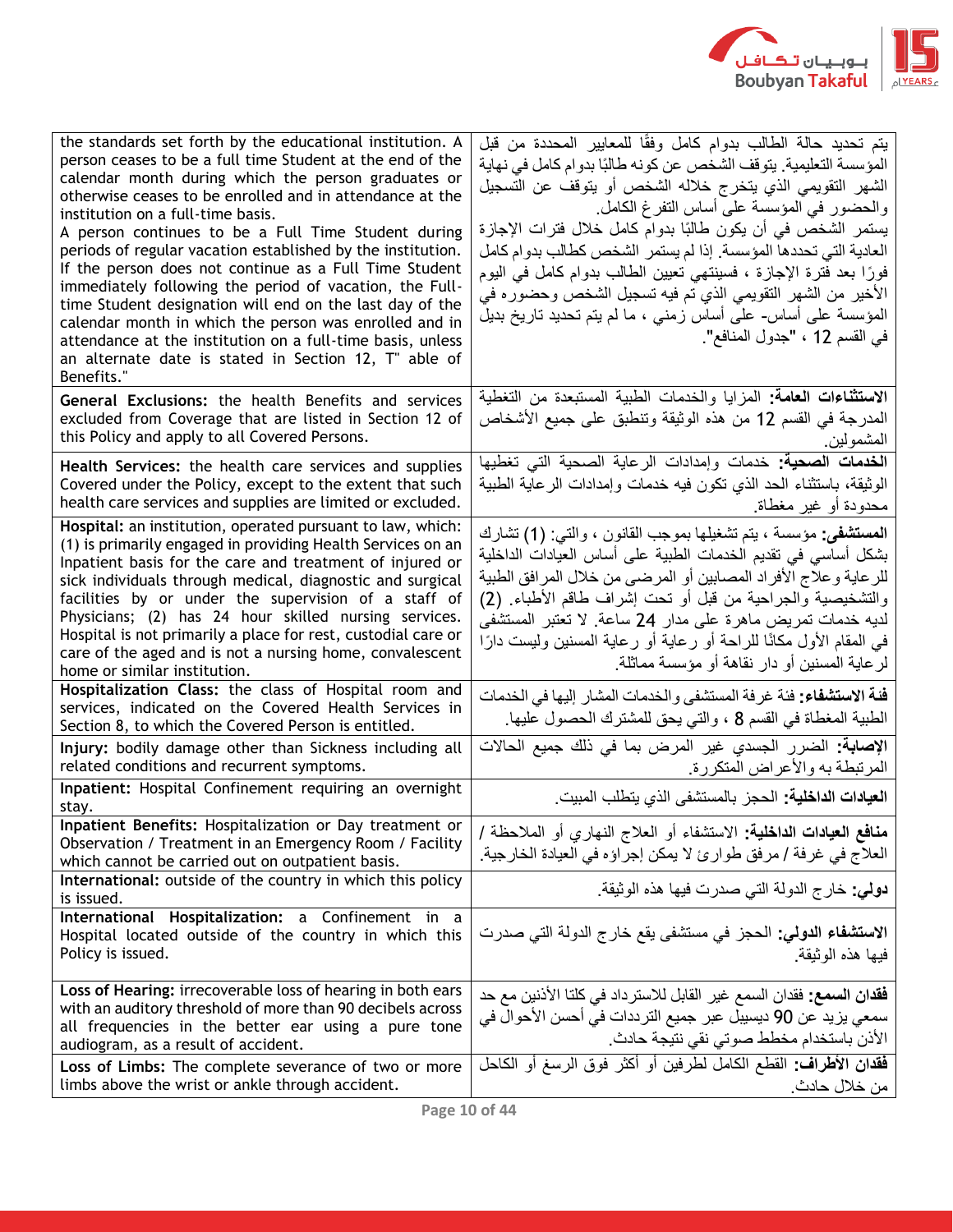

| Loss of one Limb and Loss of one Eye: the occurrence of<br>both of the following:<br>1. Complete and permanent loss of function of one or<br>more limbs or the complete severance of one or<br>more limbs above the wrist or ankle through<br>accident.<br>2. Total, clinically certified, irreversible loss of sight<br>in one or both eyes as a result of accident.                                                                                                                                                                                             | فقدان طرف واحد وفقدان عين واحدة: حدوث كلا الحالتين الآتيتين:<br>1.  فقدان كامل ودائم لوظيفة طرف أو أكثر أو قطع طرف أو<br>أكثر فوق الرسغ أو الكاحل نتيجة حادث.<br>فقدان البصر الكلي المعتمد سريريًا والذي لا يمكن تداركه في<br>$\cdot$ .2<br>إحدى العينين أو كلتيهما نتيجة حادث.                                                                                                                                                        |
|-------------------------------------------------------------------------------------------------------------------------------------------------------------------------------------------------------------------------------------------------------------------------------------------------------------------------------------------------------------------------------------------------------------------------------------------------------------------------------------------------------------------------------------------------------------------|----------------------------------------------------------------------------------------------------------------------------------------------------------------------------------------------------------------------------------------------------------------------------------------------------------------------------------------------------------------------------------------------------------------------------------------|
| Loss of Speech: the complete and irrecoverable loss of<br>speech because of accident. The loss of the ability to<br>speak must be established for a continuous period of 12<br>months.                                                                                                                                                                                                                                                                                                                                                                            | <b>فقدان الكلام:</b> فقدان الكلام بشكل كامل وغير قابل للاسترداد بسبب<br>حادث. يجب إثبات فقدان القدرة على الكلام لمدة 12 شهرًا متواصلة.                                                                                                                                                                                                                                                                                                 |
| Major Head Trauma: accidental head injury caused by an<br>external physical force resulting in a neurological deficit<br>causing the permanent and irreversible inability of<br>the insured<br>o to walk 200 meters on level surfaces without assistive<br>devices or<br>o to feed themselves once food has been prepared and<br>made available or<br>o to communicate with their environment by verbal<br>speech                                                                                                                                                 | أ <b>ورام الرأس الكبيرة:</b> إصابة عرضية في الرأس ناتجة عن قوة جسدية<br>خار جية تؤدي إلى عجز عصبي<br>- التسبب في عجز دائم لا رجعة فيه للمشرتك يؤدي لعدم القدرة على:<br>o السير 200 متر على سطوح مستوية بدون أجهزة مساعدة أو<br>O لإطعام أنفسهم بمجرد إعداد الطعام وإتاحته أو<br>0 للتواصل مع بيئتهم عن طريق الكلام اللفظي                                                                                                              |
| Maternity Benefit-Inpatient: includes charges for a<br>vaginal delivery, a Medically Necessary cesarean section,<br>any complications of pregnancy or delivery, and legal<br>abortion.                                                                                                                                                                                                                                                                                                                                                                            | منفعة الحمل والولادة – العيادات الداخلية: تشمل رسوم الولادة<br>الطبيعية، والولادة القيصرية اللازمة طبيًا ، وأي مضاعفات للحمل أو<br>الولادة ، والإجهاض القانوني                                                                                                                                                                                                                                                                         |
| Maternity Benefit-Outpatient: includes charges for all<br>outpatient pre-natal and post-natal Physician visits,<br>including investigations & treatment.                                                                                                                                                                                                                                                                                                                                                                                                          | م <b>نفعة الحمل والولادة – العيادات الخارجية:</b> تشمل رسوم جميع زيار ات<br>العيادات الخارجية قبل الولادة وبعدها ، بما في ذلك الفحوصات<br>والعلاج                                                                                                                                                                                                                                                                                      |
| Maternity Complication: Hospitalization of the insured<br>$\frac{f}{f}$ or embryo/baby that are in a life-threatening situation<br>or condition leading to high possibility of death &/or<br>disability whether pre or post-delivery. Any claim(s)<br>arising due to lack of commitment of the insured member<br>to the medical advice or as a result of violating Medical<br>related protocols are excluded. Basic features that<br>manifest due to pregnancy i.e. discomfort symptoms<br>and/or Out of Hospital Benefits are not considered as<br>complication. | <b>مضاعفات الحمل والولادة:</b> مكوث المشترك و / أو الجنين / الرضيع<br>في حالة أو حالة مهددة للحياة تؤدي إلى احتمال كبير للوفاة و / أو<br>الإعاقة سواء قبل الولادة أو بعدها. يتم استبعاد أي مطالبة (مطالبات)<br>تنشأ بسبب عدم التزام المشرتك بالنصيحة الطبية أو نتيجة لانتهاك<br>البروتوكولات الطبية ذات الصلة. لا تعتبر السمات الأساسية التي تظهر<br>بسبب الحمل ، مثل أعراض عدم الراحة و / أو منافع العيادات<br>الخارجية، من المضاعفات |
| Medically Appropriate: based on the prevailing standards<br>of medical practice relative to a specific condition.                                                                                                                                                                                                                                                                                                                                                                                                                                                 | مناسب طبيًا: استنادًا إلى المعايير السائدة للممارسة الطبية المتعلقة بحالة<br>معبنة                                                                                                                                                                                                                                                                                                                                                     |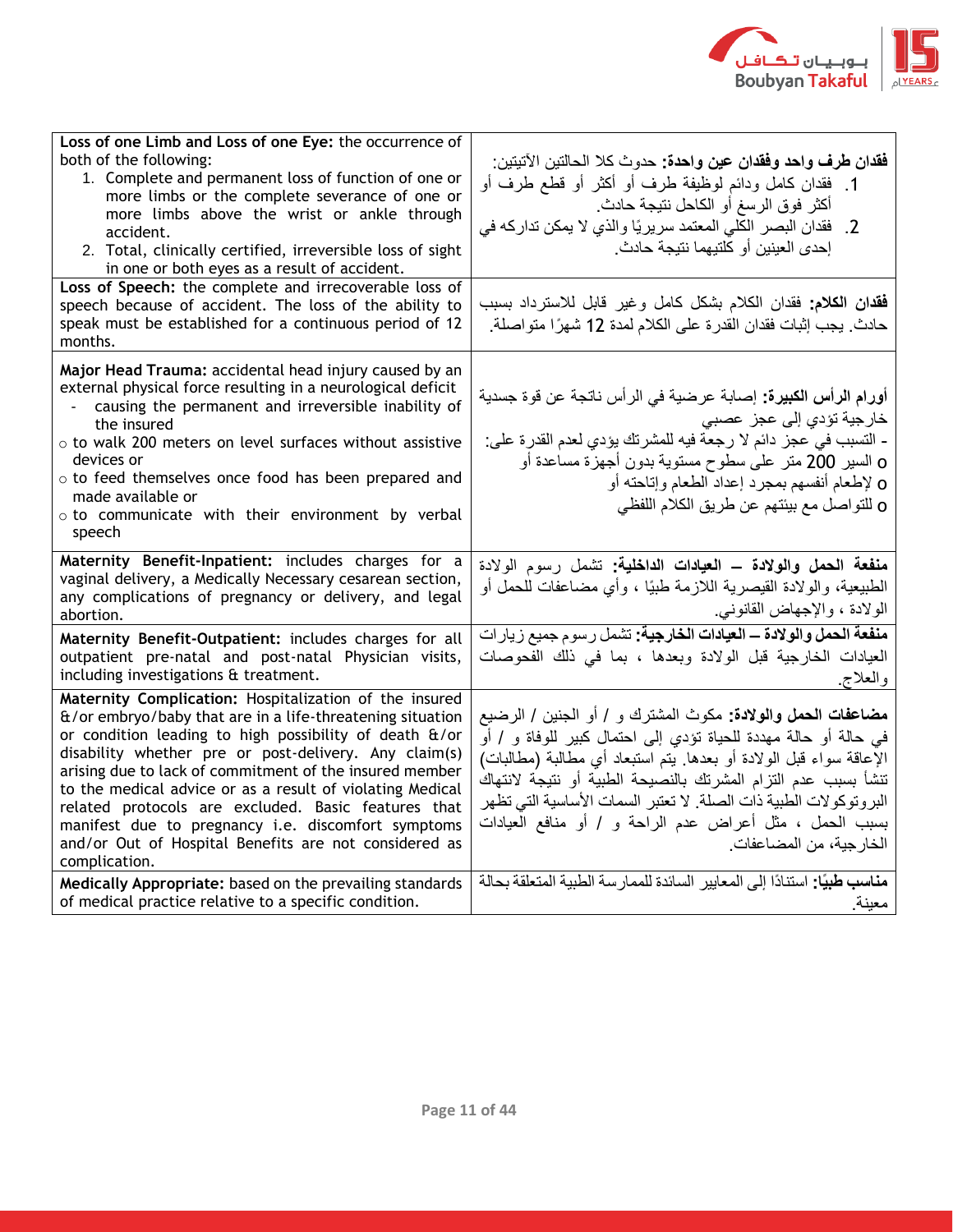

| Medical Necessary: health care services and supplies                                                            |                                                                          |
|-----------------------------------------------------------------------------------------------------------------|--------------------------------------------------------------------------|
| which are determined by the Company to be Medically                                                             | ا <b>لضرورات الطبية:</b> خدمات وإمدادات الرعاية الصحية التي تحددها       |
| Appropriate, and                                                                                                | الشركة على أنها مناسبة طبيًا ، و                                         |
| A. Necessary to meet the basic health needs of the                                                              | أسمضر ورية لتلبية الاحتياجات الصحية الأساسية للشخص المعنى                |
| Covered Person; and                                                                                             |                                                                          |
| B. Rendered in the most Medically Appropriate manner                                                            |                                                                          |
| and type of setting appropriate for the delivery of the                                                         | ب  يتم تقديمها بأكثر  الطرق ملاءمة من الناحية الطبية ونوع                |
| Health Service, taking into account both cost and                                                               | المكان المناسب لتقديم الخدمة الصحية ، مع مراعاة تكلفة                    |
| quality of care; and                                                                                            | الرعاية وجودتها ؛ و                                                      |
| C. Consistent in type, frequency and duration of                                                                | ت الانساق في نوع ونكرار ومدة العلاج مع المبادئ النوجيهية                 |
| treatment with scientifically based guidelines of                                                               | القائمة على أساس علمي للمنظمات الطبية أو البحثية أو التبي                |
| medical, research, or health care Coverage                                                                      |                                                                          |
| organizations or governmental agencies that are                                                                 | تغطى الرعاية الصحية أو الوكالات الحكومية التي تقبلها                     |
| accepted by the Company; and                                                                                    | الشركة ؛ و                                                               |
| D. Consistent with the diagnosis of the condition; and                                                          | ث تتفق مع تشخيص الحالة ؛ و                                               |
| E. Required for reasons other than the convenience of                                                           | ج_ مطلوبة لأسباب أخرى بخلاف ما يناسب المشترك أو طبيبه ؛                  |
| the Covered Person or his or her Physiacn; and                                                                  |                                                                          |
| F. Demonstrated through prevailing pre-reviewed                                                                 | تم إثباته من خلال الأدبيات الطبية السائدة التي تمت مر اجعتها             |
| medical literature to be either:                                                                                |                                                                          |
| Safe and effective for treating or diagnosing the<br>1.                                                         | مسبقًا على أنها إما:                                                     |
| condition or Sickness for which their use is proposed or,                                                       | أمنة وفعالة في علاج أو تشخيص الحالة أو المرض الذي<br>$\cdot$ 1           |
| Safe with promising efficacy<br>2.                                                                              | يُقترح استخدامهما من أجلهما،                                             |
| a) for treating a life-threatening Sickness or condition,                                                       | 2. أمنة مع فعالية واعدة                                                  |
| b) in a clinically controlled research setting                                                                  | أ)    لعلاج مرض أو حالة تهدد الحياة ،                                    |
| The fact that a Physician has performed or prescribed a                                                         |                                                                          |
| procedure or treatment or the fact that it may be the only                                                      | ب) في بيئة بحثية مضبوطة سريريًا                                          |
| treatment for a particular Injury, Sickness or Mental                                                           | في حال أن الطبيب قد أجرى أو وصف إجراءً أو علاجًا أو أنه قد يكون          |
| Illness does not mean that it is a Medically Necessary                                                          | العلاج الوحيد لإصابة أو مرض أو مرض عقلي معين لا يعني                     |
| Covered Health Service as defined in this Policy. The                                                           | بالضرورة أنها خدمة طبية مغطاة على النحو المحدد في هذه الوثيقة ۖ إن       |
| definition of Medically Necessary used in this Policy                                                           | تعريف الضرورة الطبية المستخدم في هذه الوثيقة يتعلق فقط بالتغطية          |
| relates only to Coverage and differs from the way in which                                                      |                                                                          |
| a Physician engaged in the practice of medicine may                                                             | ويختلف عن الطريقة التي قد يحدد بها الطبيب الذي يمارس الطب العملي         |
| define Medically Necessary.                                                                                     | ضرورة طبية                                                               |
| Mental Illness: a mental or bodily condition marked                                                             |                                                                          |
| primarily by sufficient disorganization of personality,                                                         | ا <b>لمرض العقلي:</b> حالة عقلية أو جسدية تتميز في المقام الأول بفوضى    |
| mind, and emotions to seriously impair the normal                                                               | كافية في الشخصية والعقل والعواطف لإعاقة الأداء النفسي أو                 |
| psychological, social, or work performance of the                                                               | الاجتماعي أو العملي الطبيعي للفرد.                                       |
| individual.                                                                                                     |                                                                          |
| Network: when used to describe a Provider of Health                                                             |                                                                          |
| Services, means that the Provider has a participation                                                           | ا <b>لشبكة:</b> عند استخدامها لوصف مقدم الخدمات الطبية، فهذا يعني أن     |
| agreement in effect with the Company through another                                                            | المزود لديه انفاقية مشاركة سارية مع الشركة من خلال كيان أخر ،            |
| entity, to provide Health Services to Covered Persons.                                                          | لتقديم الخدمات الصحية للأشخاص المشمولين. قد تغير Globemed                |
| Globemed may change the participation status of                                                                 |                                                                          |
| Providers from time to time.                                                                                    | حالة مشاركة مقدمي الخدمات من وقت لأخر .                                  |
| Network Benefits: Benefits available for Covered Health                                                         |                                                                          |
| Services when provided by a Network Provider. Health                                                            | <b>مزايا الشبكة:</b> المزابا المتاحة للخدمات الطببة المغطاة عندما بقدمها |
| Services provided by a non-Network Provider are                                                                 | مزود الخدمة المعتمد بالشبكة تعتبر الخدمات الطبية التي يقدمها مزود        |
| considered Network Benefits when such Health Services                                                           | غير تابع للشبكة مز ايا داخل الشبكة عندما يتم اعتماد هذه الخدمات الطبية   |
| are approved in advance by the Company or are                                                                   |                                                                          |
| Emergency Health Services.                                                                                      | مسبقًا من قبل الشر كة أو خدمات طببة طار ئة ِ                             |
|                                                                                                                 | الاستشفاء غير الطارئ: أي حجز لا يكون نتيجة مباشرة لخدمات                 |
| Non-Emergency Hospitalization: any Confinement which<br>is not as a direct result of Emergency Health Services. | الطوارئ الطبية.                                                          |
|                                                                                                                 |                                                                          |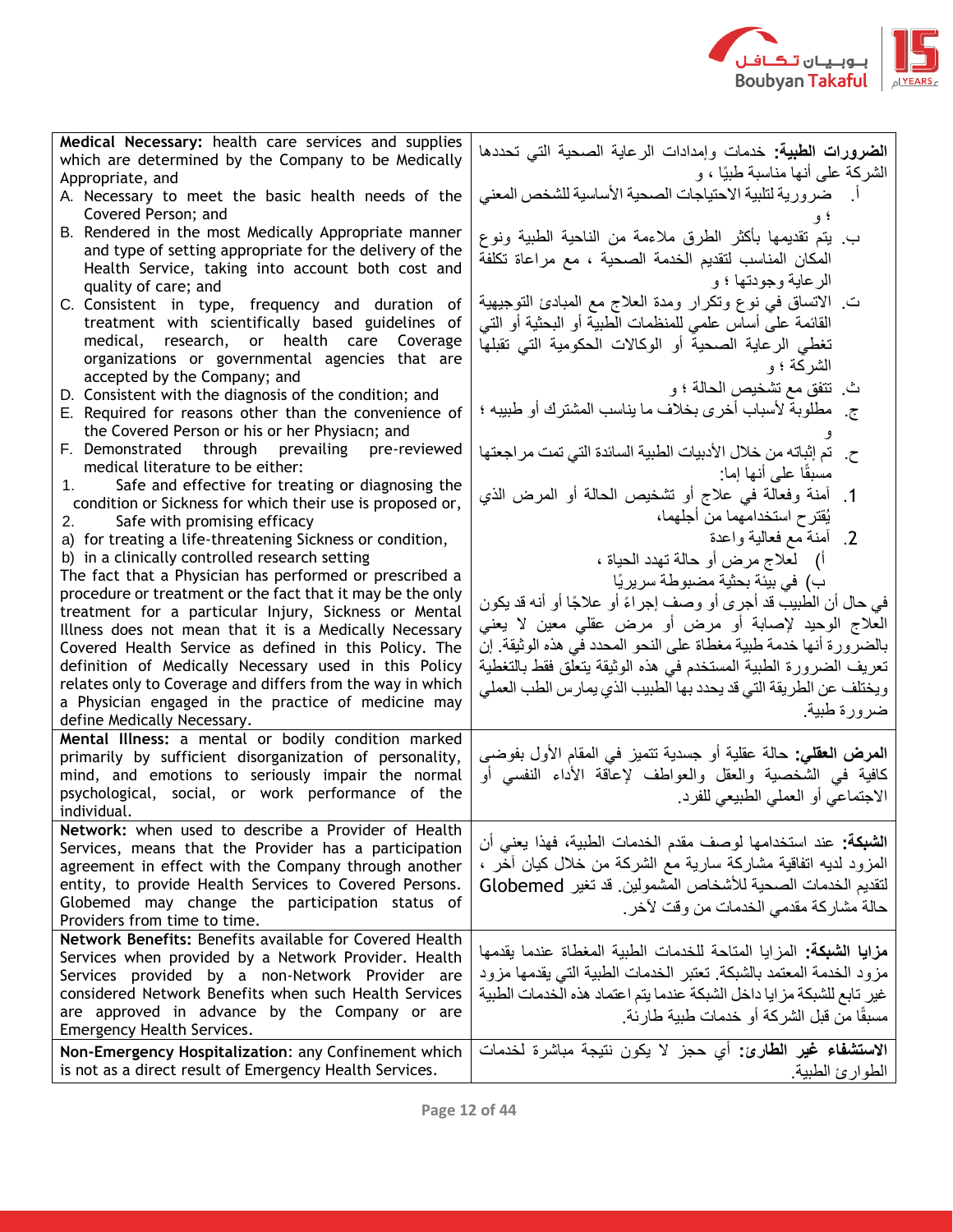

| Non- Network Benefits: Coverage available for Health<br>Services obtained from non-Network Providers                                                                                                                                                                                                                                                                                                                                                                                                                                                                                                                                           | ا <b>لمزايا الغير المرتبطة بالشبكة:</b> التغطية المتاحة للخدمات الطبية التي<br>يتم الحصول عليها من مقدمي الخدمات غير التابعين للشبكة                                                                                                                                                                                                                                                                                                                                                               |
|------------------------------------------------------------------------------------------------------------------------------------------------------------------------------------------------------------------------------------------------------------------------------------------------------------------------------------------------------------------------------------------------------------------------------------------------------------------------------------------------------------------------------------------------------------------------------------------------------------------------------------------------|----------------------------------------------------------------------------------------------------------------------------------------------------------------------------------------------------------------------------------------------------------------------------------------------------------------------------------------------------------------------------------------------------------------------------------------------------------------------------------------------------|
| Out-of-Hospital Benefits: Benefits offered under this<br>cover are services as Physician consultation, Prescribed<br>medicines, Physiotherapy & Diagnostic testing including<br>pre-operative investigations which are conducted on and<br>Out-of-Hospital basis without jeopardizing the insured's<br>health or which do not require Hospitalization/Day<br>treatment or necessitate specialized medical attention<br>and care in a Hospital before, during or after the delivery<br>of the service.                                                                                                                                          | ا <b>لمزايا خارج المستشفى:</b> المزايا المقدمة بموجب هذا الغطاء هي<br>خدمات مثل استشارة الطبيب والأدوية الموصوفة والعلاج الطبيعي<br>واختبارات التشخيص بما في ذلك الفحوصات السابقة للعملية التي يتم<br>إجراؤها خارج المستشفى دون تعريض صحة المؤمن عليه للخطر أو<br>التـَّى لا تفعل ذلك. تتطلَّب الاستشفاء / عمليات اليوم الواحد أو تتطلَّب<br>عناية ورعاية طبية متخصصة في المستشفى قبل أو أثناء أو بعد تقديم<br>الخدمة                                                                              |
| Paralysis: Means the complete and permanent loss of<br>function of two or more limbs above the wrist or ankle<br>through accident.                                                                                                                                                                                                                                                                                                                                                                                                                                                                                                             | ا <b>لشلل:</b> يعني الفقدان الكامل والدائم لوظيفة طرفين أو أكثر فوق الرسغ<br>أو الكاحل نتيجة حادث                                                                                                                                                                                                                                                                                                                                                                                                  |
| Physician: any practitioner of medicine who is duly<br>licensed and qualified under the laws of the country in<br>which treatment is received.                                                                                                                                                                                                                                                                                                                                                                                                                                                                                                 | ا <b>لطبيب:</b> أي ممارس للطب مرخص له ومؤهلاً حسب الأصول بموجب<br>قوانين الدولة التي يتم تلقي العلاج فيها                                                                                                                                                                                                                                                                                                                                                                                          |
| Policy: the Individual policy, the application of the<br>Policyholder, Amendments and Riders which constitute<br>the agreement regarding the Benefits, exclusions and<br>other conditions between the Company and the<br>Policyholder.                                                                                                                                                                                                                                                                                                                                                                                                         | ا <b>لوثيقة:</b> الوثيقة الفردية وطلب المشترك والتعديلات والملاحق التبي<br>نشكل الاتفاقية المتعلقة بالمزايا والاستثناءات والشروط الأخرى بين<br>الشركة والمشترك                                                                                                                                                                                                                                                                                                                                     |
| Policyholder: the Primary Insured or other defined or<br>otherwise legally constituted person to whom the Policy<br>is issued.                                                                                                                                                                                                                                                                                                                                                                                                                                                                                                                 | ا <b>لمشترك</b> : المؤمن عليه الأساسي أو أي شخص آخر محدد أو مشكل<br>قانونًا تصدر له الوثيقة.                                                                                                                                                                                                                                                                                                                                                                                                       |
| Policy Charge: any charges in addition to the Policy<br>Premium that are payable by the Policyholder.                                                                                                                                                                                                                                                                                                                                                                                                                                                                                                                                          | <b>قيمة الاشتراك:</b> أي رسوم بالإضافة إلى اشتراك الوثيقة التي يدفعها<br>حامل الوثيقة                                                                                                                                                                                                                                                                                                                                                                                                              |
| Policy Period: the period of time (typically one year) from<br>the Effective Date of Coverage, to the termination of<br>coverage prior to renewal.                                                                                                                                                                                                                                                                                                                                                                                                                                                                                             | فَترة الوثيقة: الفترة الزمنية (عادة سنة واحدة) من تاريخ سريان التغطية<br>حتى إنهاء التغطية قبل التجديد                                                                                                                                                                                                                                                                                                                                                                                             |
| Pre-Existing Conditions: any Injury or Sickness for which<br>a Covered Person received medical advice or treatment,<br>or any condition which would have caused a reasonable<br>person to seek diagnosis or treatment, prior to:<br>1. The date the medical questionnaire was signed or<br>member's joining date whichever comes first, if the<br>questionnaire was completed less than 31 days<br>before the person's eligibility for Coverage, or<br>2. Thirty-One (31) days before the person's eligibility<br>for coverage, if the medical questionnaire was<br>signed more than 31 days prior to the person's<br>eligibility for Coverage | ا <b>لحالات الموجودة مسبقًا:</b> أي إصابة أو مرض تلقى المشترك بشأنه<br>نصيحة طبية أو علاجًا ، أو أي حالة من شأنها أن تجعل الشخص<br>المعقول يسعى إلى التشخيص أو العلاج ، قبل:<br>1.   تاريخ التوقيع على الاستبيان الطبي أو تاريخ انضمام العضو  ،<br>أيهما أقرب. إذا تم إكمال الاستبيان قبل أقل من 31 يومًا من<br>استحقاق الشخص للتغطية ، أو<br>2_ قُبْلُ واحدٌ وثلاثين (31) يومًا من أهلية الشَّخص للتَّغطية ، تمَّ<br>التوقيع على الاستبيان الطبي قبل أكثر من 31 يومًا من استحقاق<br>الشخص للتغطبة |
| <b>Pre-Hospitalization Form:</b> a form that must<br>be<br>completed by the attending Physician of the Covered<br>Person and approved by the Company prior to<br>hospitalization.                                                                                                                                                                                                                                                                                                                                                                                                                                                              | <b>استمارة ما قبل الاستشفاء:</b> نموذج يجب استكماله من قبل الطبيب<br>المعالج للمشترك وتوافق عليه الشركة قبل دخول المستشفى                                                                                                                                                                                                                                                                                                                                                                          |
| Premium: the periodic fee required for the Policyholder<br>and each Enrolled Dependent in accordance with the<br>terms of the Policy.                                                                                                                                                                                                                                                                                                                                                                                                                                                                                                          | الاشتراك: الرسوم الدورية المطلوبة لحامل الوثيقة وكل معال مسجل<br>وفقًا لشروط الوثيقة.                                                                                                                                                                                                                                                                                                                                                                                                              |
| <b>Prescription Drugs: Pharmaceuticals which can only be</b><br>obtained through a prescription written by a licensed<br>physician.                                                                                                                                                                                                                                                                                                                                                                                                                                                                                                            | الأدوية الموصوفة: الأدوية التي لا يمكن الحصول عليها إلا بوصفة<br>طبية مكتوبة من قبل طبيب مرخص.                                                                                                                                                                                                                                                                                                                                                                                                     |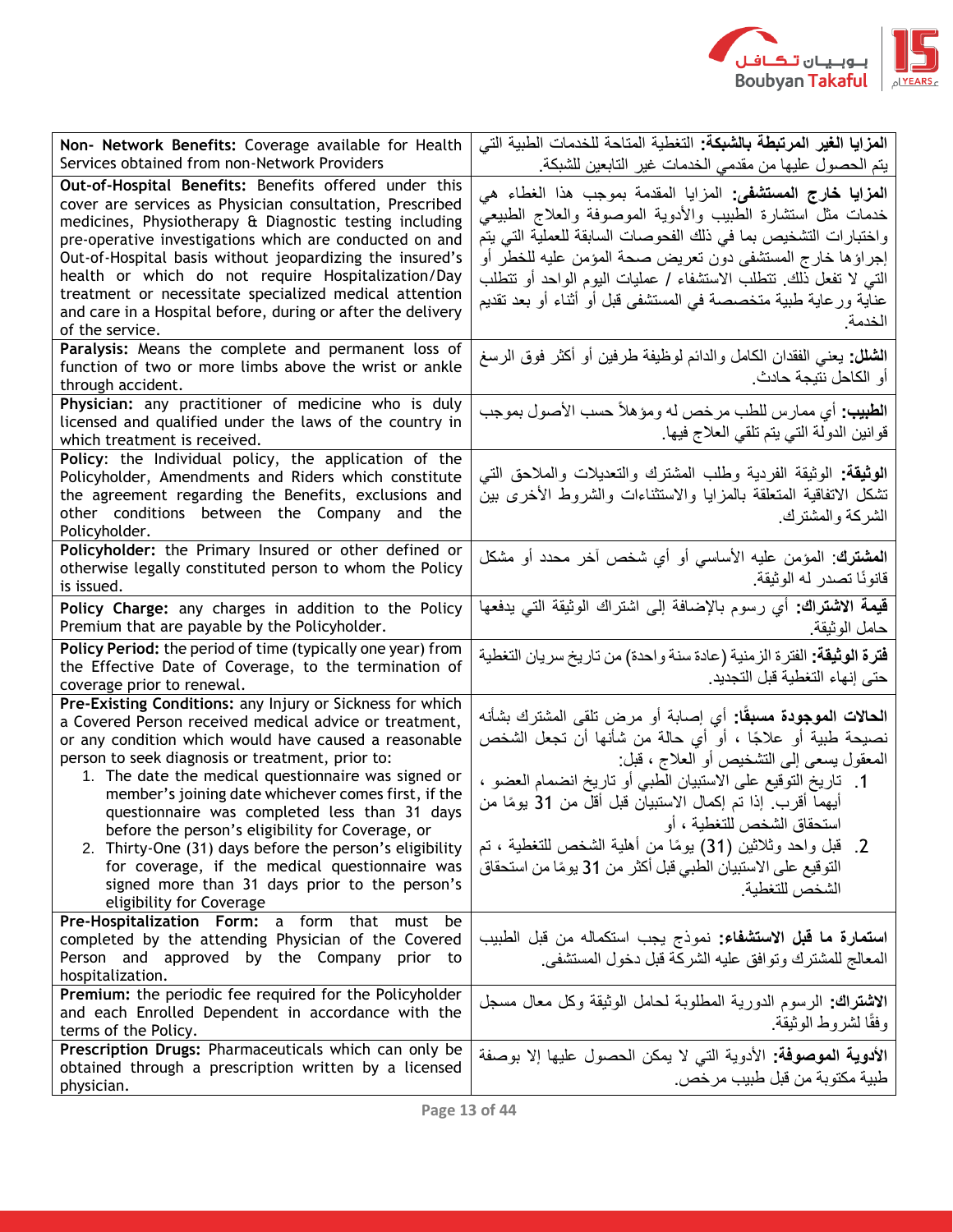

| Prosthetic Device: an artificial device, either external or                                                            | ا <b>لجهاز التعويضي:</b> جهاز اصطناعي ، خارجي أو مزروع ، يحل محل          |
|------------------------------------------------------------------------------------------------------------------------|---------------------------------------------------------------------------|
| implanted, that substitutes for or supplements a missing                                                               | أو يكمل جزءًا مفقودًا أو معيبًا من الجسم ، على سبيل المثال أطراف          |
| or defective part of the body, e.g. artificial limbs and<br>pacemakers.                                                | صناعية وأجهزة تنظيم ضربات القلب                                           |
| Provider: a Physician, Hospital, group practice, pharmacy                                                              |                                                                           |
| or any facility, individual or group of individuals that                                                               | <b>مزود الخدمات الطبية:</b> طبيب أو مستشفى أو عيادة جماعية أو صبدلية      |
| provides a health care service.                                                                                        | أو أي منشأة أو فرد أو مجموعة أفراد تقدم خدمة رعاية صحية.                  |
| Reasonable and Customary Charges: fees for Covered                                                                     | ا <b>لرسوم المعقولة والمعتادة:</b> رسوم الخدمات الصحية المغطاة والتي ،    |
| Health Services which, as determined by the Company,                                                                   | كما تحددها الشركة ، إما: (1) لمقدمي الشبكة ، الرسوم المتعاقد عليها        |
| are either: (1) for Network Providers, the contracted<br>charge; or (2) for non-Network Providers, the reasonable      | ؛ أو (2) بالنسبة لمقدمي الخدمات غير التابعين للشبكة ، الرسوم المعقولة     |
| and customary charge.                                                                                                  | والعرفية                                                                  |
|                                                                                                                        |                                                                           |
| The Reasonable and Customary Charge for Non-Network                                                                    | يجب أن نكون الرسوم المعقولة والعرفية لمزويدي الخدمات الطبية               |
| Providers must be, in the Company's judgment,                                                                          | خار ج الشبكة، في ر أي الشركة ، ممثلة للمتوسط والتغير ات السائدة في        |
| representative of the average and prevailing changes in                                                                | الكويت.                                                                   |
| Kuwait.<br>Reconstructive Surgery: surgery, which is incidental to                                                     |                                                                           |
| an Injury, Sickness or Congenital Anomaly when the                                                                     | ا <b>لجراحة الترميمية:</b> الجراحة التي تحدث نتيجة إصابة أو مرض أو        |
| primary purpose is to improve physiological functioning of                                                             | تشوه خلقي عندما يكون الغرض الأساسي هو تحسين الأداء الفسيولوجي             |
| the involved part of the body.                                                                                         | للجزء المصاب من الجسم.                                                    |
| Repatriation: in case an Insured member has passed away                                                                | إ <b>عادة الجثمان إلى الوطن:</b> في حالة وفاة المشترك، سيتم إعادة جثمان   |
| the Mortal Remains will be repatriated to country of<br>origin.                                                        | الموتبي إلى بلد المنشأ                                                    |
| Rider: any attached description of Health Services                                                                     |                                                                           |
| Covered under the Policy Health Services provided by a                                                                 | ا <b>لملحق:</b> قد يخضع أي وصف مرفق للخدمات الطبية المغطاة بموجب          |
| Rider may be subject to payment of additional Premiums.                                                                | وثيقة الخدمات الطبية المقدمة من قبل الملحق لدفع أقساط إضافية. لا          |
| Riders are effective only when signed by the Company and                                                               | يسري الملحق إلا عند توقيعهم من قبل الشركة وحامل الوثيقة                   |
| Policyholder and are subject to all conditions, limitations<br>and exclusions of the Policy except for those that are  | ويخضعون لجميع الشروط والحدود والاستثناءات من الوثيقة باستثناء             |
| specifically amended.                                                                                                  | تلك التي تم تعديلها على وجه التحديد.                                      |
| Severe Burns: tissue injury caused by thermal, chemical                                                                | ا <b>لحروق الشديدة:</b> إصابة الأنسجة الناجمة عن عوامل حرارية أو          |
| or electrical agents causing third degree or full thickness                                                            | كيميائية أو كهربائية تتسبب في حروق من الدرجة الثالثة أو حروق              |
| burns to at least 20% of the body surface area as measured                                                             | بسمك كامل على 20٪ على الأقل من مساحة سطح الجسم كما تم قياسها              |
| by The Rule of Nines or the Lund and Browder Body                                                                      | بواسطة قاعدة التسعة أو مخطط لوند أند براودر لسطح الجسم                    |
| Surface Chart.                                                                                                         |                                                                           |
| Sickness: physical illness or disease. The term "Sickness"                                                             | ِ ا <b>لمرض:</b> مرض جسدي أو مرض <sub>.</sub> مصطلح "المرض" كما هو مستخدم |
| as used in this Policy does not include Mental Illness or<br>substance abuse, regardless of the cause or origin of the | في هذه الوثيقة لا يشمل المرض العقلي أو تعاطي المخدرات ، بغض               |
| Mental Illness or substance abuse.                                                                                     | النظر عن سبب أو أصل المرض العقلي أو تعاطي المخدر ات.                      |
| Specific Exclusions: non-Covered services or Benefits                                                                  | <b>استثناءات محددة:</b> خدمات أو مز ايا غير مغطاة خاصة بالمشترك.          |
| which are specific to the Covered Person being insured.                                                                |                                                                           |
| Any cerebrovascular<br>incident<br>Stroke:<br>producing                                                                | ا <b>لسكنة الدماغية:</b> أي حادث دماغي وعائي ينتج عنه عقابيل عصبية        |
| permanent neurological sequelae and including infarction                                                               | دائمة بما في ذلك احتشاء أنسجة المخ والنزيف والانصمام من مصدر              |
| of brain tissue, haemorrhage and embolization from an<br>extracranial source. Diagnosis has to be confirmed by a       | خارج الجمجمة. يجب أن يتم تأكيد التشخيص من قبل أخصائي وأن                  |
| specialist and evidenced by typical clinical symptoms as                                                               | يتضح من الأعراض السريرية النموذجية بالإضافة إلى النتائج                   |
| well as typical findings in CCT Scan or MRI of the brain.                                                              | النموذجية في مسح CCT أو التصوير بالرنين المغناطيسي للدماغ. يجب            |
| Evidence of neurological deficit for at least 3 months has                                                             | تقديم دليل على وجود عجز عصبي لمدة 3 أشهر على الأقل.                       |
| to be produced.                                                                                                        |                                                                           |
| Territory of Occurrence: the country where the claimed<br>expenses are incurred.                                       | ِ إِ <b>قْلِيمِ الحدوث:</b> البلد الذي يتم فيه تكبد النفقات المطالب بها.  |
|                                                                                                                        |                                                                           |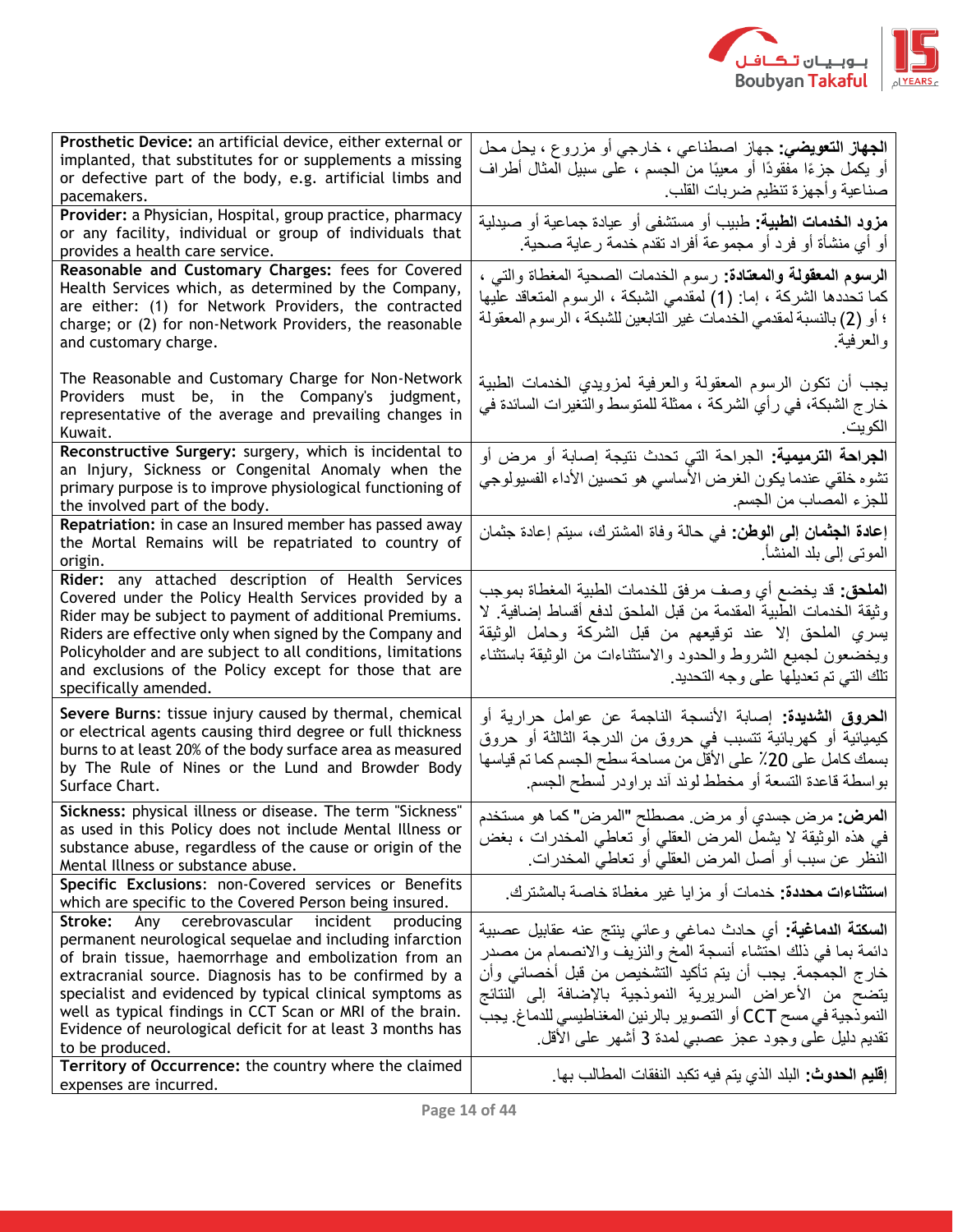

| Undeclared Pre-Existing Condition: any Pre-Existing<br>Condition known to the Covered Person or Policyholder,<br>which is not declared on the medical questionnaire or<br>Policy application.                                                                                                                                                                                              | حالة موجودة مسبقًا غير معلن عنها: أي حالة موجودة مسبقًا معروفة<br>للشخص المعنى أو حامل الوثيقة ، والتي لم يتم الإعلان عنها في<br>  الاستبيان الطبي أو تطبيق السياسة                                                                                                                                  |
|--------------------------------------------------------------------------------------------------------------------------------------------------------------------------------------------------------------------------------------------------------------------------------------------------------------------------------------------------------------------------------------------|------------------------------------------------------------------------------------------------------------------------------------------------------------------------------------------------------------------------------------------------------------------------------------------------------|
| Waiting Period: the period of time starting from the<br>Enrollment Date of the Covered Person during which a<br>specified medical condition or type of treatment shall not<br>be Covered under this Policy. All applicable Waiting<br>Periods are listed in Section 13 on the Table of Benefits,<br>and on any exclusion that are specific to the Covered<br>Person applying for Coverage. | <b>فترة الانتظار :</b> الفترة الزمنية التي تبدأ من تاريخ تسجيل الشخص المعنى<br>  والتبي لا يجوز خلالها تغطية حالة طبية معَّددة أو نوع من العلاجَّ<br>  بموجب هذه الوثيقة. يتم سرد جميع فترات الانتظار المطبقة في القسم<br>  13 في جدول المنافع ، وفي أي استثناء خاص بالمشترك المتقدم بطلب<br>للتغطية |

| <b>SECTION 2</b>                                                                                                                                                                                                                                                                                                                                                                                                                                                               | القسم الثاني                                                                                                                                                                                                                                                                                                                                                                                                                                                             |
|--------------------------------------------------------------------------------------------------------------------------------------------------------------------------------------------------------------------------------------------------------------------------------------------------------------------------------------------------------------------------------------------------------------------------------------------------------------------------------|--------------------------------------------------------------------------------------------------------------------------------------------------------------------------------------------------------------------------------------------------------------------------------------------------------------------------------------------------------------------------------------------------------------------------------------------------------------------------|
| ENROLLMENT AND EFFECTIVE DATE OF COVERAGE                                                                                                                                                                                                                                                                                                                                                                                                                                      | التسجيل والتاريخ الفعلى للتغطبة                                                                                                                                                                                                                                                                                                                                                                                                                                          |
| 2.1 Enrollment: Eligible Persons will be enrolled after<br>their Policyholder sends notification of their<br>eligibility for Coverage to the Insurance Company.<br>In addition, Dependents may be enrolled as<br>described below in Section 2.4, 2.5, and<br>2.6.                                                                                                                                                                                                              | 1 .2ا <b>لتسجيل:</b> سيتم تسجيل الأشخاص المؤهلين بعد أن يرسل حامل<br>الوثيقة إخطارًا بأهليتهم للتغطية إلى شركة التأمين<br>بالإضافة إلى ذلك ، يمكن تسجيل المعالين كما هو موضح أدناه في<br>القسم 2.4 و 2.5 و 2.6.                                                                                                                                                                                                                                                          |
| Enrollment confirmation and issuances of<br>the medical membership cards will take<br>place within 7 working days from the receipt<br>of notification of their eligibility from the<br>Policyholder.                                                                                                                                                                                                                                                                           | سيتم تأكيد التسجيل وإصدار بطاقات العضوية الطبية في غضون 7<br>أيام عمل من استلام إشعار أهليتها من حامل الوثيقة                                                                                                                                                                                                                                                                                                                                                            |
| 2.2 Eligibility Conditions: The eligibility conditions<br>stated in Medical Membership Certificate & Policy<br>Schedule1 are in addition to those specified in<br>Section 2 of the Policy.                                                                                                                                                                                                                                                                                     | 2.2 شروط الأهلية: شروط الأهلية المنصوص عليها في شهادة<br>العضوية الطبية وجدول الوثيقة 1 بالإضافة إلى الشروط المحددة في<br>القسم 2 من الوثيقة.                                                                                                                                                                                                                                                                                                                            |
| 2.3 Effective Date of Coverage: Coverage for Covered<br>Persons is effective as specified in the Policy after<br>Premium has been paid. In no event Health Services<br>rendered or delivered before the Effective Date of<br>Coverage is covered. Any request by the Policyholder<br>for the enrollment of an Eligible Person must be in<br>accordance with the notification requirements<br>outlined in the Administration Guide.                                             | 2.3 <b>تاريخ نفاذ التغطية:</b> تسرى التغطية للأشخاص المشمولين<br>بالتغطية على النحو المحدد في الوثيقة بعد دفع اشتراك التأمين. لا يتم<br>تغطية الخدمات الطبية المقدمة أو المسلمة بأي حال من الأحوال قبل<br>تاريخ سريان التغطية. يجب أن يكون أي طلب يقدمه حامل الوثيقة<br>لتسجيل شخص مؤهل وفقًا لمتطلبات الإخطار الموضحة في دليل<br>الإدارة                                                                                                                                |
| 2.4 Effective Date of Coverage for Newborn Children or<br>Newly Married Spouse newborn children will<br>become eligible for Coverage on the date of their<br>birth and the newly married spouse will become<br>eligible for Coverage on the date of their marriage.<br>Coverage will become effective on the date of<br>eligibility under the following conditions:<br>If the company is notified within 30 days of the<br>newborn child's birth or marriage date and received | 2.4 تاريخ سريان التغطية للأطفال حديثي الولادة أو المتزوجين حديثًا<br>سيصبح الأطفال حديثي الولادة مؤهلين للتغطية في تاريخ ميلادهم<br>وسيصبح الزوج المنزوج حديثًا مؤهلاً للتغطية في ناريخ زواجهما.<br>ستصبح التغطية سارية المفعول في تاريخ الأهلية وفقًا للشروط التالية:<br>إذا تم إخطار الشركة في غضون 30 يومًا من ولادة المولود الجديد أو<br>تاريخ الزواج وحصلت على أي اشتراك مطلوب واستبيان صحي<br>مكتملَ إذا لزَّم الأمر ؛ ثم قبول الابن حديث الولادة / المنزوج حديثًا |
| any required Premium and completed health                                                                                                                                                                                                                                                                                                                                                                                                                                      | للتغطية من قبل الشركة. إذا نم قبول الطفل حديث الولادة أو المنزوج                                                                                                                                                                                                                                                                                                                                                                                                         |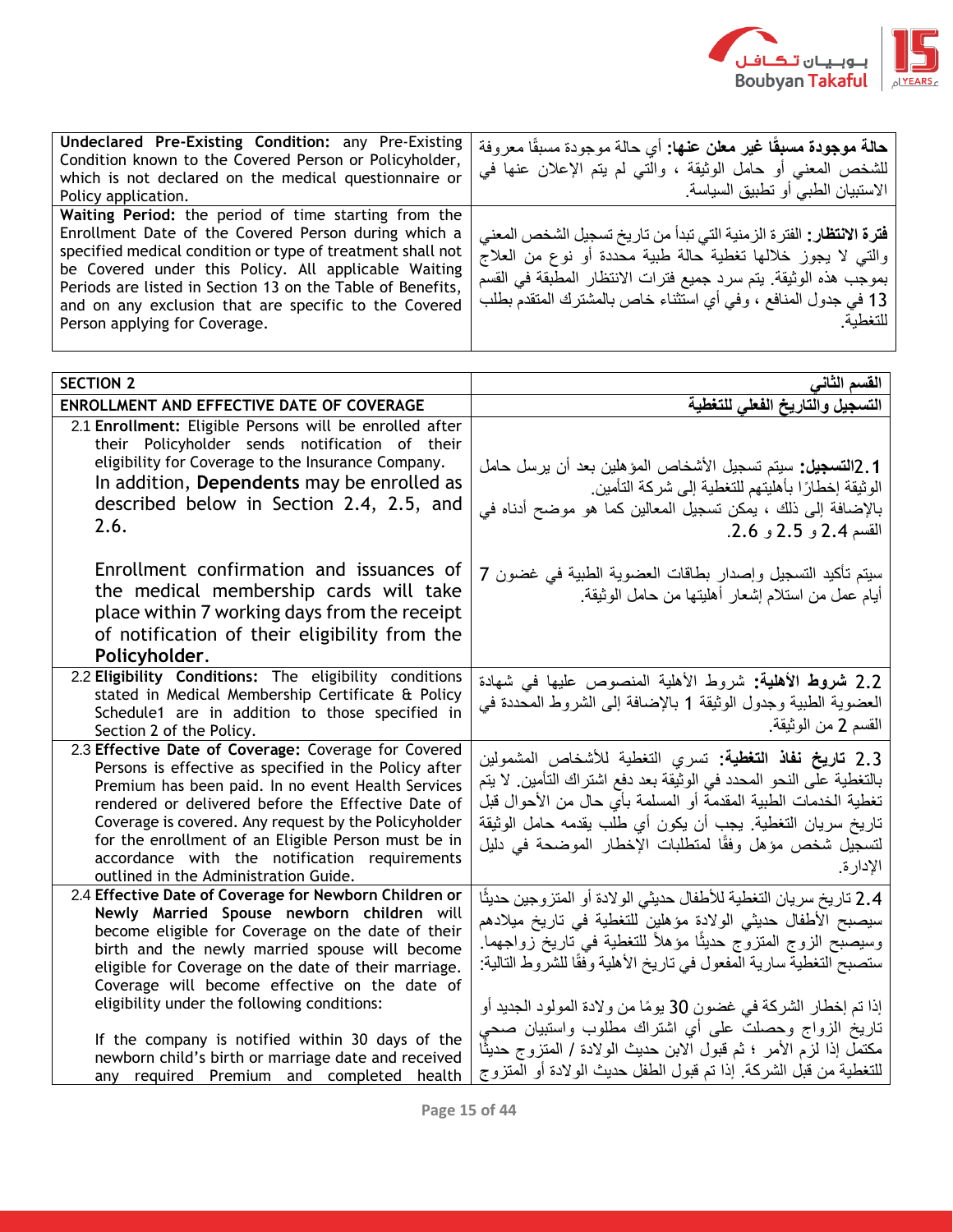

المحددة أدناه:

| questionnaire if required; then the newborn child /<br>Newly Married spouse accepted for Coverage by the<br>Company. If the newborn child or Newly Married<br>spouse is accepted for Coverage by the Company,<br>written notification of acceptance will be sent to the<br>Policyholder. Unless agreed otherwise between both<br>parties.                                                                                                                                                                                                                                                                                                                                                                                                                                                                                                                                                                                                                                                                                                                                                                                                                       | حديثًا للتغطية من قبل الشركة ، فسيتم إرسال إخطار كتابي بالقبول إلى<br>حامل الوثيقة. ما لم يتفق الطرفان على خلاف ذلك.                                                                                                                                                                                                                                                                                                                                                                                                                                                                                                                                                                                                                                                                                                                                                                                                                                      |
|-----------------------------------------------------------------------------------------------------------------------------------------------------------------------------------------------------------------------------------------------------------------------------------------------------------------------------------------------------------------------------------------------------------------------------------------------------------------------------------------------------------------------------------------------------------------------------------------------------------------------------------------------------------------------------------------------------------------------------------------------------------------------------------------------------------------------------------------------------------------------------------------------------------------------------------------------------------------------------------------------------------------------------------------------------------------------------------------------------------------------------------------------------------------|-----------------------------------------------------------------------------------------------------------------------------------------------------------------------------------------------------------------------------------------------------------------------------------------------------------------------------------------------------------------------------------------------------------------------------------------------------------------------------------------------------------------------------------------------------------------------------------------------------------------------------------------------------------------------------------------------------------------------------------------------------------------------------------------------------------------------------------------------------------------------------------------------------------------------------------------------------------|
| 2.5 Effective Date of Coverage for Confinement: If<br>Covered Persons are Confined on their Effective Date<br>of Coverage and do not have Coverage for that<br>Confinement under a prior Company, Health Services<br>related to the Confinement are Covered as long as:<br>(a) Covered Persons notify the Company of<br>Confinement within 48 hours of the Effective Date,<br>as defined in the Member Handbook, or as soon as is<br>reasonably possible; and (b) Health Services are<br>received in accordance with the terms, conditions,<br>exclusions and limitations of the Policy (c) they occur<br>on the Effective Date of Coverage or later.<br>If Covered Persons are confined on their Effective Date of<br>Coverage and the Confinement is covered under a prior<br>Company, Health Services for that Confinement are not<br>covered under the Policy. All other Health Services are<br>covered as of the Effective Date.<br>If Covered Persons are confined on the Effective Date<br>have prior Coverage, Health Services for the condition or<br>disability will not be covered the Policy until Covered<br>Person's prior Coverage is exhausted. | 2.5 ا <b>لتاريخ الفعلى للتقيد بالتغطية</b> : إذا تم تقييد الأشخاص المشمولين<br>بالتغطية في تاريخ سريان التغطية ولم يكن لديهم تغطية لهذا الحجز في<br>إطار شركة سابقة ، فإن الخدمات الطبية المتعلقة بالحجز تكون مغطاة<br>طالما: (أ) يقوم الأشخاص المشمولين بإخطار الشركة بالحجز في<br>غضون 48 ساعة من تاريخ السريان ، كما هو محدد في دليل المشترك<br>، أو في أقرب وقت ممكن بشكل معقول ؛ و (ب) بنم تلقى الخدمات<br>الطبية وفقًا لبنود وشروط واستثناءات وحدود الوثيقة (ج) تحدث في<br>تاريخ سريان التغطية أو بعد ذلك<br>إذا تم تقييد الأشخاص المشمولين بالتغطية في تاريخ سريان التغطية<br>الخاص بهم وكان الحجز مشمولاً بشركة سابقة ، فلن يتم تغطية<br>الخدمات الطبية لهذا الحجز بموجب الوثيقة. يتم تغطية جميع الخدمات<br>الطبية الأخرى اعتبارًا من تاريخ السريان<br>إذا تم تسجيل الأشخاص المشمولين بالتغطية في تاريخ السريان وكان<br>لديهم تغطية سابقة ، فلن يتم تغطية الخدمات الطبية للحالة أو الإعاقة<br>في الوثيقة حتى يتم استنفاد التغطية السابقة للمشترك. |
| Premium related to any approved addition:<br>2.6                                                                                                                                                                                                                                                                                                                                                                                                                                                                                                                                                                                                                                                                                                                                                                                                                                                                                                                                                                                                                                                                                                                | 2.6 ا <b>شتراك متعلق بأي إضافة معتمدة:</b> يتم احتساب أي إضـافة معتمدة                                                                                                                                                                                                                                                                                                                                                                                                                                                                                                                                                                                                                                                                                                                                                                                                                                                                                    |
| Any approved addition as specified in section 2.4 prior to<br>the policy Ninth (9 <sup>th</sup> ) month shall be calculated<br>proportionately for the remaining period until the expiry<br>date. A minimum premium of twenty-five (25%) percent<br>will be charged for any addition as specified in section<br>2.4from the policy tenth (10 <sup>th</sup> ) month onwards inclusive<br>of the Assist America Asia Limited (AAAL)premium<br>benefit.                                                                                                                                                                                                                                                                                                                                                                                                                                                                                                                                                                                                                                                                                                            | كما هو محدد في القسم 2.4 قبل الشهر التاسع (9) من الوثيقة بشكل<br>نسبي مع الفترة المتبقية حتى تاريخ انتهاء الصلاحية. سيتم فرض<br>اشنراك لا يقل عن خمسة وعشرين (25٪) في المائة على أي إضافة<br>كما هو محدد في القسم 2.4 من الوثيقة للشهر العاشر (العاشر) فصاعدًا<br>بما في ذلك ميزة قسط  Assist America Asia Limited<br>(AAAL)                                                                                                                                                                                                                                                                                                                                                                                                                                                                                                                                                                                                                              |
| <b>SECTION 3</b>                                                                                                                                                                                                                                                                                                                                                                                                                                                                                                                                                                                                                                                                                                                                                                                                                                                                                                                                                                                                                                                                                                                                                | القسم الثالث                                                                                                                                                                                                                                                                                                                                                                                                                                                                                                                                                                                                                                                                                                                                                                                                                                                                                                                                              |
| <b>TERMINATION OF COVERAGE</b>                                                                                                                                                                                                                                                                                                                                                                                                                                                                                                                                                                                                                                                                                                                                                                                                                                                                                                                                                                                                                                                                                                                                  | إنهاء التغطبة                                                                                                                                                                                                                                                                                                                                                                                                                                                                                                                                                                                                                                                                                                                                                                                                                                                                                                                                             |
| 3.1<br>Conditions for Termination of This Entire                                                                                                                                                                                                                                                                                                                                                                                                                                                                                                                                                                                                                                                                                                                                                                                                                                                                                                                                                                                                                                                                                                                | 3.1 شروط إنهاء هذه الوثيقة بأكملها. تنتهى هذه الوثيقة وجميع                                                                                                                                                                                                                                                                                                                                                                                                                                                                                                                                                                                                                                                                                                                                                                                                                                                                                               |
| Policy. This Policy and all Coverage under this Policy shall                                                                                                                                                                                                                                                                                                                                                                                                                                                                                                                                                                                                                                                                                                                                                                                                                                                                                                                                                                                                                                                                                                    | التغطيات بموجب هذه الوثيقة تلقائيًا في أقرب وقت ممكن من التواريخ                                                                                                                                                                                                                                                                                                                                                                                                                                                                                                                                                                                                                                                                                                                                                                                                                                                                                          |
| ومرجله المرابات والملحوظ<br>والمستركب والمتحالين والمستحدث والمستحدث والمستحدث                                                                                                                                                                                                                                                                                                                                                                                                                                                                                                                                                                                                                                                                                                                                                                                                                                                                                                                                                                                                                                                                                  |                                                                                                                                                                                                                                                                                                                                                                                                                                                                                                                                                                                                                                                                                                                                                                                                                                                                                                                                                           |

automatically terminate on the earliest of the dates specified below: A. Thirty (30) days following the notification of unpaid Premium, if the grace period expires and any Premium remains unpaid, the contract will be suspended. The insurer may, after the lapse of thirty days from the date of such suspension, seek a judgment to perform the contract or invalidate it. If the arrears premiums are paid before invalidation, together with any expenses due, the insurance contract becomes valid again with effect from

بعد ثلاثين (30) يومًا من الإخطار بعدم دفع الاشتراك ، إذا انتهت فترة السماح وظل أي اشتراك غير مدفوع ، فسيتم تعليق العقد. يجوز للشركة بعد انقضاء ثالثين يوما من تاريخ هذا الوقف أن يطلب الحكم بتنفيذ العقد أو إبطاله. إذا تم دفع االشتراكات المتأخرة قبل اإللغاء ، إلى جانب أي نفقات مستحقة ، يصبح عقد التأمين ساري المفعول مرة أخرى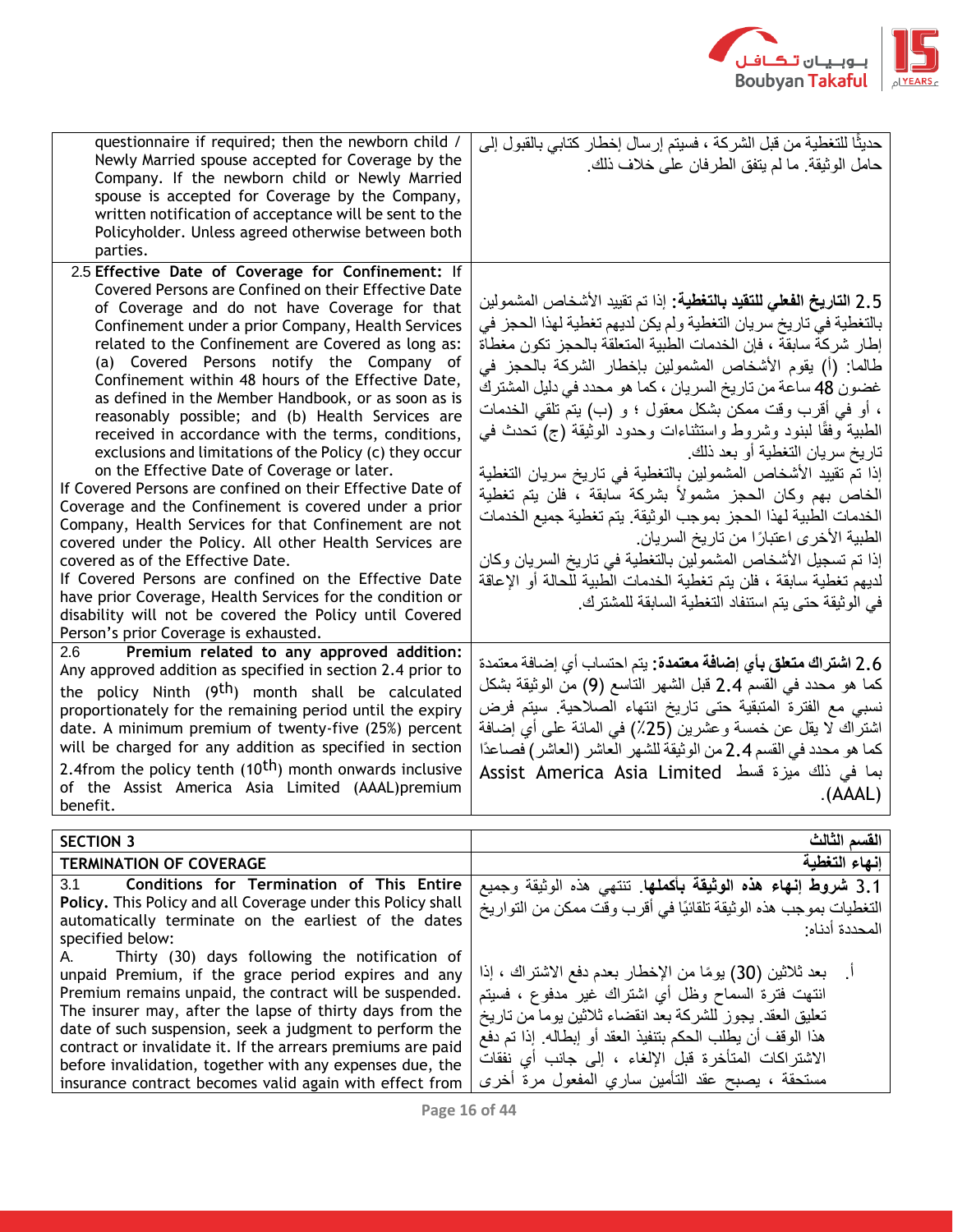

| the day following payment.                                                                                            | اعتبارًا من اليوم التالي للدفع                                          |
|-----------------------------------------------------------------------------------------------------------------------|-------------------------------------------------------------------------|
| On the date specified by the Policyholder, after<br>В.                                                                |                                                                         |
| at least 30 days prior written notice to the Company, that<br>this Policy shall be terminated                         | ب في التاريخ الذي يحدده المشترك ، بعد 30 يومًا على الأقل                |
|                                                                                                                       | من تقديم إشعار خطي إلى الشركة ، يتم إنهاء هذه الوثيقة                   |
| On the date specified by the Company, in written<br>C.                                                                | ت في التاريخ الذي تحدده الشركة ، في إشعار خطي إلى                       |
| notice to the Policyholder that this Policy shall be                                                                  | المشترك ، سيتم إنهاء هذه الوثيقة ، بسبب انتهاك حامل                     |
| terminated, due to the Policyholder's violation of<br>participation and contribution rules.                           | الوثيقة لقواعد المشاركة والمساهمة                                       |
| On the date specified by the Company in written<br>D.                                                                 | ث في التاريخ الذي تحدده الشركة في إشعار خطي إلى حامل                    |
| notice to the Policyholder that this Policy shall be                                                                  | الوثيقة ، سيتم إنهاء هذه الوثيقة لأن حامل الوثيقة قد زود                |
| terminated because the Policyholder provided the                                                                      | الشركة بمعلومات خاطئة لتنفيذ هذه الوثيقة أو لتوفير التغطية              |
| Company with false information material to the execution<br>of this Policy or to the provision of Coverage under this | بموجب هذه الوثيقة. يحق للشركة إلغاء هذه الوثيقة إلى تاريخ               |
| Policy. The Company has the right to rescind this Policy                                                              | السر يان.                                                               |
| back to the Effective Date.                                                                                           |                                                                         |
| 3.2<br>The insured may terminate the policy at any                                                                    | 3.2 يجوز للمشترك إنهاء الوثيقة في أي وقت من خلال تقديم إخطار            |
| time by giving thirty (30) day's notice in writing of their<br>intention of terminating the policy, subject to        | <b>كتابي قبل ثلاثين (30) يومًا</b> عن نيته في إنهاء الوثيقة ، مع مراعاة |
| proportionate refund of the premiums for the remaining                                                                | استرداد اشتراكات التأمين عن الفترة المتبقية حتى تاريخ انتهاء            |
| period until expiry date less ten percent (20%) of the                                                                | الصلاحية مع خصم عشرون بالمائة (20%) من الاشتراك السنوي                  |
| annual premium of all insured members who have not                                                                    | لجميع الأعضاء المشتركين الذين لم يسجلوا لدينا أي مطالبة. لن يتم         |
| registered with us any claim. No refund will be payable<br>for insured members who have registered claims.            | دفع أي استرداد للأعضاء المؤمن عليهم الذين لديهم مطالبات مسجلة           |
| Premium refunds will take place after the termination                                                                 | مهما كان مقدار ها او سببها وسواء كانت داخل او خارج شبكة الخدمات         |
| date by 60 days and in the event the Company credits any                                                              | سيتم استر داد اشتر اك التأمين بعد تاريخ الإنهاء بـ 60 يومًا ، وفي حالة  |
| refund and claims are reported for treatment within the                                                               | قيام الشركة بخصم أي استرداد وتم الإبلاغ عن مطالبات للعلاج خلال          |
| insured period the Company has the right to recover the                                                               | الفترة المؤمن عليها ، يحق للشركة استرداد المبلغ المسترد أو المودع       |
| refunded or credited amount.<br>Reimbursement<br>3.3<br>Payment<br>and<br>upon                                        |                                                                         |
| Termination. Upon any termination of this Policy, the                                                                 | 3.3 الدفع والاسترداد عند الإنهاء عند إنهاء هذه الوثيقة ، يكون حامل      |
| Policyholder shall be and shall remain liable to the                                                                  | الوثيقة وسيظل مسؤولأ أمام الشركة عن سداد أي وجميع الاشتراكات            |
| Company for the payment of any and all Premiums, which<br>are unpaid at the time of termination, including Premium    | غير المسددة في وقت الإنهاء ، بما في ذلك اشتراك فترة السماح البالغة      |
| for the 30-days grace period following the last paid date                                                             | 30 يومًا التي تلي آخر تاريخ دفع من التغطية.                             |
| of Coverage.                                                                                                          |                                                                         |
| Conditions for Termination of a Covered<br>3.4                                                                        | 3.4 شروط إنهاء تغطية المشترك بموجب الوثيقة. شخص مغطى                    |
| Person's Coverage under the Policy. Covered person                                                                    | يجب أن تنتهى التغطية تلقائيًا في أقرب وقت ممكن من التواريخ              |
| Coverage shall automatically terminate on the earliest<br>of the dates specified below:                               | المحددة أدناه:                                                          |
| A. The date the entire Policy is terminated, as specified                                                             | تاريخ إنهاء الوثيقة بالكامل ، كما هو محدد في الوثيقة. يتحمل             |
| in the Policy. The Policyholder is responsible for notifying                                                          | حامل الوثيقة مسؤولية إخطار الأشخاص المشمولين بإنهاء                     |
| Covered Persons of the termination of the Policy.                                                                     | الو ثيقة.                                                               |
| B. Thirty (30) days following the date Covered Persons                                                                | ب ثلاثون (30) يومًا من تاريخ توقف الأشخاص المعالين عن                   |
| cease to be eligible as a Policyholder or Enrolled                                                                    | أهليتهم كحامل وثيقة أو معال مسجل                                        |
| Dependent.                                                                                                            |                                                                         |
| The Company has the right to terminate the Policy for any                                                             | يحق للشركة إنهاء الوثيقة لأي من الأسباب التالية. عند تطبيق أي مما       |
| of the following reasons. When any of the following apply,                                                            | يلِّمي ، يجب على الشركة تقديم إشعار خطي بالإنهاء إلى حامل الوثيقة:      |
| the Company must provide written notice of termination<br>to the Policyholder:                                        | التاريخ الذي تحدده شركة التأمين بأن جميع التغطيات ستنتهي                |
|                                                                                                                       | بسبب الاحتيال أو التحريف أو لأن حامل الوثيقة قدم عن علم                 |
| The date specified by the Insurance Company that<br>А.                                                                |                                                                         |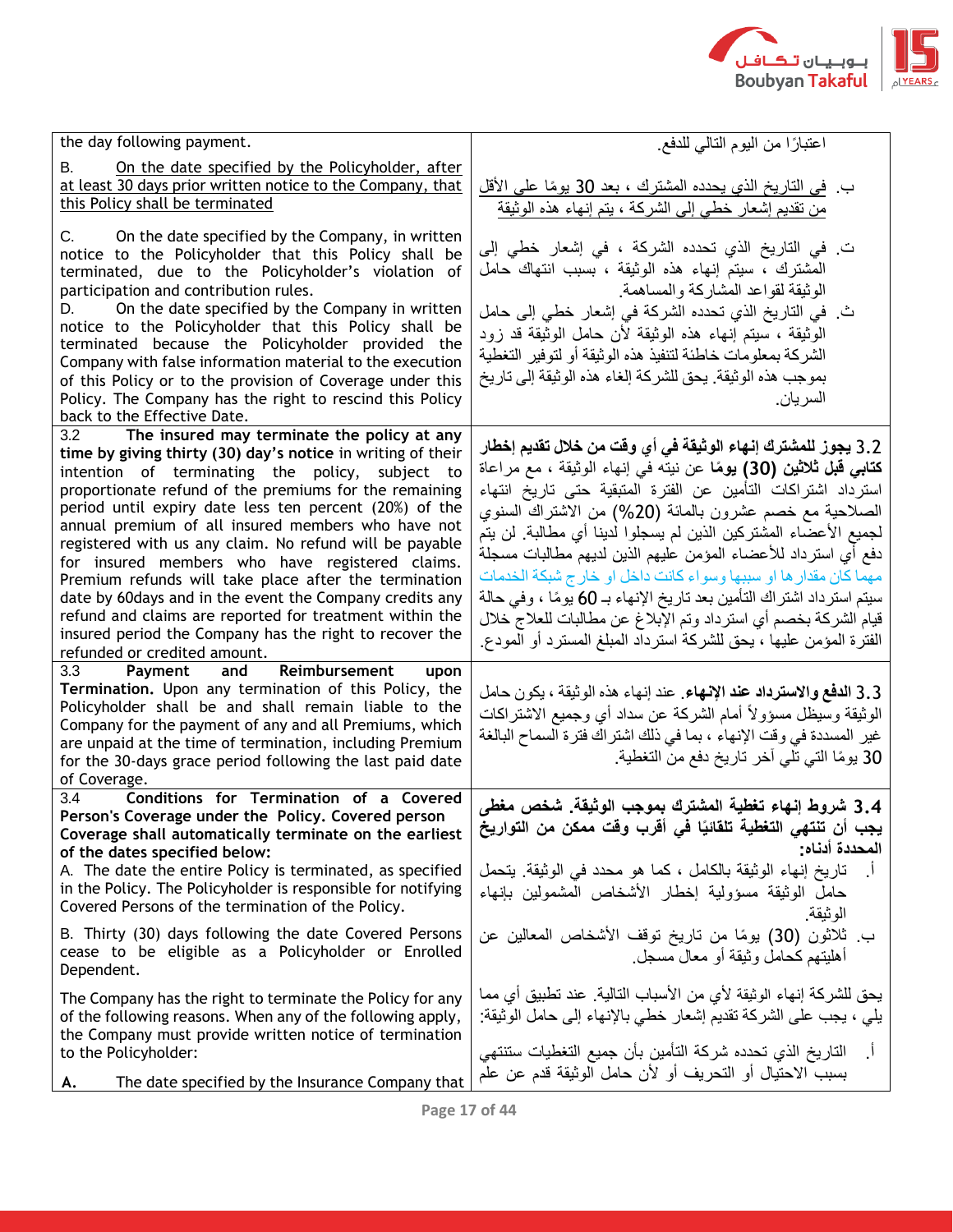

| all Coverage will terminate due to fraud<br>or<br>misrepresentation or because the Policyholder knowingly<br>provided the Insurance Company with false material<br>information, including, but not limited to, information<br>relating to another person's eligibility for Coverage or<br>status as a Dependent, Pre-Existing Conditions, or<br>hazardous activities. The Company has the right to rescind<br>Coverage back to the Effective Date.<br>The date specified by the Insurance Company that<br>В.<br>all Coverage will terminate because the Policyholder<br>permitted the use of his or her ID card, Claim Forms, or<br>any other health care authorization document, by any<br>unauthorized person or used another person's ID card.<br>The date specified by the Insurance Company that<br>C.<br>Coverage would terminate due to material violation of the<br>terms of the Policy. | لشركة التأمين معلومات مادية كاذبة ، بما في ذلك ، على سبيل<br>المثال لا الحصر ، المعلومات المتعلقة بأهلية شخص أخر<br>للتغطية أو الحالة كظروف نابعة أو موجودة مسبقًا أو أنشطة<br>خطرة. يحق للشركة إلغاء التغطية حتى تاريخ السريان.<br>ب. التاريخ الذي تحدده شركة التأمين بأن جميع التغطيات ستنتهى<br>لأن حامل الوثيقة سمح باستخدام بطاقة الـهوية الخاصـة بـه أو<br>نماذج المطالبات أو أي وثيقة أخرى لتوثيق الرعاية الطبية من<br>قبل أي شخص غير مصرح له أو استخدم بطاقة هوية شخص<br>اخر ۔<br><b>ت.</b> التاريخ الذي تحدده شركة التأمين أن التغطية ستنتهي بسبب<br>انتهاك مادي لشروط الوثيقة                                                                                      |
|--------------------------------------------------------------------------------------------------------------------------------------------------------------------------------------------------------------------------------------------------------------------------------------------------------------------------------------------------------------------------------------------------------------------------------------------------------------------------------------------------------------------------------------------------------------------------------------------------------------------------------------------------------------------------------------------------------------------------------------------------------------------------------------------------------------------------------------------------------------------------------------------------|------------------------------------------------------------------------------------------------------------------------------------------------------------------------------------------------------------------------------------------------------------------------------------------------------------------------------------------------------------------------------------------------------------------------------------------------------------------------------------------------------------------------------------------------------------------------------------------------------------------------------------------------------------------------------|
| 3.5<br>Payment<br>Reimbursement<br>and<br>upon<br>Termination. Termination of Coverage shall not affect<br>any request for reimbursement of Eligible Expenses for<br>Health Services rendered prior to the date of termination.<br>A Covered person's request for reimbursement must be<br>furnished as required in section 9. If the Covered Person<br>is Hospitalized on the termination date of the Coverage,<br>Hospital charges for that continuous period of<br>hospitalization will be paid by Globemed, according to the<br>Benefits and limitations of the Policy, for up to 30 days<br>following Policy termination.                                                                                                                                                                                                                                                                   | 3.5 الدفع والاسترداد عند الإنهاء لا يؤثر إنهاء النغطية على أي<br>طلب لسداد النفقات المؤهلة للخدمات الطبية المقدمة قبل تاريخ الإنهاء<br>يجب تقديم طلب السداد الخاص بالشخص المشمول به على النحو<br>المطلوب في القسم 9. إذا كان الشخص المعنى قد دخل المستشفى في<br>تاريخ انتهاء التغطية ، فستقوم شركة Globemed بدفع رسوم<br>المستشفى عن تلك الفترة المستمرة من الاستشفاء ، وفقًا لمزايا وحدود<br>الوثيقة ، لمدة تصل إلى 30 يومًا بعد إنهاء الوثيقة                                                                                                                                                                                                                              |
| Return of I.D. Cards and Claim Forms upon<br>3.6<br>Termination. Upon Termination of Coverage for any<br>Covered Person, it is the Policyholder's responsibility to<br>ensure return all I.D. cards and Claim Forms to the<br>Company.                                                                                                                                                                                                                                                                                                                                                                                                                                                                                                                                                                                                                                                           | 3.6 ارجاع البطاقات ونماذج المطالبة عند الإنهاء. عند إنهاء التغطية<br>لأي شخص مغطى ، تقع على عاتق حامل الوثيقة مسؤولية ضمان إعادة<br>جميع بطاقات التأمين ونماذج المطالبات للشركة                                                                                                                                                                                                                                                                                                                                                                                                                                                                                              |
| Payment for Health Services Incurred after the<br>3.7<br>Date of Termination. The Policyholder will be responsible<br>for reimbursement to the Insurance Company for payment<br>of any Health Services obtained by a Covered Person using<br>their I.D. Card or unused claims forms after Coverage<br>termination.                                                                                                                                                                                                                                                                                                                                                                                                                                                                                                                                                                               | 3.7 الدفع مقابل الخدمات الصحية المتكبدة بعد تاريخ الإنهاء. سيكون<br>حامل الوثيقة مسؤولأ عن السداد لشركة التأمين عن مدفوعات أي<br>خدمات طبية حصل عليها المشترك باستخدام بطاقة التأمين الخاصة به<br>واستمارات أو المطالبات غير المستخدمة بعد انتهاء التغطية                                                                                                                                                                                                                                                                                                                                                                                                                    |
| 3.8<br>Termination of covered members from a<br>policy. The termination shall effect the date Company<br>receive the duly completed deletion request form and I.D<br>cards. The premium refund shall be calculated on the<br>uncovered period and will be payable after 60 days of the<br>deletion date. Any members who have reported claims<br>during the covered period are not eligible to premium<br>refunds and in the event the company credits any refund<br>and claims are reported for treatment within the insured<br>period Company has the right to recover the refunded or<br>credited amount. The premium of the Assist America Asia<br>Limited (AAAL) benefit of 2.5 KD shall be deducted in full<br>of the premium refund regardless whether a claim is<br>reported or not.                                                                                                     | 3.8 إنهاء أعضاء مشمولين من الوثيقة. يجب أن يسر ي الإنهاء على<br>التاريخ الذي تتلقى فيه الشركة نموذج طلب الحذف وبطاقات التأمين<br>المكتملة حسب الأصول. يتم احتساب مبلغ اشتراك التأمين في الفترة<br>غير المغطاة وسيتم دفعه بعد 60 يومًا من تاريخ الحذف ٍ أي أعضاء<br>أبلغوا عن مطالبات خلال الفترة المشمولة ليسوا مؤهلين لاسترداد<br>اشتراك التأمين وفي حالة قيام الشركة برد أي مبالغ مستردة والإبلاغ<br>عن مطالبات للعلاج خلال الفترة المؤمن عليها ، يحق للشركة استرداد<br>المبلغ المسترد أو المضاف سيتم خصم اشتراك ميزة Assist<br>البالغة 2.5 دينار كويتي America Asia Limited (AAAL)<br>بالكامل من اشتراك التأمين المسترد بغض النظر عما إذا تم الإبلاغ<br>عن مطالبة أم لا . |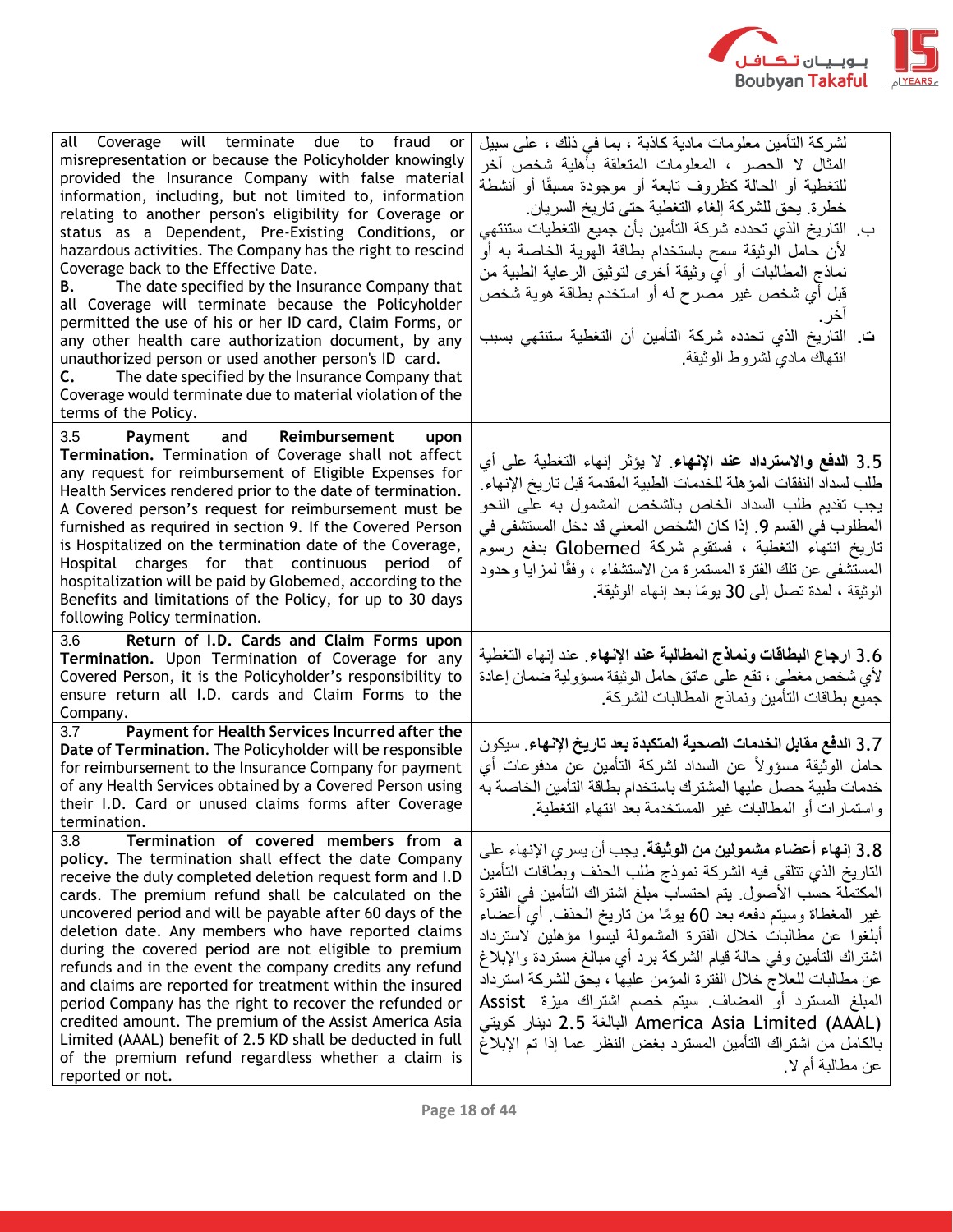

| <b>SECTION 4</b>                                                                                                                                                                                                                                                                                                                                                                                                                                                                                           | القسم الرابع                                                                                                                                                                                                                                                                                                                                                                                           |
|------------------------------------------------------------------------------------------------------------------------------------------------------------------------------------------------------------------------------------------------------------------------------------------------------------------------------------------------------------------------------------------------------------------------------------------------------------------------------------------------------------|--------------------------------------------------------------------------------------------------------------------------------------------------------------------------------------------------------------------------------------------------------------------------------------------------------------------------------------------------------------------------------------------------------|
| <b>PREMIUM RATES</b>                                                                                                                                                                                                                                                                                                                                                                                                                                                                                       | فيمة الاشتراك                                                                                                                                                                                                                                                                                                                                                                                          |
| Premiums. Premiums payable by or on behalf of<br>4.1<br>Covered Persons are specified in Medical Membership<br>Certificate & Policy Schedule 2 to the Policy entitled<br>"Premiums". All Premiums must be paid using the currency<br>referenced in the Policy schedule.<br>The Company reserves the right to change the schedule of                                                                                                                                                                        | 4.1 الاشتراكات. يتم تحديد الاشتراكات المستحقة الدفع من قبل<br>الأشخاص المشمولين بالتغطية أو بالنيابة عنهم في شهادة العضوية<br>الطبية وجدول الوثيقة 2 في الوثيقة بعنوان "الاشتراكات". يجب دفع<br>جميع اشتراكات التأمين باستخدام العملة المشار إليها في جدول الوثيقة.                                                                                                                                    |
| exchange rates for Premiums as described in Medical<br>Membership Certificate & Policy Schedule1.                                                                                                                                                                                                                                                                                                                                                                                                          | تحتفظ الشركة بالحق في تغيير جدول أسعار الصرف لاشتراكات<br>التأمين كما هو موضح في شهادة العضوية الطبية وجدول (1) الوثيقة.                                                                                                                                                                                                                                                                               |
| 4.2<br>Computation of Premium. Each Premium shall<br>be calculated based on the number of Policyholder and<br>Dependents the Company shows in its records at the time<br>of calculation, at the Premiums then in effect. he<br>Premium is calculated as described in Medical Membership<br>Certificate & Policy Schedule1. Any imposition of or<br>increase in Premium tax or other governmental charges<br>relating to or calculated in regard to Premium shall be<br>automatically added to the Premium. | 4.2 <b>حساب الاشتراك</b> . يتم احتساب كل اشتر اك على أساس عدد حاملي<br>الوثيقة والمعالين الذين تظهرهم الشركة في سجلاتها وقت الحساب ،<br>عند الاشتراكات السارية المفعول بتم احتساب اشتراك التأمين على<br>النحو الموضح في شهادة العضوية الطبية وجدول (1) الوثيقة أي<br>فرض أو زيادة في اشتراك الضريبة أو الرسوم الحكومية الأخرى<br>المتعلقة أو المحسوبة فيما يتعلق بالاشتر اك تضاف تلقائيا إلى الاشتر اك |
| 4.3<br>Notification of Coverage Changes.<br>The<br>Policyholder shall notify the Insurance Company in writing<br>within 30 days of the Effective Date of enrollments,<br>terminations, or other changes.                                                                                                                                                                                                                                                                                                   | 4.3 الإخطار بتغييرات التغطية. يجب على حامل الوثيقة إخطار شركة<br>التأمين كتابيًا في غضون 30 يومًا من تاريخ سريان التسجيل أو الإنهاء<br>أو أي تغييرات أخر ي <sub>.</sub>                                                                                                                                                                                                                                |
| Payment of the Premium. The Premium is<br>4.4<br>payable in advance by the Policyholder to the Insurance<br>Company as described in Medical Membership Certificate<br>& Policy Schedule1. All Premium payments shall be<br>accompanied by supporting documentation, which states<br>the names of the Covered Persons for whom payment is<br>made.                                                                                                                                                          | 4.4 دفع الاشتراك. يُدفع الاشتراك مقدمًا من قبل حامل الوثيقة إلى<br>شركة التأمين كما هو موضح في شهادة العضوية الطبية وجدول الوثيقة<br>رقم 1. يجب أن تكون جميع مدفوعات الاشتراكات مصحوبة بوثائق<br>داعمة توضح أسماء الأشخاص المشمولين بالسداد الذين يتم الدفع لهم                                                                                                                                        |
| The Policyholder shall reimburse the Insurance Company<br>for attorney's fees and any other costs related to<br>collecting delinquent Premiums.                                                                                                                                                                                                                                                                                                                                                            | يجب على حامل الوثيقة أن يسدد لشركة النامين أتعاب المحاماة وأي<br>تكاليف أخرى تتعلق بتحصيل اشتر اكات التأخير                                                                                                                                                                                                                                                                                            |
| Currency. All Premium paid by the Policyholder<br>4.5<br>will be in the currency specified in the Table of Benefits.                                                                                                                                                                                                                                                                                                                                                                                       | 4.5 العملة. جميع الاشتراكات المدفوعة من قبل حامل الوثيقة ستكون<br>بالعملة المحددة في جدول المزايا.                                                                                                                                                                                                                                                                                                     |
| Cooling-off period. A cooling period of 15days<br>4.6<br>shall be granted from the date the policy is delivered to<br>the insured person or his/her representative, whichever is<br>the latest date. During which time the Policy shall not be<br>terminated, and full refund will be granted subject that<br>no claims have been reported during the said period,<br>issuance fees of KD. 10/- shall be deducted for each<br>participant.                                                                 | 4.6 <b>فترة السماح.</b> يتم منح فترة سماح لمدة 15 يومًا من تاريخ تسليم<br>الوثيقة إلى المشترك أو من ينوب عنه ، أيهما أقرب تاريخ ِ خلال هذا<br>الوقت لن يتم إنهاء الوثيقة ، وسيتم استرداد المبلغ بالكامل بشرط عدم<br>الإبلاغ عن أي مطالبات خلال الفترة المذكورة مع تحمل نفقات<br>الإصدار والبالغة د ك -/10 عن كل مشترك                                                                                  |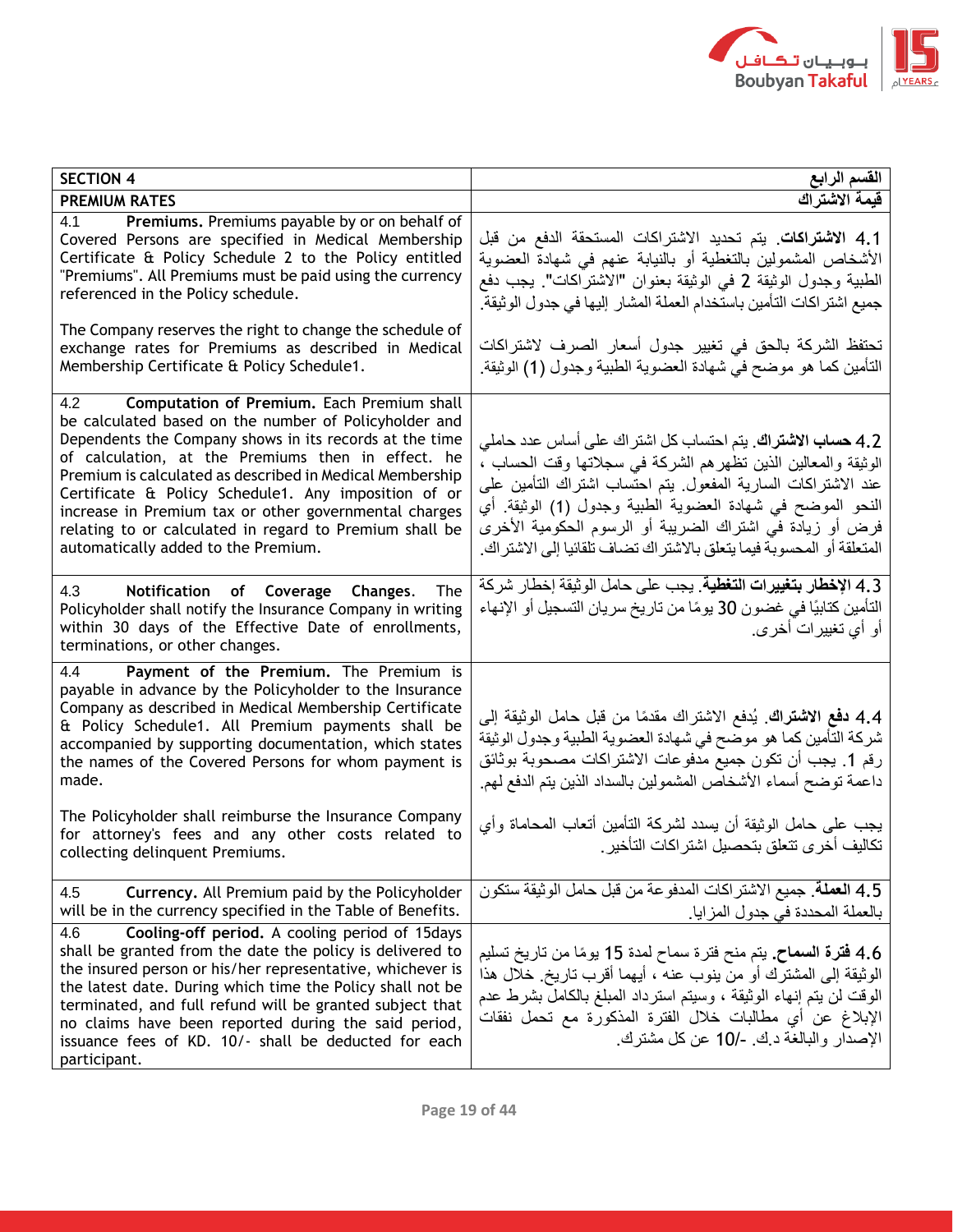

| <b>SECTION 5</b>                                                                                                                                                                                                                                                                                                                                                                                                                                                                                                                                                                                                                                                                                                                  | القسم الخامس                                                                                                                                                                                                                                                                                                                                                                                                                                                                                                                                                                                                                                                                                                                                    |
|-----------------------------------------------------------------------------------------------------------------------------------------------------------------------------------------------------------------------------------------------------------------------------------------------------------------------------------------------------------------------------------------------------------------------------------------------------------------------------------------------------------------------------------------------------------------------------------------------------------------------------------------------------------------------------------------------------------------------------------|-------------------------------------------------------------------------------------------------------------------------------------------------------------------------------------------------------------------------------------------------------------------------------------------------------------------------------------------------------------------------------------------------------------------------------------------------------------------------------------------------------------------------------------------------------------------------------------------------------------------------------------------------------------------------------------------------------------------------------------------------|
| <b>GENERAL PROVISIONS</b>                                                                                                                                                                                                                                                                                                                                                                                                                                                                                                                                                                                                                                                                                                         | الشروط العامة                                                                                                                                                                                                                                                                                                                                                                                                                                                                                                                                                                                                                                                                                                                                   |
| 5.1<br>Entire Policy. The Policy issued to the<br>Policyholder, including the Policyholder's application,<br>Amendments and Riders, the most current Administrative<br>Guide, and the most current Member Handbook constitute<br>the entire Policy.                                                                                                                                                                                                                                                                                                                                                                                                                                                                               | 5.1 ا <b>لوثيقة الكاملة</b> . تشكل الوثيقة الصادرة إلى حامل الوثيقة ، بما<br>في ذلك طلب حامل الوثيقة والتعديلات والملاحق وأحدث دليل إداري<br>وأحدث دليل عضو ، الوثيقة بأكملها                                                                                                                                                                                                                                                                                                                                                                                                                                                                                                                                                                   |
| 5.2<br>Administrative Services. The services necessary<br>to administer this Policy and the Coverage provided under<br>it will be provided in accordance with the Company's or<br>its designee's most current standard administrative<br>procedures. If the Policyholder requests that such<br>administrative services be provided in a manner other<br>than in accordance with these standard procedures, and<br>such services are agreed to by the Insurance Company and<br>Globemed, the Policyholder shall pay for such services or<br>reports at the Insurance Company's or its designee's then-<br>current charges for such services or reports.                                                                            | 5.2 ا <b>لخدمات الإدارية</b> . سيتم توفير الخدمات اللازمة لإدارة هذه الوثيقة<br>والتغطية المقدمة بموجبها وفقًا للإجراءات الإدارية القياسية الحالية<br>للشركة أو من ينوب عنها. إذا طلب حامل الوثيقة أن يتم تقديم هذه<br>الخدمات الإدارية بطريقة غير مطابقة للإجراءات القياسية ، وتم الاتفاق<br>على هذه الخدمات من قبل شركة التأمين و Globemed ، يجب على<br>حامل الوثيقة أن يدفع مقابل هذه الخدمات أو التقارير في شركة التأمين<br>أو شركتها. الرسوم السارية للمكلف آنذاك عن مثل هذه الخدمات أو<br>التقارير                                                                                                                                                                                                                                        |
| 5.3<br>Amicable Settlement. Policyholders or Covered<br>Persons shall initially seek to amicably settle any dispute<br>which arises from this contract, such attempts shall be<br>made in writing and sent to the address of Insurance<br>Company within a period not exceeding 90 days from the<br>day on which the dispute arises.                                                                                                                                                                                                                                                                                                                                                                                              | 5.3 ال <b>تسوية الودية</b> . يسعى حاملو الوثائق أو الأشخاص المشمولين<br>بالتغطية في البداية إلى تسوية أي نز اع ينشأ عن هذا العقد وديًا ، ويجب<br>أن نتم هذه المحاولات كتابيًا ونرسل إلى عنوان شركة التأمين في<br>غضون فترة لا نتجاوز 90 يومًا من اليوم الذي نشأ فيه النزاع.                                                                                                                                                                                                                                                                                                                                                                                                                                                                     |
| 5.4<br>Amendments and Alterations. Any change in<br>Coverage Category, Policy Benefits, Riders<br>and<br>Amendments to the Policy are effective only upon the<br>renewal date specified by the Insurance Company. No<br>change will be made to the Policy unless it is made by an<br>Amendment or a Rider, which is signed by both parties. No<br>agent has authority to change the Policy or to waive any<br>of its provisions.                                                                                                                                                                                                                                                                                                  | 5.4 ا <b>لتعديلات والتغييرات</b> . لا يسري أي تغيير في فئة التغطية ومزايا<br>الوثيقة والملاحق والتعديلات على الوثيقة إلا بعد تاريخ التجديد المحدد<br>من قبل شركة التأمين. لن يتم إجراء أي تغيير  على السياسة ما لم يتم<br>إجراؤها عن طريق تعديل أو الملاحق الذي تم التوقيع عليه من قبل<br>الطرفين. لا يوجد وكيل لديه السلطة لتغيير الوثيقة أو التنازل عن أي<br>من أحكامها.                                                                                                                                                                                                                                                                                                                                                                      |
| 5.5<br>Relationship among Parties. The relationships<br>between the Insurance Company and Network Providers<br>and relationships between the Insurance Company and<br>Globemed, and Policyholders, are solely contractual<br>between<br>independent<br>relationships<br>contractors.<br>Globemed, Network Providers and Policyholders are not<br>agents or employees of the Insurance Company, nor is the<br>Insurance Company or any employee of the insurance<br>Company an agent or employee of Network Providers or<br>Policyholders.<br>The relationship between a Provider and any Covered<br>Person is that of Provider and patient. The Provider is<br>solely responsible for services provided to any Covered<br>Person. | . 5.5 ا <b>لعلاقة بين الأطراف</b> . العلاقات بين شركة التأمين وشبكة مقدمي<br>الخدمات الطبية والعلاقات بين شركة التأمين وجلوبميد وحملة الوثائق<br>هي علاقات تعاقدية فقط بين مقاولين مستقلين إن جلوبميد وشبكة<br>مقدمي الخدمات الطبية وحملة الوثائق ليسوا وكلاء أو موظفين في<br>شركة التأمين ، كما أن شركة التأمين أو أي موظف في شركة التأمين<br>ليست وكيلًا أو موظفًا لدى شبكة المر افقة الطبية أو حاملي الوثائق<br>العلاقة بين مقدم الخدمة وأي شخص مغطى هي علاقة المزود<br>والمريض يكون المزود وحده مسؤولاً عن الخدمات المقدمة لأي<br>شخص معنى<br>حامل الوثيقة هو المسؤول الوحيد عن التسجيل والتغييرات في فئة<br>التغطية (بما في ذلك إنهاء تغطية المشترك من خلال شركة التأمين) ،<br>ودفع اشتراك التأمين في الوقت المناسب لشركة التأمين ، وإخطار |
| The Policyholder is solely responsible for enrollment and<br>Coverage Category changes (including termination of a                                                                                                                                                                                                                                                                                                                                                                                                                                                                                                                                                                                                                | الأشخاص المشمولين بشروط وأحكام الوثيقة                                                                                                                                                                                                                                                                                                                                                                                                                                                                                                                                                                                                                                                                                                          |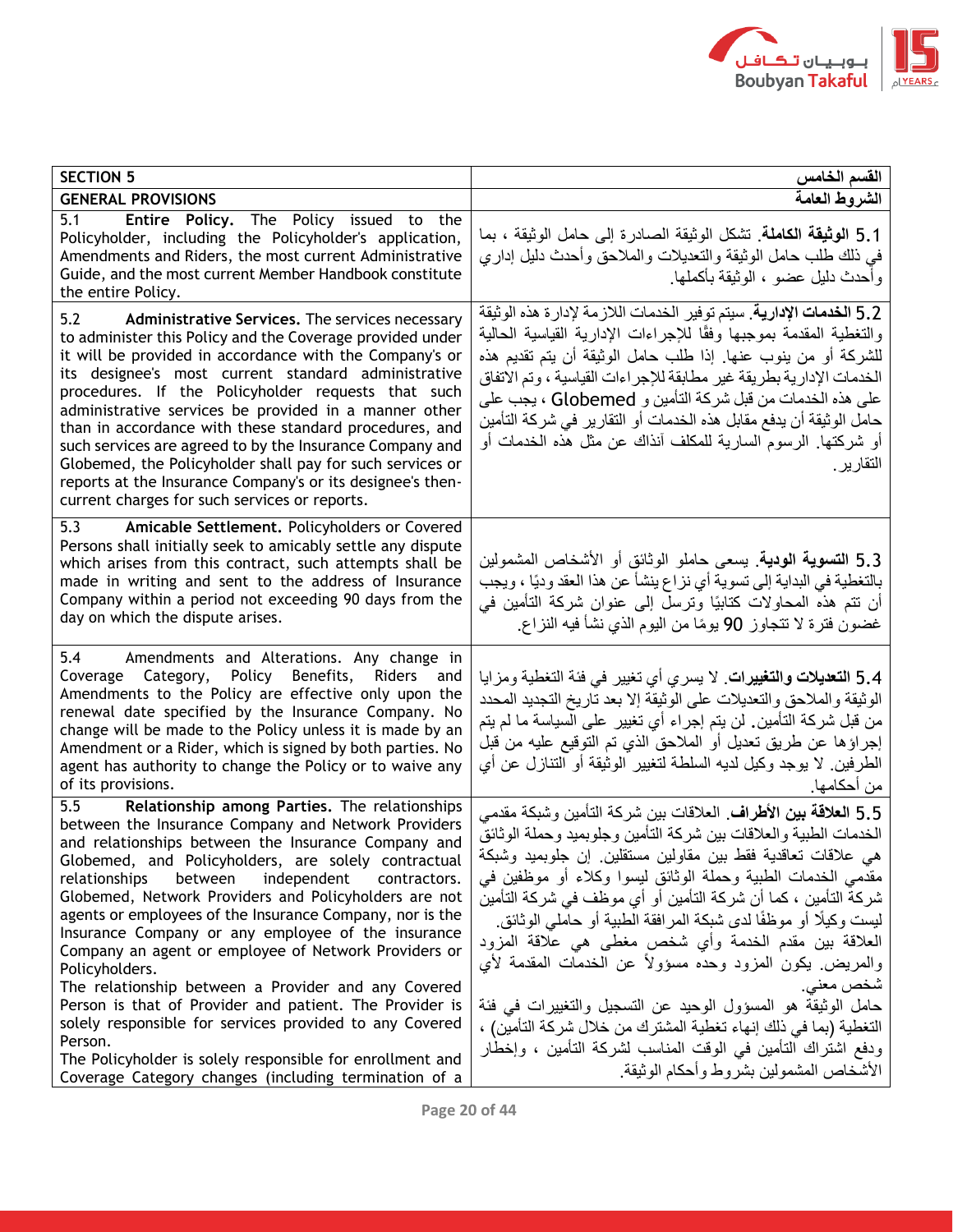

| Covered Person's Coverage through the Insurance<br>Company), for the timely payment of the Premium to the<br>Insurance Company, and for notifying Covered Persons of<br>the terms and conditions and termination of the Policy.                                                                                                                                                                                                                                                                                                                                                                                                                                                                                                                                                                                                                                                                                                                                       |                                                                                                                                                                                                                                                                                                                                                                                                                                                                                                                                                                                                                                                                                                                                                                              |
|-----------------------------------------------------------------------------------------------------------------------------------------------------------------------------------------------------------------------------------------------------------------------------------------------------------------------------------------------------------------------------------------------------------------------------------------------------------------------------------------------------------------------------------------------------------------------------------------------------------------------------------------------------------------------------------------------------------------------------------------------------------------------------------------------------------------------------------------------------------------------------------------------------------------------------------------------------------------------|------------------------------------------------------------------------------------------------------------------------------------------------------------------------------------------------------------------------------------------------------------------------------------------------------------------------------------------------------------------------------------------------------------------------------------------------------------------------------------------------------------------------------------------------------------------------------------------------------------------------------------------------------------------------------------------------------------------------------------------------------------------------------|
| 5.6<br>Records. Policyholders and Covered Persons<br>must furnish to the Insurance Company in a timely fashion<br>all information and proofs which it may reasonably require<br>regarding any matters pertaining to the Policy. The<br>Policyholder should notify the Insurance Company of any<br>change in address or employment status of any Covered<br>Person within 30 days of the change.<br>By accepting Coverage under the Policy, Covered Persons<br>authorize and direct any person or institution that has<br>provided services to Covered Persons, to furnish the<br>Insurance Company any and all information and records or<br>copies of records relating to the services provided to<br>Covered Persons. The Insurance Company has the right to<br>request this information whenever reasonably required.<br>This applies to all Covered Persons, including Enrolled<br>Dependents whether or not they have signed the<br>Policyholder 's application. | 5.6 ا <b>لسجلات</b> . يجب على حاملي وثائق التأمين والأشخاص المشمولين<br>بالتغطية تزويد شركة التأمين في الوقت المناسب بجميع المعلومات<br>والأدلة التي قد تطلبها بشكل معقول فيما يتعلق بأي أمور تتعلق بالوثيقة<br>يجب على حامل الوثيقة إخطار شركة التأمين بأي تغيير في العنوان أو<br>الحالة الوظيفية لأي شخص معنى في غضون 30 يومًا من التغيير ِ<br>بقبول التغطية بموجب السياسة ، يصرح الأشخاص المشمولين بالتغطية<br>ويوجهون أي شخص أو مؤسسة قدمت خدمات للأشخاص المشمولين<br>، لتزويد شركة التأمين بجميع المعلومات والسجلات أو نسخ السجلات<br>المتعلقة بالخدمات المقدمة للأشخاص المشمولين. يحق لشركة التأمين<br>طلب هذه المعلومات متى تطلب الأمر ذلك بشكل معقول بنطبق هذا<br>على جميع الأشخاص المعتمدين ، بما في ذلك المعالون المسجلون سواء<br>وقعوا على طلب حامل الوثيقة أم لا |
| The Insurance Company agrees that such information and<br>records will be considered confidential. The Insurance<br>Company/Globemed has the right to release any and all<br>records concerning health care services, which are<br>necessary to implement and administer the terms of the<br>Policy or for appropriate medical review or quality<br>assessment.                                                                                                                                                                                                                                                                                                                                                                                                                                                                                                                                                                                                       | توافق شركة التأمين على اعتبار هذه المعلومات والسجلات سرية. يحق<br>لشركة التأمين / Globemed الإفراج عن أي وجميع السجلات<br>المتعلقة بخدمة الرعاية الطبية اللازمة لتنفيذ وإدارة شروط الوثيقة أو<br>للمراجعة الطبية المناسبة أو تقييم الجودة<br>يُسمح لشركة التأمين أو مزودي الخدمات الطبية التابعين لمها بفرض                                                                                                                                                                                                                                                                                                                                                                                                                                                                  |
| The Insurance Company or its Network Providers are<br>permitted to charge Covered Persons reasonable fees to<br>cover costs for completing requested medical abstracts or<br>forms which Covered Persons have requested.<br>In some cases, the Insurance Company will designate<br>other persons or entities to request records or information<br>from or related to Covered Persons and to release those<br>records as necessary. The Insurance Company's designees<br>have the same rights to this information as does the<br>Insurance Company.<br>During and after the term of the Policy, the Insurance<br>Company and its related entities may use and transfer the<br>information gathered under the Policy for research and<br>analytic purposes.                                                                                                                                                                                                             | رسوم معقولة على الأشخاص المشمولين لتغطية تكاليف استكمال<br>الملخصات الطبية المطلوبة أو النماذج التي طلبها الأشخاص المعنيون.<br>في بعض الحالات ، ستقوم شركة التأمين بتعيين أشخاص أو كيانات<br>أخرى لطلب سجلات أو معلومات من الأشخاص المشمولين<br>بالأشخاص أو ذوي الصلة بهم ، والإفراج عن تلك السجلات عند<br>الضرورة. يتمتع موظفو شركة التأمين بنفس الحقوق في هذه المعلومات<br>مثل شر كة التأمين<br>أثناء وبعد مدة الوثيقة ، يجوز لشركة التأمين والكيانات المرتبطة بها<br>استخدام ونقل المعلومات التبي تم جمعها بموجب الوثيقة لأغراض<br>البحث و التحليل                                                                                                                                                                                                                        |
| Examination of Covered Persons in the event<br>5.7<br>of a question or dispute concerning Coverage for Health<br>Services, the Insurance Company may reasonably require<br>that a Network Physician acceptable the Insurance<br>Company examine Covered Persons at the insurance<br>Company's expense.                                                                                                                                                                                                                                                                                                                                                                                                                                                                                                                                                                                                                                                                | 5.7 <b>فحص الأشخاص المشمولين بالنغطية</b> في حالة وجود سؤال أو<br>نزاع يتعلَّق بتغطية الخدمات الصحية ، قد تطلب شركة التأمين بشكل<br>معقول أن يقوم طبيب داخل شبكة المرافق الطبية المعتمدة من شركة<br>التأمين بفحص الأشخاص المشمولين بالتغطية على نفقة شركة التأمين                                                                                                                                                                                                                                                                                                                                                                                                                                                                                                            |
| Clerical Error. Clerical error shall not deprive<br>5.8<br>any individual of Coverage under this Policy or create a<br>right to Benefits. Failure to report the termination of                                                                                                                                                                                                                                                                                                                                                                                                                                                                                                                                                                                                                                                                                                                                                                                        | 5.8 فطأ كتابي. يجب ألا يحرم الخطأ الكتابي أي فرد من التغطية<br>بموجب هذه الوثيقة أو ينشئ حقًا في المزايا. لن يستمر الإخفاق في<br>الإبلاغ عن إنهاء التغطية في استمرار هذه التغطية بعد التاريخ المقرر                                                                                                                                                                                                                                                                                                                                                                                                                                                                                                                                                                          |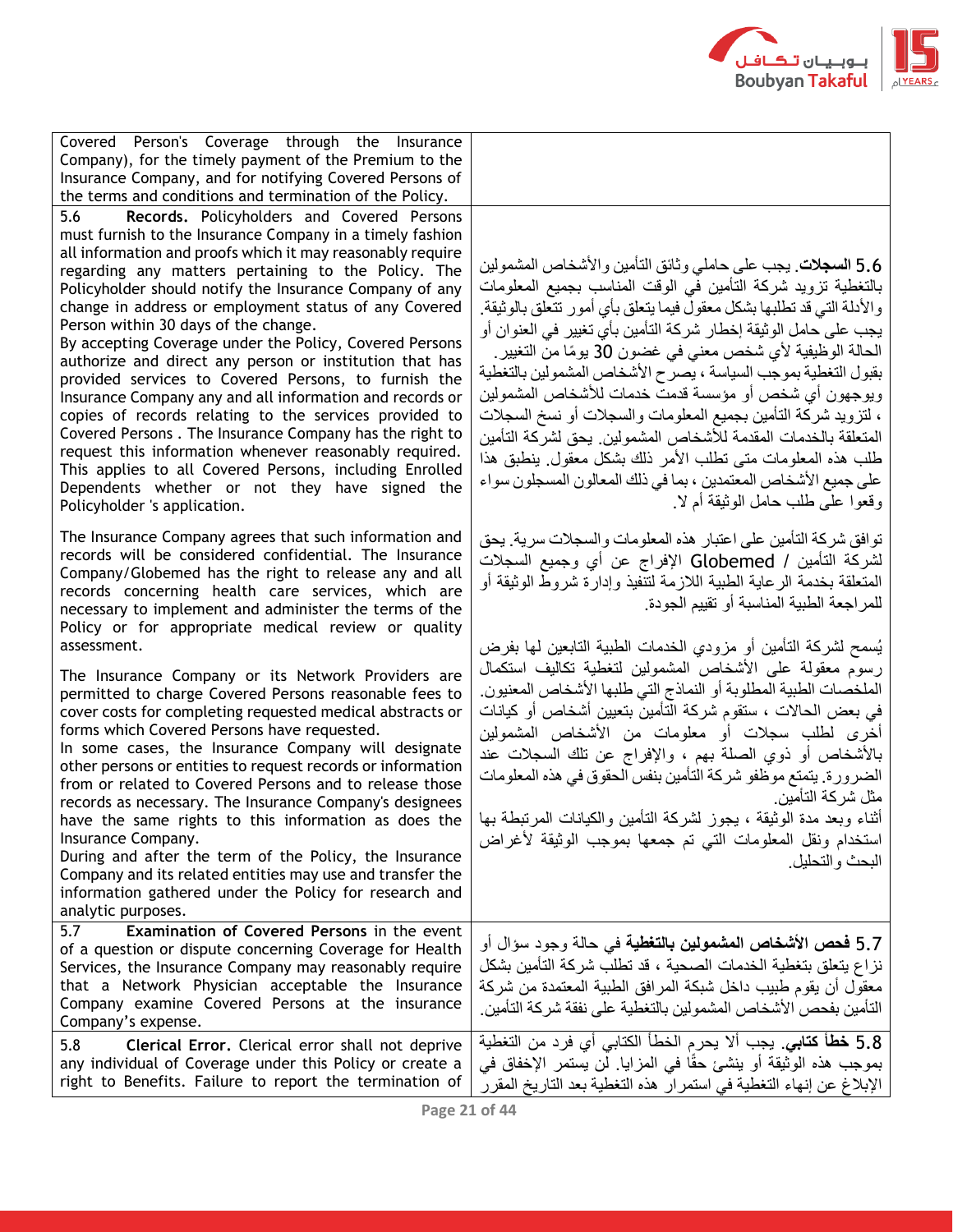

| Coverage shall not continue such Coverage beyond the<br>date it is scheduled to terminate according to the terms<br>of this Policy. Upon discovery of a clerical error, any<br>necessary appropriate adjustment in Premiums shall be<br>made. However, no such adjustment in Premiums or<br>Coverage shall be granted by the Insurance Company to<br>the Policyholder for more than 60 days of Coverage prior<br>to the date the Company received notification of such<br>clerical error.                                                                                                                                                                                                      | لإنهائها وفقًا لشروط هذه الوثيقة. عند اكتشاف خطأ كتابي ، يجب إجراء<br>أي تعديل مناسب ضروري في الاشتراكات. ومع ذلك ، لن تمنح شركة<br>التأمين مثل هذا التعديل في الاشتر اكات أو التغطية لحامل الوثيقة لأكثر<br>من 60 يومًا من التغطية قبل تاريخ استلام الشركة لإخطار بهذا الخطأ<br>الكتابي                                                                                                                                                                                                                                  |
|------------------------------------------------------------------------------------------------------------------------------------------------------------------------------------------------------------------------------------------------------------------------------------------------------------------------------------------------------------------------------------------------------------------------------------------------------------------------------------------------------------------------------------------------------------------------------------------------------------------------------------------------------------------------------------------------|---------------------------------------------------------------------------------------------------------------------------------------------------------------------------------------------------------------------------------------------------------------------------------------------------------------------------------------------------------------------------------------------------------------------------------------------------------------------------------------------------------------------------|
| Conformity with Statutes. Any provision of the<br>5.9<br>Policy which on its effective Date, is in conflict with the<br>requirements of governmental statutes or regulations (of<br>Kuwait) is hereby amended to conform to the minimum<br>requirements of such statutes and regulations.                                                                                                                                                                                                                                                                                                                                                                                                      | 5.9 ا <b>لتوافق مع النظام الأساسي</b> . يتم تعديل أي بند في الوثيقة يتعار ض<br>في تاريخ نفاذه مع متطلبات القوانين أو اللوائح الحكومية داخل دولة<br>(الْكويتِ) ليتوافق مع الحد الأدنى من متطلبات هذه الأنظمة واللوائح                                                                                                                                                                                                                                                                                                      |
| Notice. Written notice given by the Insurance<br>5.10<br>Company to the Policyholder is deemed notice to all<br>affected Enrolled Dependents in the administration of this<br>Policy, including termination of this Policy. The<br>Policyholder is responsible for giving notice to Covered<br>Persons.                                                                                                                                                                                                                                                                                                                                                                                        | 5.10 إ <b>شعار</b> . يعتبر الإخطار الكتابي المقدم من شركة التأمين إلى<br>حامل الوثيقة بمثابة إشعار لجميع المعالين المسجلين المتأثرين في إدارة<br>هذه الوثيقة ، بما في ذلك إنهاء هذه الوثيقة يتحمل حامل الوثيقة<br>مسؤولية إرسال إشعار إلى الأشخاص المعالين                                                                                                                                                                                                                                                                |
| Any notice sent to the Insurance Company under this<br>Policy and any notice sent to the Policyholder shall be<br>addressed as described in Medical Membership Certificate<br>& Policy Schedule1.                                                                                                                                                                                                                                                                                                                                                                                                                                                                                              | يجب توجيه أي إشعار يتم إرساله إلى شركة التأمين بموجب هذه الوثيقة<br>وأي إشعار بنم إرساله إلى حامل الوثيقة كما هو موضح في جدول<br>شهادة العضوية الطبية وجدول (1) الوثيقة.                                                                                                                                                                                                                                                                                                                                                  |
| Payment of Stamps and Taxes required by<br>5.11<br>Government Entities. The Policyholder shall be liable for<br>payment of any stamps or taxes required by government<br>entities on the provision of health care Benefits.                                                                                                                                                                                                                                                                                                                                                                                                                                                                    | 5.11 دفع الطوابع والضرائب التي تطلبها الجهات الحكومية. يتحمل<br>حامل الوثيقة مسؤولية سداد أية طوابع أو ضرائب تطلبها الجهات<br>الحكومية عند تقديم مزايا الرعاية الطبية                                                                                                                                                                                                                                                                                                                                                     |
| $\overline{5.12}$<br>Expert Opinion and Arbitration.<br>Any<br>differences in respect of a claim shall be referred to two<br>(2) parties to the dispute, one to be appointed by each<br>party. If the two (2) experts are unanimous in the opinion,<br>then it shall be binding on both parties. If they are not<br>unanimous in their opinion, then the matter shall be<br>referred to arbitration as herein below. Any further<br>dispute or difference between the parties in respect of<br>this policy shall be referred to a sole arbitrator mutually<br>agreed, failing which, appointed by the Kuwait court. The<br>decision rendered by such arbitrator shall be final and<br>binding. | 5.12 رأي ا <b>لخبراء والتحكيم</b> . يجب إحالة أي اختلافات فيما يتعلق<br>بالمطالبة إلى طرفين (2) في النزاع ، يتم تعيين واحد من قبل كل<br>طرف ۖ إذا اجتمع الخبير ان (2) بالإجماع في الرأي ، فإنه يكون ملزمًا<br>للطرفين. إذا لم يكونوا بالإجماع في رأيهم ، فيجب إحالة الأمر إلى<br>التحكيم كما هو موضح أدناه. يجب إحالة أي نزاع أو خلاف آخر بين<br>الطرفين فيما يتعلق بهذه الوثيقة إلى محكم منفرد متفق عليه بشكل<br>متبادل ، وإلا تم تعيينه من قبل محاكم دولة الكويت ِ يكون القرار<br>الصادر عن هذا المحكم نـهائيًا وملزمًا |
| 5.13<br>Governing Law. This Policy shall be governed by<br>and construed in accordance with the laws of the Kuwait<br>and the jurisdiction of Kuwaiti courts, in a manner that<br>does not contradict the provisions of Islamic law.                                                                                                                                                                                                                                                                                                                                                                                                                                                           | 5.13 القانون الحاكم تخضع هذه الوثيقة وتُفسر وفقًا لقوانين دولة<br>الكويت والاختصاص القضائي للمحاكم الكويتية، بما لا يتعارض مع<br>أحكام الشريعة الإسلامية.                                                                                                                                                                                                                                                                                                                                                                 |

| <b>SECTION 6</b>                                                                                       | القسم السادس                                                                                                              |
|--------------------------------------------------------------------------------------------------------|---------------------------------------------------------------------------------------------------------------------------|
| PROCEDURES FOR OBTAINING NETWORK BENEFITS                                                              | إجراءات العلاج داخل شبكة المرافق الطبية المعتمدة                                                                          |
| Health Services Rendered by Network<br>6.1<br>Providers. Covered Persons are eligible for Coverage for | 6.1 الخدمات الصحية التي تقدمها شبكة المرافق الطبية المعتمدة<br>الأشخاص المشمولين بالتغطية مؤهلون للحصول على تغطية الخدمات |
| Health Services listed as Network Benefits in Section 12 of                                            |                                                                                                                           |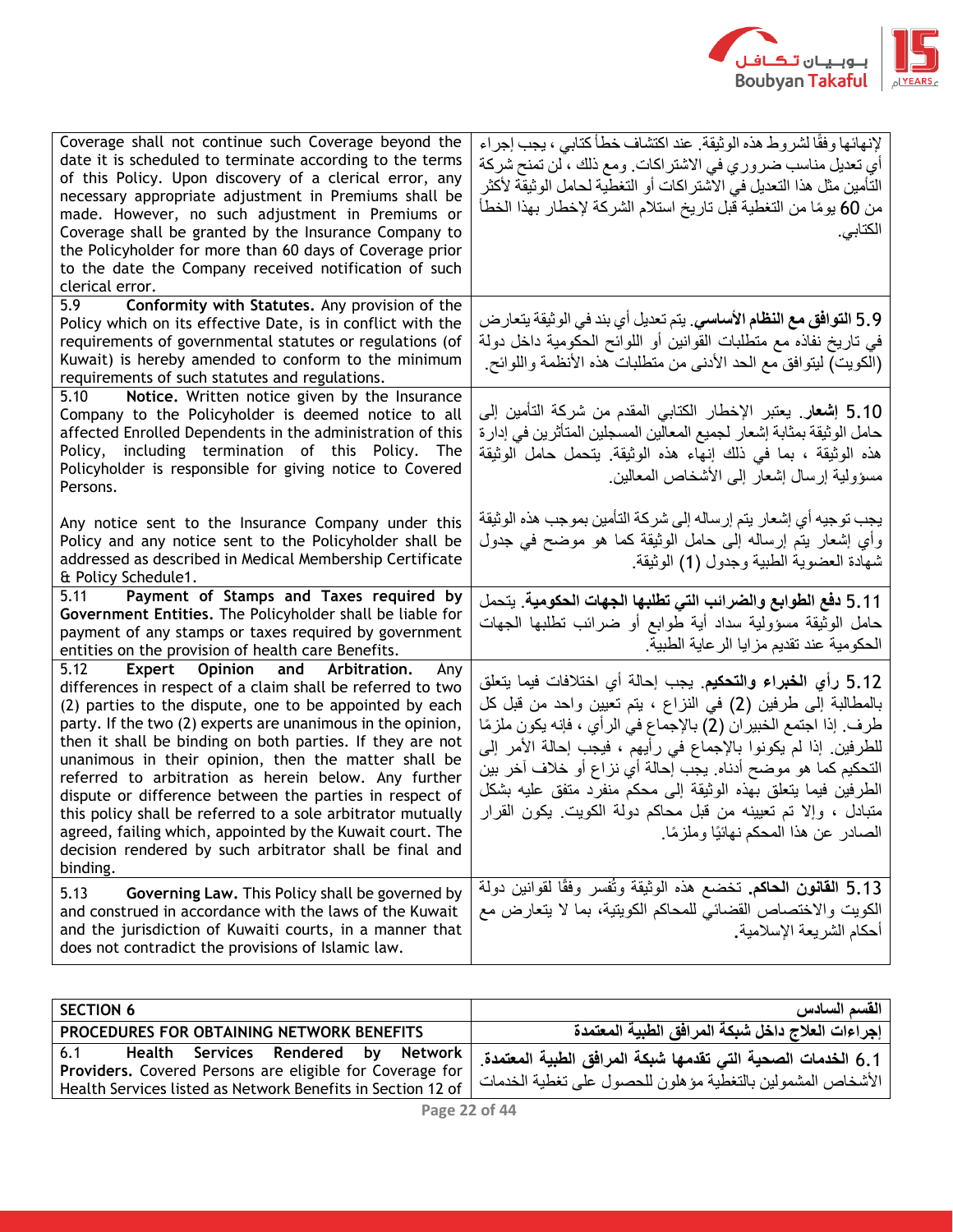

| this Policy if such Health Services are Medically Necessary<br>and are provided by a Network Physician or other Network<br>Provider. All Coverage is subject to the terms, conditions,<br>exclusions and limitations of the Policy.<br>Health Services, which are not provided by a Network                                                                                                                                                                                                                                                                           | الطبية المدرجة كمزايا الشبكة في القسم 12 من هذه الوثيقة إذا كانت<br>هذه الخدمات الطبية ضرورية من الناحية الطبية ويتم توفير ها من قبل<br>طبيب داخل الشبكة أو مرفق طبي داخل الشبكة. تخضع جميع التغطية<br>لشروط وأحكام واستثناءات وقيود الوثيقة                                                                                                                                                                                                                                                                                                                            |
|-----------------------------------------------------------------------------------------------------------------------------------------------------------------------------------------------------------------------------------------------------------------------------------------------------------------------------------------------------------------------------------------------------------------------------------------------------------------------------------------------------------------------------------------------------------------------|-------------------------------------------------------------------------------------------------------------------------------------------------------------------------------------------------------------------------------------------------------------------------------------------------------------------------------------------------------------------------------------------------------------------------------------------------------------------------------------------------------------------------------------------------------------------------|
| Physician or other Network Provider, are not Covered as<br>Network Benefits, except in Emergency situations or<br>referral situations authorized in advance by the Company.<br>Enrolling for Coverage under the Policy does not<br>guarantee Health Services by a particular Network<br>Provider on the list of Providers. This list of Network<br>Providers is subject to change. When a Provider on the list<br>no longer has a contract with the Company, Covered<br>Persons must choose among remaining Network Providers<br>in order to obtain Network Benefits. | لا يتم تغطية الخدمات الطبية، التي لا يقدمها طبيب داخل الشبكة أو<br>مزود خدمات أخر داخل الشبكة، كمز ايا العلاج داخل الشبكة ، باستثناء<br>حالات الطوارئ أو حالات الإحالة المصرح بها مسبقًا من قبل الشركة.<br>التسجيل للحصول على التغطية بموجب الوثيقة لا يضمن الخدمات<br>الطبية من قبل مزود داخل شبكة معين في قائمة المزودين ٍ هذه القائمة<br>من مقدمي الخدمات الطبية عرضة للتغيير . عندما لا يكون مقدم الخدمة<br>مدر ج في القائمة وليس لديه عقد مع الشركة ، يجب أن يختار الأشخاص<br>المشمولون من بين مزودي الشبكة المتبقين من أجل الحصول على<br>مزايا العلاج داخل الشبكة |
| Coverage for Health Services is subject to payment of the<br>Premium required for Coverage under the Policy and<br>payment of the Co-payment or Co-insurance specified for<br>any service.                                                                                                                                                                                                                                                                                                                                                                            | تخضع تغطية الخدمات الطبية لدفع اشتراك التأمين المطلوب للتغطية<br>بموجب الوثيقة ودفع قيمة المشاركة بالدفع المحدد لأي خدمة                                                                                                                                                                                                                                                                                                                                                                                                                                                |
| 6.2<br>Verification of Participation Status. Covered<br>Persons are responsible for verifying the participation<br>status of the Physician, Hospital, or other Providers prior<br>to receiving such Health Services. Covered Persons must<br>show their ID cards along with the Globemed card every<br>time they request Health Services.<br>If failure to verify participation status or the failure to<br>show an ID card results in non-compliance with required<br>Company procedures, Coverage of Network Benefits may<br>be denied.                             | 6.2 ا <b>لتحقق من حالة المشاركة</b> . الأشخاص المشمولين بالتغطية<br>مسؤولون عن التحقق من حالة مشاركة الطبيب أو المستشفى أو مقدمي<br>الخدمات الآخرين قبل تلقى هذه الخدمات الطبية. يجب على الأشخاص<br>المشمولين بالتغطية إبراز بطاقات الهوية الخاصة بهم مع بطاقة<br>جلوبميد في كل مرة يطلبون فيها الخدمات الطبية<br>إذا أدى الفشل في التحقق من حالة المشاركة أو عدم إظهار بطاقة الهوية<br>إلى عدم الامتثال لإجراءات الشركة المطلوبة ، فقد يتم رفض تغطية<br>مزايا العلاج داخل الشبكة                                                                                       |
| Prior Approval Does Not Guarantee Benefit the<br>6.3<br>fact that Globemed authorizes services or supplies does<br>not guarantee that all charges will be covered. Globemed<br>reserves the right to review each claim if there are<br>questions regarding Medical Necessity. Under these<br>circumstances, Coverage of some health care services and<br>supplies may be denied. Covered Persons will be notified<br>in writing of any subsequent adjustment of Benefits as a<br>result of the claim review.                                                          | 6.3 ا <b>لموافقة المسبقة لا تضمن</b> أن جلوبميد تصرح بالخدمات أو<br>التوريدات لا يضمن تغطية جميع الرسوم. تحتفظ جلوبميد بالحق في<br>مراجعة كل مطالبة إذا كانت هناك أسئلة بخصوص الضرورة الطبية<br>في ظل هذه الظروف ، قد يتم رفض تغطية بعض خدمات وإمدادات<br>الرعاية الطبية. سيتم إخطار الأشخاص المعتمدين كتابيًا بأي تعديل<br>لاحق للمز ايا نتيجة مر اجعة المطالبة.                                                                                                                                                                                                       |
| Limitations on Selection of Providers if a<br>6.4<br>Covered Person is receiving Health Services in a harmful<br>or abusive quantity or manner or with harmful frequency,<br>as determined by the Insurance Company and wishes to<br>obtain Network Benefits, he or she may be required to<br>select a single Network Physician and a single Network<br>Hospital (with which the single Network Physician is<br>affiliated) to provide and coordinate all future Health<br>Services.                                                                                  | 6.4 القيود المفروضة على اختيار مقدمى الخدمات إذا كان الشخص<br>المعنى يتلقى خدمات طبية بكمية أو بطريقة ضارة أو مسيئة أو بتكر ار<br>ضار ، على النحو الذي نحدده شركة التأمين ويرغب في الحصول<br>على مزايا العلاج داخل الشبكة ، فقد يُطلب منه اختيار طبيب واحد من<br>داخل الشبكة ومستشفى واحد من داخل الشبكة (الذي ينتمي إليه الطبيب<br>داخل الشبكة الوحيد) لتوفير وتنسيق جميع الخدمات الطبية المستقبلية                                                                                                                                                                    |
| Failure to make the required selection of a Network<br>Physician and a single Network Hospital within 30 days of<br>written notice of the need to do so shall result in the<br>designation of the required single Network Physician and                                                                                                                                                                                                                                                                                                                               | يؤدي عدم القيام بالاختيار المطلوب لطبيب ومستشفى داخل الشبكة في<br>غضون 30 يومًا من الإشعار الكتابي بالحاجة إلى القيام بذلك إلى تعيين<br>طبيب ومستشفى واحد داخل الشبكة المطلوب للشخص المعنى                                                                                                                                                                                                                                                                                                                                                                              |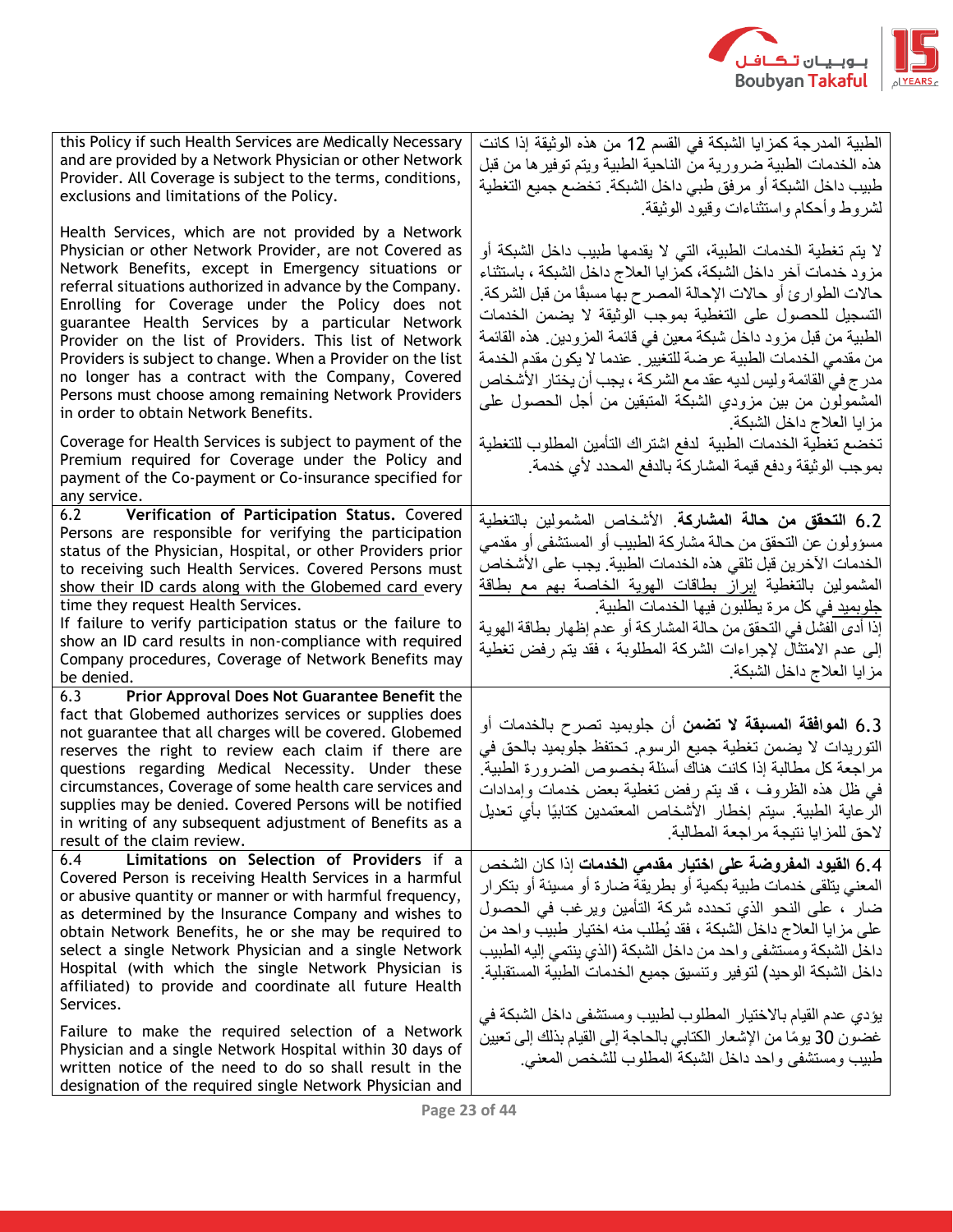

| Network Hospital for the Covered Person.                                                                                                                                                                                                                                                                                                                                                                                                                                                                                                                                                                        | في حالة وجود حالة طبية ، وفقًا لما تحدده شركة التأمين ، إما تتطلب                                                                                                                                                                                                                                                                                                                                                                                                                                                                                                  |
|-----------------------------------------------------------------------------------------------------------------------------------------------------------------------------------------------------------------------------------------------------------------------------------------------------------------------------------------------------------------------------------------------------------------------------------------------------------------------------------------------------------------------------------------------------------------------------------------------------------------|--------------------------------------------------------------------------------------------------------------------------------------------------------------------------------------------------------------------------------------------------------------------------------------------------------------------------------------------------------------------------------------------------------------------------------------------------------------------------------------------------------------------------------------------------------------------|
| In the case of a medical condition which, as determined<br>by the Insurance Company, either requires or could<br>benefit from special services, a Covered Person may be<br>required to receive Covered Health Services through a<br>single Network Provider designated by the Insurance<br>Company.                                                                                                                                                                                                                                                                                                             | أو يمكن أن تستفيد من خدمات خاصـة ، فقد يُطلب من المشترك تلقي<br>الخدمات الطبية المغطاة من خلال مزود خدمات طبية ومستشفى واحد<br>داخل الشبكة يتم تعينه من قبل شركة التأمين.<br>بعد اختيار أو تعيين طبيب ومستشفى واحد داخل الشبكة، فإن تغطية<br>الخدمات الصحية كمزايا داخل الشبكة تتوقف على تقديم جميع الخدمات                                                                                                                                                                                                                                                        |
| Following selection or designation of a single Network<br>Provider, Coverage of Health Services as Network Benefits<br>is contingent upon all Health Services being provided by<br>or through written referral of the designated facility or<br>Provider.                                                                                                                                                                                                                                                                                                                                                       | الطبية بواسطة أو من خلال الإحالة الكتابية للمنشأة المعينة أو المزود                                                                                                                                                                                                                                                                                                                                                                                                                                                                                                |
| Referral Health Services Rendered by non-<br>6.5<br>Network In the event that specific Health Services cannot<br>be provided by or through a Network Provider, Covered<br>Persons may be eligible for Network Benefits when<br>Medically Necessary Health Services are obtained through<br>non-network Providers. Health Services obtained through<br>non-Network Providers must be authorized in advance<br>through referral documentation as designated by the<br>Insurance Company. All Health Services are subject to the<br>provisions of Section 7 and other limitations and<br>exclusions of the Policy. | 6.5 الخدمات الصحية المشار اليها المقدمة من غير الشبكات في حالة<br>عدم إمكانية توفير خدمات صحية معينة من قبل أو من خلال مزود<br>الشبكة، قد يكون الأشخاص المشمولين بالتغطية مؤ هلين للحصول على<br>مزايا الشبكة عندما يتم الحصول على الخدمات الصحية الضرورية<br>طبيًا من خلال مقدمي خدمات خارج الشبكة. يجب أن يتم التصريح<br>بالخدمات الصحية التي يتم الحصول عليها من خلال مقدمي الخدمات<br>الغير تابعين للشبكة مسبقًا من خلال وثائق الإحالة على النحو الذي<br>تحدده شركة التأمين. تخضع جميع الخدمات الصحية لأحكام القسم 7<br>والقيود والاستثناءات الأخرى من الوثيقة. |
| 6.6 Emergency Health Services by network<br>Providers. The Company provides Coverage of Eligible<br>Expenses for Medically Necessary Emergency Health<br>Services, subject to the terms, conditions, exclusions, and<br>limitations of the Policy.                                                                                                                                                                                                                                                                                                                                                              | 6.6 خدمات الطوارئ الصحية من قبل مزودي الشبكة. توفر الشركة<br>تغطية للمصروفات المؤهلة للخدمات الصحية الطارئة الضرورية<br>طبيًا، وفقًا لشروط وأحكام واستثناءات وقيود الوثيقة.                                                                                                                                                                                                                                                                                                                                                                                        |
| Eligible Expenses for Emergency Health Services are the<br>Reasonable and Customary Charges for the Health<br>Services described in Section8 of this Policy provided<br>during the course of the Emergency. Such Health Services<br>must be Medically Necessary for stabilization and<br>initiation of treatment. The Health Services must be<br>provided by or under the direction of a Physician.                                                                                                                                                                                                             | النفقات المؤهلة لخدمات الطوارئ الصحية هي الرسوم المعقولة<br>والمعتادة للخدمات الصحية الموضحة في القسم 8 من هذه الوثيقة<br>المقدمة أثناء فترة الطوارئ يجب أن تكون هذه الخدمات الصحية<br>ضرورية من الناحية الطبية لتحقيق الاستقرار وبدء العلاج يجب تقديم<br>الخدمات الصحية من قبل الطبيب أو تحت إشرافه.                                                                                                                                                                                                                                                              |
| Health Services rendered on an Emergency basis are not<br>covered if, in the opinion of the Company, the situation is<br>later determined to be not an Emergency.                                                                                                                                                                                                                                                                                                                                                                                                                                               | لا يتم تغطية الخدمات الصحية المقدمة على أساس الطوارئ إذا تم<br>تحديد الوضع لاحقًا على أنه ليس حالة طارئة ، في وجهة نظر الشركة ـ                                                                                                                                                                                                                                                                                                                                                                                                                                    |
| Emergency Health Services by Non-Network<br>6.7<br>providers. Covered Persons obtaining Emergency Health<br>Services must notify Globemed within 48 hours or as soon<br>as reasonably possible. At the Company's request, they<br>must make available full details of the Emergency Health<br>Services received in order for such Health Services to be<br>covered as Network Benefits.                                                                                                                                                                                                                         | 6.7 الخدمات الصحية الطارئة من قبل مقدمي الخدمات خار ج الشبكة.<br>يجب على الأشخاص المشمولين بالحصول على خدمات صحية طارئة<br>إخطار جلوبميد في غضون 48 ساعة أو في أقرب وقت ممكن بشكل<br>معقول. بناءً على طلب الشركة، يجب على الاشخاص توفير التفاصيل<br>الكاملة لخدمات الطوارئ الصحية المتلقات من أجل تغطية هذه<br>الخدمات الصحبة كمز ابا الشبكة                                                                                                                                                                                                                       |
| Coverage for continuation of care after the condition no<br>longer is an Emergency requires coordination by a<br>Network Physician and the prior authorization of<br>Globemed. If a Covered Person is hospitalized, Globemed<br>may elect to transfer him or her to a Network Hospital as                                                                                                                                                                                                                                                                                                                       | تتطلب التغطية لمواصلة الر عاية بعد أن لم تعد الحالة طارئة تنسيقًا من<br>قبل طبيب الشبكة والحصول على إذن مسبق من جلوبميد، وفي حالة<br>دخول المشترك المغطي إلى المستشفى، فقد تختار جلوبميد نقله إلى                                                                                                                                                                                                                                                                                                                                                                  |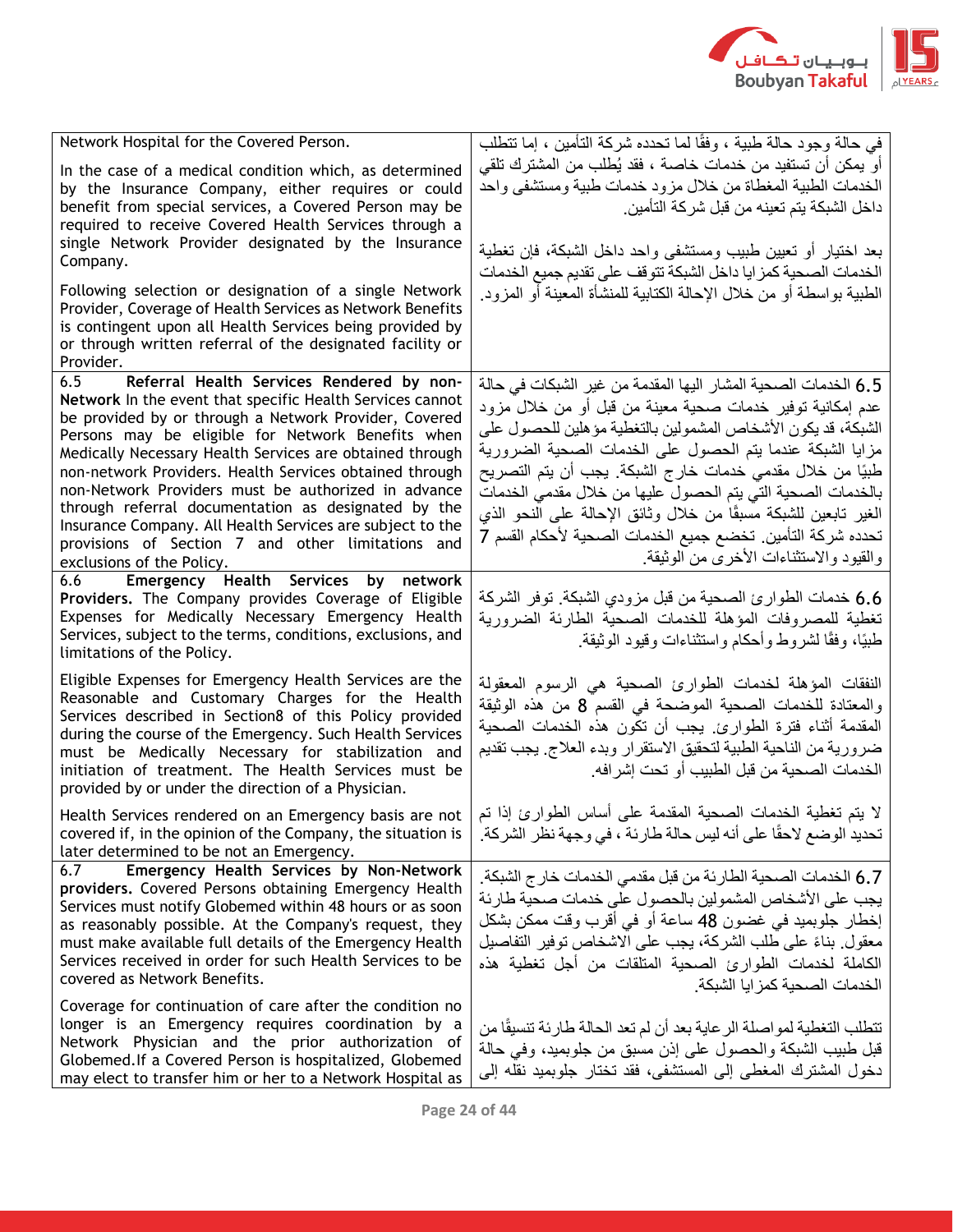

| soon as it is Medically Appropriate to do so.                                                                                                                                                                                                                                                                                                                                                              | مستشفى الشبكة بمجرد أن يتم ذلك. شريطة ان يكون لائق طبيا للقيام                                                                                                                                                                                                                                                                               |
|------------------------------------------------------------------------------------------------------------------------------------------------------------------------------------------------------------------------------------------------------------------------------------------------------------------------------------------------------------------------------------------------------------|----------------------------------------------------------------------------------------------------------------------------------------------------------------------------------------------------------------------------------------------------------------------------------------------------------------------------------------------|
| Services rendered by non-Network Providers are not<br>Covered as Network Benefits if Covered Persons choose to<br>remain in a non-Network facility after Globemed has<br>notified them of the intent to transfer them to a Network<br>facility. A continued stay in a non-Network facility may be<br>covered as a Non-Network Benefit.                                                                     | بذلك<br>لا يتم تغطية الخدمات المقدمة من قبل مقدمي الخدمات غير التابعين<br>للشبكة كمز ايا شبكة إذا اختار الأشخاص المشمولين بالتغطية البقاء في<br>منشأة غير مرتبطة بالشبكة بعد أن أخبرتهم شركة جلوبميد بنيتهم لنقلها<br>إلى منشأة تابعة للشبكة ٍ قد يتم تغطية الإقامة المستمرة في منشأة غير<br>مرتبطة بالشبكة على أنها ميزة غير متعلقة بالشبكة |
| 6.8 Second Opinion Policy. Coverage of certain<br>Health Services as Network Benefits may require that<br>Covered Persons consult a second Network Physician prior<br>to the scheduling of the Health Service, the Company will<br>notify them that a particular Health Service is subject to<br>a second opinion Policy and will inform them of the<br>required procedure for obtaining a second opinion. | 6.8 الرأي الطبي الثاني. قد تتطلب تغطية بعض الخدمات الصحية<br>كمزايا داخل الشبكة أن يقوم الأشخاص المشمولين بالتغطية باستشارة<br>طبيب داخل الشبكة ثان قبل جدولة الخدمة الصحية. ستقوم الشركة<br>بإخطارهم بأن خدمة صحية معينة تخضع لإجراءات الراي الطبي<br>الاخر وستبلغهم بالإجراء المطلوب للحصول على رأي ثان.                                   |
| 6.9 Services needing Prior Approval.<br>For services and procedure which require Globemed's is<br>as listed below;<br>$\circ$ Dental and Optical.<br>$\circ$ MRI, CT scan and Endoscopies.<br>O Medications for more than one-month supply for<br>chronic diseases.<br>$\circ$ All cases related to hepatitis.<br>O Physiotherapy.                                                                         | 6.9 الخدمات التي تحتاج إلى موافقة مسبقة.<br>للخدمات والإجراءات التبي نتطلب جلوبميد كما هو موضح أدناه ؛<br>0 طب الأسنان والبصريات.<br>0 التصوير بالرنين المغناطيسي والأشعة المقطعية والمناظير<br>0 أدوية تكفي لأكثر من شهر للأمراض المزمنة.<br>O جميع حالات التهاب الكبد .<br>0 العلاج الطبيعي                                                |

| SECTION 7                                                                                                                                                                                                                                                                                                                                                                                                                                                                                                                                                | القسم 7                                                                                                                                                                                                                                                                                                                                                                                                                                                                                                |
|----------------------------------------------------------------------------------------------------------------------------------------------------------------------------------------------------------------------------------------------------------------------------------------------------------------------------------------------------------------------------------------------------------------------------------------------------------------------------------------------------------------------------------------------------------|--------------------------------------------------------------------------------------------------------------------------------------------------------------------------------------------------------------------------------------------------------------------------------------------------------------------------------------------------------------------------------------------------------------------------------------------------------------------------------------------------------|
| PROCEDURES FOR OBTAINING NON-NETWORK BENEFITS                                                                                                                                                                                                                                                                                                                                                                                                                                                                                                            | إجراءات الحصول على مزايا خارج الشبكة الطبية                                                                                                                                                                                                                                                                                                                                                                                                                                                            |
| 7.1 Non-Network Benefits. Non-Network Benefits<br>apply when a Covered Person decides to obtain Health<br>Services from non-Network Providers. Non-Network<br>Providers may request payment of all charges when<br>services are rendered. A claim must be filed with the<br>Insurance Company for reimbursement of Eligible<br>Expenses. If a Co-payment applies to Non-Network<br>Benefits, the amount of the Co-payment will be deducted<br>from the amount reimbursed to the Policyholder subject<br>to apply R&C prices inside the approved network. | 7.1 ا <b>لمنافع خارج الشبكة.</b> تنطبق المزايا خارج الشبكة عندما يقرر<br>المشترك الحصول على الخدمات الصحية من مقدمي خدمات غير<br>تابعين للشبكة. قد يطلب مقدمو الخدمات غير المنتمين إلى الشبكة دفع<br>جميع الرسوم عند تقديم الخدمات. يجب تقديم مطالبة إلى شركة التأمين<br>لتسديد النفقات المؤهلة. إذا تم تطبيق الدفع المشترك على المزايا خار ج<br>الشبكة ، فسيتم خصم مبلغ الدفع المشترك من المبلغ الذي يتم سداده إلى<br>حامل البوليصة مع مراعاة الأسعار الرائجة والمعقولة داخل شبكة<br>المرافق المعتمدة |
| 7.2 Prior Approval. To obtain maximum Non-<br>Network Benefits prior approval must be obtained for<br>certain Health Services received from non-Network<br>Providers. Health Services, which require prior approval,<br>are marked in Section 6.9. Covered Persons are<br>responsible for assuring that required prior approval is<br>received before services are rendered and a Pre-<br>Hospitalization Form is completed by the attending<br>Physician and approved by Globmed prior to<br>hospitalization.                                           | 7.2 ا <b>لموافقة المسبقة.</b> للحصول على الحد الأقصـي من المزايا غير<br>المرتبطة بالشبكة ، يجب الحصول على موافقة مسبقة لبعض الخدمات<br>الصحية التي يتم تلقيها من مزودي خدمات خارج الشبكة الخدمات<br>الصحية ، التي تتطلب موافقة مسبقة ، محددة في القسم 6.9. الأشخاص<br>المشمولين بالتغطية مسؤولون عن ضمان استلام الموافقة المسبقة<br>المطلوبة قبل تقديم الخدمات واستكمال نموذج ما قبل الاستشفاء من قبل<br>الطبيب المعالج والموافقة عليه من قبل جلوبميد قبل دخول المستشفى                                |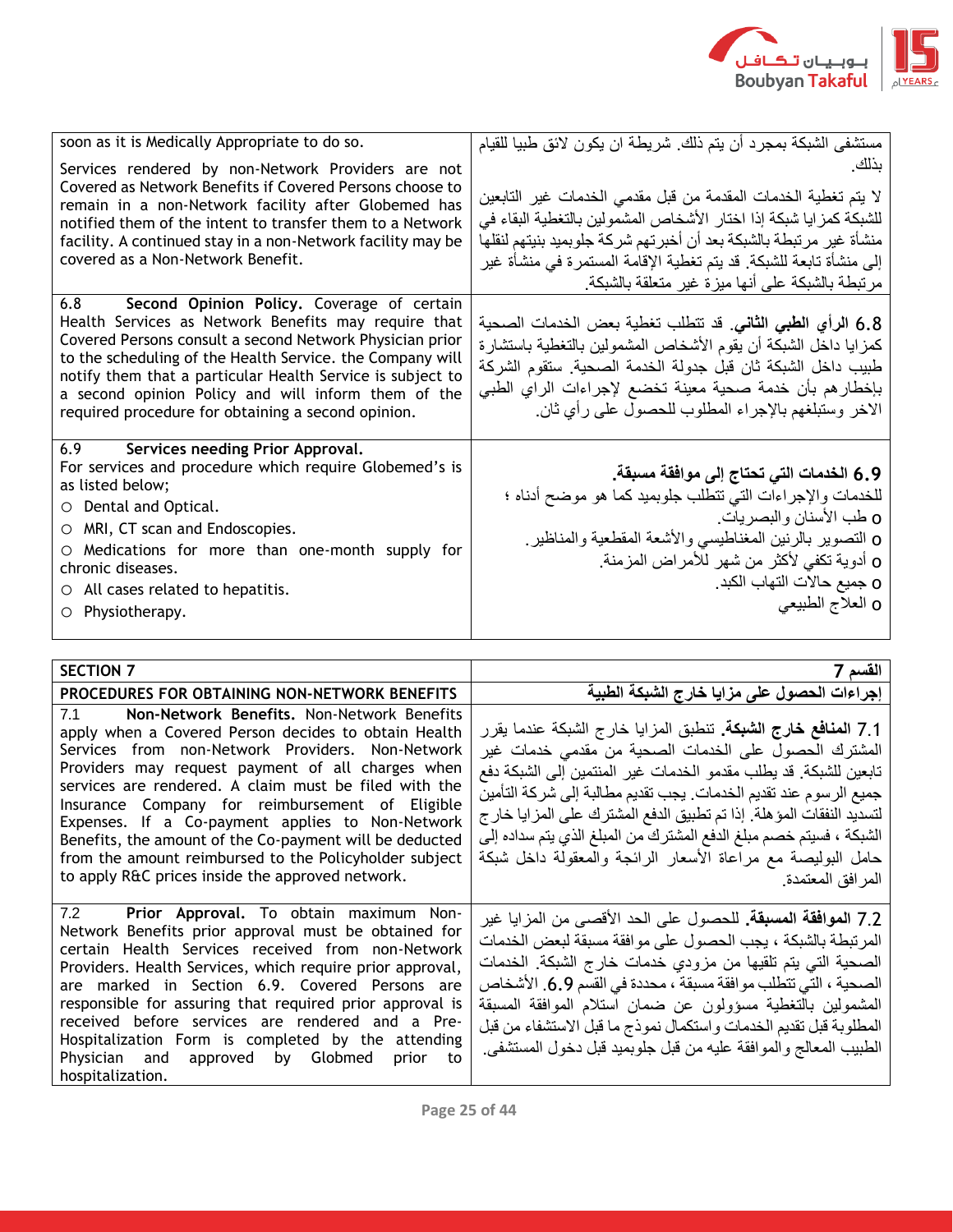

| Failure to comply with the prior approval requirement for<br>Non-Network Benefits may result in no Coverage of such<br>Health Services.                                                                                                                                                                                                                                                                                                                                                                                                                             | قد يؤدي عدم الامتثال لمتطلبات الموافقة المسبقة للمزايا غير المرتبطة<br>بالشبكة إلى عدم تغطية هذه الخدمات الصحية                                                                                                                                                                                                                                                                                                                     |
|---------------------------------------------------------------------------------------------------------------------------------------------------------------------------------------------------------------------------------------------------------------------------------------------------------------------------------------------------------------------------------------------------------------------------------------------------------------------------------------------------------------------------------------------------------------------|-------------------------------------------------------------------------------------------------------------------------------------------------------------------------------------------------------------------------------------------------------------------------------------------------------------------------------------------------------------------------------------------------------------------------------------|
| Denial of Health Services without Prior<br>7.3<br>Approval. To confirm that Non-Network Benefits are<br>covered, prior approval must be obtained from Globemed<br>for the following Health Services received from non-<br>Network Providers. For services and procedure which<br>require Globemed's prior approval please refer to the<br>Member Handbook.                                                                                                                                                                                                          | 7.3 الحرمان من الخدمات الصحية دون موافقة مسبقة. للنأكد من<br>تغطية المزايا غير المرتبطة بالشبكة، يجب الحصول على موافقة مسبقة<br>من شركة جلوبميد للخدمات الصحية التالية التي يتم تلقيها من مقدمي<br>الخدمات غير التابعين للشبكة للخدمات والإجراءات التي تتطلب<br>موافقة جلوبميد المسبقة ، يرجى الرجوع إلى دليل الأعضاء                                                                                                               |
| Prior Approval Does Not Guarantee Benefits<br>7.4<br>the fact that Globemed authorizes services or supplies<br>does not guarantee that all charges will be covered.<br>Globemed reserves the rights to review each claim if there<br>are questions regarding Medical Necessity. Under these<br>circumstances, Coverage of some health care services and<br>supplies may be denied. Covered Persons will be notified<br>in writing of any subsequent adjustment of Benefits as a<br>result of the claim review. Pre-authorizations are valid for<br>7 calendar days. | 7.4 ا <b>لموافقة المسبقة لا تضمن الانتفاع</b> . حقيقة أن جلوبميد تصر ح<br>بالخدمات أو التوريدات لا يضمن تغطية جميع الرسوم. تحتفظ جلوبميد<br>بالحق في مراجعة كل مطالبة إذا كانت هناك أسئلة بخصوص<br>الضرورة الطبية ٍ في ظلَّ هذه الظروف ، قد يتم رفض تغطية بعض<br>خدمات وإمدادات الرعاية الصحية. سيتم إخطار الأشخاص المعتمدين<br>كتابيًا بأي تعديل لاحق للمزايا نتيجة مراجعة المطالبة التفويضات<br>المسبقة صالحة لمدة 7 أيام تقويمية |
| Limitations on Selection of Providers if a<br>7.5<br>Covered Person is receiving Health Services from<br>Providers in a harmful or abusive quantity or manner or<br>with harmful frequency, as determined by the Company,<br>he or she may be required to select a single Network<br>Physician and a single Network Hospital (with which the<br>single Network Physician is affiliated) to provide and<br>coordinate all future Health Services . All additional<br>provisions indicated in Section 6.3 shall be applicable.                                        | 7.5 القيود المفروضة على اختيار مقدمى الخدمة إذا كان المشترك<br>يتلقى خدمات صحية من مقدمي الخدمة بكمية أو بطريقة ضارة أو<br>مسيئة أو بتكرار ضار ، على النحو الذي تحدده الشركة ، فقد يُطلب<br>منه اختيار طبيب شبكة واحد و مستشفى واحد داخل الشبكة (الذي<br>ينتسب إليه طبيب الشبكة الوحيد) لتوفير وتنسيق جميع الخدمات<br>الصحية المستقبلية. يجب تطبيق جميع الأحكام الإضافية المشار إليها<br>في القسم 6.3.                              |
| <b>SECTION 8</b>                                                                                                                                                                                                                                                                                                                                                                                                                                                                                                                                                    | القسم 8                                                                                                                                                                                                                                                                                                                                                                                                                             |
| <b>COVERED HEALTH SERVICES</b>                                                                                                                                                                                                                                                                                                                                                                                                                                                                                                                                      | الخدمات الصحبة المغطاة                                                                                                                                                                                                                                                                                                                                                                                                              |
| Health Services described in this section are Covered<br>when such services are:<br>A. Medically Necessary (refer to definition in Section 1);                                                                                                                                                                                                                                                                                                                                                                                                                      | يتم تغطية الخدمات الصحية الموضحة في هذا القسم عندما تكون هذه<br>الخدمات:<br>أ.    ضرورية طبيًا (راجع التعريف في القسم 1) ؛                                                                                                                                                                                                                                                                                                          |
| B. Provided by or under the direction of a Physician or<br>other appropriate Provider as specifically described; and                                                                                                                                                                                                                                                                                                                                                                                                                                                | ب يتم توفير ها من قبل أو بتوجيه من طبيب أو مزود آخر مناسب<br>كما هو موصوف على وجه التحديد                                                                                                                                                                                                                                                                                                                                           |
| C. Not excluded as described in Section 12, "General<br><b>Exclusions."</b>                                                                                                                                                                                                                                                                                                                                                                                                                                                                                         | ت. غير مستبعدة كما هو موضح في القسم 12 ، "استثناءات عامة".                                                                                                                                                                                                                                                                                                                                                                          |
| Network Benefits are subject to the payment of any<br>Deductible, Co-payment and/or Co-insurance listed in<br>Section 12. Network Benefits include Medically Necessary<br>Emergency Health Services as described in Section 9.                                                                                                                                                                                                                                                                                                                                      | <b>تخضع مزايا الشبكة</b> لدفع أي مبلغ قابل للخصم و / أو دفع مشترك و<br>/ أو تأمين مشترك مذكور في القسم 12. نشمل مزايا الشبكة الخدمات<br>الصحية الطارئة الضرورية طبياً كما هو موضح في القسم 9.                                                                                                                                                                                                                                       |
| Non-Network Benefits are subject to satisfaction of the<br>payment of Co-payment or Co-insurance listed under the<br>Non-Network Co-insurance column in Section 12. Covered<br>Health Services must be pre-authorized by Globemed<br>when obtained from non-Network Providers. The Co-                                                                                                                                                                                                                                                                              | <b>تخضع المزايا غير المرتبطة بالشبكة ل</b> لوفاء بالدفع المشترك أو التأمين<br>المشترك المُدر ج ضمن جدول التأمين المشترك خار ج الشبكة في القسم<br>12. يجب أن تكون الخدمات الصحية المغطاة مُرخصـة مسبقًا من قبل<br>شركة جلوبميد عند الحصول عليها من مقدمي خدمات غير تابعين                                                                                                                                                            |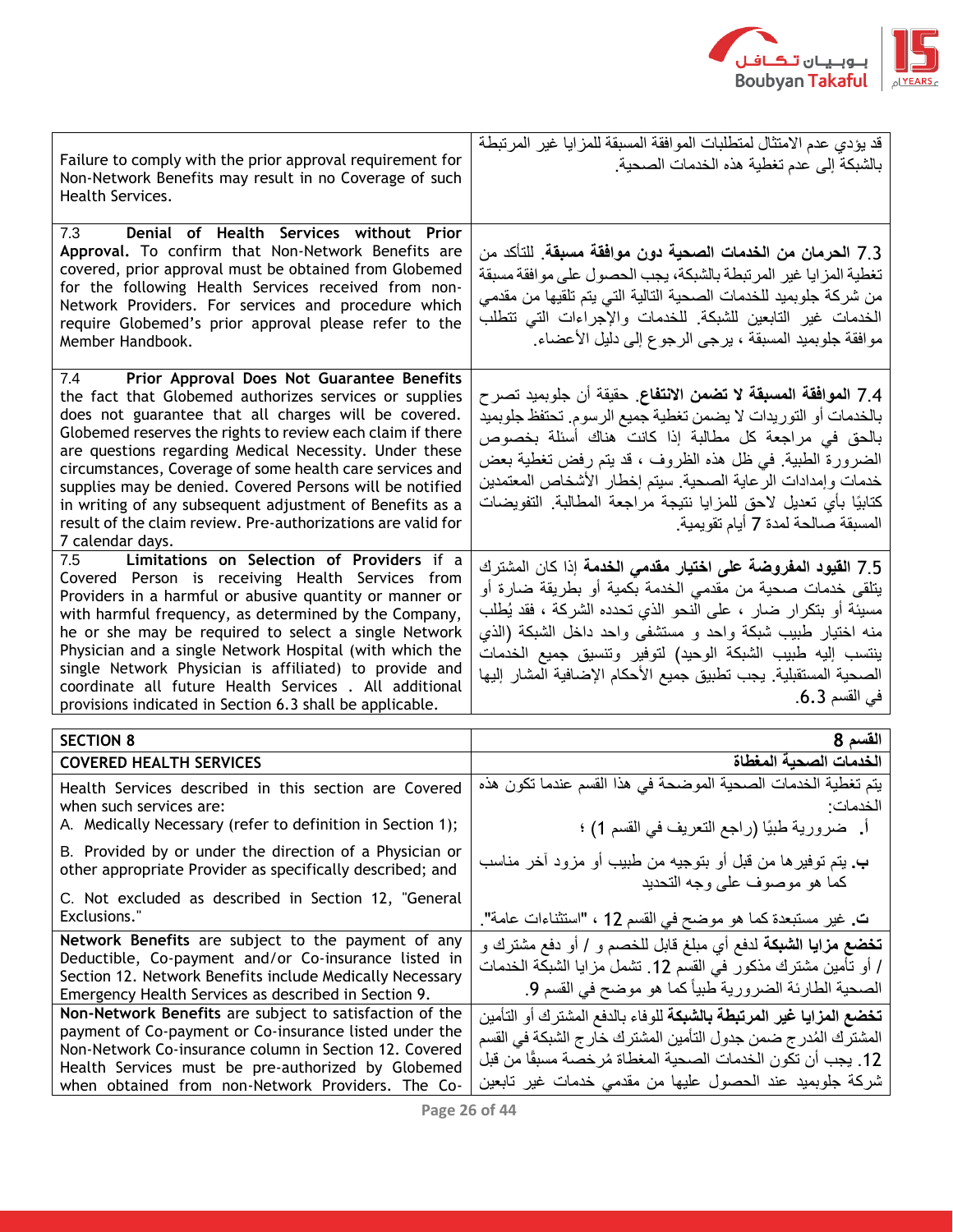

| insurance payment required by the Covered Person for<br>Covered Health Services is stated in Section 13, Table of<br>Benefits.                                                                                                                                                                                                                                                                                                                                                                                                                                                                                           | للشبكة . تم تحديد مدفوعات التأمين المشترك التي يطلبها المشترك<br>للخدمات الصحية المغطاة في القسم 13 ، <b>جدول المزايا</b> .                                                                                                                                                                                                                                                                                                                                |
|--------------------------------------------------------------------------------------------------------------------------------------------------------------------------------------------------------------------------------------------------------------------------------------------------------------------------------------------------------------------------------------------------------------------------------------------------------------------------------------------------------------------------------------------------------------------------------------------------------------------------|------------------------------------------------------------------------------------------------------------------------------------------------------------------------------------------------------------------------------------------------------------------------------------------------------------------------------------------------------------------------------------------------------------------------------------------------------------|
| 8.1<br>Medical Services in a Physician's Office<br>(Clinics). These are Health Services provided by or through<br>a Physician in the Physician's office. A physician's office<br>may be located in a clinic or Hospital. Covered Health<br>Services exclude preventive medical care such as routine<br>physical examinations, vision and hearing<br>screenings, voluntary family planning, and immunizations.                                                                                                                                                                                                            | 8.1 ا <b>لخدمات الطبية في عيادة الطبيب (العيادات).</b> هذه هي الخدمات<br>الصـحية المقدمة من قبل أو من خلال طبيب قد يقع مكتب الطبيب في<br>عيادة أو مستشفى مغطاة<br>تستثنى الخدمات الرعاية الطبية الوقائية مثل الفحوصات الجسدية<br>الروتينية وفحوصات الرؤية والسمع وتنظيم الأسرة الطوعي<br>والتحصينات                                                                                                                                                        |
| Emergency Outpatient Health Services. Health<br>8.2<br>Services for stabilization or initiation of treatment of<br>Emergency conditions provided on an outpatient basis at<br>a Hospital.                                                                                                                                                                                                                                                                                                                                                                                                                                | 8.2 خدمات الطوارئ الصحية للعيادات الخارجية. الخدمات الصحية<br>لتحقيق الاستقرار أو المحاولة في علاج حالات الطوارئ المقدمة في<br>العيادات الخارجية في المستشفى                                                                                                                                                                                                                                                                                               |
| Outpatient Prescription Drugs. Coverage is only<br>8.3<br>provided for prescription drugs prescribed by a licensed<br>Physician. Imported drugs are covered only if the Ministry<br>of Health approves the drug; No Coverage is provided for<br>those pharmaceuticals specifically excluded in Section12.                                                                                                                                                                                                                                                                                                                | 8.3 أ <b>دوية العيادات الخارجية</b> . يتم توفير التغطية فقط للأدوية<br>الموصوفة من قبل طبيب مرخص يتم تغطية الأدوية المستوردة فقط<br>في حالة موافقة وزارة الصحة على الدواء ؛ لا توجد تغطية لتلك<br>المستحضر ات الصيدلانية المستبعدة تحديدًا في القسم 12.                                                                                                                                                                                                    |
| 8.4 Outpatient Physical Therapy Short term<br>physical therapy services. Coverage is provided only for<br>physical therapy prescribed as a result of a Covered Injury<br>or post-surgery or prescribed by the physician as a part of<br>the treatment of specific disease or sickness and expected<br>to result in significant physical improvement in the<br>Covered Person's condition within 2 months of start of<br>treatment. Coverage is limited as stated in Section 13,<br>Table of Benefits. Physical therapy must be provided<br>under the direction of a Physician and approved in<br>advance by the Company. | 8.4 العيادات الخارجية للعلاج الطبيعي <sub>.</sub> خدمات العلاج الطبيعي قصير<br>المدى يتم توفير التغطية فقط للعلاج الطبيعي الموصوف كنتيجة<br>لإصابة مغطاة أو بعد الجراحة أو موصوف من قبل الطبيب كجزء من<br>علاج مرض أو مرض معين ومن المتوقع أن يؤدي إلى تحسن جسدي<br>كبير في حالة المشترك خلال 2 أشهر من بدء العلاج التغطية محدودة<br>كما هو مذكور في القسم 13 ، جدول المزايا. يجب توفير العلاج<br>الطبيعي تحت إشراف الطبيب والموافقة المسبقة من قبل الشركة |
| 8.5<br>Diagnostic and Therapeutic Services. Health<br>Services for outpatient surgery, laboratory, radiology and<br>other diagnostic tests and therapeutic treatments (such<br>as chemotherapy) provided by or through a Physician.<br>Health Services must be provided at a Hospital.                                                                                                                                                                                                                                                                                                                                   | 8.5 خدمات التشخيص والعلاج. الخدمات الصحبة لجراحة العبادات<br>الخارجية والمختبر والأشعة وغيرها من الاختبارات التشخيصية<br>والعلاجية (مثل العلاج الكيميائي) التي يقدمها الطبيب أو من خلاله.<br>يجب تقديم الخدمات الصحية في المستشفى.                                                                                                                                                                                                                         |
| Eye Examinations. Eye examinations provided<br>8.6<br>by a Provider in the Provider's office. Refraction<br>examinations to detect vision impairment are limited to<br>one every calendar year.                                                                                                                                                                                                                                                                                                                                                                                                                          | 8.6 <b>فحوصات العين</b> . فحوصات العين التي يقدمها مقدم الخدمة في<br>مكتب المزود. تقتصر فحوصات الانكسار للكشف عن ضعف البصر<br>على فحص واحد كل سنة تقويمية.                                                                                                                                                                                                                                                                                                 |
| 8.7<br>Day Treatment. Services and supplies provided<br>in a Hospital setting, when there is no overnight<br>Confinement. This Benefit only applies to services, which<br>cannot be provided in an outpatient facility, such as a<br>Physician's office.                                                                                                                                                                                                                                                                                                                                                                 | 8.7 علاج اليوم الواحد. الخدمات والإمدادات المقدمة في المستشفى ،<br>عندما لا يكون هناك حبس مبيت. تنطبق هذه الميز ة فقط على الخدمات<br>التي لا يمكن تقديمها في منشأة العيادات الخار جية ، مثل عيادة الطبيب                                                                                                                                                                                                                                                   |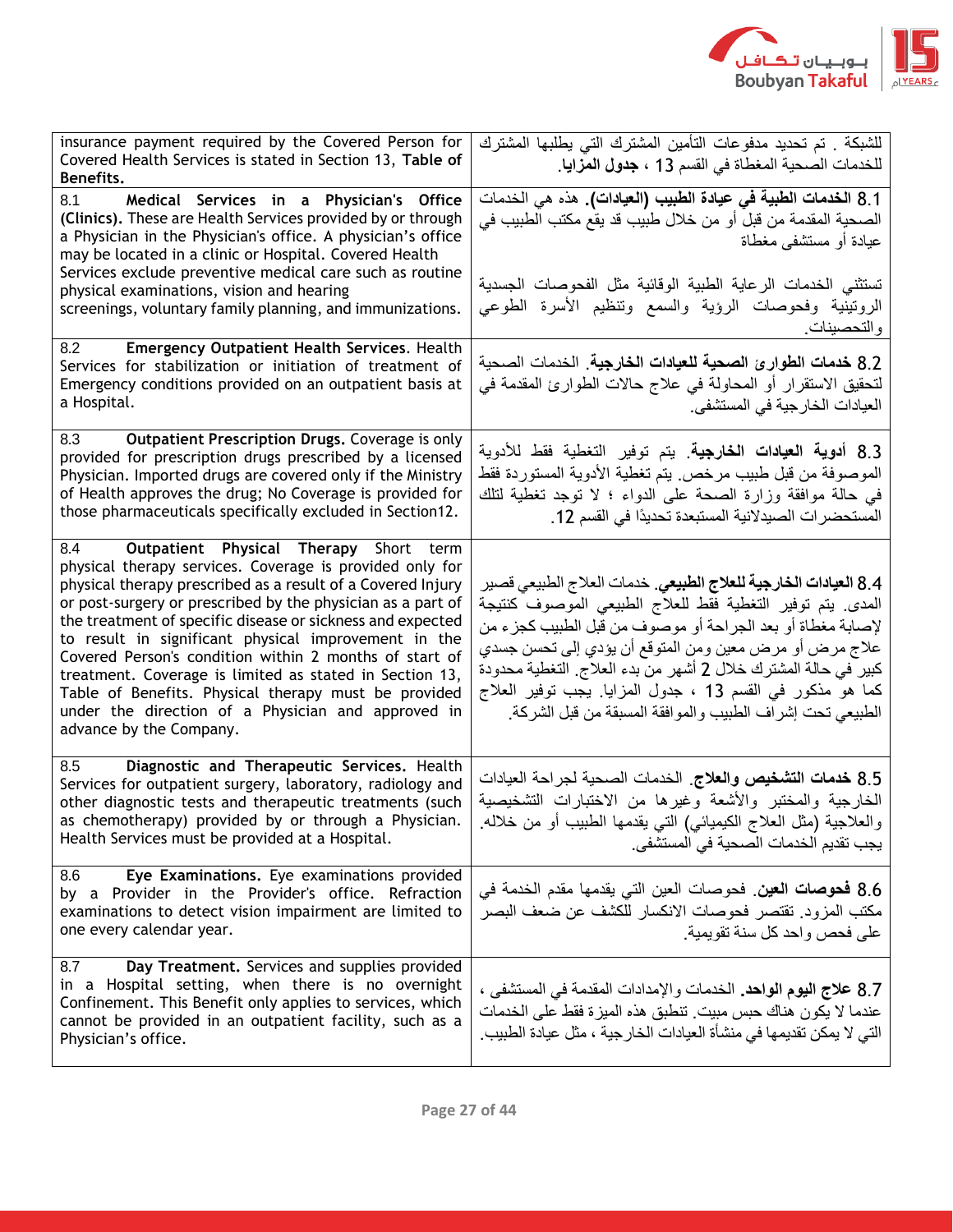

| <b>Inpatient Hospital and Related Health Services</b><br>8.8<br>Confinement, including room and board, and services and<br>supplies provided during Confinement in a Hospital.<br>Health Services must be provided by or through a<br>Physician and all Non-Emergency Hospitalizations must be<br>authorized in advance by Globemed through completion<br>of a Pre-Hospitalization Form at least 72 hours prior to the<br>hospitalization. Certain Health<br>Services rendered during a Covered Person's Confinement<br>are subject to separate Benefit restrictions and/or<br>Deductibles, Co-payment and/or Co-insurance<br>as<br>described elsewhere in this Policy. | 8.8 العلاج داخل المستشفى والخدمات الصحية ذات الصلة ، بما في<br><b>ذلك الـغرفـة والطعام</b> ، والـخدمات والإمدادات المقدمـة أثنـاء المبيت فـي<br>المستشفى. يجب تقديم الخدمات الصحية من قبل طبيب أو من خلاله<br>ويجب أن يتم التصريح المسبق بجميع العلاجات غير الطارئة من قبل<br>شركة Globemed من خلال استكمال نموذج ما قبل العلاج<br>بالمستشفى قبل 72 ساعة على الأقل من دخول المستشفى.<br>تخضع الخدمات المقدمة أثناء مبيت المشترك لقيود مزايا و / أو<br>خصومات منفصلة و / أو مدفوعات مشتركة و / أو تأمين مشترك كما<br>هو موضح في مكان آخر في هذه الوثيقة. |
|-------------------------------------------------------------------------------------------------------------------------------------------------------------------------------------------------------------------------------------------------------------------------------------------------------------------------------------------------------------------------------------------------------------------------------------------------------------------------------------------------------------------------------------------------------------------------------------------------------------------------------------------------------------------------|---------------------------------------------------------------------------------------------------------------------------------------------------------------------------------------------------------------------------------------------------------------------------------------------------------------------------------------------------------------------------------------------------------------------------------------------------------------------------------------------------------------------------------------------------------|
| 8.9 Professional Fees for Surgical and Medical<br>Services. Professional fees for surgical services and other<br>medical care provided by or through a Physician. Health<br>Services must be provided in a Hospital setting.                                                                                                                                                                                                                                                                                                                                                                                                                                            | 8.9 الرسوم ال <b>مهنية للخدمات الجراحية والطبية</b> . الرسوم المهنية<br>للخدمات الجراحية وغير ها من الرعاية الطبية التي يقدمها الطبيب أو<br>من خلاله. يجب نقديم الخدمات الصحية في المستشفى.                                                                                                                                                                                                                                                                                                                                                             |
| 8.10 Hospitalization Class. The<br>class<br>οf<br>hospitalization for which Covered Persons are eligible is<br>defined in Section 13, Table of Benefits.                                                                                                                                                                                                                                                                                                                                                                                                                                                                                                                | 8.10 فَنَةَ الاستشفاءِ. يتم تحديد فئة الاستشفاء التي يكون الأشخاص<br>المشمولون بها مؤهلين في القسم 13 ، جدول المزايا                                                                                                                                                                                                                                                                                                                                                                                                                                    |
| The selection by the Policyholder of Coverage for a<br>specific Hospitalization Class does not guarantee the<br>availability of that accommodation class for an admission<br>into the Hospital. If a Covered Person is admitted into a<br>more expensive Hospitalization Class than has been<br>contracted for by the Policyholder, the Covered Person<br>will be responsible for all charges in excess of those that<br>would have been incurred under the Hospitalization Class<br>indicated in Section13, Table of Benefits.                                                                                                                                         | لا يضمن اختيار حامل الوثيقة للتغطية لفئة استشفاء معينة توافر فئة<br>الإقامة هذه للقبول في المستشفى إذا تم قبول المشترك في فئة مكوث<br>بالمستشفى أغلبي مما تم التعاقد معه من قبل حامل الوثيقة ، فسيكون<br>المشترك مسؤولاً عن جميع الرسوم التي نزيد عن تلك التي كان من<br>الممكن تكبدها بموجب فئة الاستشفاء المشار إليها في القسم 13 ، جدول<br>المزايا .                                                                                                                                                                                                  |
| 8.11 Ambulance Services . Emergency ambulance<br>transportation by a licensed ambulance service to the<br>nearest Hospital where Emergency Health Services can be<br>rendered. Coverage is only provided in the event of an<br>Emergency.                                                                                                                                                                                                                                                                                                                                                                                                                               | 8.11 <b>خدمات الإسعاف</b> . نقل سيارة إسعاف الطوارئ بواسطة خدمة<br>إسعاف مرخصة إلى أقرب مستشفى حيث يمكن تقديم خدمات الطوارئ<br>الصحية. يتم توفير التغطية فقط في حالة الطوارئ.                                                                                                                                                                                                                                                                                                                                                                           |
| Transplantation Health Services.<br>8.12<br>Health<br>Services for transplants when ordered by a Network<br>Physician, provided at or arranged by a Designated Facility<br>for transplants and authorized in advance by the<br>Company. Transplantation Health Services must be<br>Medically Necessary, as determined in advance by the<br>Company, are rendered in accordance with the Company's<br>policies for transplantation Health Services. Coverage is<br>provided for kidney, kidney/pancreas, liver, heart, lung,<br>and heart/lung transplants.                                                                                                              | 8.12 الخدمات الصحية للزراعة الخدمات الصحية لعمليات الزراعة<br>عند طلبها من قبل طبيب الشبكة ، يتم توفير ها في أو ترتيبها من قبل<br>منشأة مخصصة لعمليات الزراعة ومصرح بها مسبقًا من قبل الشركة.<br>يجب أن تكون خدمات الزر اعة الصحية ضرورية من الناحية الطبية ،<br>كما هو محدد مسبقًا من قبل الشركة ، ويتم تقديمها وفقًا لسياسات<br>الشركة الخاصة بالخدمات الصحية للزراعة. يتم توفير التغطية لعمليات<br>زراعة الكلى و البنكرياس والكبد والقلب والرئة والقلب                                                                                               |
| Note: - organ-donor related charges & organ acquisition<br>charges are not covered. Coverage is also provided for<br>bone marrow transplants and peripheral Stem Cell<br>transplants, with or without high dose Chemotherapy,                                                                                                                                                                                                                                                                                                                                                                                                                                           | ملاحظة: ـ الرسوم المتعلقة بالتبرع بالأعضاء ورسوم الحصول على<br>الأعضاء غير مغطاة يتم توفير التغطية أيضًا لعمليات زراعة النخاع<br>العظمى وعمليات زراعة الخلايا الجذعية الطرفية ، مع أو بدون جرعة<br>عالية من العلاج الكيميائي ، والتـي يتم نقديمها وفقًا لسياسات الشركـة                                                                                                                                                                                                                                                                                 |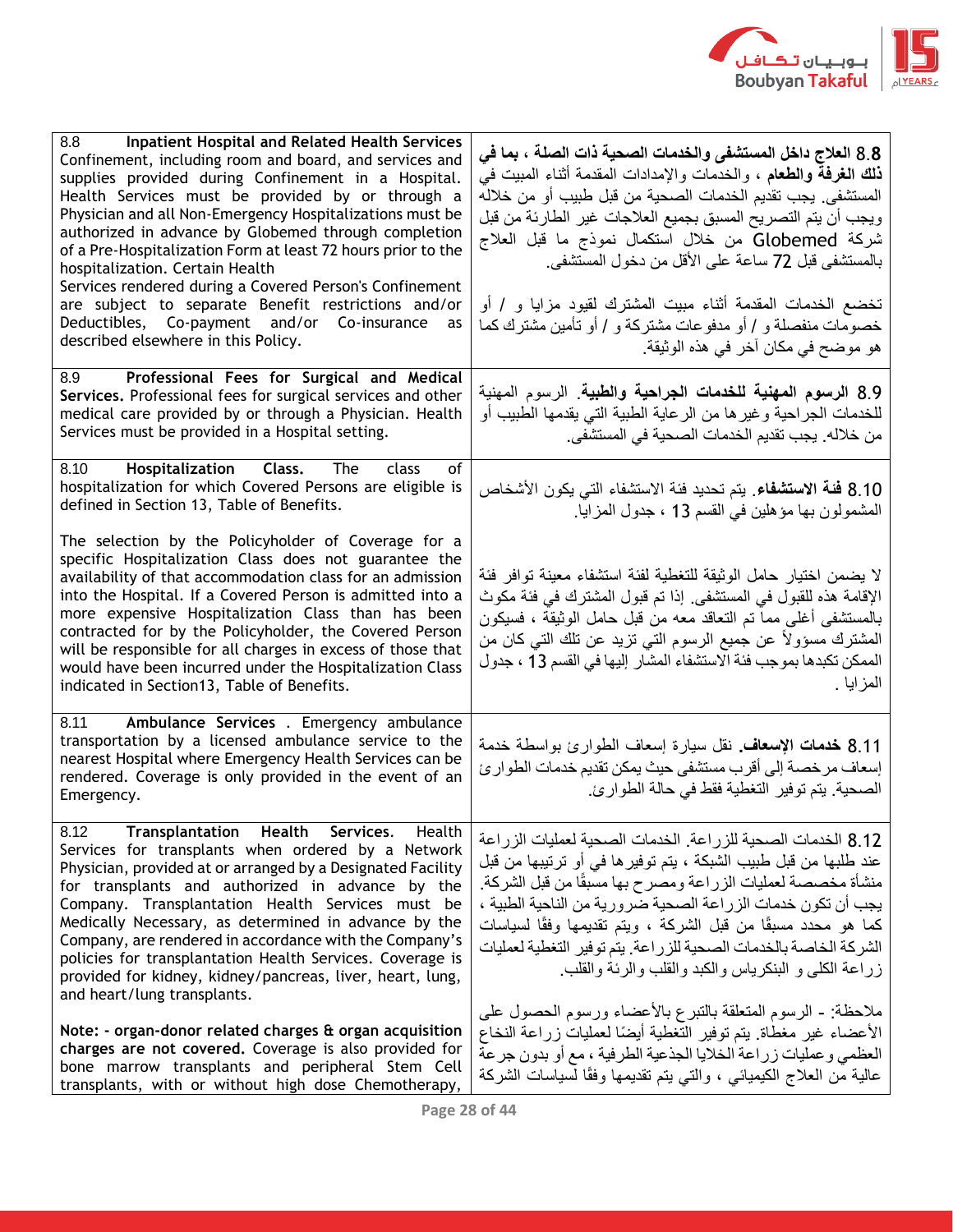

| rendered in accordance with the Company's policies for<br>transplantation Health Services. The Covered Person must<br>contact Globemed for information about the Company's<br>policies on transplantation Health Services.                                                                                                                                                                                                                                                                                                                              | الخاصة بالخدمات الصحية للزراعة. يجب على المشترك الاتصال<br>بشركة Globemed للحصول على معلومات حول سياسات الشركة<br>الخاصة بالخدمات الصحية للز راعة                                                                                                                                                                                                                                                                                                                                                                                                         |
|---------------------------------------------------------------------------------------------------------------------------------------------------------------------------------------------------------------------------------------------------------------------------------------------------------------------------------------------------------------------------------------------------------------------------------------------------------------------------------------------------------------------------------------------------------|-----------------------------------------------------------------------------------------------------------------------------------------------------------------------------------------------------------------------------------------------------------------------------------------------------------------------------------------------------------------------------------------------------------------------------------------------------------------------------------------------------------------------------------------------------------|
| 8.13 Maternity Services. Maternity-related medical,<br>Hospital and other Covered Health Services are treated as<br>any other Inpatient or outpatient Benefit. Maternity<br>Benefits - Outpatient includes prenatal and postnatal care<br>provided by a Physician in an outpatient setting. Maternity<br>Benefits - Inpatient covers Health Services provided<br>during childbirth or complications of pregnancy. The total<br>amount reimbursable for Inpatient and Outpatient<br>maternity care is indicated in the Table of Benefits,<br>Section 13. | 8.13 خدمات الأمومة. يتم التعامل مع الخدمات الطبية المتعلقة<br>بالأمومة والخدمات في المستشفيات وغيرها من الخدمات الصحية<br>المغطاة مثل أي منفعة أخرى للمرضىي في العيادات الداخلية   أو<br>الخارجية. مزايا الأمومة - تشمل العيادات الخارجية رعاية ما قبل<br>الولادة وبعدها التي يقدمها طبيب في العيادات الخارجية. استحقاقات<br>الأمومة - يغطي المرضى الداخليون الخدمات الصحية المقدمة أثناء<br>الولادة أو مضاعفات الحمل يُشار إلى إجمالي المبلغ المسترد مقابل<br>ر عاية الأمومة للمرضىي في العيادات الداخلية   أو الخارجية في جدول<br>  المزايا ، القسم 13. |
| 8.14 Repatriation. In case an Insured member has<br>passed away Mortal Remains will be repatriated to country<br>of origin. The Company shall be liable up to the maximum<br>sub limit specified in the Table of Benefits.                                                                                                                                                                                                                                                                                                                              | 8.14 العودة إلى الوطن. في حالة وفاة العضو المشترك ، سيتم إعادة<br>جثث الموتبي إلى بلدانهم. ستكون الشركة مسؤولة حتى الحد الأقصى<br>  الفر عي المحدد في جدول الفوائد.                                                                                                                                                                                                                                                                                                                                                                                       |

| <b>SECTION 9</b>                                                                                                                                                                                                                                                                                                                                                                                                                                                                                                                                                                                                                                                                                                                                                                                       | القسم 9                                                                                                                                                                                                                                                                                                                                                                                                                                                                                                                                                                                                                                                                                                                                                                           |
|--------------------------------------------------------------------------------------------------------------------------------------------------------------------------------------------------------------------------------------------------------------------------------------------------------------------------------------------------------------------------------------------------------------------------------------------------------------------------------------------------------------------------------------------------------------------------------------------------------------------------------------------------------------------------------------------------------------------------------------------------------------------------------------------------------|-----------------------------------------------------------------------------------------------------------------------------------------------------------------------------------------------------------------------------------------------------------------------------------------------------------------------------------------------------------------------------------------------------------------------------------------------------------------------------------------------------------------------------------------------------------------------------------------------------------------------------------------------------------------------------------------------------------------------------------------------------------------------------------|
| <b>REIMBURSEMENT</b>                                                                                                                                                                                                                                                                                                                                                                                                                                                                                                                                                                                                                                                                                                                                                                                   | المطالبات النقدبة                                                                                                                                                                                                                                                                                                                                                                                                                                                                                                                                                                                                                                                                                                                                                                 |
| 9.1<br>Reimbursement of Eligible Expenses from<br>Network providers. Network Providers are responsible for<br>submitting a request for payment of Eligible Expenses<br>directly to Golbemed. In the event a Network Provider<br>charges any fees other than Co-payments or Co-insurance,<br>the Covered Person should contact Golbemed.                                                                                                                                                                                                                                                                                                                                                                                                                                                                | 9.1 سداد المصاريف المغطاة من مقدمي الخدمات يتحمل موفرو<br>الشبكة مسؤولية إرسال طلب لدفع النفقات المؤهلة مباشرةً إلى جلوبميد<br>في حالة قيام موفر الشبكة بفرض أي رسوم بخلاف المدفوعات<br>المشتركة أو التأمين المشترك ، يجب على المشترك  الاتصال بـ<br>جلوبميد.                                                                                                                                                                                                                                                                                                                                                                                                                                                                                                                     |
| The Insurance Company is not responsible for payment of<br>any rendered services, which are not covered under the<br>provisions of this contract. The Policyholder will be<br>responsible for reimbursement to ht e Insurance Company,<br>of any charges incurred by the Covered Person, which are<br>not covered under the provisions of this contract, and<br>have been paid by the Company to the Provider on behalf<br>of the Covered Person.                                                                                                                                                                                                                                                                                                                                                      | شركة التأمين ليست مسؤولة عن دفع أي خدمات مقدمة ، والتبي لم يتم<br>تغطيتها بموجب أحكام هذا العقد سيكون حامل الوثيقة مسؤولأ عن<br>تعويض شركة التأمين عن أي رسوم يتكبدها المشترك  ، والتبي لم يتم<br>تغطيتها بموجب أحكام هذا العقد ، والتبي دفعتها الشركة إلىي المزود<br>نيابة عن المشترك .                                                                                                                                                                                                                                                                                                                                                                                                                                                                                          |
| 9.2<br>Reimbursement of Eligible Expenses from non-<br>network Providers. The Insurance Company shall<br>reimburse Covered Persons for Eligible Expenses incurred<br>with non-network Providers on the same basis as a<br>Network Provider, only for EMERGENCY HEALTH SERVICES<br>OR SERVICES AUTHORIZED OR APPROVED BY GlobeMed in<br>accordance with the terms of the Policy. The Insurance<br>Company shall reimburse Covered Persons for all other<br>Eligible Expenses from Non-Network Providers, subject to<br>the terms, conditions, exclusions and limitations of the<br>Policy, including Reasonable and customary limitations.<br>9.3<br>In order to obtain Coverage for outpatient<br>Health Services from a Non-Network Provider, the<br>Covered Person must submit all original required | 9.2 سداد المصاريف المغطاة من مقدمي الخدمات غير الموجودين<br><b>في الشبكة.</b> يجب على شركة التأمين تعويض الأشخاص المشمولين<br>بالتغطية عن النفقات المؤهلة التي تم تكبدها مع مقدمي الخدمات غير<br>التابعين للشبكة على نفس الأساس الذي يتبعه مزود الشبكة ، فقط عن<br>الخدمات أو الخدمات الصحية الطارئة المصرح بها أو المعتمدة من قبل<br>جلوبميد وفقًا لشروط الوثيقة. يتعين على شركة التأمين تعويض<br>الأشخاص المشمولين بالتغطية عن جميع النفقات المؤهلة الأخرى من<br>مقدمي الخدمات غير التابعين للشبكة ، وفقًا لشروط وأحكام واستثناءات<br>وقيود الوثيقة ، بما في ذلك الحدود المعقولة والرائجة<br>9.3 من أجل الحصول على تغطية الخدمات الصحية للمرضى في<br>العيادات الخارجية من مزود غير تابع للشبكة ، يجب على المشترك<br>تقديم جميع المستندات الأصلية المطلوبة (كما هو محدد في نموذج |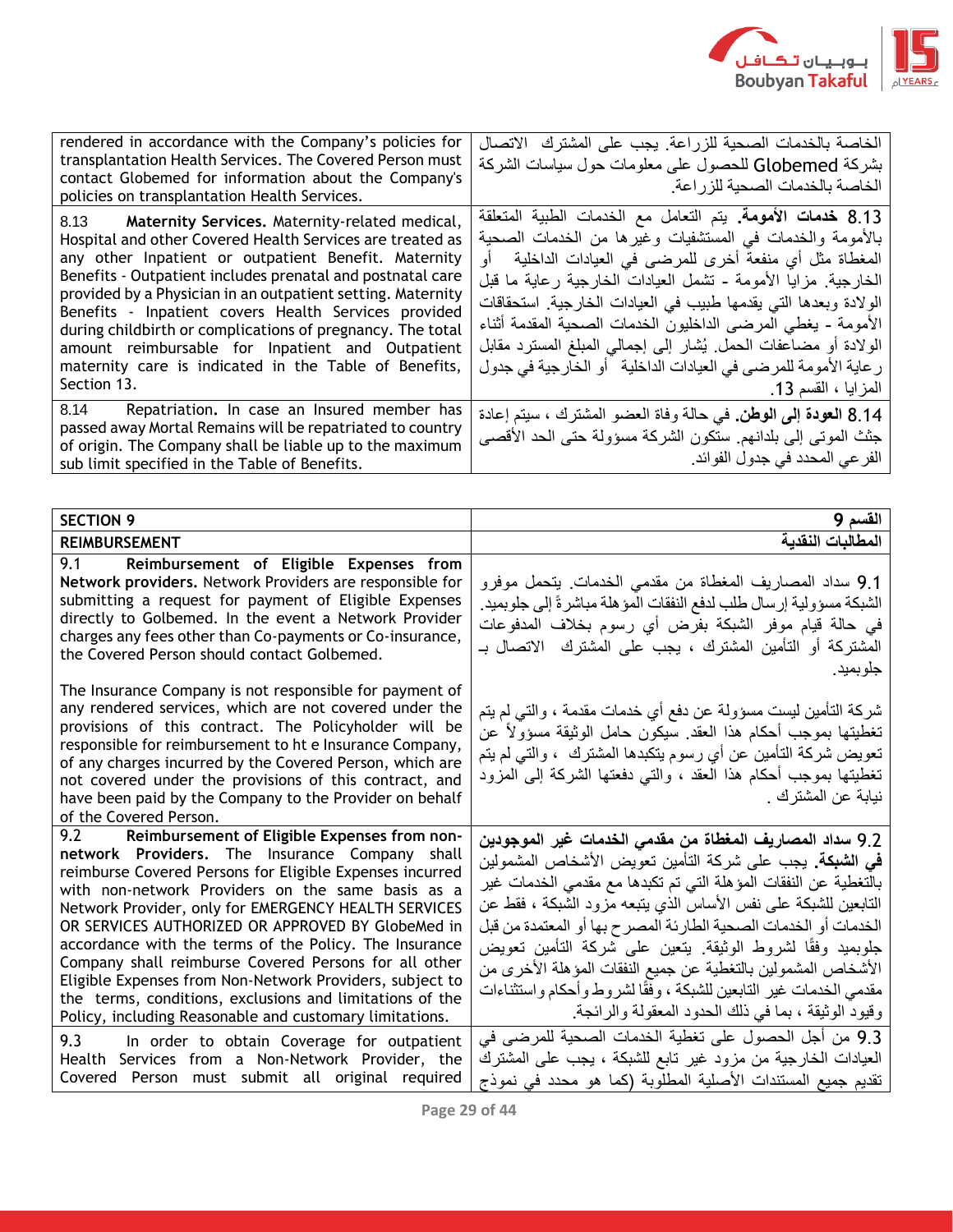

| documents(as delineated in the Reimbursement<br>Form) within 30 days of date of service if service rendered<br>within Kuwait and 60 days if service was rendered outside<br>of Kuwait. The Insurance Company shall reimburse 80% of<br>the Kuwait network charges after applying the applicable<br>deductible or co-payment.<br>The Insurance Company is not responsible for payment for<br>any services provided that are not covered under the                                                                                                                                                                                                                                                                                                                                                                         | السداد) في غضون 30 يومًا من تاريخ الانتفاع بالخدمة إذا تم تقديم<br>الخدمة داخل الكويت و 60 يومًا إذا تم تقديم الخدمة خارج الكويت.<br>تسدد شركة التأمين 80٪ من رسوم شبكة الكويت بعد تطبيق الخصم<br>أو الدفع المشترك<br>شركة التأمين ليست مسؤولة عن الدفع مقابل أي خدمات مقدمة غير<br>مغطاة بأحكام هذا العقد                                                                                                                                                                                                                                                                                                                                    |
|--------------------------------------------------------------------------------------------------------------------------------------------------------------------------------------------------------------------------------------------------------------------------------------------------------------------------------------------------------------------------------------------------------------------------------------------------------------------------------------------------------------------------------------------------------------------------------------------------------------------------------------------------------------------------------------------------------------------------------------------------------------------------------------------------------------------------|-----------------------------------------------------------------------------------------------------------------------------------------------------------------------------------------------------------------------------------------------------------------------------------------------------------------------------------------------------------------------------------------------------------------------------------------------------------------------------------------------------------------------------------------------------------------------------------------------------------------------------------------------|
| provisions of this contract.<br>Filing Claims for Reimbursement of Eligible<br>9.4                                                                                                                                                                                                                                                                                                                                                                                                                                                                                                                                                                                                                                                                                                                                       |                                                                                                                                                                                                                                                                                                                                                                                                                                                                                                                                                                                                                                               |
| Expenses from non-network Providers. The Policyholder<br>is responsible for sending a request for reimbursement<br>to the insurance Company's office. Any outpatient claim<br>must be submitted in original along with all related test<br>results, itemized cost & medical report that has been<br>completed by the attending Physician of the Covered<br>Person. Requests for reimbursement should be<br>submitted within 30 days after the date of service.<br>Unless the Policyholder is legally incapacitated, failure<br>to provide this information to the Insurance Company<br>within this timeframe shall terminate Coverage for that<br>service. Reimbursement for Covered Services will be<br>made directly to the Policyholder.<br>9.5<br>Limitation of Action for Reimbursement Prior to                    | 9.4 تقديم مطالبات لسداد المصاريف المؤهلة من مقدمي الخدمات<br>خارج الشبكة. حامل الوثيقة مسؤول عن إرسال طلب السداد إلى مكتب<br>شركة التأمين <sub>.</sub> ي <b>جب تقديم أي مطالبة للمرضى في العيادات الخارجية</b><br>مع جميع نتائج الاختبارات ذات الصلة ، والتكلفة التفصيلية والتقرير<br>الطبي الذي تم إكماله من قبل الطبيب المعالج للشخص المعنى. يجب<br>تقديم طلبات السداد في غضون 30 يومًا من تاريخ الانتفاع بالخدمة.<br>ما لم يكن حامل البوليصة عاجزًا فانونيًا ، فإن عدم نقديم هذه<br>المعلومات إلى شركة التأمين خلال هذا الإطار الزمني سيؤدي إلى<br>إنهاء التغطية لتلك الخدمة. سيتم سداد تكاليف الخدمات المغطاة<br>مباشرة إلى حامل الوثيقة. |
| bringing any legal proceedings or actions against the<br>Company to for reimbursement, Policyholders or<br>Covered Members shall seek to reach an amicable<br>settlement within a period not exceeding 90 days from<br>the date reimbursement is denied, upon the lapse of<br>which, if a settlement was not reached, legal<br>proceedings or actions may be brought against the<br>Company.                                                                                                                                                                                                                                                                                                                                                                                                                             | 9.5 تحديد إجراءات السداد قبل رفع أي إجراءات قانونية أو دعاوى<br>ضد الشركة من أجل السداد ، يجب على حاملى وثائق التأمين أو<br>الأعضاء المشمولين بالتغطية السعى للوصول إلى تسوية ودية في<br>غضون فُترة لا تتجاوز 90 يومًا من تاريخ رفض السداد ، عند انتهاء<br>المدة المحددة ، إذا لم يتم التوصل إلى تسوية ، يمكن رفع دعاو ى أو<br>إجراءات فالونية ضد الشركة.                                                                                                                                                                                                                                                                                     |
|                                                                                                                                                                                                                                                                                                                                                                                                                                                                                                                                                                                                                                                                                                                                                                                                                          |                                                                                                                                                                                                                                                                                                                                                                                                                                                                                                                                                                                                                                               |
| <b>SECTION 10</b>                                                                                                                                                                                                                                                                                                                                                                                                                                                                                                                                                                                                                                                                                                                                                                                                        | القسم 10                                                                                                                                                                                                                                                                                                                                                                                                                                                                                                                                                                                                                                      |
| <b>Medical Assistances Services</b>                                                                                                                                                                                                                                                                                                                                                                                                                                                                                                                                                                                                                                                                                                                                                                                      | خدمات المساعدة الطبية                                                                                                                                                                                                                                                                                                                                                                                                                                                                                                                                                                                                                         |
| 10.1<br><b>Evacuation and repatriation</b><br>Assist America Asia Limited (AAAL) will arrange<br>ı.<br>and pay for such necessary expense of air and/or surface<br>transportation, medical care during transportation,<br>communications and all usual and customary ancillary<br>services incurred in moving and transporting a Covered<br>Person to the nearest hospital where appropriate medical<br>care is available, which may be a location other than the<br>Coved Person Country or Usual Country of Residence.<br>Assist America Asia Limited (AAAL) will arrange<br>ii.<br>and will pay for such necessary expenses to transport the<br>Covered Person to his/her Home Country or Usual Country<br>of Residence following a medical evacuation for<br>subsequent in-patient hospitalization or rehabilitative | 10.1 الإخلاء والعودة إلى الوطن<br>Assist America Asia Limited سوف تقوم<br>$\cdot$ 1<br>(AAAL) بترتيب ودفع هذه النفقات الضرورية للنقل الجوى<br>و / أو البري ، والرعاية الطبية أثناء النقل والانصالات<br>وجميع الخدمات الإضافية المعتادة والعرفية المتكبدة في نقل<br>المشترك إلى أقرب مستشفى عند الاحتياج نتوفر الرعاية<br>الطبية ، والتبي قد تكون في مكان أخر غير بلد المشترك ً أو<br>بلد الإقامة المعتاد<br>Assist America Asia Limited سوف تقوم<br>.ii<br>(AAAL) بترتيب ودفع هذه النفقات الضرورية لنقل المشترك<br>إلىي موطنه الأصلبي أو بلد إقامته المعتاد بعد الإجلاء الطببي<br>لدخول المستشفى أو العلاج التأهيلي اللاحق                    |

iii. Assist America Asia Limited (AAAL)reserves Assist America Asia Limited (AAAL) تحتفظ .iii

treatment.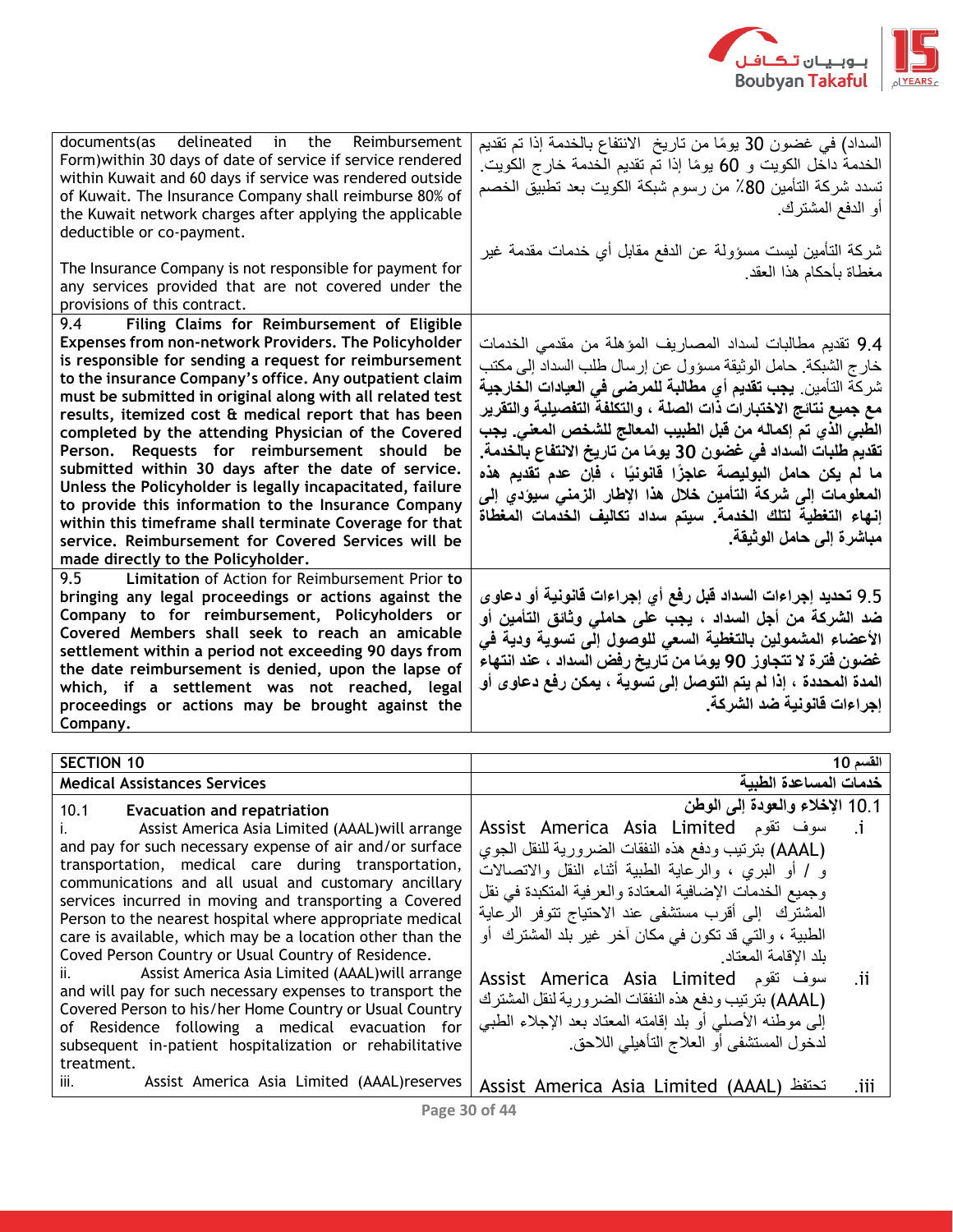

| the right, at its sole discretion, to determine whether the<br>Covered Person's Medical condition is sufficiently serious<br>to warrant medical evacuation, the location to which the<br>Covered Person will be evacuated and the means or<br>method by which such evacuation or repatriation will be<br>carried out. In making such arrangements, Assist America<br>Asia Limited (AAAL) may Consider all relevant<br>circumstances including, but not limited to the Covered<br>Person's medical condition, the degree of urgency, the<br>covered person's fitness to travel, airport availability,<br>weather conditions and travel distance in determining<br>whether transportation will be provided by private<br>medically equipped aircraft, helicopter,<br>regular<br>scheduled flight, rail or land vehicle. Transportation shall<br>be carried out under constant medical supervision, unless<br>otherwise approved by an Assist America Asia Limited<br>(AAAL) physician. | بالحق ، وفقًا لتقدير ها الخاص ، في تحديد ما إذا كان<br>تعتبر الحالة الطبية للشخص المعنى خطيرة بما يكفى لتبرير الإخلاء<br>الطبي والموقع الذي سيتم إجلاء المشترك والوسائل أو الطريقة التبي<br>سيتم بـها تنفيذ هذا الإجلاء أو الإعادة إلـى الوطن ِ عند إجراء مثل هذه<br>الترتيبات ، يجوز لشركة "Assist America Asia Limited<br>(AAAL) مراعاة جميع الظروف ذات الصلة بما في ذلك ، على سبيل<br>المثال لا الحصر ، الحالة الطبية للشخص المعنى ودرجة الإلحاح<br>وملاءمة المشترك المغطى للسفر ونوافر المطار والظروف الجوية<br>ومسافة السفر في تحديد ما إذا كان سيتم توفير النقل بواسطة طائرة<br>خاصة مجهزة طبياً أو طائرة هليكوبنر أو رحلة منتظمة أو قطار أو<br>مركبة برية. يجب أن يتم النقل تحت إشراف طبي مستمر  ، ما لم يوافق<br>على خلاف ذلك طبيب  Assist America Asia Limited<br>(AAAL) |
|--------------------------------------------------------------------------------------------------------------------------------------------------------------------------------------------------------------------------------------------------------------------------------------------------------------------------------------------------------------------------------------------------------------------------------------------------------------------------------------------------------------------------------------------------------------------------------------------------------------------------------------------------------------------------------------------------------------------------------------------------------------------------------------------------------------------------------------------------------------------------------------------------------------------------------------------------------------------------------------|-----------------------------------------------------------------------------------------------------------------------------------------------------------------------------------------------------------------------------------------------------------------------------------------------------------------------------------------------------------------------------------------------------------------------------------------------------------------------------------------------------------------------------------------------------------------------------------------------------------------------------------------------------------------------------------------------------------------------------------------------------------------------------------|
| <b>Companion ticket</b><br>10.2<br>Following a Covered Person's medical evacuation and<br>with Assist America Asia Limited (AAAL) prior written<br>approval, Assist America Asia Limited (AAAL) will arrange<br>and will pay for the cost of one economy class round trip<br>airfare for a relative or friend to join a Covered Person<br>who has or will be hospitalized outside his/her Home<br>Country or Usual Country of Residence for more than<br>seven (7) days. Assist America Asia Limited (AAAL)shall<br>not be responsible for the companion's accommodation<br>costs                                                                                                                                                                                                                                                                                                                                                                                                    | 10.2 تذكرة المرافق<br>بعد الإجلاء الطبي المشمول وبموافقة خطية مسبقة من Assist<br>Assist و America Asia Limited (AAAL)<br>America Asia Limited (AAAL) بترتيب ودفع تكلفة تذكرة<br>طيران ذهابًا وإيابًا على الدرجة الاقتصادية لأحد الأقارب أو الأصدقاء<br>للانضمام إلى المشترك  المشمول الذي تم نقله أو سيتم إدخاله إلى<br>المستشفى خارج موطنه الأصلى أو بلد إقامته المعتاد لأكثر من سبعة<br>(7) أيام. لن تكون (Assist America Asia Limited (AAAL<br>مسؤولة عن تكاليف إقامة الرفيق                                                                                                                                                                                                                                                                                                   |
| <b>Repatriation of mortal remains</b><br>10.3<br>In the event of the Covered person's death and with Assist<br>America Asia Limited (AAAL)prior written approval, Assist<br>America Asia Limited (AAAL) will arrange and will pay for<br>all reasonable and necessary<br>Expenses, for transporting the covered person's mortal<br>remain from the place of death to the Covered person's<br>home country or usual country of residence or if requested<br>by a family member or legal<br>representative and with Assist America Asia Limited<br>(AAAL) prior written approval, Assist America Asia Limited<br>(AAAL) will arrange and will pay for the reasonable and<br>necessary expenses for a local burial at the place of<br>death, but such expenses are not to exceed the cost to<br>repatriate the covered person's mortal remains from the<br>place of death to the Covered person's Home country.                                                                         | 10.3 إعادة رفات الموتى<br>في حالَّة وفاة المشترك  المشمول بالتغطية وبموافقة خطية مسبقة من<br>مسوف تقوم ، Assist America Asia Limited (AAAL)<br>Assist America Asia Limited (AAAL) بترتيب ودفع جميع<br>التكاليف المعقولة والضرورية<br>لنقل الموتـى من مكان الوفاة إلـى موطن المشترك  أو بلد الإقامة المعتاد<br>أو إذا طلب ذلك أحد أفراد الأسرة أو قانوني<br>وبموافقة Assist America Asia Limited (AAAL) الخطية<br>Assist America Asia Limited (AAAL) المسبقة ، ستقوم<br>بترتيب ودفع النفقات المعقولة والضرورية للدفن المحلي في مكان<br>الو فاة ، ولكن يجب ألا تتجاوز ٍ هذه النفقات تكلفة إعادة جثمان المشتر ك<br>المشمول بالتغطية إلى الوطن من مكان الوفاة إلى موطنه الأصلي.                                                                                                       |
| 10.4<br><b>Compassionate visit</b><br>Upon request from the Covered Person , Assist America<br>Asia Limited (AAAL) will arrange and will pay for one<br>economy class return airfare for a relative or a friend of<br>the Covered Person to join the Covered Person who, when<br>travelling alone, is hospitalized outside the Home Country<br>or Usual Country of Residence for a period in excess of<br>seven (7) consecutive days, subject to Assist America Asia<br>Limited (AAAL)prior approval and only when judged                                                                                                                                                                                                                                                                                                                                                                                                                                                            | 10.4 الزيارة الرحيمة<br>بناءً على طلب المشترك ، ستقوم Assist America Asia<br>Limited (AAAL) بترتيب ودفع ثمن تذكرة ذهاب وعودة من<br>الدرجة الاقتصادية لقريب أو صديق للشخص المعنى للانضمام إلى<br>المشترك الذي ، عند السفر بمفرده ، يتم إدخاله إلى المستشفى خارج<br>البلد الأصلي أو بلد الإقامة المعتاد لفترة تزيد عن سبعة (7) أيام متتالية<br>، تخضع لموافقة مسبقة من  Assist America Asia Limited                                                                                                                                                                                                                                                                                                                                                                                 |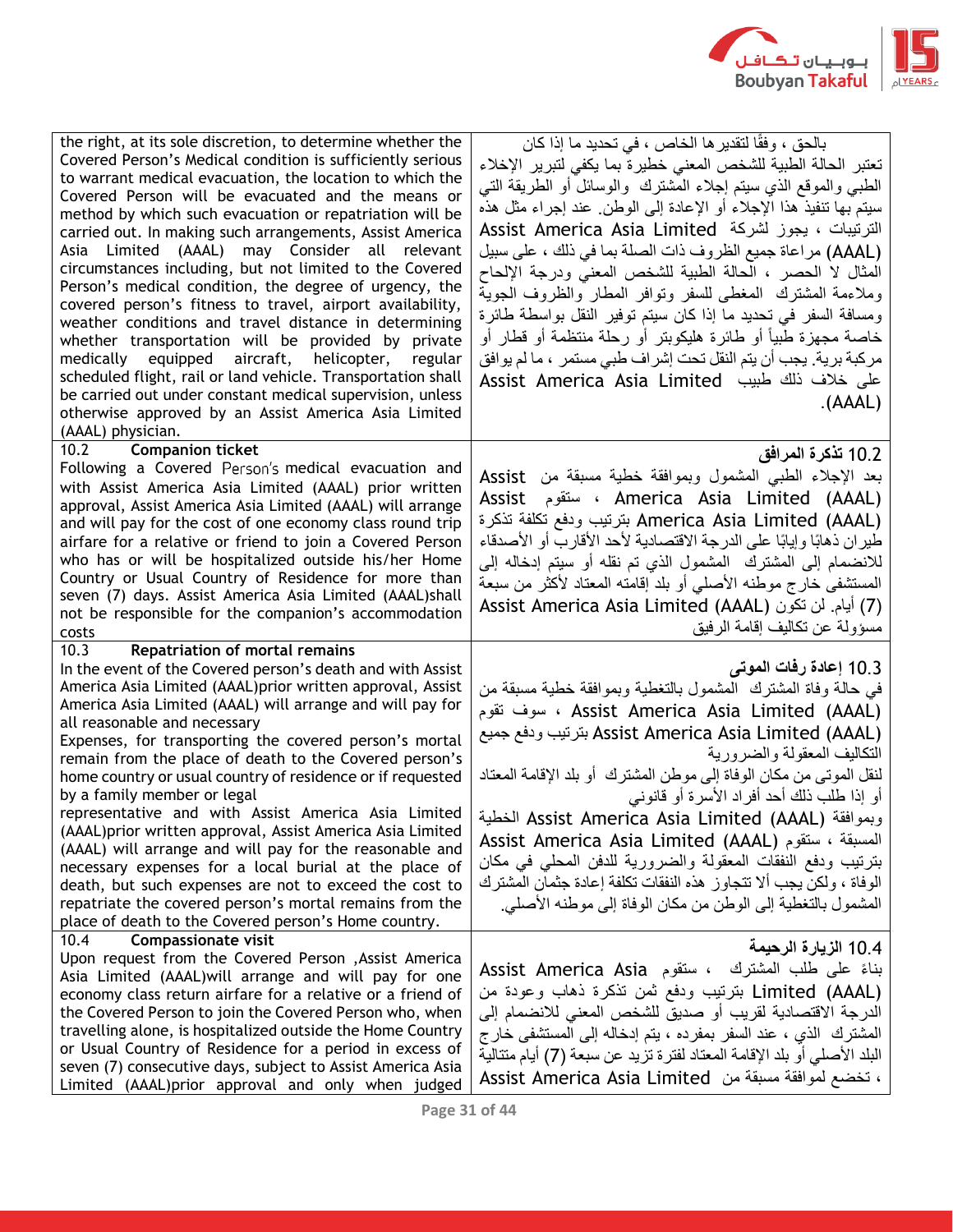

| necessary by Assist America Asia Limited (AAAL)on<br>medical and compassionate grounds.                                                                                                                                                                                                                                                                                                                                                                                                                                                                                                                                                                                                                                                                               | (AAAL) وفقط عندما تعتبر ضرورية من قبل Assist America<br>Asia Limited (AAAL) لأسباب طبية ورحيمة                                                                                                                                                                                                                                                                                                                                                                                                                                                                                                                    |
|-----------------------------------------------------------------------------------------------------------------------------------------------------------------------------------------------------------------------------------------------------------------------------------------------------------------------------------------------------------------------------------------------------------------------------------------------------------------------------------------------------------------------------------------------------------------------------------------------------------------------------------------------------------------------------------------------------------------------------------------------------------------------|-------------------------------------------------------------------------------------------------------------------------------------------------------------------------------------------------------------------------------------------------------------------------------------------------------------------------------------------------------------------------------------------------------------------------------------------------------------------------------------------------------------------------------------------------------------------------------------------------------------------|
| 10.5<br>Transportation of minor children<br>If a Covered Person has minor children who are left<br>unattended as a result of a Covered Person's injury, illness<br>or medical evacuation, Assist America Asia Limited<br>(AAAL) will arrange and will pay for the cost of economy<br>class one way airfares for the transportation of such minor<br>children to the Covered Person's Home Country or Usual<br>Country of Residence. Assist America Asia Limited<br>(AAAL) will arrange and Assist America Asia Limited<br>(AAAL)Underwriters will pay for an escort, whenever<br>necessary.                                                                                                                                                                           | 10.5 نقل الأطفال القصر<br>إذا كان لدى المشترك أطفال قاصرون تركوا دون رعاية نتيجة إصابة<br>أو مرض أو إخلاء طبي للشخص المعنى ، فسوف تقوم شركة  Assist<br>America Asia Limited (AAAL) بترتيب ودفع تكلفة تذاكر<br>السفر بالطائرة باتجاه واحد من الدرجة الاقتصادية لنقل هؤلاء الأطفال<br>القصر إلى موطن المشترك ً أو بلد الإقامة المعتاد ٍ سوف تقوم شركة<br>بترتيب ومساعدة Assist America Asia Limited (AAAL)<br>شركة Assist America Asia Limited (AAAL) على أن يدفع<br>متعهدو التأمين مقابل مرافقة عند الضرورة                                                                                                        |
| <b>Convalescence expenses</b><br>10.6<br>Upon request from the Covered Person, Assist America<br>Asia Limited (AAAL) will arrange and will pay for the<br>additional hotel accommodation expenses necessarily and<br>unavoidably incurred by the Covered Person related to an<br>incident requiring emergency medical evacuation,<br>emergency medical repatriation or hospitalization. Assist<br>America Asia Limited (AAAL)prior approval, subject to its<br>determination on medical grounds, is required in respect<br>of such payment.                                                                                                                                                                                                                           | 10.6 نفقات النقاهة<br>بناءً على طلب المشترك ، ستقوم Assist America Asia<br>Limited (AAAL) بترتيب ودفع نكاليف الإقامة الفندقية الإضافية<br>التي يتكبدها المشترك الضرورية فيما يتعلق بحادث يتطلب الإخلاء<br>الطبي الطارئ أو الإعادة الطبية الطارئة إلى الوطن أو الاستشفاء. يلزم<br>الحصول على موافقة مسبقة من Assist America Asia<br>(Limited (AAAL ، رهناً بقرارها لأسباب طبية ، فيما يتعلق بهذا<br>الدفع                                                                                                                                                                                                          |
| 10.7<br>Medical expense guarantee, cost review &<br>payment medical monitoring<br>Assist America Asia Limited (AAAL) will, when authorized<br>by the Subscriber, guarantee and pay as an agent for the<br>Subscriber all costs associated with a Covered person<br>inpatient or outpatient medical care, and will monitor and<br>provide the Authorized Person with medical evaluations<br>of the Covered Person's condition and ongoing medical<br>expenses when hospitalized.                                                                                                                                                                                                                                                                                       | 10.7 ضمان المصاريف الطبية ومراجعة التكاليف والمراقبة الطبية<br>للدفع<br>ستضمن (Assist America Asia Limited (AAAL ، عندما<br>يصرح بها المشترك ، وتدفع بصفتها وكيلًا للمشترك جميع التكاليف<br>المرتبطة بالرعاية الطبية للمرضى في العيادات الداخلية أو الخارجية<br>المشمولين بالنغطية ، وستقوم بمراقبة ونزويد المشترك المصرح له<br>بالخدمات الطبية لـ شروط المشترك المُغطى و المصاريف عند دخول<br>المستشفى.                                                                                                                                                                                                          |
| Dispatch of medication & medical supplies<br>10.8<br>Assist America Asia Limited (AAAL) will, when and where<br>practical and legally permissible, arrange for delivery of<br>medicines, drugs and medical supplies that are medically<br>necessary for a Covered Person's care and/or treatment<br>but which are not available at or near the Covered<br>Person's location Assist America Asia Limited (AAAL) will<br>not pay for the costs of such medicine, drugs or medical<br>supplies and any delivery costs thereof. The delivery of<br>such medicines, drugs and medical supplies will be<br>subject to the laws and regulations applicable locally.<br>10.9<br>Emergency & routine medical advice<br>Assist America Asia Limited (AAAL) will arrange for the | 10.8 إرسال الأدوية والمستلزمات الطبية<br>سوف تقوم (AAAL ) ، متى ، Assist America Asia Limited ، متى<br>وحيثما يكون ذلك عمليًا ومسموحًا به قانونًا ، بالترتيب لتوصيل الأدوية<br>والمستلزمات الطبية الضرورية من الناحية الطبية لرعاية و / أو علاج<br>المشترك المشمول ولكنها غير متوفرة في المنطقة المغطاة أو بالقرب<br>Assist America Asia Limited (AAAL) منها لن تقوم شركة<br>الخاصة بموقع المشترك  بدفع تكاليف هذه الأدوية أو الأدوية أو<br>المستلزمات الطبية وأي نكاليف توصيل لمها يخضع تسليم هذه الأدوية<br>والأدوية والمستلزمات الطبية للقوانين واللوائح المعمول بها محليًا.<br>10.9 نصائح طبية طارئة وروتينية |
| provision of medical advice over the telephone for any<br>Covered Person calling an Assist America Asia Limited<br>(AAAL) alarm center.                                                                                                                                                                                                                                                                                                                                                                                                                                                                                                                                                                                                                               | سوف تقوم (Assist America Asia Limited (AAAL بترتيب<br>تقديم المشورة الطبية عبر الهاتف لأي شخص مشمول بالاتصال بمركز<br>. إنذار Assist America Asia Limited (AAAL)                                                                                                                                                                                                                                                                                                                                                                                                                                                  |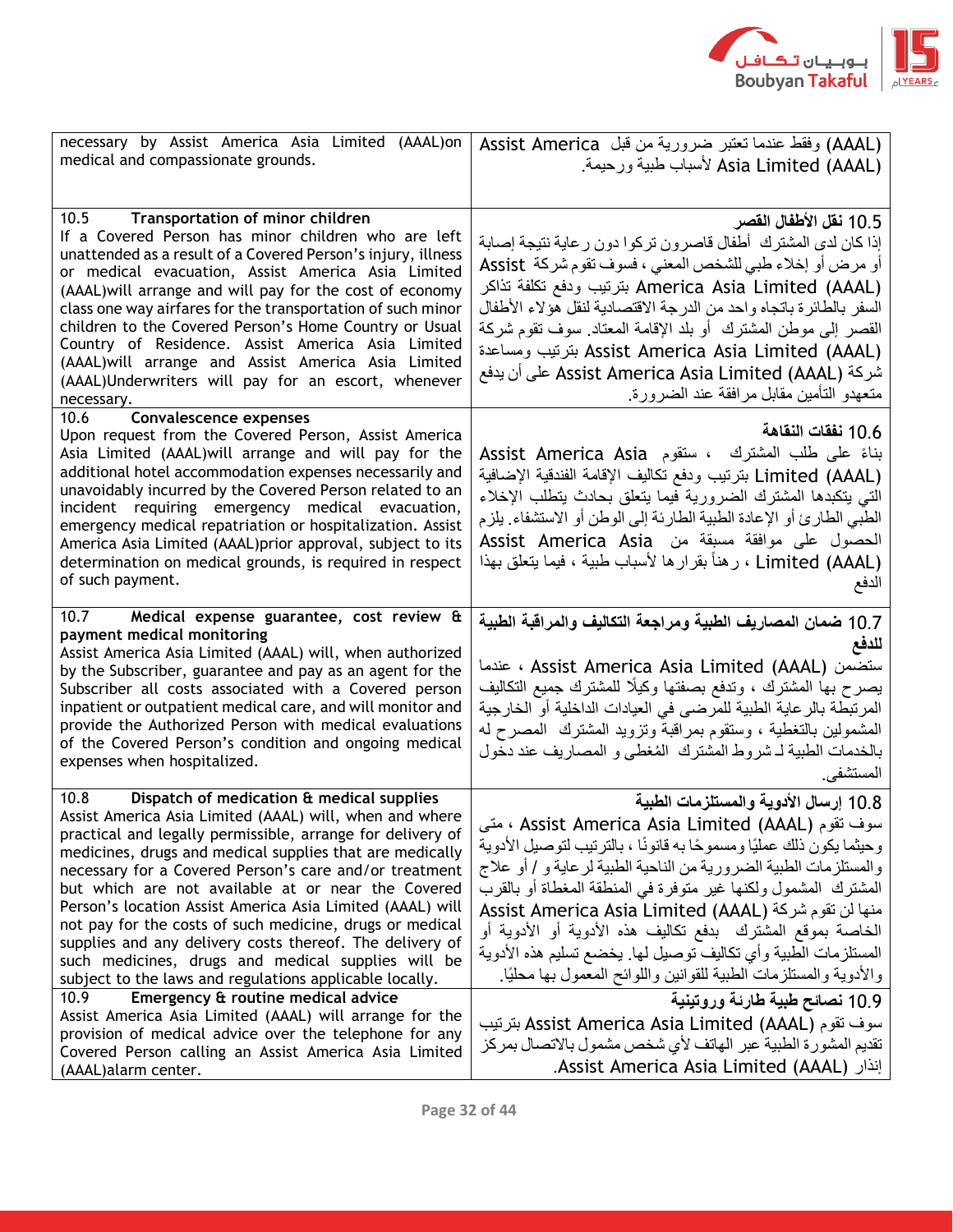

| 10.10<br>Medical & dental referrals<br>Assist America Asia Limited (AAAL) will provide the<br>Covered Person with names, addresses, telephone<br>numbers and if requested by a Covered Person and if<br>available, operating hours for physicians, hospitals,<br>Clinics and dentists and dental clinics (collectively called<br>"medical Service Providers') within the area where the<br>Covered Person is located. These recommendations are<br>based upon the best judgment of Assist America Asia<br>Limited (AAAL) and its knowledge of the local conditions<br>and availability of medical services at the geographical<br>location involved Assist America Asia Limited (AAAL) does<br>not guarantee the quality of the Medical Service Providers<br>nor shall Assist America Asia Limited (AAAL) be liable for<br>any consequences arising out of or caused by the services | 10.10 الإحالات الطبية وطب الأسنان<br>ستزود (AAAL) Assist America Asia Limited المشترك<br>بالأسماء والعناوين وأرقام الهوانف وإذا طلب ذلك المشترك  ، وإذا<br>كان ذلك متاحًا ، فإن ساعات العمل للأطباء والمستشفيات والعيادات<br>وأطباء الأسنان وعيادات الأسنان (بشار إليها مجتمعة باسم "مقدمى<br>الخدمات الطبية" ') داخل المنطقة التي يوجد بها المشترك . تستند هذه<br>التوصيات إلى أفضل حكم لشركة Assist America Asia<br>(Limited (AAAL ومعرفتها بالظروف المحلية وتوافر الخدمات<br>الطبية في الموقع الجغر افي المتضمن. لا تضمن  Assist America<br>Asia Limited (AAAL) جودة مقدمي الخدمات الطبية كما أن<br>لن تكون مسؤولة Assist America Asia Limited (AAAL)<br>عن أي عواقب ناشئة عن أو ناجمة عن الخدمات التي يقدمها مقدمو |
|--------------------------------------------------------------------------------------------------------------------------------------------------------------------------------------------------------------------------------------------------------------------------------------------------------------------------------------------------------------------------------------------------------------------------------------------------------------------------------------------------------------------------------------------------------------------------------------------------------------------------------------------------------------------------------------------------------------------------------------------------------------------------------------------------------------------------------------------------------------------------------------|------------------------------------------------------------------------------------------------------------------------------------------------------------------------------------------------------------------------------------------------------------------------------------------------------------------------------------------------------------------------------------------------------------------------------------------------------------------------------------------------------------------------------------------------------------------------------------------------------------------------------------------------------------------------------------------------------------------------|
| provided by the Medical Service Providers. The final<br>selection of Medical Service Providers shall be the<br>responsibility of the Covered Person                                                                                                                                                                                                                                                                                                                                                                                                                                                                                                                                                                                                                                                                                                                                  | الخدمات الطبية. يجب أن يكون الاختيار النهائي لمقدمي الخدمات<br>الطبية من مسؤولية المشترك                                                                                                                                                                                                                                                                                                                                                                                                                                                                                                                                                                                                                               |
| 10.11<br>Outpatient case management<br>Assist America Asia Limited (AAAL) will assist Covered<br>Persons with the arrangement and confirmation of<br>appointments with Medical Service Providers, assistance<br>arranging accommodation,<br>post<br>appointment<br>in<br>communications and follow up with Covered Persons.                                                                                                                                                                                                                                                                                                                                                                                                                                                                                                                                                          | 10.11 إدارة حالات العيادات الخارجية<br>الأشخاص Assist America Asia Limited (AAAL) الأشخاص<br>المشمولين في ترتيب المواعيد وتأكيدها مع مقدمي الخدمات الطبية ،<br>والمساعدة في ترتيب الإقامة ، والاتصالات بعد الموعد والمتابعة مع<br>الأشخاص المشمولين                                                                                                                                                                                                                                                                                                                                                                                                                                                                    |
| 10.12 Pre-trip Information<br>Assist America Asia Limited (AAAL) offers Covered Person<br>web-based and app-based country profiles that include<br>requirements, immunization and inoculation<br>visa<br>recommendations, embassy and consulate information,<br>country-specific details and security advisories as well as<br>other pertinent information for travel destinations.                                                                                                                                                                                                                                                                                                                                                                                                                                                                                                  | 10.12 معلومات ما قبل الرحلة<br>تقدم Assist America Asia Limited (AAAL) ملفات تعريف<br>البلدان المستندة إلىي الويب والتطبيقات التبي تشمل متطلبات التأشيرة<br>والتطعيم والتلقيح ومعلومات السفارة والقنصلية والتفاصيل الخاصة<br>بالبلد والإرشادات الأمنية بالإضافة إلى المعلومات الأخرى ذات الصلة<br>لموجهات السفر .                                                                                                                                                                                                                                                                                                                                                                                                      |
| 10.13<br><b>Hospital Admission Assistance</b><br>Issue a prompt financial guarantee to facilitate<br>admittance to a foreign medical facility and/or validate<br>Eligible Participant's medical insurance; provided that the<br>Eligible Participant is the source of or coordinates the<br>source of the funds. Covered Person, through their health<br>plan or other means, are responsible for costs incurred for<br>medical services rendered by the treating medical facility                                                                                                                                                                                                                                                                                                                                                                                                   | 10.13 المساعدة في دخول المستشفى<br>إصدار ضمان مالي فوري لتسهيل الدخول إلى منشأة طبية أجنبية و /<br>أو التحقق من صحة التأمين الطبي للمشترك المؤهل ؛ شريطة أن يكون<br>المشترك المؤهل هو مصدر الأموال أو بنسقها. المشترك ، من خلال<br>خطته الصحية أو أي وسيلة أخرى ، مسؤول عن التكاليف التي يتكبدها<br>مقابل الخدمات الطبية التي تقدمها المنشأة الطبية العلاجية                                                                                                                                                                                                                                                                                                                                                           |
| <b>Medical Consultation Evaluation and Referral</b><br>10.14<br>Telephone access to Operations Center staffed twenty-<br>four (24) hours a day, every day of the year, with<br>multilingual<br>personnel<br>for<br>medical<br>consultation,<br>evaluation and referrals to trained physicians.                                                                                                                                                                                                                                                                                                                                                                                                                                                                                                                                                                                       | 10.14 نقييم الاستشارة الطبية والإحالة<br>يعمل الوصول عبر المهاتف إلى مركز العمليات على أربع وعشرين<br>(24) ساعة في اليوم ، كل يوم من أيام السنة ، مع موظفين متعددي<br>اللغات للاستشارة الطبية والتقييم والإحالة إلى الأطباء المدربين                                                                                                                                                                                                                                                                                                                                                                                                                                                                                   |
| 10.15<br><b>Medical Monitoring</b><br>Medical personnel will monitor Eligible Covered Person's<br>condition and will (i) stay in regular communication with<br>the attending physician and/or hospital and (ii) relay<br>necessary and legally permissible information to family<br>members.                                                                                                                                                                                                                                                                                                                                                                                                                                                                                                                                                                                         | 10.15 المراقبة الطبية<br>سيراقب الموظفون الطبيون حالة المشترك المؤهل وسيقومون (1)<br>بالبقاء على اتصال منتظم مع الطبيب المعالج و / أو المستشفى و (2)<br>نقل المعلومات الضرورية والمسموح بها قانونًا إلى أفراد الأسرة                                                                                                                                                                                                                                                                                                                                                                                                                                                                                                   |
| 10.16<br><b>Prescription on Assistance</b><br>If an Eligible Covered Person needs replacement Covered<br>Person medicine while traveling, AAAL helps with                                                                                                                                                                                                                                                                                                                                                                                                                                                                                                                                                                                                                                                                                                                            | 10.16 وصفة طبية على المساعدة                                                                                                                                                                                                                                                                                                                                                                                                                                                                                                                                                                                                                                                                                           |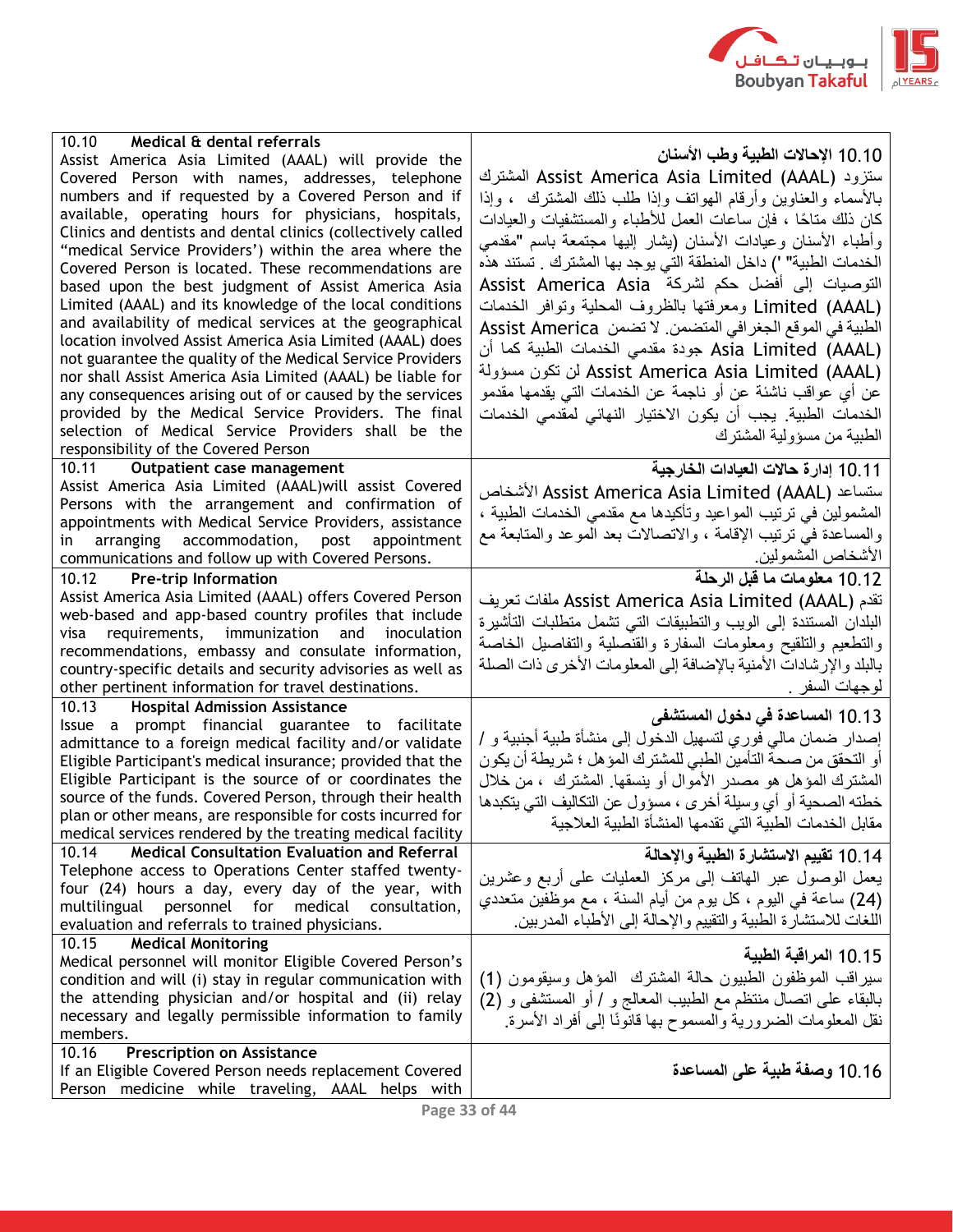

| replacing the prescription, when possible and legally<br>permissible and upon consulting with the attending<br>physician; the Eligible Participant is responsible for the<br>cost of the prescription.                                                                                                                                                                                                                                                                                                                                                                                                                                                                                                                                                                                                                                                                                                                                                                                                                                                                                                                                                                                                           | إذا احتاج المشترك  المعتمد المؤهل إلى دواء بديل له أثناء السفر ، فإن<br>AAAL تساعد في استبدال الوصفة الطبية ، عندما يكون ذلك ممكنًا<br>ومسموحًا به قانونًا وبعد التشاور مع الطبيب المعالج ؛ المشترك المؤهل<br>هو المسؤول عن تكلفة الوصفة الطبية.                                                                                                                                                                                                                                                                                                                                                                                                                                                                                                                                                                                                                                                                                                      |
|------------------------------------------------------------------------------------------------------------------------------------------------------------------------------------------------------------------------------------------------------------------------------------------------------------------------------------------------------------------------------------------------------------------------------------------------------------------------------------------------------------------------------------------------------------------------------------------------------------------------------------------------------------------------------------------------------------------------------------------------------------------------------------------------------------------------------------------------------------------------------------------------------------------------------------------------------------------------------------------------------------------------------------------------------------------------------------------------------------------------------------------------------------------------------------------------------------------|-------------------------------------------------------------------------------------------------------------------------------------------------------------------------------------------------------------------------------------------------------------------------------------------------------------------------------------------------------------------------------------------------------------------------------------------------------------------------------------------------------------------------------------------------------------------------------------------------------------------------------------------------------------------------------------------------------------------------------------------------------------------------------------------------------------------------------------------------------------------------------------------------------------------------------------------------------|
| 10.17 Second Opinion Medical Services:<br>Assist America Asia Limited (AAAL) program also provides<br>for medical second opinion services for Covered Person<br>and such services are available (i) when a Covered<br>Person's medical condition is undiagnosed by a treating<br>physician; (ii) when a Covered Person seeks an additional<br>medical opinion following an original diagnosis; (iii) when<br>the determination of the most appropriate course of<br>medical treatment is required based on a current<br>diagnosis. A Covered Person seeking a medical second<br>opinion must contact AAAL's operation center. All Covered<br>Person are responsible for gathering, obtaining, and<br>submitting to AAAL all required medical reports, charts,<br>data, and medical history pertaining to the Covered<br>Person's condition and responding to follow up requests<br>for additional information. All information provided to<br>AAAL must be legible and produced in the required<br>format. The medical review will be undertaken by a<br>physician licensed to practice medicine in the United<br>States of America and within a practice discipline that<br>relates to the condition/diagnosis. | 10 17 خدمات الرأى الطبي الثاني:<br>يوفر برنامج (Assist America Asia Limited (AAAL أيضًا<br>خدمات الرأي الطبي الثاني للشخص المعنى ، ونتوفر هذه الخدمات<br>(1) عندما لا يتم تشخيص الحالة الطبية للشخص المعنى من قبل<br>الطبيب المعالج ؛ (2) عندما يطلب المشترك  الحصول على رأي طبي<br>إضافي بعد التشخيص الأصلي ؛ (3) عندما يكون تحديد المسار الأنسب<br>للعلاج الطبي مطلوبًا بناءً على التشخيص الحالي. يجب على المشترك<br>الذي يسعى للحصول على رأي طبي ثانٍ الاتصال بمركز عمليات<br>AAAL. يتحمل جميع الأشخاص المعنيين مسؤولية جمع جميع التقارير<br>الطبية والمخططات والبيانات والتاريخ الطبي المطلوبة المتعلقة بحالة<br>المشترك  والحصول عليها وتقديمها إلى AAAL والرد على طلبات<br>المتابعة للحصول على معلومات إضافية. يجب أن تكون جميع<br>المعلومات المقدمة إلى AAAL مقروءة ويتم إنتاجها بالتنسيق المطلوب<br>سيتم إجراء المراجعة الطبية بواسطة طبيب مرخص له بممارسة الطب<br>في الولايات المتحدة الأمريكية وضمن تخصص ممارسة يتعلق بالحالة<br>/ التشخيص. |
| AAAL will send the medical second opinion to the Covered<br>Person in electronic format and such opinion will be<br>reached only after all required medical history, data,<br>reports, charts are properly submitted for consideration<br>and review. The service relates solely to the provision of<br>a written medical opinion and it does not include personal<br>visits or follow up discussions for the implementation of<br>course of treatment. If a Covered Person seeks further<br>involvement from the physician rendering the opinion or<br>seeks to converse with or visit the physician, such must be<br>arranged on a fee for service basis with AAAL facilitating<br>such arrangements. All opinions rendered by the physician<br>are the opinions of the physician who are not under the<br>control or employment of AAAL and AAAL is not<br>responsible or liable for the content of such opinions.<br>Assist America Asia Limited (AAAL) will not provide<br>services in the following instances:                                                                                                                                                                                             | سترسل AAAL الرأي الطببي الثانبي إلىي المشترك  بصيغة إلكترونية<br>ولن يتم الوصول إلى هذا الرأي إلا بعد كل طلب طبي. يتم تقديم التاريخ<br>والبيانات والتقارير والمخططات بشكل صحيح للنظر فيها ومراجعتها<br>تتعلق الخدمة فقط بتقديم رأي طبي مكتوب ولا تشمل زيارات شخصية<br>أو مناقشات متابعة لتنفيذ مسار العلاج إذا كان المشترك  يسعى إلى<br>مزيد من المشاركة من الطبيب الذي يقدم الرأي أو يسعى للتحدث مع<br>الطبيب أو زيارته ، فيجب ترتيب ذلك على أساس رسوم مقابل الخدمة<br>مع AAAL لتسهيل مثل هذه الترتيبات. جميع الآراء التي يقدمها الطبيب<br>هي آر اء الطبيب الذي ليس تحت سيطرة أو توظيف AAAL و AAAL<br>ليست مسؤولة عن محتوى هذه الآر اء.<br>لن تقدم (Assist America Asia Limited (AAAL) الخدمات<br>ى الحالات التالية:                                                                                                                                                                                                                                 |
| . Travel undertaken specifically for securing medical<br>treatment<br>. Injuries resulting from participation in acts of war or<br>insurrection<br>• Commission of an unlawful act<br>• Attempt at suicide<br>• Incidents involving the use of drugs unless prescribed by<br>a physician                                                                                                                                                                                                                                                                                                                                                                                                                                                                                                                                                                                                                                                                                                                                                                                                                                                                                                                         | • السفر الذي تم القيام به خصيصا لتأمين العلاج الطبي<br>• الإصابات الناتجة عن المشاركة في أعمال حرب أو تمر د<br>• ارتكاب فعل غير قانوني<br>• محاولة الانتحار<br>• الحوادث التي تنطوي على استخدام الأدوية إلا إذا وصفها الطبيب<br>• نقل المشترك  من منشأة طبية إلى منشأة طبية أخرى ذات قدرات<br>مماثلة توفر مستوى مشابهًا من الرعاية                                                                                                                                                                                                                                                                                                                                                                                                                                                                                                                                                                                                                    |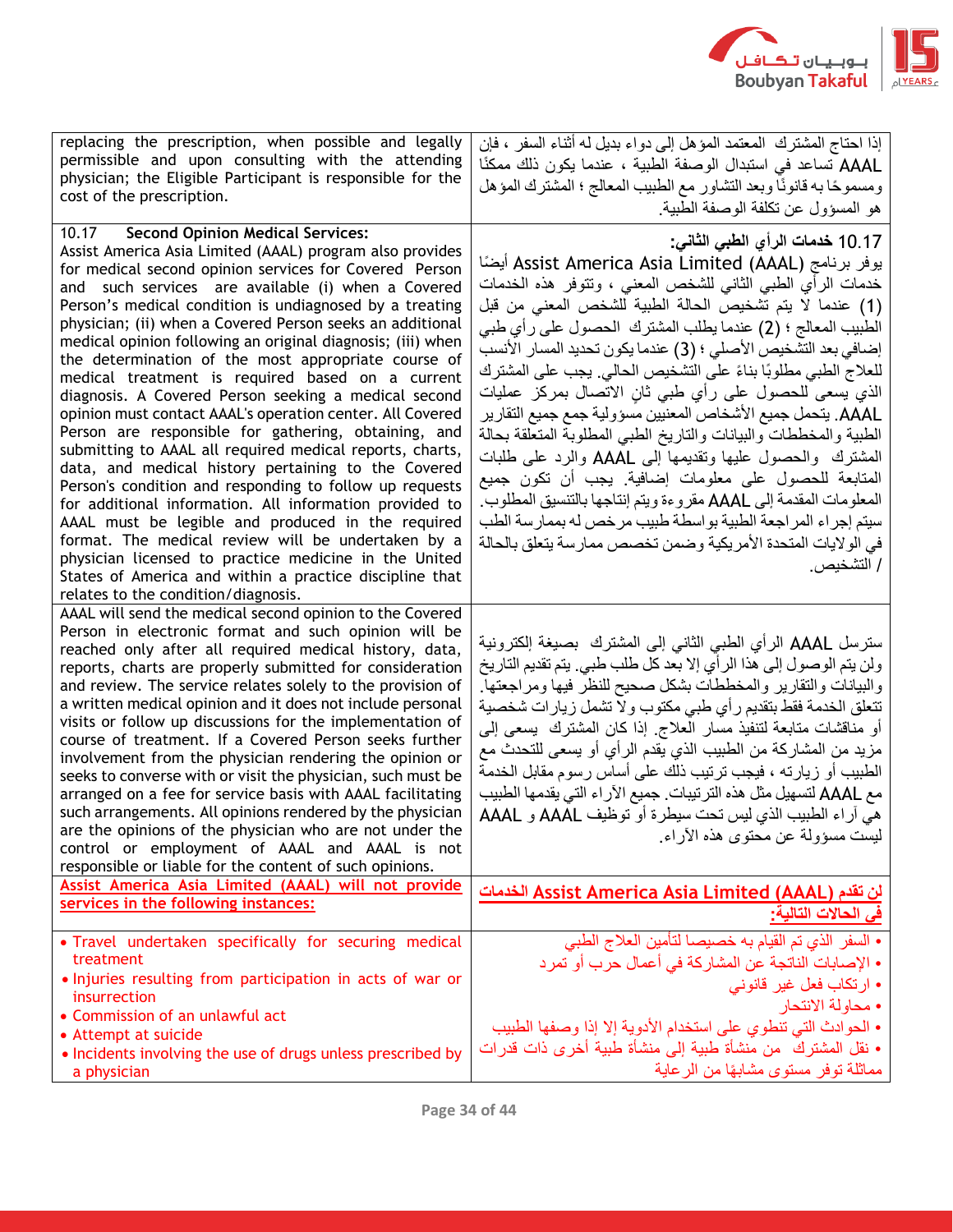

| • Transfer Covered Person from one medical facility to<br>another medical facility of similar capabilities which<br>provides a similar level of care                                                                                                                                                                                                                                                                                                                                                                                                                                                                               |                                                                                                                                                                                                                                                                                                                                                                                                                                                                                                           |
|------------------------------------------------------------------------------------------------------------------------------------------------------------------------------------------------------------------------------------------------------------------------------------------------------------------------------------------------------------------------------------------------------------------------------------------------------------------------------------------------------------------------------------------------------------------------------------------------------------------------------------|-----------------------------------------------------------------------------------------------------------------------------------------------------------------------------------------------------------------------------------------------------------------------------------------------------------------------------------------------------------------------------------------------------------------------------------------------------------------------------------------------------------|
| Assist America Asia Limited (AAAL) will not evacuate or                                                                                                                                                                                                                                                                                                                                                                                                                                                                                                                                                                            | لن تقوم شركة (Assist America Asia Limited (AAAL                                                                                                                                                                                                                                                                                                                                                                                                                                                           |
| repatriate a Participant:                                                                                                                                                                                                                                                                                                                                                                                                                                                                                                                                                                                                          | بإخلاء أو إعادة أحد المشاركين:                                                                                                                                                                                                                                                                                                                                                                                                                                                                            |
| • Without medical authorization<br>• With mild lesions, simple injuries such as sprains, simple<br>fractures, or mild sickness which can be treated by local<br>doctors and do not prevent the Covered Person from<br>continuing his/her trip or returning home<br>• With a pregnancy beyond the end of the 28th week and<br>will not evacuate or repatriate a child born while the<br>Covered Person was traveling beyond the 28th week<br>. With mental or nervous disorders unless hospitalized                                                                                                                                 | • بدون تصريح طبي<br>• مع الاعراض الخفيفة ، والإصابات البسيطة مثل الالتواء ، والكسور<br>البسيطة ، أو المرض الخفيف الذي يمكن أن يعالج من قبل الأطباء<br>المحليين ولا يمنع المشترك من مواصلة رحلته أو العودة إلى المنزل<br>• مع وجود حمل بعد نهاية الأسبوع الثامن والعشرين وعدم إجلاء أو<br>إعادة الطفل المولود أثناء سفر المشترك بعد الأسبوع الثامن والعشرين<br>• المصابين باضطر ابات نفسية أو عصبية ما لم يدخل المستشفى                                                                                    |
| Legal actions may only arise hereunder if the parties fail<br>to reach an amicable settlement within a period not<br>exceeding 90 days from the date on which the dispute<br>arises.                                                                                                                                                                                                                                                                                                                                                                                                                                               | قد تنشأ الدعاوى القانونية بموجب هذه الاتفاقية فقط إذا فشل الأطراف<br>في التوصل إلى تسوية ودية في غضون فترة لا تتجاوز 90 يومًا من<br>تاريخ نشوء النزاع                                                                                                                                                                                                                                                                                                                                                     |
| While assistance services are available worldwide,<br>transportation response time is directly related to the<br>location/jurisdiction where an event occurs. AAAL is not<br>responsible for failing to provide services or for delays in<br>the delivery of services caused by strikes or conditions<br>beyond its control, including by way of example and not<br>by limitation, weather conditions, availability of airports,<br>flight conditions, availability of hyperbaric chambers,<br>pandemics and endemics, communications systems, or<br>where rendering of service is limited or prohibited by local<br>law or edict. | أثناء توفر خدمات المساعدة في جميع أنحاء العالم ، يرتبط وقت<br>استجابة النقل ارتباطًا مباشرًا بالموقع / الإختصاص القضائي حيث يقع<br>الحدث. AAAL ليست مسؤولة عن الفشل في تقديم الخدمات أو التأخير<br>في تقديم الخدمات بسبب الإضر ابات أو الظروف الخارجة عن إرادتها<br>، بما في ذلك على سبيل المثال وليس الحصر ، الظروف الجوية ،<br>نوافر المطارات ، ظروف الطيران ، نوافر غرف الضغط العالمي أو<br>الأوبئة أو أنظمة الاتصالات أو حيث يكون تقديم الخدمة محدودًا أو<br>محظورًا بموجب القانون أو المرسوم المحلي. |
| All consulting physicians and attorneys are independent<br>contractors and not under the control of AAAL. AAAL is<br>not responsible or liable for any malpractice committed<br>by professionals rendering services to a Covered Person                                                                                                                                                                                                                                                                                                                                                                                            | جميع الأطباء والمحامين الاستشاريين هم متعاقدون مستقلون ولا<br>يخضعون لسيطرة AAAL .AAAL ليست مسؤولة عن أي سوء<br>تصرف يرتكب من قبل المتخصصين الذين يقدمون الخدمات إلى<br>المشتر ك                                                                                                                                                                                                                                                                                                                          |

| SECTION11                                                                                                                                                                                                                                                                                                                                                                                                                                                                                                                                                                                         | القسم 11                                                                                                                                                                                                                                                                                                                                                                                                                                                                                                                                            |
|---------------------------------------------------------------------------------------------------------------------------------------------------------------------------------------------------------------------------------------------------------------------------------------------------------------------------------------------------------------------------------------------------------------------------------------------------------------------------------------------------------------------------------------------------------------------------------------------------|-----------------------------------------------------------------------------------------------------------------------------------------------------------------------------------------------------------------------------------------------------------------------------------------------------------------------------------------------------------------------------------------------------------------------------------------------------------------------------------------------------------------------------------------------------|
| <b>COORDINATION OF</b><br>BENEFITS, SUBROGATION AND<br><b>REIMBURSEMENT</b>                                                                                                                                                                                                                                                                                                                                                                                                                                                                                                                       | تنسيق المنافع ، الاستبدال والتعويض                                                                                                                                                                                                                                                                                                                                                                                                                                                                                                                  |
| <b>Coordination of Benefits Applicability.</b> This<br>11.1<br>coordination of Benefits (COB) provision applies when a<br>person has health care Coverage under more than one<br>Coverage plan (including Coverage under a government<br>sponsored health care program). Benefit payment will be<br>coordinated with the other Coverage according to the<br>standard administrative practices of the Insurance<br>Company. Under no circumstances will a Covered Person<br>be reimbursed for more than 100% of eligible charges from<br>all insurers. The Covered Person agrees to cooperate with | 1 1 1 تنسيق تطبيق المنافع. ينطبق هذا التنسيق المتعلق بالمزايا<br>(COB) عندما يكون لدى المشترك  تغطية ر عاية صحية بموجب أكثر<br>من خطة تغطية واحدة (بما في ذلك التغطية في إطار برنامج رعاية<br>صحية ترعاه الحكومة) ، وسيتم تتسيق مدفوعات الفوائد مع التغطية<br>الأخرى وفقًا للممارسات الإدارية القياسية لـ شركة التأمين تحت أي<br>ظرف من الظروف ، لن يتم تعويض المشترك  بـأكثر  من 100٪ من<br>الرسوم المستحقة من جميع شركات التأمين  يوافق المشترك  على<br>النعاون مع شركة التأمين في نقديم وثائق المزايا المدفوعة من قبل<br>شر كات التأمين الأخر ي. |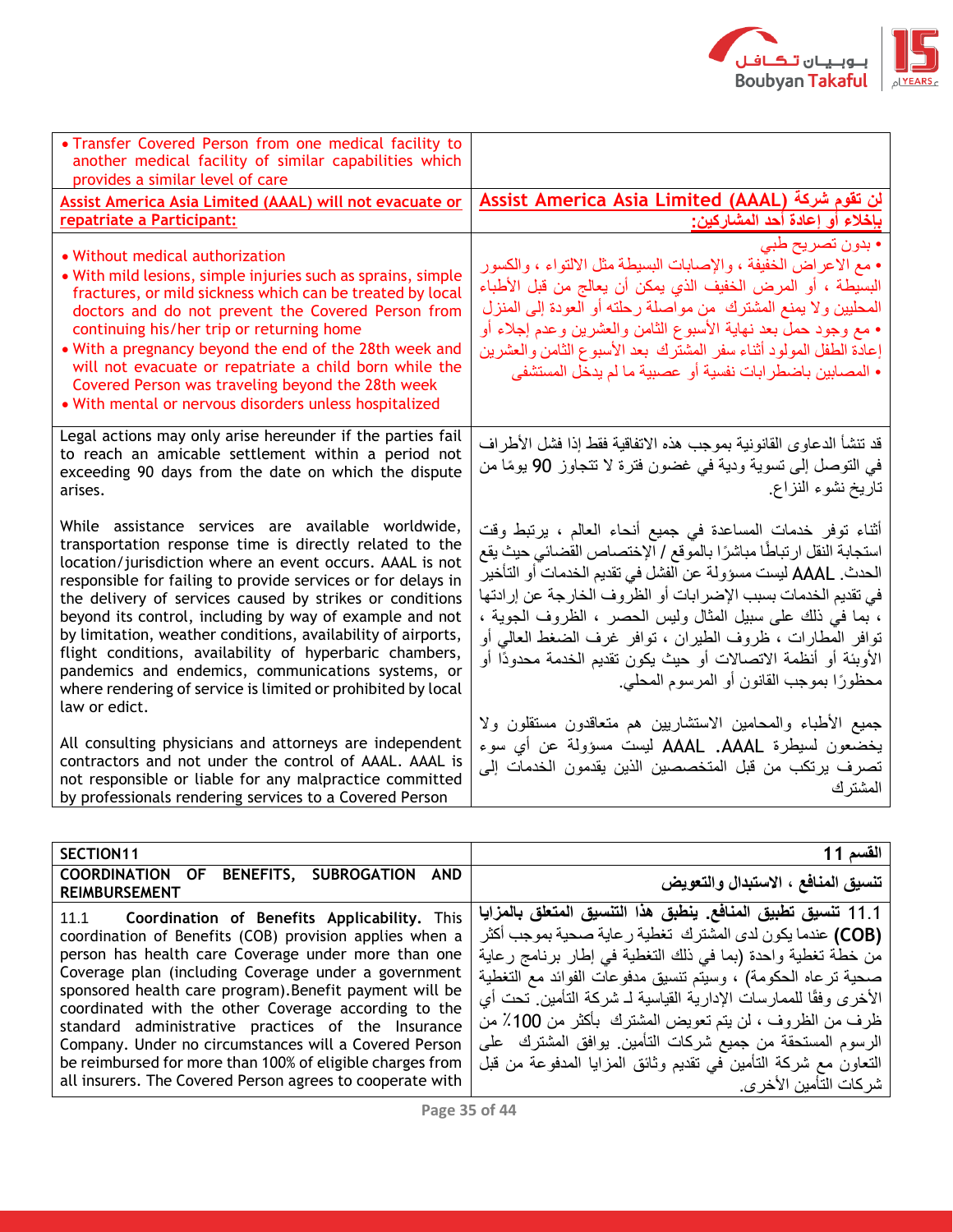

| the Insurance Company in providing documentation of                                                                                                                                                                                                                                                                                                                                                                                                                                                  |                                                                                                                                                                                                                                                                                                                                                    |
|------------------------------------------------------------------------------------------------------------------------------------------------------------------------------------------------------------------------------------------------------------------------------------------------------------------------------------------------------------------------------------------------------------------------------------------------------------------------------------------------------|----------------------------------------------------------------------------------------------------------------------------------------------------------------------------------------------------------------------------------------------------------------------------------------------------------------------------------------------------|
| Benefits paid by other insurers.                                                                                                                                                                                                                                                                                                                                                                                                                                                                     |                                                                                                                                                                                                                                                                                                                                                    |
| 11.2 Subrogation and Reimbursements. Subrogation<br>the substitution of one person or entity in the place of<br>another with reference to a lawful claim, demand or<br>right. The Insurance Company shall be entitled to all<br>rights of recovery for the reasonable value of services and<br>Benefits provided by the Insurance Company to any<br>Covered Person, from any third party or entity that either<br>provides or is obligated to provide Benefits or payments<br>to the Covered Person. | ـ 11. <b>2 الإحلال والتعويضات</b> . إحلال شخص أو كيان بدلاً من شخص<br>آخر بالإشارة إلى مطالبة أو طلب أو حق قانوني. يحق لشركة التأمين<br>التمتع بجميع حقوق الإحلال والاسترداد مقابل القيمة المعقولة للخدمات<br>والمزايا التي تقدمها شركة التأمين إلى أي شخص معنى ، من أي طرف<br>  ثالث أو كيان يوفر أو يلتزم بتقديم مزاياً أو مدفوعات للشخص المنتفع |
| The Covered Person agrees to execute and deliver such<br>documents (including a written confirmation<br>of<br>assignment, and consents to release medical records), and<br>provide such help as may be reasonably requested by the<br>Insurance Company.                                                                                                                                                                                                                                             | بوافق المشترك على نتفيذ وتسليم هذه المستندات (بما في ذلك تأكيد<br>خطي للتنازل ، والموافقة على الإفراج عن السجلات الطبية) ، وتقديم<br>المساعدة التي قد تطلبها شركة التَّامين بشكل معقول                                                                                                                                                             |

| <b>SECTION 12</b>                                                                                                                                                                                                                                                                                                                                                                                                                                                                                             | القسم 12                                                                                                                                                                                                                                                                                                                                                                                                                    |
|---------------------------------------------------------------------------------------------------------------------------------------------------------------------------------------------------------------------------------------------------------------------------------------------------------------------------------------------------------------------------------------------------------------------------------------------------------------------------------------------------------------|-----------------------------------------------------------------------------------------------------------------------------------------------------------------------------------------------------------------------------------------------------------------------------------------------------------------------------------------------------------------------------------------------------------------------------|
| <b>GENERAL EXCLUSIONS</b>                                                                                                                                                                                                                                                                                                                                                                                                                                                                                     | الاستثناءات عامة                                                                                                                                                                                                                                                                                                                                                                                                            |
| 12.1 Exclusions. Except as may be specifically provided<br>in Section 13 or through a Rider to the Policy, the<br>following Treatments including Medical Conditions, Items,<br>Supplies, Procedures and all their related or<br>consequential expenses are excluded from this Policy:                                                                                                                                                                                                                         | 12.1 الاستثناءات باستثناء ما قد يتم النص عليه تحديدًا في القسم 13<br>أو من خلال ملحق في الوثيقة ، يتم استبعاد العلاجات التالية بما في<br>ذلك الحالات الطبية والعناصر والإمدادات والإجراءات وجميع النفقات<br>ذات الصلة أو اللاحقة من هذه الوثيقة:                                                                                                                                                                            |
| a)<br>Health Services, which are not Medically Necessary.                                                                                                                                                                                                                                                                                                                                                                                                                                                     | أ) الخدمات الصحية غير الضرورية طبيًا.                                                                                                                                                                                                                                                                                                                                                                                       |
| b)<br>Dental services provided by a Doctor of Dental<br>Surgery, a Doctor of Medical Dentistry, or by a Physician<br>licensed to perform dental services. (Except in cases of<br>accidental injury, where damage has occurred to sound<br>natural teeth. Services are covered for initial pain relief<br>& for any treatment necessary to preserve the dental<br>structure for future permanent restoration for damages<br>done to sound natural teeth.)<br>C Upper and lower jawbone surgery (including that | ب) خدمات طب الأسنان التي يقدمها طبيب في جراحة الأسنان أو<br>طبيب في طب الأسنان أو طبيب مرخص له بأداء خدمات طب<br>الأسنان. (باستثناء حالات الإصابة الاتجة عن حادث، حيث حدث<br>ضرر لأسنان طبيعية سليمة. تتم تغطية الخدمات لتخفيف الآلام<br>الأولية ولأي علاج ضروري للحفاظ على بنية الأسنان للترميم<br>الدائم في المستقبل للأضرار التي لحقت بأسنان طبيعية سليمة.)<br>ت) جراحة عظم الفك العلوي والسفلي (بما في ذلك تلك المتعلقة |
| related to the tempanomandibular joint) except for direct<br>treatment of acute traumatic lnjury or cancer. No<br>Coverage is provided for orthodontic surgery, jaw<br>alignment, or treatment for the tempanomandibular<br>joint.                                                                                                                                                                                                                                                                            | بمفصل الفك الصدغي) باستثناء العلاج المباشر للجرح الحاد او<br>الإصابة بالسرطان أو الإصابة. لا توجد تغطية لجراحة تقويم<br>الأسنان أو محاذاة الفك أو علاج المفصل الصدغي الفكي.                                                                                                                                                                                                                                                 |
| Custodial care; domiciliary care; private duty<br>d) a<br>nursing; respite care; rest cures(.Custodial care means<br>(1) non-health related services, such as assistance in<br>activities of daily living, or (2) health-related services<br>which do not seek to cure or which are provided during<br>periods when the medical condition of the patient is not<br>changing or (3) services which do not require continued<br>administration by trained medical personnel.)                                   | ث) رعاية الاحتجاز ؛ رعاية منزلية ؛ التمريض الخاص؛ الرعاية<br>المؤقتة؛ علاجات الراحة (٫رعاية الاحتجاز تعني (1) الخدمات<br>غير المتعلقة بالصحة ، مثل المساعدة في أنشطة الحياة اليومية ،<br>أو (2) الخدمات المتعلقة بالصحة التي لا تسعى إلى العلاج أو التي<br>يتم تقديمها خلال الفترات التي تكون فيها الحالة الطبية لـ المريض<br>لا تتغير أو (3) الخدمات التي لا تتطلب استمرار الإدارة من قبل<br>طاقم طبي مدرب ِ)              |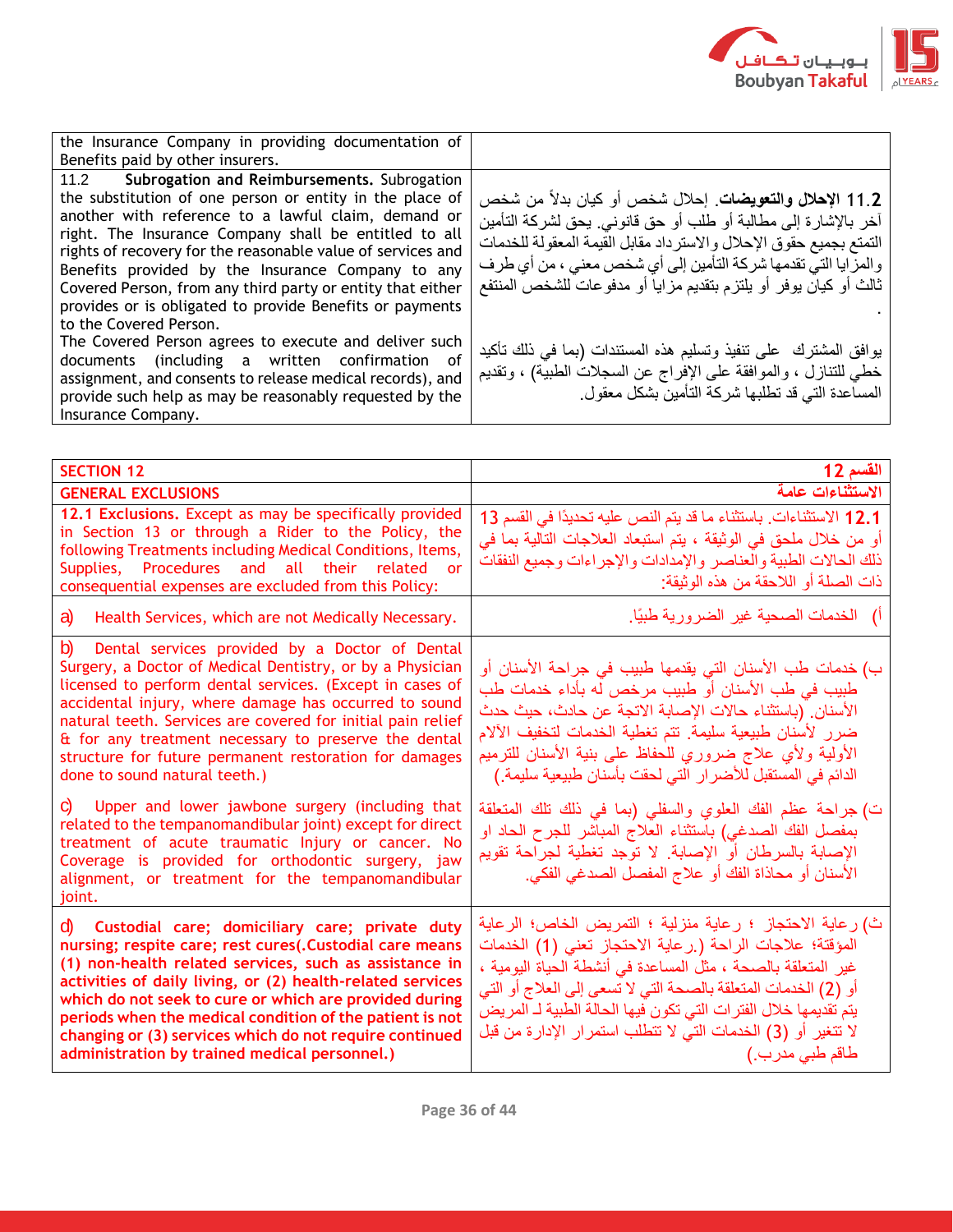

| Personal comfort and convenience items or services<br>e)<br>such as television, telephone, barber or beauty service,<br>guest service and similar incidental services and supplies.                                                                                                                                                                                                                                                                                                                                                                                                                                                                                                                   | ج) عناصر أو خدمات الراحة والرفاهية الشخصية مثل التلفاز أو<br>الهاتف أو الحلاقة أو خدمة التجميل وخدمة الضيوف والخدمات<br>والإمدادات العرضية المماثلة.                                                                                                                                                                                                                                                                                                                                                                       |
|-------------------------------------------------------------------------------------------------------------------------------------------------------------------------------------------------------------------------------------------------------------------------------------------------------------------------------------------------------------------------------------------------------------------------------------------------------------------------------------------------------------------------------------------------------------------------------------------------------------------------------------------------------------------------------------------------------|----------------------------------------------------------------------------------------------------------------------------------------------------------------------------------------------------------------------------------------------------------------------------------------------------------------------------------------------------------------------------------------------------------------------------------------------------------------------------------------------------------------------------|
| Health Services and associated expenses for non-<br>related cosmetic and/or reconstructive<br>accident<br>procedures.                                                                                                                                                                                                                                                                                                                                                                                                                                                                                                                                                                                 | ح) الخدمات الصحية والنفقات المرتبطة بها لعمليات التجميل و / أو<br>الترميم غير المتعلقة بالحوادث                                                                                                                                                                                                                                                                                                                                                                                                                            |
| g)<br>Health Services and associated expenses for the<br>surgical treatment and no-surgical, medical treatment of<br>obesity (including morbid obesity), and any other weight<br>control programs, services, or supplies.                                                                                                                                                                                                                                                                                                                                                                                                                                                                             | خ) الخدمات الصحية والنفقات المرتبطة بالعلاج الجراحي والعلاج<br>الطبي غير الجراحي للسمنة (بما في ذلك السمنة المرضية) وأي<br>برامج أو خدمات أو تجهيزات أخرى للتحكم في الوزن                                                                                                                                                                                                                                                                                                                                                  |
| h)<br>Health Services and associated expenses for<br>Experimental, Investigational or Unproven Services,<br>treatments, devices and pharmacological regimens,<br>except for Health Services which are otherwise<br>Experimental, Investigational or Unproven that are<br>deemed to be, in the Company's judgment, Covered<br>Health Services. The fact that an Experimental,<br>Investigational or Unproven Service, treatment, device or<br>pharmacological regimen is the only available treatment<br>for a particular condition will not result in Coverage if the<br>procedure is considered to be Experimental,<br>Investigational or Unproven in the treatment of that<br>particular condition. | د)   الخدمات الصحية والمصاريف المرتبطة بها للخدمات التجريبية أو<br>الاستقصائية أو غير المؤكدة والعلاجات والأجهزة والأنظمة<br>الدوائية ، باستثناء الخدمات الصحية التي تعتبر بخلاف ذلك<br>تجريبية أو استقصائية أو غير مثبتة والتـي تعتبر ، وفقًا لتقدير<br>الشركة ، خدمات صحية مغطاة. حقيقة أن خدمة تجريبية أو<br>استقصائية أو غير مثبتة أو علاج أو جهاز أو نظام دوائبي هو<br>العلاج الوحيد المتاح لحالة معينة لن يؤدي إلى تغطية إذا كان<br>الإجراء يعتبر تجريبيًا أو استقصائيًا أو غير مثبت في علاج تلك<br>الحالة المعينة . |
| Health Services that are performed outside of the<br>country in which this contract is issued, unless prior<br>approval is received from the Company, or International<br>Coverage is provided through a separate Rider.                                                                                                                                                                                                                                                                                                                                                                                                                                                                              | ذ)   الخدمات الصحية التي يتم إجراؤها خارج البلد الذي صدر فيه هذا<br>العقد ، ما لم يتم الحصول على موافقة مسبقة من الشركة ، أو يتم<br>توفير تغطية دولية من خلال ملحق منفصل.                                                                                                                                                                                                                                                                                                                                                  |
| Any Health Services and associated expenses for<br>alopecia, baldness, hair falling, dandruff, wigs, or<br>toupees.                                                                                                                                                                                                                                                                                                                                                                                                                                                                                                                                                                                   | ر) أي خدمات صحية والمصاريف المرتبطة بالثعلبة والصلع وتساقط<br>الشعر وقشرة الرأس والشعر المستعار                                                                                                                                                                                                                                                                                                                                                                                                                            |
| Services and supplies for smoking cessation programs<br>Ю<br>and the treatment of nicotine addiction are excluded.                                                                                                                                                                                                                                                                                                                                                                                                                                                                                                                                                                                    | ز) استبعاد الخدمات والمستلزمات الخاصة ببرآمج الإقلاع عن<br>التدخين و علاج إدمان النيكوتين.                                                                                                                                                                                                                                                                                                                                                                                                                                 |
| Non-Medically Necessary amniocentesis. Health<br>Services and associated expenses for sex transformation<br>operations, voluntary sterilization and for reversal of<br>sterilizations. Contraceptive supplies or services. All<br>services related to fertility/infertility as varicocele or<br>polycystic ovary/ ovarian cyst or hormonal disturbances<br>etc. and sexual dysfunction.                                                                                                                                                                                                                                                                                                               | س) فحص السائل الأمنيوسي غير الضروري طبيًا. الخدمات الصحية<br>والنفقات المرتبطة بها لعمليات التحول الجنسى والتعقيم الطوعى<br>وعكس عمليات التعقيم لوازم أو خدمات موانع الحمل جميع<br>الخدمات المتعلقة بالخصوبة / العقم مثل دوالي الخصية أو تكيس<br>المبايض / كيس المبيض أو الاضطرابات الهرمونية وما إلى ذلك<br>والضعف الجنسي.                                                                                                                                                                                                |
| m) Prosthetic Devices and Durable Medical Equipment,<br>unless approved by the Globemed.                                                                                                                                                                                                                                                                                                                                                                                                                                                                                                                                                                                                              | ش) الأجهزة التعويضية والمعدات الطبية ، ما لم يتم اعتمادها من قبل<br>شركة Globemed.                                                                                                                                                                                                                                                                                                                                                                                                                                         |
| n)<br>Hazardous activities as mentioned below:                                                                                                                                                                                                                                                                                                                                                                                                                                                                                                                                                                                                                                                        | الأنشطة الخطرة كما هو مذكور أدناه:                                                                                                                                                                                                                                                                                                                                                                                                                                                                                         |
| 1. Any form of aerial flight (including light aircraft,<br>monoplanes, ballooning, hang-gliding, parachuting)<br>2. Participation in any kind of power-vehicle race, rally<br>or competition                                                                                                                                                                                                                                                                                                                                                                                                                                                                                                          | 1- أي شكل من أشكال التحليق الجوى (بما في ذلك الطائر ات الخفيفة<br>، والطائرات أحادية السطح ، والمناطيد ، والطيران الشراعي ،<br>والقفز بالمظلات)<br>والفقر بالمظلات)<br>2- المشاركة في أي نوع من سباق السيارات أو الرالي أو المنافسة                                                                                                                                                                                                                                                                                        |
| 3. Water sports (powerboats, water skiing, jet skiing,<br>diving)<br>4. Horse riding activities (hunting, jumping, polo, racing)                                                                                                                                                                                                                                                                                                                                                                                                                                                                                                                                                                      | 3- الرياضات المائية (الزوارق السريعة والتزلج على الماء والتزلج<br>على الماء والغوص)                                                                                                                                                                                                                                                                                                                                                                                                                                        |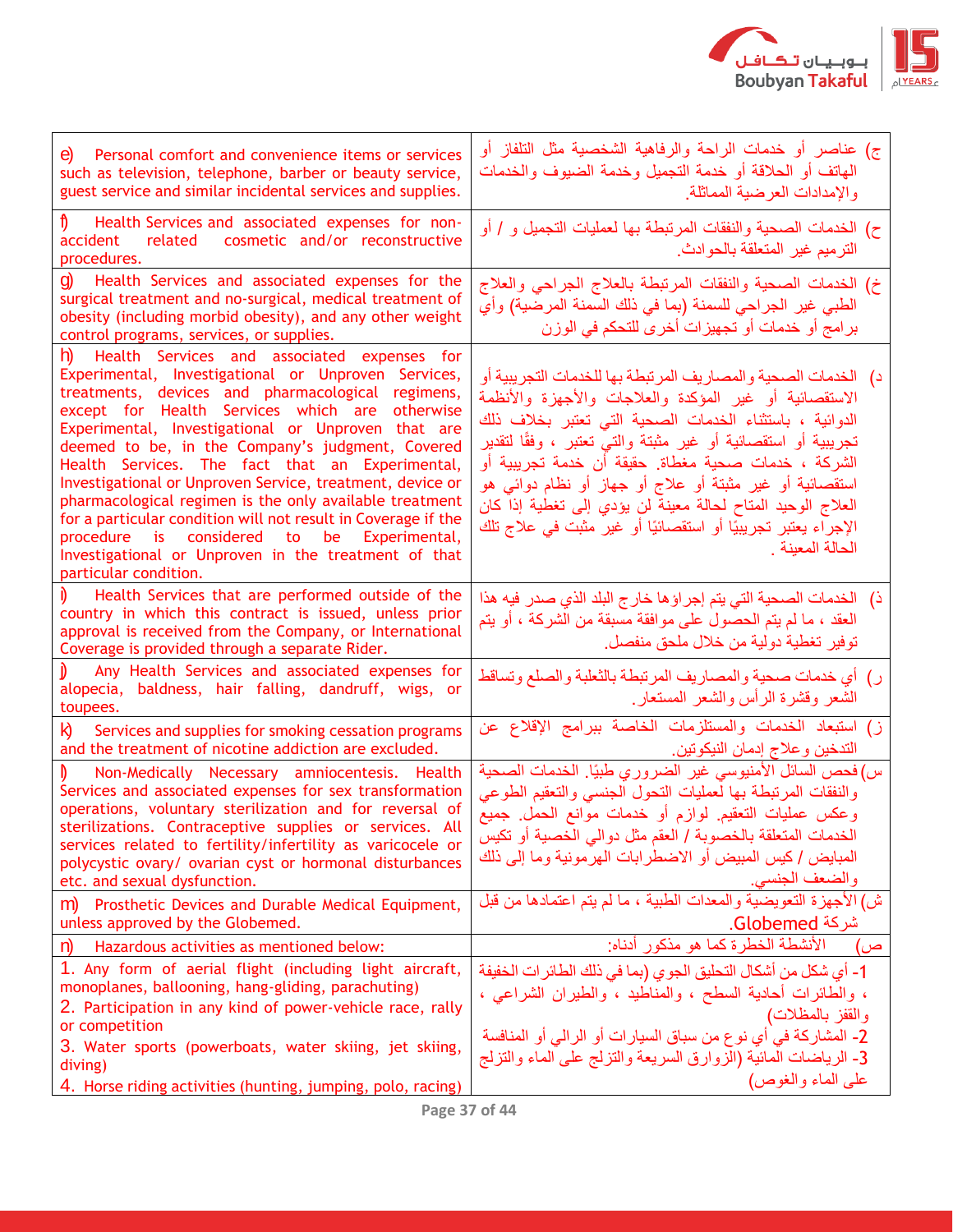

| 5. Climbing activities (mountaineering, rock-climbing,<br>pot holing, abseiling)                                                                                                                                                                                                                                           | 4- أنشطة ركوب الخيل (الصَّيد والقفز والبولو والسباق)<br>5- أنشطة التسلق (تسلق الجبال ، وتسلق الصخور ، وحفر الأواني                                                                                                                                                                                                          |
|----------------------------------------------------------------------------------------------------------------------------------------------------------------------------------------------------------------------------------------------------------------------------------------------------------------------------|-----------------------------------------------------------------------------------------------------------------------------------------------------------------------------------------------------------------------------------------------------------------------------------------------------------------------------|
| 6. Judo, boxing, karate, wrestling and other martial arts<br>of any kind.<br>7. Bungee jumping<br>8. Any professional sports activities                                                                                                                                                                                    | ، والهبوط من قمم الجبال)<br>6- الجودو والملاكمة والكاراتيه والمصارعة والفنون القتالية<br>الأخر ي من أي نو ع.<br>7- القفز بالحبال<br>8- أي أنشطة رياضية احترافية                                                                                                                                                             |
| $\circ$<br>Growth hormone therapy.                                                                                                                                                                                                                                                                                         | ض) العلاج بهرمون النمو.                                                                                                                                                                                                                                                                                                     |
| p)<br>Charges incurred in connection with the provision or<br>fitting of hearing aids, eyeglasses or contact lenses.<br>Optometric therapy is excluded.                                                                                                                                                                    | ط) الرسوم المتكبدة فيما يتعلق بتوفير أو تركيب المعينات السمعية أو<br>النظار ات الطبية أو العدسات اللاصقة. العلاج البصري مستبعد.                                                                                                                                                                                             |
| Travel or transportation expenses, even though<br>Q)<br>prescribed by a Physician. (Ambulance services and<br>Repatriation are covered as described in Section 8.)                                                                                                                                                         | ظ) نفقات السفر أو النقل ، حتى لو وصفها الطبيب (نتم تغطية خدمات<br>الإسعاف والإعادة إلى الوطن كما هو موضح في القسم 8.)                                                                                                                                                                                                       |
| Health Services for treatment of military service-<br>related illnesses and disabilities, when the Covered<br>Person is legally entitled to other Coverage and facilities<br>are reasonably available to the Covered Person.                                                                                               | ع) الخدمات الصحية لعلاج الأمراض والإعاقات المتعلقة بالخدمة<br>العسكرية ، عندما يحق للمشترك قانونًا الحصول على تغطية أخرى<br>، وتكون التسهيلات متاحة بشكل معقول للمشترك.                                                                                                                                                     |
| Mental Health and/or Substance Abuse Services,<br>S)<br>including pharmaceuticals, -inpatient and out-patient<br>treatments.                                                                                                                                                                                               | غ) خدمات الصحة العقلية و / أو إساءة استخدام العقاقير ، بما في ذلك<br>الأدوية وعلاجات المرضى في العيادات الداخلية والخارجية                                                                                                                                                                                                  |
| Self-inflicted or voluntary harm or damage including<br>attempted suicide                                                                                                                                                                                                                                                  | ف) الأذى الذاتي أو المتعمد أو الضرر بما في ذلك محاولة الانتحار                                                                                                                                                                                                                                                              |
| Outpatient prescribed or non-prescribed medical<br>U)<br>supplies including elastic stockings, ace bandages, gauze,<br>syringes, diabetic test strips, and like products; non-<br>prescribed Drugs and treatments. (Bandages, gauze etc.<br>are covered as a part of emergency treatment given at<br>any medical facility) | ق) الإمدادات الطبية الموصوفة أو غير الموصوفة للمرضى في<br>العيادات الخارجية بما في ذلك الجوارب المرنة ، والضمادات ،<br>والشاش ، والمحاقن ، وشرائط اختبار مرض السكري ، وما شابه<br>ذلك من المنتجات ؛ الأدوية والعلاجات غير الموصوفة.<br>(الضمادات والشاش وما إلى ذلك مغطاة كجزء من العلاج الطارئ<br>المقدم في أي منشأة طبية) |
| V).<br>All preventive cares, including vaccinations,<br>immunizations, allergy testing & desensitization; any<br>physical, psychiatric or psychological examinations or<br>testing during these examinations.                                                                                                              | ك) جميع أنواع الرعاية الوقائية ، بما في ذلك التطعيمات واختبار<br>الحساسية وإزالة الحساسية ؛ أي فحوصات أو اختبارات جسدية أو<br>نفسية أثناء هذه الفحوصات.                                                                                                                                                                     |
| W) Services rendered by a Provider with the same legal<br>residence as a Covered Person or who is a member of a<br>Covered Person's family, including spouse, brother, sister,<br>parent or child.                                                                                                                         | ل)  الخدمات التي يقدمها مقدم الخدمة الذي لديه نفس الإقامة القانونية<br>التي يتمتع بها المشترك أو عضو في عائلة المشترك ، بما في ذلك<br>الزوج أو الأخ أو الأخت أو الوالد أو الطفل.                                                                                                                                            |
| X)<br>Enteral feedings (infusion formulas via a tube into<br>the upper gastrointestinal tract) and other nutritional and<br>electrolyte supplements, unless done as a consequence to<br>other Medically Necessary Inpatient care.                                                                                          | التغذية المعوية (صيغ التسريب عبر أنبوب في الجهاز الهضمي<br>م)<br>العلوي) والمكملات الغذائية الأخرى ، ما لم يتم ذلك كنتيجة لر عاية<br>المرضى في العيادات الداخلية الأخرى الضرورية طبياً.                                                                                                                                     |
| V)<br>Coverage for an otherwise Eligible Person or a<br>Dependent who is on active military duty; Health Services<br>received as a result of terrorism, war or any act of war,<br>whether declared or undeclared or caused during service<br>in the armed forces of any country.                                           | ن) تغطية لشخص مؤهل أو معال في الخدمة العسكرية الفعلية ؛<br>الخدمات الصحية المتلقات نتيجة الإر هاب أو الحر ب أو أي عمل<br>حريبي ، سواء تم الإعلان عنه أو غير المعلن عنه أو بسبب الخدمة<br>في القوات المسلحة لأي دولة.                                                                                                        |
| Z)<br>Services and supplies for analysis and adjustments of<br>diagnosis<br>subluxation,<br>and<br>treatment<br>spinal<br>by                                                                                                                                                                                               | ه) الخدمات والإمدادات اللازمة لتحليل وتعديل خلع النخاع الشوكي<br>والتشخيص والعلاج عن طريق التلاعب بالمهيكل العظمي ، أو                                                                                                                                                                                                      |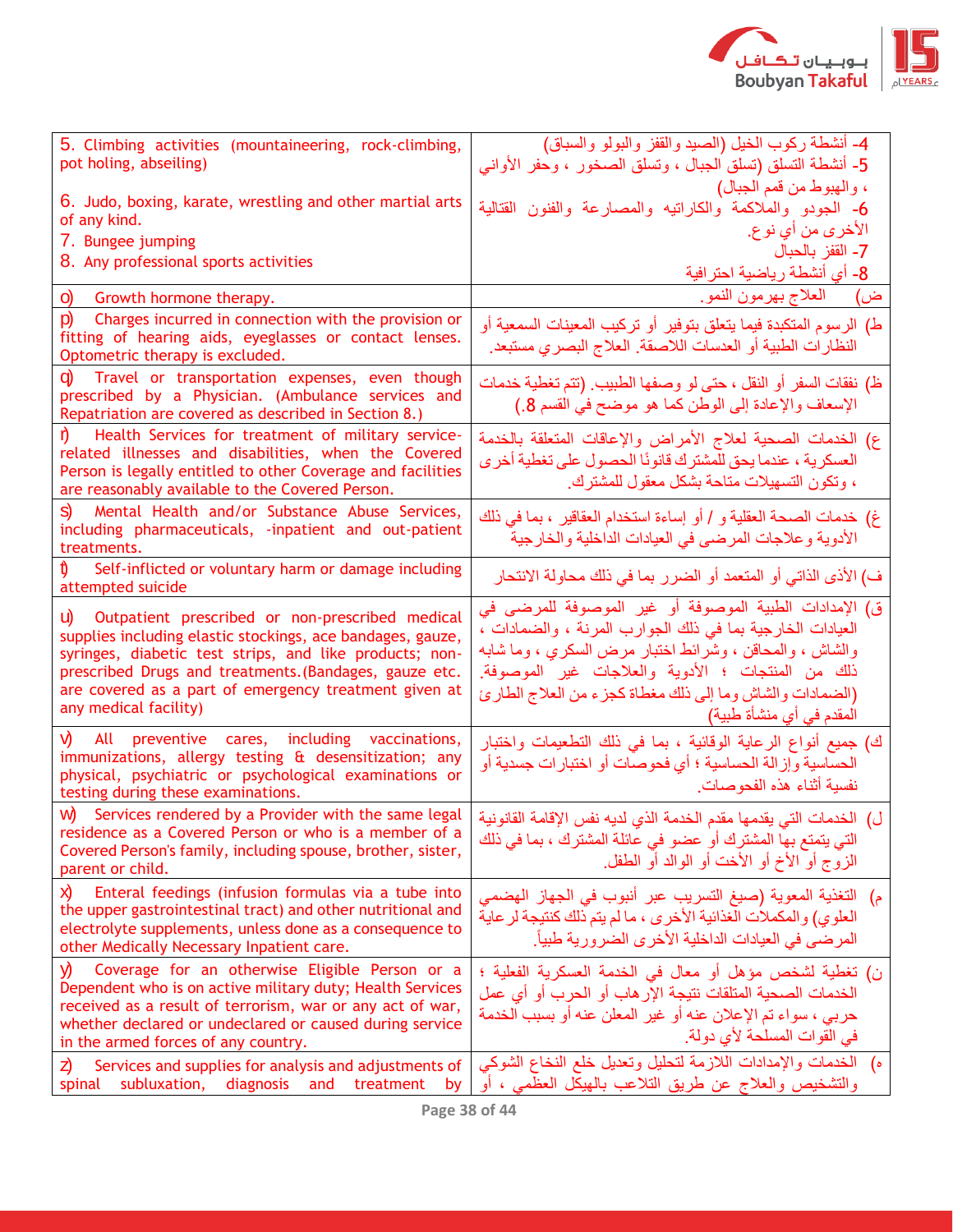

| manipulation of the skeletal structure, or for muscle<br>stimulation by any means (except treatment of fractures<br>and dislocations of the extremities).                                                                                                                                                                                                | لتحفيز العضلات بأي وسيلة (باستثناء علاج الكسور وخلع<br>الأطراف).                                                                                                                                                                                                             |
|----------------------------------------------------------------------------------------------------------------------------------------------------------------------------------------------------------------------------------------------------------------------------------------------------------------------------------------------------------|------------------------------------------------------------------------------------------------------------------------------------------------------------------------------------------------------------------------------------------------------------------------------|
| aa) Acupuncture; acupressure; hypnotism, Rolfing;<br>massage therapy; aromatherapy;<br>Homeopathic<br>treatments; and other forms of alternative treatment.                                                                                                                                                                                              | و) الوخز بالإبر ِ العلاج بالإبر ِ الننويم المغناطيسي، رولفينج ِ العلاج<br>بالتدليك؛ العلاج العطري؛ علاجات المثلية <sub>.</sub> وغيرها من أشكال<br>العلاج البديل.                                                                                                             |
| bb) Health Services and associated expenses for invitro<br>fertilization (IVF), gamete intra- fallopian transfer (GIFT)<br>procedures, and zygote intrafallopian transfer (ZIFT)<br>procedures, and any related prescription medication<br>treatment; embryo transport; donor ovum and semen and<br>related costs, including collection and preparation. | ي) الخدمات الصحية والنفقات المرتبطة بالتخصيب خارج الرحم<br>(IVF) ، وإجراءات نقل الأمشاج داخل فالوب (GIFT) ،<br>وإجراءات نقل اللاقحة داخل قناة فالوب (ZIFT) ، وأي علاج<br>دوائي ذي صلة ؛ نقل الأجنة البويضة والمني المتبرع والتكاليف<br>ذات الصلة ، بما في ذلك الجمع والتحضير |
| $\infty$ Elective non-accident related surgery for correction<br>of refraction errors and/or Improvement of vision<br>(quantitative or qualitative).                                                                                                                                                                                                     | أأ) الجراحة الاختيارية غير المتعلقة بالحوادث لتصحيح أخطاء<br>الانكسار و / أو تحسين الرؤية (الكمية أو النوعية).                                                                                                                                                               |
| dd) Nasal septum deviation; nasal concha resection                                                                                                                                                                                                                                                                                                       | بب) انحراف الحاجز الأنفي. استئصال محارة الأنف                                                                                                                                                                                                                                |
| ee) All conditions requiring chronic hemodialysis or<br>peritoneal dialysis, and related test/treatment or<br>procedure.                                                                                                                                                                                                                                 | تت)    جميع الحالات التي تتطلب غسيل الكلي المزمن أو غسيل<br>الكلي البريتوني ، والاختبار / العلاج أو الإجراء ذي الصلة.                                                                                                                                                        |
| Any Health Services and associated expenses for HIV,<br>TI)<br>AIDS Sexually Transmitted Diseases and all related<br>medical conditions.                                                                                                                                                                                                                 | أي خدمات صحية والنفقات المرتبطة بفيروس نقص المناعة<br>ٽن)<br>البشرية والإيدز والأمراض المنقولة جنسيا وجميع الحالات الطبية<br>ذات الصلة.                                                                                                                                      |
| <b>(p)</b> Diseases defined by the world health organization<br>(WHO) as Epidemic Or Pandemic                                                                                                                                                                                                                                                            | الأمراض التي تصنف كوباء أو جائحة طبقا لتعريف منظمة<br>جج)<br>الصحة العالمية                                                                                                                                                                                                  |
| <b>hh</b> ) All cases related to Viral Hepatitis<br>& the<br>complication except Hepatitis A.                                                                                                                                                                                                                                                            | جميع الحالات المتعلقة بالتهاب الكبد الفيروسي والمضاعفات<br>ح ح)<br>باستثناء التهاب الكبد أ.                                                                                                                                                                                  |
| Birth defects, Congenital diseases &/or Deformities                                                                                                                                                                                                                                                                                                      | العيوب الخلقية والأمراض الخلقية و / أو التشوهات<br>خ خ)                                                                                                                                                                                                                      |
| All cases resulting from alcoholism use of drugs &<br>hallucinatory substances.                                                                                                                                                                                                                                                                          | دد) جميع الحالات الناتجة عن إدمان الكحول و المخدرات والمواد<br>المهلو سة.                                                                                                                                                                                                    |
| Senile dementia, Alzheimer's disease, Menopause<br>KK)<br>and Osteoporosis                                                                                                                                                                                                                                                                               | ذذ) الخرف ومرض الزهايمر وانقطاع الطمث وهشاشة العظام                                                                                                                                                                                                                          |
| Air ambulance transportation.                                                                                                                                                                                                                                                                                                                            | رر)نقل الإسعاف الجوي                                                                                                                                                                                                                                                         |
| mm) All medical costs resulting from a work-related<br>accident or Sickness that is covered by worker's<br>compensation (or any similar program).                                                                                                                                                                                                        | زز)جميع التكاليف الطبية الناتجة عن حادث أو مرض متعلق بالعمل<br>ويغطيها تعويض العامل (أو أي برنامج مشابه).                                                                                                                                                                    |
| m) Circumcision and any complications or related<br>expenses.                                                                                                                                                                                                                                                                                            | سس) الختان وأي مضاعفات أو مصاريف ذات صلة.                                                                                                                                                                                                                                    |
| 00) Expenses resulting from any natural disasters,<br>including but not limited to earthquakes and hurricanes.                                                                                                                                                                                                                                           | شش) نتيجة المصروفات من أي كوارث طبيعية ، بما في ذلك على<br>سبيل المثال لا الحصر الزلازل والأعاصير.<br>ص0ص) الجراحة الاختيارية غير المتعلقة بالحوادث لتصحيح الجاذبية                                                                                                          |
| pp) Elective non-accident related surgery for the<br>correction of auditory acuteness.                                                                                                                                                                                                                                                                   | السمعية.                                                                                                                                                                                                                                                                     |
| All cases related to Maternity unless chosen.<br>qq                                                                                                                                                                                                                                                                                                      | ضض) جميع الحالات المتعلقة بالأمومة ما لم يتم اختيار ها.                                                                                                                                                                                                                      |
| All cases related to 2 <sup>nd</sup> conception within the same<br>m)<br>policy.                                                                                                                                                                                                                                                                         | جميع الحالات المتعلقة بالحمل الثاني ضمن نفس الوثيقة.<br>طط)                                                                                                                                                                                                                  |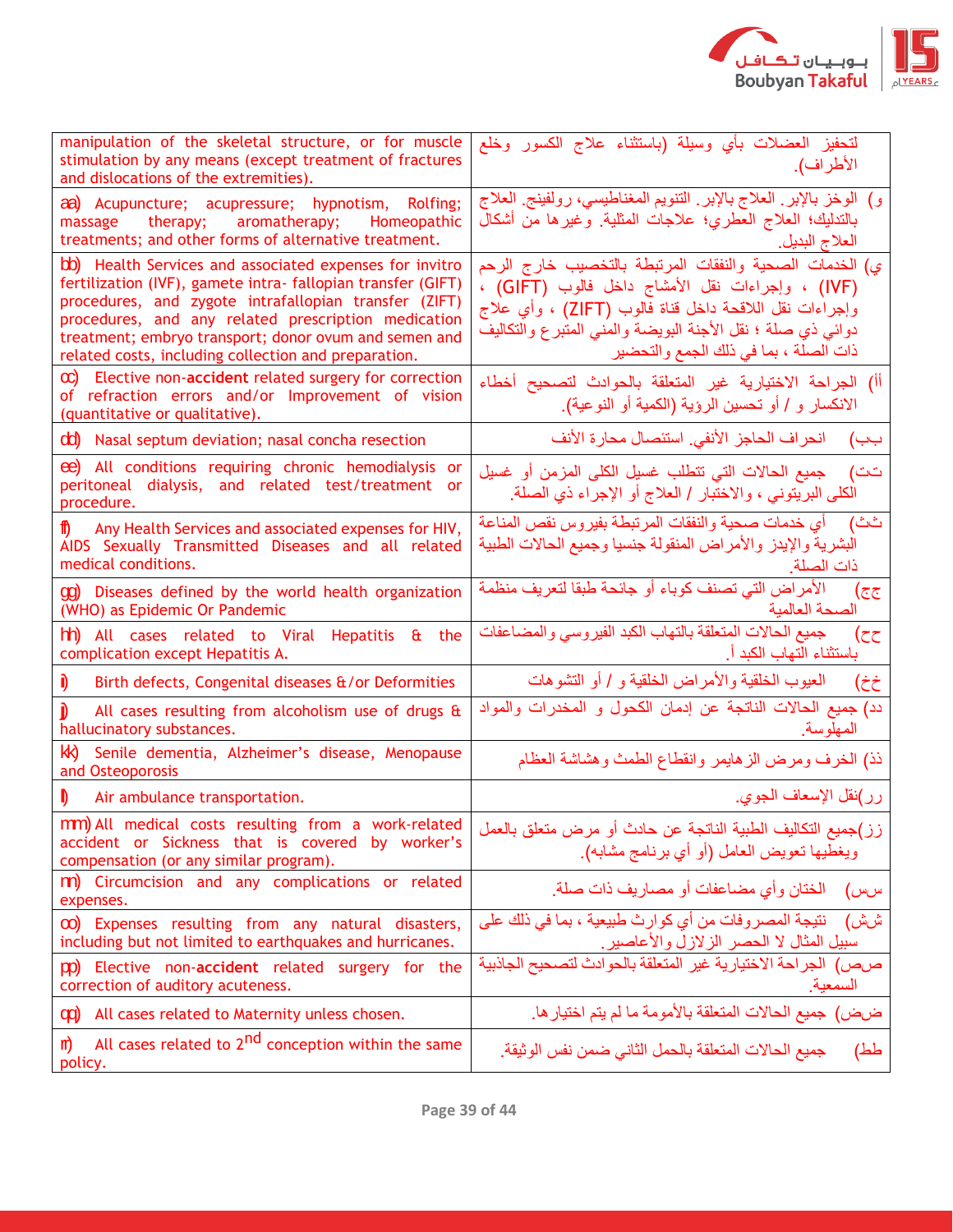

| Standard General Exclusions related to Medical<br><b>Assistance Services;</b>                                                                                                                                                                                                                                                                                                                                                                                                               | الاستثناءات العامة القياسية المتعلقة بخدمات المساعدة الطبية ؛                                                                                                                                                                                                                                                                                                                |
|---------------------------------------------------------------------------------------------------------------------------------------------------------------------------------------------------------------------------------------------------------------------------------------------------------------------------------------------------------------------------------------------------------------------------------------------------------------------------------------------|------------------------------------------------------------------------------------------------------------------------------------------------------------------------------------------------------------------------------------------------------------------------------------------------------------------------------------------------------------------------------|
| SS) Medical Evacuation & Repatriation excludes any<br>expenses incurred because of Pre- Existing Condition in<br>the first year of coverage.                                                                                                                                                                                                                                                                                                                                                | يستثنى الإخلاء الطبي والإعادة إلى الوطن أي مصاريف<br>ظظ)<br>متكبدة بسبب الحالة الموجودة مسبقًا في السنة الأولى من التغطية.                                                                                                                                                                                                                                                   |
| tt)<br>More than one emergency evacuation and/or<br>repatriation for any single medical condition, for any<br>Covered Person, during a twelve (12) month period over<br>the term of the agreement commencing from the<br>Effective Date of this Agreement.                                                                                                                                                                                                                                  | أكثر من إخلاء طارئ و / أو إعادة إلى الوطن لأي حالة طبية<br>عع)<br>واحدة ، لأي مشترك ، خلال فترة اثنـي عشر (12) شـهرًا علـي<br>مدى مدة الوثيقة التي تبدأ من تاريخ نفاذ هذه الاتفاقية.                                                                                                                                                                                         |
| UU) Any event occurring when the Covered Person is<br>within the territory of his/her Home Country or Usual<br>Country of Residence.                                                                                                                                                                                                                                                                                                                                                        | أي حدث يقع عندما يكون المشترك داخل إقليم موطنه / بلده<br>غځ)<br>الأصلى أو بلد إقامته المعتاد.                                                                                                                                                                                                                                                                                |
| W) Any expenses incurred for rest and recuperation<br>following any prior accident, illness or Preexisting<br>Condition (any medical condition in respect of which the<br>insured has been hospitalized during the twelve (12)<br>months period or any medical condition that has been<br>diagnosed or treated by a health provider, including the<br>prescription of the medication within six (6) months<br>immediately prior to the first day the insured is enrolled<br>to the policy). | فف)     أي نفقات يتم تكبدها للراحة والتعافي بعد أي حادث سابق أو<br>مرض أو حالة موجودة مسبقًا (أي حالة طبية بسببها تم إدخال<br>المشترك إلى المستشفى خلال فترة الاثنىي عشر (12) شهرًا أو أي<br>حالة طبية تم تشخيصها أو معالجتها من قبل مقدم الر عاية الصحية<br>، بما في ذلك وصفة الدواء في غضون ستة (6) أشهر مباشرة قبل<br>اليوم الأول الذي تم فيه تسجيل المشترك في البوليصة). |
| WW) Any expenses for medical evacuation or repatriation<br>if the Covered person is not suffering from a Serious<br>Medical Condition, and/or in the opinion of the Assist<br>America physician, the Covered Person can be adequately<br>treated locally, or treatment can be reasonably delayed<br>until the Covered Person returns to his/her Home Country<br>or Usual Country of Residence.                                                                                              | أي نفقات للإخلاء الطبي أو الإعادة إلى الوطن إذا كان<br>قق)<br>المشترك لا يعاني من حالة طبية خطيرة ، و / أو في رأي الطبيب<br>الأمريكي المساعد ، يمكن معالجة المشترك محليًا بشكل مناسب ،<br>أو يمكن تأخير العلاج بشكل معقول حتى يعود المشترك إلى موطنه<br>الأصلبي أو بلد إقامته المعتاد                                                                                        |
| XX) Any expenses medical evacuation or repatriation<br>where the Covered Person, in the opinion of the Assist<br>America physician, can travel as an ordinary passenger<br>without a medical escort.                                                                                                                                                                                                                                                                                        | كَكَ)        أي  نفقات  إجلاء  طبي  أو  إعادة  إلى  الوطن  حيث  يمكن<br>للمشترك ، في رأي الطبيب الأمريكي المساعد ، السفر كمسافر<br>عادي دون مرافق طبي.                                                                                                                                                                                                                       |
| Any treatment or expenses related to childbirth,<br>W)<br>miscarriage or pregnancy. This exception shall not apply<br>to any abnormal pregnancy or vital complication of<br>pregnancy which endangers the life of the mother and/or<br>unborn child during the first twenty four (24) weeks of<br>pregnancy.                                                                                                                                                                                | أي علاج أو نفقات تتعلَّق بالولادة أو الإجهاض أو الحمل. لا<br>(UJ<br>ينطبق هذا الاستثناء على أي حمل غير طبيعي أو مضاعفات الحمل<br>الحيوية التي تعرض حياة الأم و / أو الجنين للخطر خلال الأربعة<br>وعشرين (24) أسبوعًا من الحمل.                                                                                                                                               |
| $\overline{z}$ Travel by a Policyholder's spouse when it is for the<br>benefit of the spouse (spouse business travel)                                                                                                                                                                                                                                                                                                                                                                       | مِمِ) السفر من قبل زوجة حامل الوثيقة عندما يكون ذلك لصـالح الزوج<br>(سفر عمل للزوج)                                                                                                                                                                                                                                                                                          |
| <b>aaa)</b> Trips exceeding 90 days from legal residence without<br>prior notification to AAAL. (Separate purchase of<br>Expatriate coverage is available for enrollment through<br>Employer)                                                                                                                                                                                                                                                                                               | الرحلات التي تتجاوز 90 يومًا من الإقامة القانونية دون<br>نن)<br>إخطار مسبق لـ AAAL. (شراء منفصل لتغطية المغتربين متاح<br>للتسجيل من خلال صاحب العمل)                                                                                                                                                                                                                         |
| bbb) Student at home/school campus address (as they are<br>not considered to be in travel status).                                                                                                                                                                                                                                                                                                                                                                                          | هه) الطالب في عنوان الحرم الجامعي بالمنزل / المدرسة (حيث لا يتم<br>اعتبار هم في حالة سفر).                                                                                                                                                                                                                                                                                   |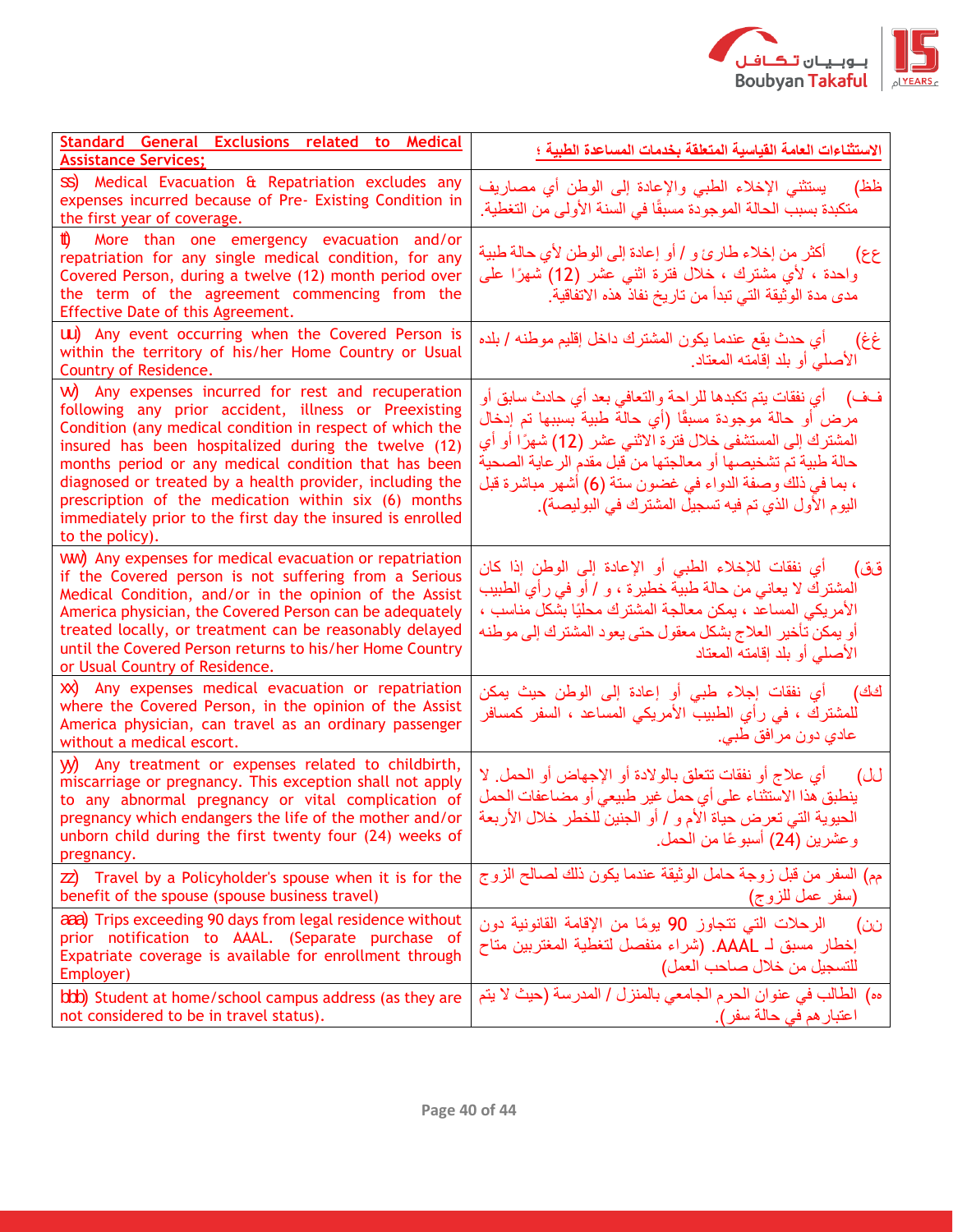

**باإلضافة إلى االستثناءات العامة القياسية ، يتم استبعاد الحاالت واألسباب واالختبارات واألدوية والمواد االستهالكية والملحقات واألطراف االصطناعية واإلجراءات التالية من التغطية بموجب بوليصة التأمين هذه.** 

- 1) جميع الحالات التي تتطلب علاجًا / خدمات غير طارئة داخل المستشفى ، والتي لم تتم الموافقة عليها من قبل MCC( مركز الرعاية الطبية) قبل الدخول
- 2( جميع الحاالت التي تتطلب عال ًجا / خدمات طارئة داخل المستشفى ، والتي لم يتم إخْطارها إلى MCC (مركز الرعاية الطبية) قبل 24 ساعة على الأقل من الخروج
- 3( جميع الحاالت ضمن استثناءات محددة ومذكورة بوضوح في الوثيقة.
	- 4( أي اختبار و / أو عالج ال يطلبه الطبيب.
- 5( أي عالج داخل المستشفى واالختبارات واإلجراءات األخرى ، والتي يمكن إجراؤها خارج المستشفى دون تعريض صحة المشترك للخطر.
- 6( أي اختبار أو عالج ليس له عالقة بأعراض و / أو مرض معين.
	- 7( أي منتجات صيدالنية ال تعتبر عال ًجا محدًدا لمرض معين.
		- 8( جميع الملحقات السمعية والنظارات والعدسات
- 9) جميع المواد التي لا تعتبر أدوية مثل غسول الفم ومعجون الأسنان والمستحلبات والمطهرات وتركيبات الحليب والمكمالت الغذائية ومنتجات العناية بالبشرة والشامبو والفيتامينات المتعددة )ما لم يتم وصفها كعلاج بديل لحالات نقص الفيتامينات المعروفة).
- 10(أكثر من استشارة طبيب في الحاالت غير المستبعدة في يوم واحد أو خالل فترة المتابعة المجانية ما لم يحيله الطبيب المعالج األولي واإلحالة إذا كان ذلك مبرراً طبيا.ً
- 11(أي خدمات أمومة خالل فترة انتظار مدتها 12 شهًرا من تاريخ تسجيل المشترك ، ما لم يتم تجديد بوليصة تغطية MB( مزايا الأمومة) أو مغطاة من قبل ملحق خاص.
- 12)الاستثناءات العامة المتعارف عليها المتعلقة بالأمراض الخطيرة الناتجة عن حادث فقط ما لم يتم استبعاد خالف ذلك بشكل خاص بموجب القسم 12 ؛
- 13) الطيران بأي شكل من الأشكال ، ما لم يكن المشترك مسافرًا كمسافر يدفع أجرة في طائرة مدنية معتمدة لنقل الركاب.
- 14(يشارك المشترك بنشاط في الحرب والتمرد والفوضى والتخريب وأحداث الشدة التي تُعّرف على أنها جريمة أو يشارك بنشاط في الأحداث غير القاّنونية التي تسبب الأمراض / الحوادث التيّ تغطيها الوثيقة.
- 15(تعاطي الكحول المزمن أو تعاطي المخدرات )باستثناء أوامر الطبيب(.
- 16(إصابة ذاتية عمدا ، بغض النظر عما إذا كان المشترك سليم العقل أم لا والإنتحار العمد.
- 17(المالكمة ، المصارعة ، أو أي نوع من القتال البدني ، التزلج )على الماء أو على الجليد( ، الطيران الشراعي ، القفز بالمظالت ، القفز بالحبال ، تسلق الجبال ، األنشطة الرياضية االحترافية ، الغوص باستخدام المعدات.

**In addition to the Standard General Exclusions the following cases, causes, tests, medicines, consumables, accessories and prostheses & procedures are excluded from coverage under this Insurance Policy.**

1) All cases requiring non- emergency **In-Hospital**  treatment/services, which have not been approved by **MCC** (Medical Care Center) prior to admission.

2) All cases requiring emergency **In-Hospital**  treatment/services, which have not been notified to the **MCC** (Medical Care Center) at least 24 hours before discharge.

3) All cases under **Specific Exclusions and clearly** mentioned in the policy.

4) Any test and/or treatment not required by a Medical Physician.

5) Any **In-Hospital** treatment, tests and other procedures, which can be carried out on Out of-Hospital basis without jeopardizing the Insured's health.

6) Any test or treatment, which is not related to a specific symptom and/or disease.

7) Any Pharmaceutical Products, which are not, considered as specific treatment for a particular disease.

8) All Auditory Accessories, Eyeglasses and lenses.

9) All substances which are not considered as medicines such as but not restricted mouthwash, toothpaste, lozenges, antiseptics, milk formulas, food supplements, skin care products, shampoos and multivitamins (unless prescribed as replacement therapy for known vitamin deficiency states).

10) More than one Physician consultations in nonexcluded cases in a single day or during free follow up period unless referred by his/her initial treating doctor & the referral if medically justified.

11) Any maternity services during a waiting period of12 months from the enrolment date of the insured member, unless renewal of a policy having **MB** (Maternity Benefit) coverage or covered by a special rider.

12) Standard General Exclusions related to the Accidental Critical Illness only unless otherwise specially excluded under section 12;

13) Flying in any form of aircraft, unless the insured is travelling as a fare-paying passenger in a civilian aircraft which is certified for transporting passengers.

14) The insured actively participates in war, rebellion, anarchy, sabotage and the intensity events defined as a crime or actively participates in illegal events causing illnesses/ accidents which is covered by the policy.

15) Chronic alcohol abuse or the use of drugs (excluding at doctor's orders).

16) Intentionally self-inflicted injury, regardless of

**Page 41 of 44**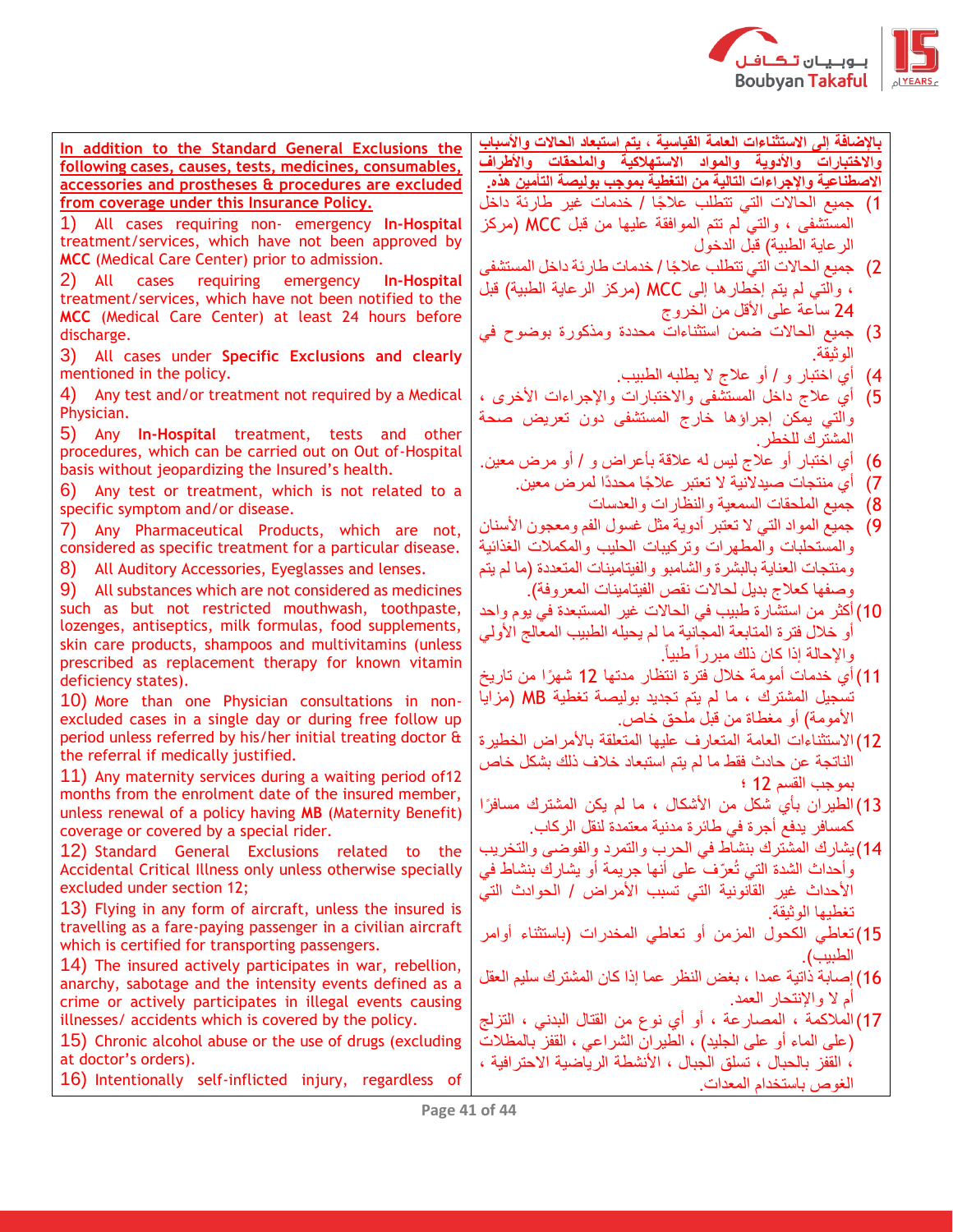

| whether or not the Insured is sound of mind and                                                    | 18) الأمراض أو الحالات التي هي طفرات أو اختلافات في الإيدز ،          |
|----------------------------------------------------------------------------------------------------|-----------------------------------------------------------------------|
| committing suicide.                                                                                | HIV, HTVL                                                             |
| 17) Boxing, wrestling, or any kind of physical combat,                                             | 19) الإصابة بالأسلحة غير التقليدية (مثل الأسلحة الذرية أو الكيميائية  |
| skiing (water or on snow), gliding, parachuting, bungee                                            | أو البيولوجية) أو من الصواريخ البالستية التقليدية.                    |
| jumping, mountaineering, professional sports activities,                                           | 20) الاندماج النووي والانشطار النووي والنفايات النووية حيث تنجم       |
| diving using equipment.                                                                            | الأمراض والإصابات عن الإشعاع المشع أو المؤين.                         |
| 18) Illnesses or conditions which are mutations or<br>variations of AIDS, HTVL and HIV.            | 21) التصرفات غير القانونية من قبل المستفيد من الوثيقة والتي تؤدي      |
| 19) Injury from non-conventional weapons (such as                                                  | إلى مر ض خطير  ناتجة عن حادث للمشتر ك.                                |
| atomic, chemical or biological weapons) or from                                                    | 22)بلوغ سن تجاوز 65 سنة                                               |
| conventional ballistic missiles.                                                                   | 23) وقع الحادث قبل تاريخ بدء الوثيقة                                  |
| 20) Nuclear fusion, nuclear fission, nuclear waste, where                                          |                                                                       |
| the illnesses and injuries stem from radioactive or ionizing                                       | 24) لن يتم دفع أي مطالبة إذا توفي المشترك خلال فترة البقاء على قيد    |
| radiation.                                                                                         | الحناة                                                                |
| 21) Illegal acts by the policy beneficiary that lead to an                                         | 25) الاستثناءات العامة القياسية المتعلقة بمزايا الوفاة نتيجة حادث فقط |
| Accidental Critical Illness of the insured.                                                        | ما لم يتم استبعاد خلاف ذلك بشكل خاص بموجب القسم 12:                   |
| 22) Attaining age exceeding 65 years                                                               | أ) الحرب أو الغزو أو عمل العدو الأجنبي أو الأعمال العدائية أو         |
| 23) Accident occurred prior policy inception date                                                  | العمليات الحربية (سواء تم إعلان الحرب أم لا) أو الحرب الأهلية أو      |
| 24) No claim shall be paid if the insured dies within the                                          | الانتفاضة العسكرية أو التمرد أو الثورة أو القوة العسكرية أو المغتصبة  |
| survival period                                                                                    | أو الأحكام العرفية أو أعمال الإرهاب أو التمرد أو أعمال شغب أو         |
| 25) Standard General Exclusions related to the                                                     | اضطر ابات مدنية تفتر ض نسب أو تر قي إلى صعود شعبي.                    |
| Accidental Death Benefits only unless otherwise specially                                          | ب) الإيدز إذا تم التعاقد عليه قبل التغطية التأمينية مع SNIC.          |
| excluded under section12:                                                                          | ج) التلوث الذري والبيولوجي والكيميائي.                                |
| a) War, invasion, act of foreign enemy, hostilities or                                             | د) الأفعال الإجرامية التي يرتكبها المشترك.                            |
| warlike operations (whether war be declared or not), civil                                         | هـ) الانتحار .                                                        |
| war, military rising, insurrection, rebellion, revolution,                                         |                                                                       |
| military or usurped power, martial law, acts of terrorism,                                         |                                                                       |
| mutiny or riot or civil commotion assuming the<br>proportions of or amounting to a popular rising. |                                                                       |
| AIDS if it was contracted prior the insurance cover<br>b)                                          |                                                                       |
| with SNIC.                                                                                         |                                                                       |
| Atomic, Biological, and Chemical contamination.<br>C)                                              |                                                                       |
| d)                                                                                                 |                                                                       |
| Criminal Acts committed by the insured.                                                            |                                                                       |
| e)<br>Suicide.                                                                                     |                                                                       |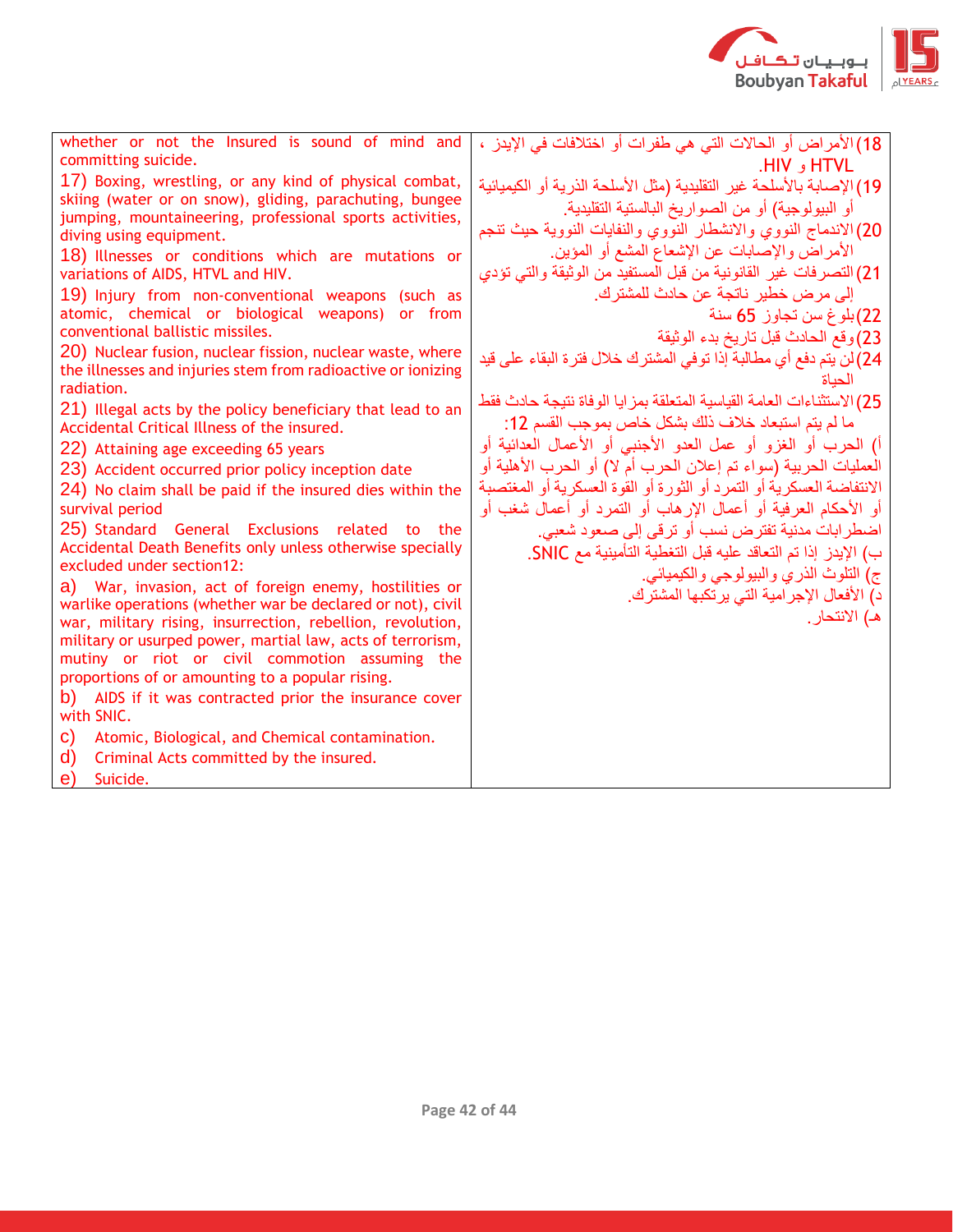

| <b>SECTION 13</b>                                                                                                                                                                                                                                                                                                                                                                                                                               | القسم 13                                                                                                                                                                                                                                                                                                                                         |
|-------------------------------------------------------------------------------------------------------------------------------------------------------------------------------------------------------------------------------------------------------------------------------------------------------------------------------------------------------------------------------------------------------------------------------------------------|--------------------------------------------------------------------------------------------------------------------------------------------------------------------------------------------------------------------------------------------------------------------------------------------------------------------------------------------------|
| <b>TABLE OF BENEFITS</b>                                                                                                                                                                                                                                                                                                                                                                                                                        | جدول المنافع                                                                                                                                                                                                                                                                                                                                     |
| The Table of Benefits (1) outlines the Co-payment and/or<br>Co-insurance that a Covered Person is required to pay for<br>Health Services (2) describes any maximum Benefit that<br>may apply (3) any Waiting Periods that must be satisfied<br>prior to eligibility for Benefits. Health Services Covered<br>under the Policy are described in Section 8, "Covered<br>Health Services."                                                         | يوضح جدول المزايا (1) الدفع المشنزك و / أو التأمين المشنزك الذي<br>يتعين على المشترك دفعه مقابل الخدمات الصحية (2) يصف أي حد<br>أقصـي للمزايا التي قد تنطبق (3) أي فترات انتظار يجب الوفاء بها<br>مسبقًا الأهلية للحصول على المزايا. يتم وصف الخدمات الصحية التي<br>تغطيها الوثيقة في القسم 8 ، "الخدمات الصحية المغطاة".                        |
| Network Benefits are subject to the payment of any Co-<br>payment and/or Co-insurance listed under the "network"<br>Deductible/Co-payment and/or Co-insurance " column.<br>Network Benefits include Medically Necessary Emergency<br>Health Services and referral Health Services received from<br>non-Network Providers as described in Section 6.<br>Non-Network Benefits are subject to the payment of Co-                                   | تخضع منافع الشبكة لدفع أي مدفوعات مشتركة و / أو تأمين مشترك<br>مُدرج ضمن جدول "الشبكة" المقتطع / الدفع المشترك و / أو التأمين<br>المشترك ". تشمل مزايا الشبكة الخدمات الصحية الطارئة الضرورية<br>طْبِيًا والْخدمات الصحية للإحالة التي يتم تلقيها من مقدمي الخدمات<br>غير التابعين للشبكة كما هو موضح في القسم 6.                                |
| payment and/or Coinsurance listed under the "non-<br>Network Co-payment and/or Coinsurance" column and<br>subject to Reasonable and customary limitations. Covered<br>Health Services must be prior authorized by the Company.                                                                                                                                                                                                                  | تخضع المزايا غير المرتبطة بالشبكة لدفع المدفوعات المشتركة و / أو<br>التأمين المشترك المدرج ضمن جدول "الدفع المشترك و / أو التأمين<br>المشترك غير الشبكي" وتخضع لقيود معقولة ومعتادة  يجب أن تكون<br>الخدمات الصحية المغطاة مرخصة مسبقًا من قبل الشركة.                                                                                           |
| Note: Not all Health Services may be available as Non-<br>Network Benefits. Non-Network Benefits that are subject<br>to prior approval are mentioned in section 7. Failure to<br>obtain prior approval may require payment by the<br>Policyholder of all charges for such Health Services.                                                                                                                                                      | ملاحظة: قد لا نتوفر جميع الخدمات الصحية كمزايا غير متعلقة<br>بالشبكة تم ذكر المزايا غير المرتبطة بالشبكة والتي تخضع لموافقة<br>مسبقة في القسم 7. قد يتطلب عدم الحصول على موافقة مسبقة الدفع<br>من قبل المشترك لجميع الرسوم الخاصة بهذه الخدمات الصحية                                                                                            |
| When Co-payment and/or Co-insurance are charged as a<br>percentage of Eligible Expenses, the amount paid for<br>Health Services from Network Providers is determined as<br>a percentage of the negotiated contract rates between<br>the Company and the Provider rather than as a percentage<br>of the Provider's billed charges. The company's negotiated<br>rate with the Provider is ordinarily lower than the<br>Provider's billed charges. | عندما يتم تحصيل الدفع المشترك و / أو التأمين المشترك كنسبة مئوية<br>من النفقات المؤهلة، يتم تحديد المبلغ المدفوع للخدمات الصحية من<br>موفري الشبكة كنسبة مئوية من أسعار العقد المتفاوض عليها بين<br>الشركة والموفر وليس كنسبة مئوية من رسوم فواتير الموفر ِ عادةً ما<br>يكون السعر المتفاوض عليه للشركة مع الموفر أقل من رسوم فواتير<br>الموفر ِ |
| <b>SECTION 14</b>                                                                                                                                                                                                                                                                                                                                                                                                                               | القسم 14                                                                                                                                                                                                                                                                                                                                         |
| <b>VAT</b><br>14.1<br>other similar tax chargeable in respect of transactions<br>such as (but not limited to) sales taxes, service taxes, and<br>goods and services tax.                                                                                                                                                                                                                                                                        | ضريبة القيمة المضافة<br>14.1 ضريبة القيمة المضافة: تشير إلى ضريبة القيمة المضافة  VAT: refers to Value Added Tax ("VAT") or any<br>("VAT") أو أي ضريبة أخرى مماثلة يتم فرضها فيما يتعلق<br>بالمعاملات مثل (على سبيل المثال لا الحصر) ضرائب المبيعات<br>وضرائب الخدمة وضريبة السلع والخدمات                                                       |
| 14.2 Tax Invoice: an invoice document or similar, which<br>meets the prescribed requirements under the relevant<br>VAT laws.                                                                                                                                                                                                                                                                                                                    | 14.2 فاتورة ضريبية: مستند فاتورة أو ما شابه ، يلبي المنطلبات<br>المنصوص عليها بموجب قوانين ضريبة القيمة المضافة ذات الصلة                                                                                                                                                                                                                        |
| 14.3 Pricing clause                                                                                                                                                                                                                                                                                                                                                                                                                             | 14.3 شرط التسعير                                                                                                                                                                                                                                                                                                                                 |
| Any prices, amounts, fees, charges or other<br>a)<br>amounts which are payable under this contract are<br>exclusive of any applicable VAT.<br>In the event that VAT applies on any supply<br>b)<br>made under this contract, the supplier will be entitled to                                                                                                                                                                                   | أ) أي أسعار أو مبالغ أو رسوم أو مصاريف أو مبالغ أخرى مستحقة<br>الدفع بموجب هذا العقد لا تشمل ضريبة القيمة المضافة المطبقة<br>ب) في حالة تطبيق ضريبة القيمة المضافة على أي توريد يتم بموجب<br>هذا العقد ، يحق للمورد فرض ضريبة القيمة المضافة بالإضافة إلى                                                                                        |